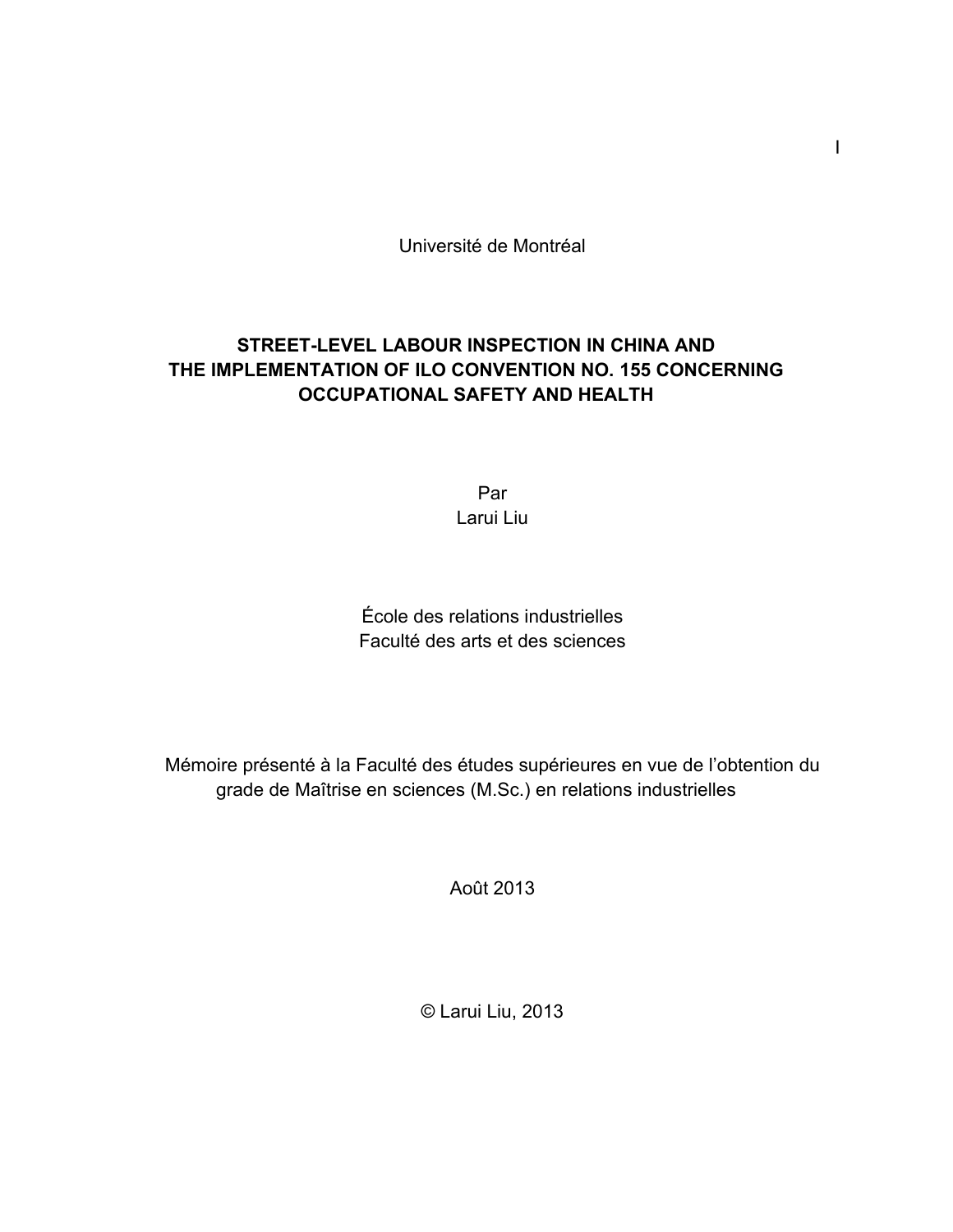Université de Montréal Faculté des études supérieures

Ce mémoire intitulé :

Street-level labour inspection in China and the implementation of ILO Convention No.155 concerning occupational safety and health

> présenté par : Larui Liu

a été évalué par un jury composé des personnes suivantes :

Gregor Murray Président-rapporteur

Jeffrey Hilgert Directeur de recherche

> Isabelle Martin Membre du jury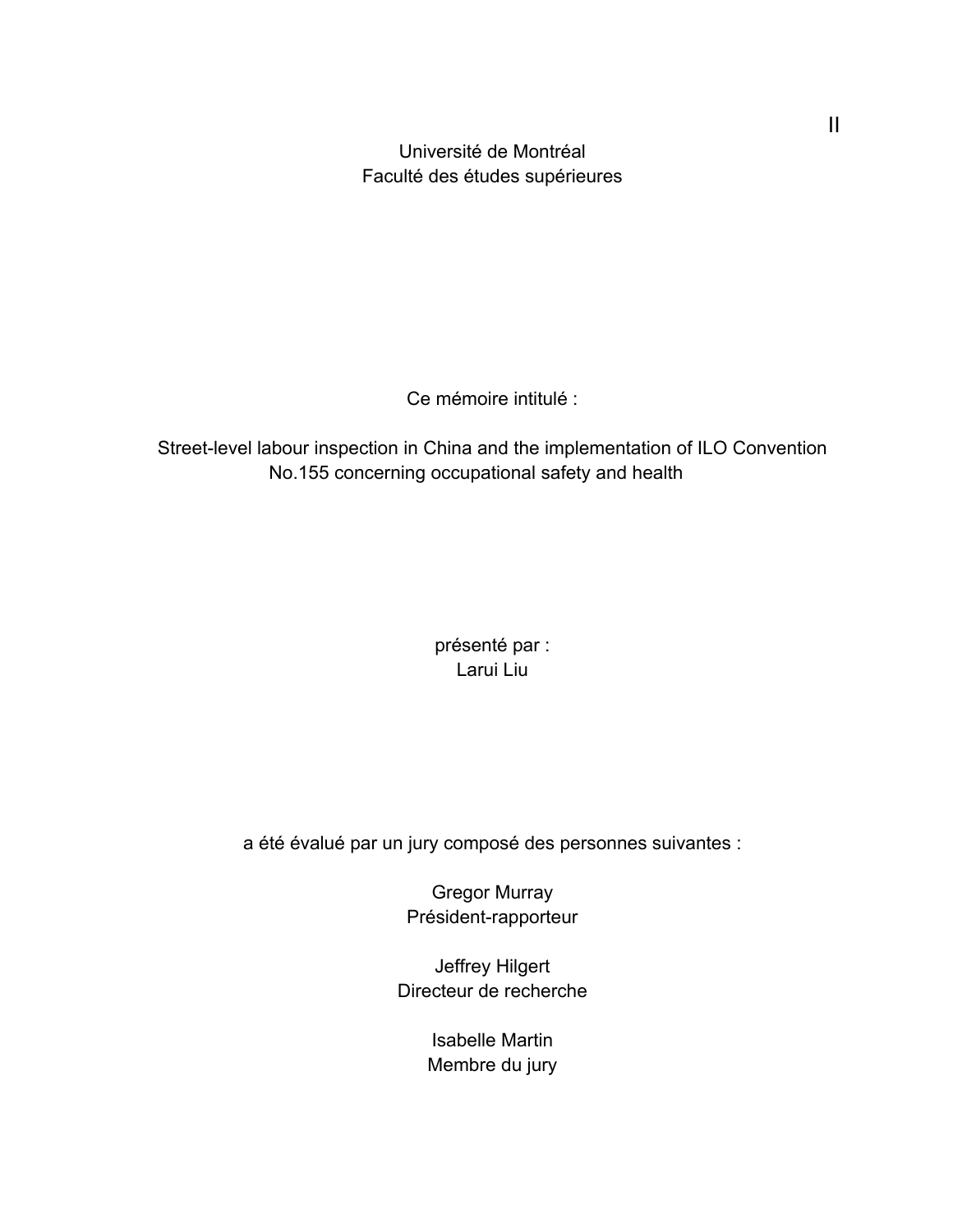#### **Résumé**

Les relations de travail et d'emploi sont devenues des enjeux importants en Chine. La Chine a ratifié 25 conventions internationales du travail et a travaillé en étroite collaboration avec l'OIT pour améliorer la sécurité et la santé au travail. Malgré ces efforts, la Chine est souvent critiquée pour des violations du travail. Face à ces problèmes, un système législatif d'administration de travail a été développé au niveau national. Mais l'application de ces règlements demeure problématique.. En particulier, les difficultés rencontrées par les inspecteurs du travail dans l'application de ces lois constituent un élément clé du problème.

Notre mémoire s'intéresse essentiellement au rôle de l'inspecteur du travail dans l'administration publique de la sécurité du travail en Chine. Ces fonctionnaires jouent un rôle important et peuvent parfois exercer leur discrétion en tant qu'acteurs de première ligne, faisant d'eux de vrais décideurs politiques. Par conséquent, la compréhension de leur rôle et de leur discrétion dans l'application des normes du travail en Chine est cruciale. Notre mémoire est centré sur une étude de cas qualitative d'un bureau d'inspection du travail dans la région de Beijing. Dans le cadre de notre recherche nous avons examiné le rôle des inspecteurs du travail au moyen d'entretiens semi-structurés, d'une recherche documentaire ainsi qu'à l'occasion d'une brève observation des inspecteurs sur lors de la visite d'un lieu de travail. Les résultats démontrent que la définition du pouvoir discrétionnaire des inspecteurs du travail de première ligne en Chine est un enjeu très complexe. L'étude de cas permet cependant d'élaborer un cadre permettant l'identification des facteurs critiques déterminants pour l'évaluation et la compréhension de la nature du pouvoir discrétionnaire de l'inspecteur du travail en application de la loi.

**Mots clé**: OIT, la sécurité et la santé au travail, discrétion, inspecteur du travail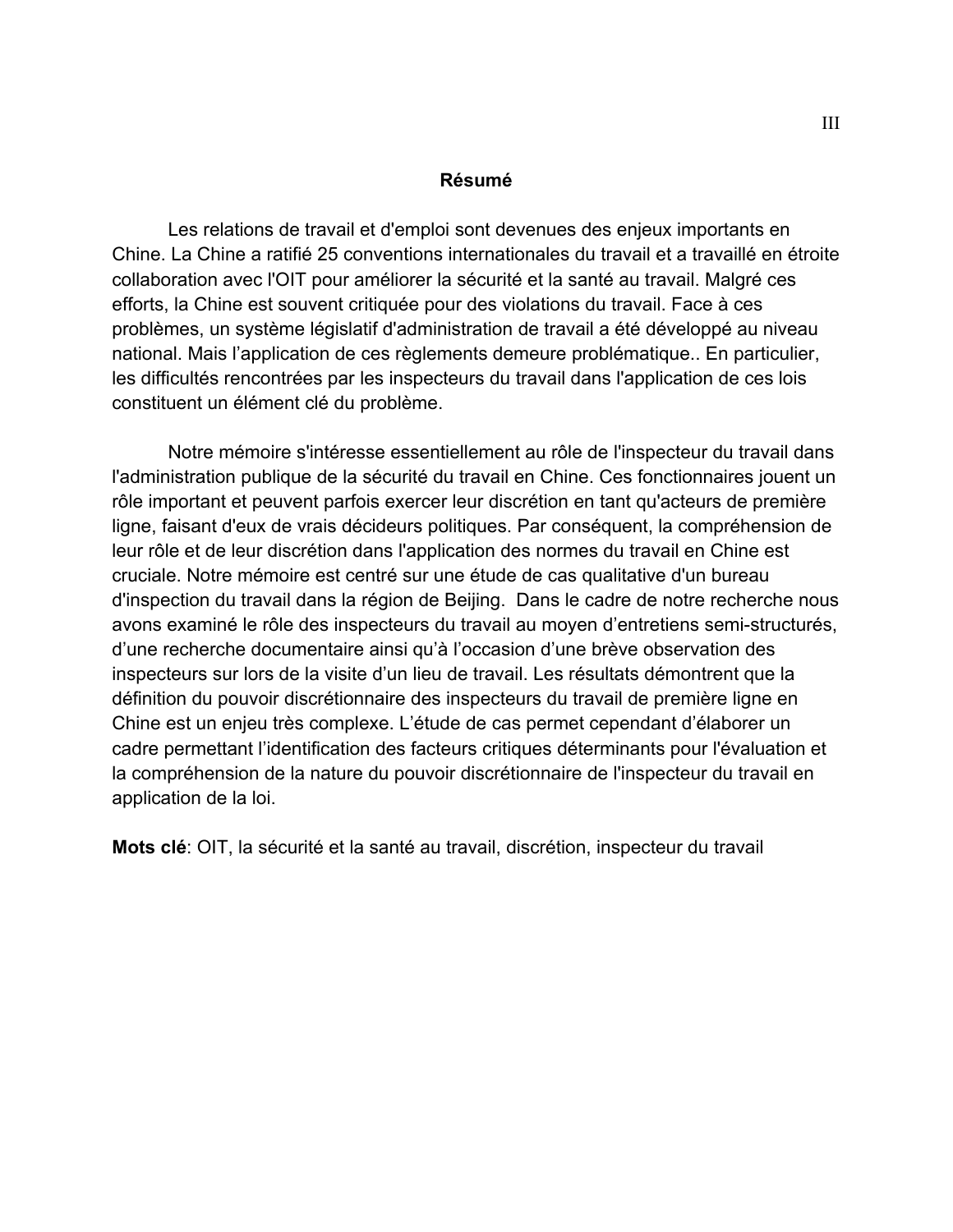#### **Abstract**

Labour and employment relations have become important issues in China. China has ratified 25 international labour conventions and has worked closely with the ILO to improve occupational safety and health. Despite these efforts, China is often criticized for labour violations. China has in response built a relatively complete legal and regulatory picture of labour regulations nationwide. The problem facing China today is enforcing these laws and regulations. A key part of this problem is the critical question of examining the challenges faced by labour inspectors in implementing these laws.

This research project focuses on the role of labour inspection in the public administration of work safety in China. These public servants play an important role and may at times exercise their own discretion as street-level actors, making them the real policy decision makers. Consequently, understanding their role and discretion in the application of labour standards in China is crucial. This research is a qualitative case study of one labour inspection office in the Beijing area and examines the role of labour inspectors through semi-structured interviews, documents, and a brief observation of labour inspectors on-the-job. The results indicate that defining the discretionary power of street-level labour inspectors in China is a very complex task, but a framework is developed through this case study to identify critical issues important to evaluating and understanding the nature of street-level labour inspector discretion in enforcement.

**Keywords**: ILO, safety and health at work, discretion, labour inspection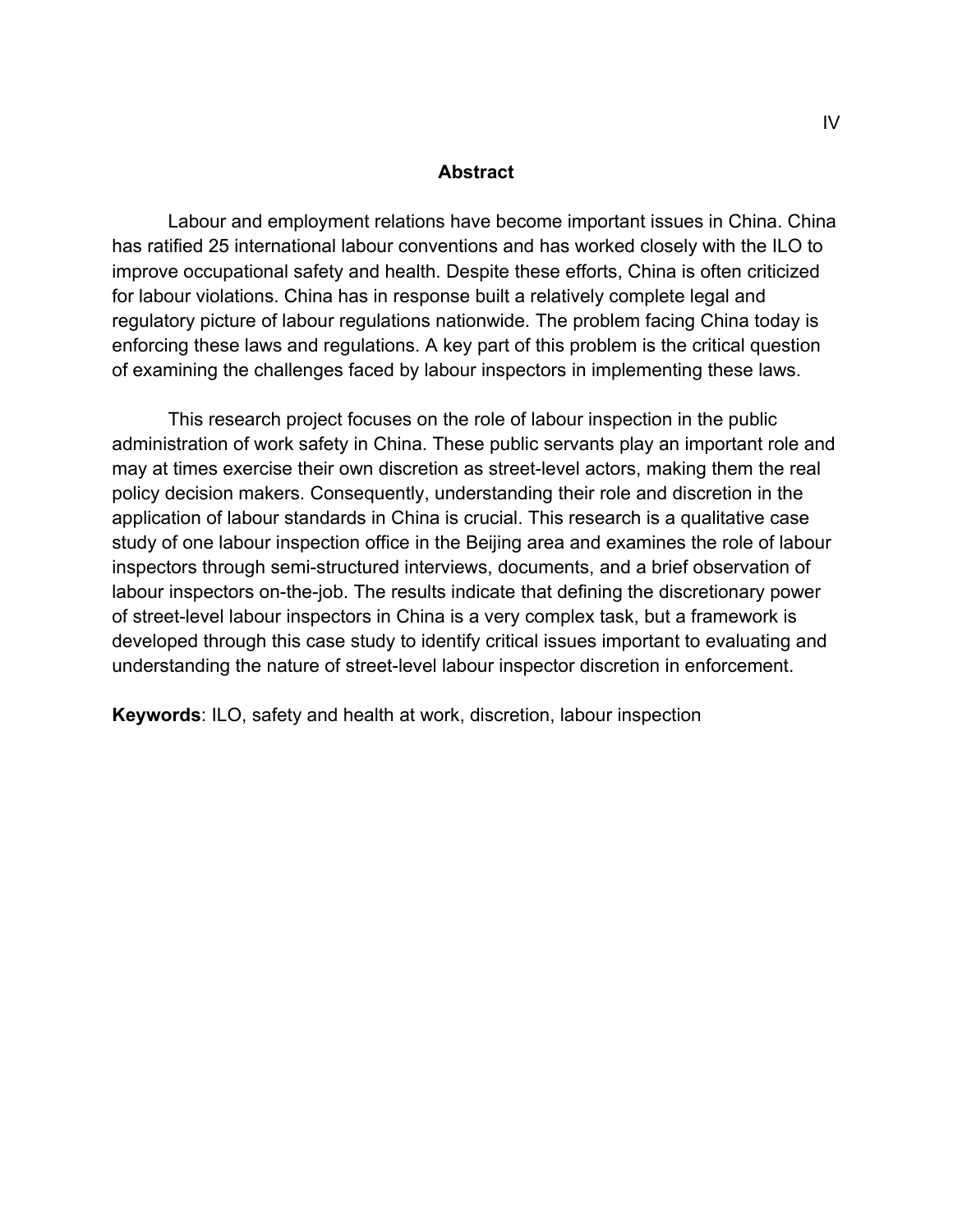# **TABLE OF CONTENTS**

## **CHAPTER 1: INTRODUCTION, China, international labour standards and occupational safety and health**

## **CHAPTER 2: LITERATURE REVIEW, Street-level bureaucrats and the enforcement of international labour standards in China**

| 2.1 | Introduction: Street-level bureaucrats as complex policy actors 16 |  |
|-----|--------------------------------------------------------------------|--|
| 2.2 |                                                                    |  |
|     |                                                                    |  |
|     |                                                                    |  |
|     |                                                                    |  |
|     |                                                                    |  |
| 2.3 |                                                                    |  |
|     |                                                                    |  |
|     |                                                                    |  |
|     |                                                                    |  |
|     |                                                                    |  |
|     |                                                                    |  |
|     |                                                                    |  |
| 2.4 |                                                                    |  |
| 2.5 | Labour standards enforcement and international institutions 41     |  |
| 2.6 | Conclusion: Questions for street-level labour inspectors 44        |  |
|     |                                                                    |  |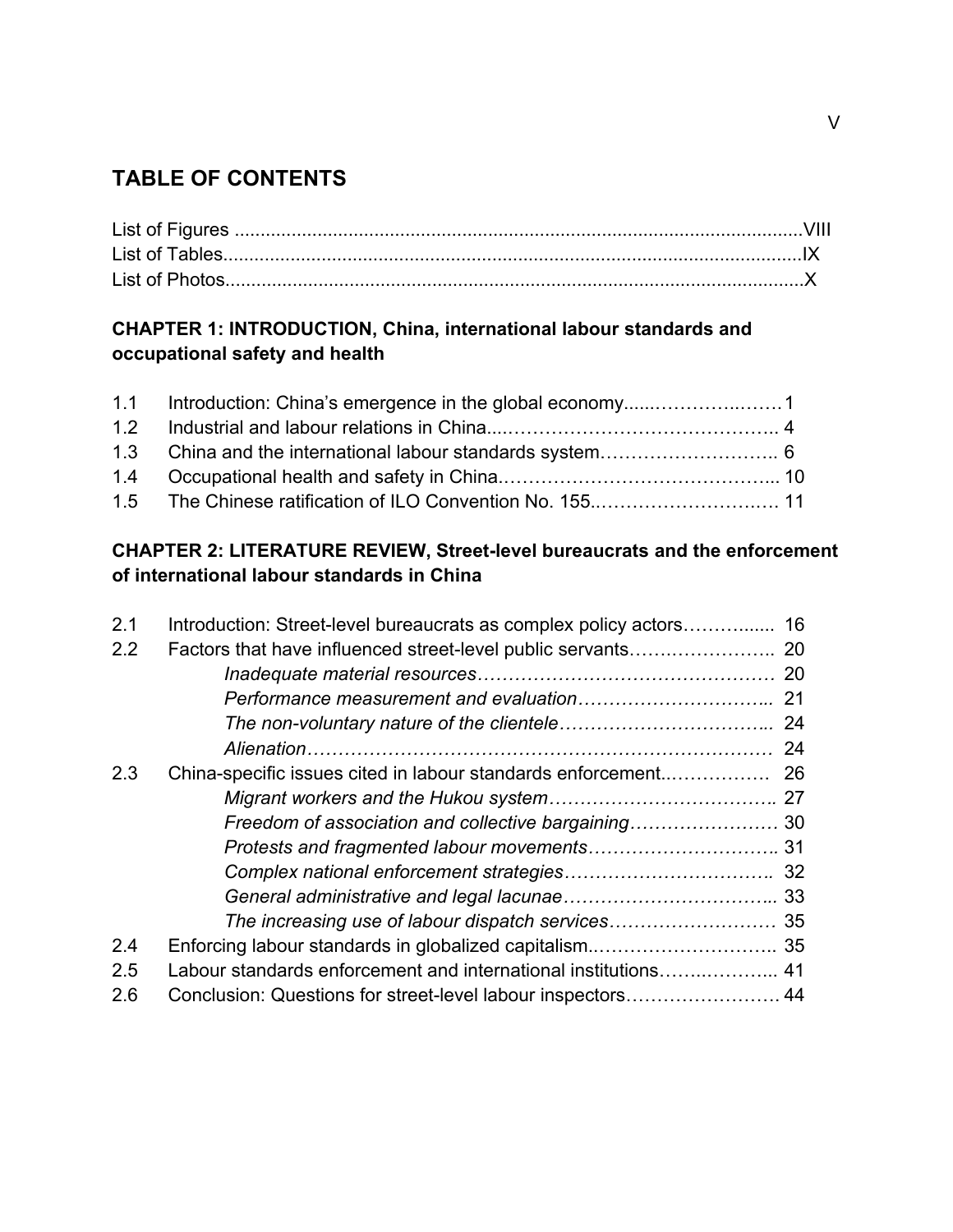### **CHAPTER 3: METHODOLOGY, Conceptual framework, research methods and data analysis**

| 3.1 |                |                                                                            |  |
|-----|----------------|----------------------------------------------------------------------------|--|
| 3.2 |                |                                                                            |  |
| 3.3 |                |                                                                            |  |
|     |                |                                                                            |  |
|     |                |                                                                            |  |
|     |                |                                                                            |  |
|     |                |                                                                            |  |
| 3.4 |                |                                                                            |  |
|     |                |                                                                            |  |
|     |                |                                                                            |  |
|     |                |                                                                            |  |
|     |                |                                                                            |  |
|     |                |                                                                            |  |
|     |                |                                                                            |  |
|     | H1             | Labour inspector discretion is affected because inspectors do not have     |  |
|     |                | adequate resources to do their job                                         |  |
|     | H <sub>2</sub> | Labour inspector discretion is affected because the workforce in China is  |  |
|     |                | too migratory or precarious to assist in law enforcement                   |  |
|     | H <sub>3</sub> | Labour inspector discretion is affected because of underdeveloped or       |  |
|     |                | undefined law with weak sanctions                                          |  |
|     | H <sub>4</sub> | Labour inspector discretion is affected because inspectors are too focused |  |
|     |                | on narrow performance evaluation metrics                                   |  |
|     | H5             | Labour inspector discretion is affected because of other factors that have |  |
|     |                |                                                                            |  |
| 3.6 |                | not been previously considered or explored                                 |  |
|     |                |                                                                            |  |
|     |                |                                                                            |  |
|     |                |                                                                            |  |
| 3.7 |                |                                                                            |  |

# **Chapter 4: DATA ANALYSIS, On-the-job with a front-line labour inspection team**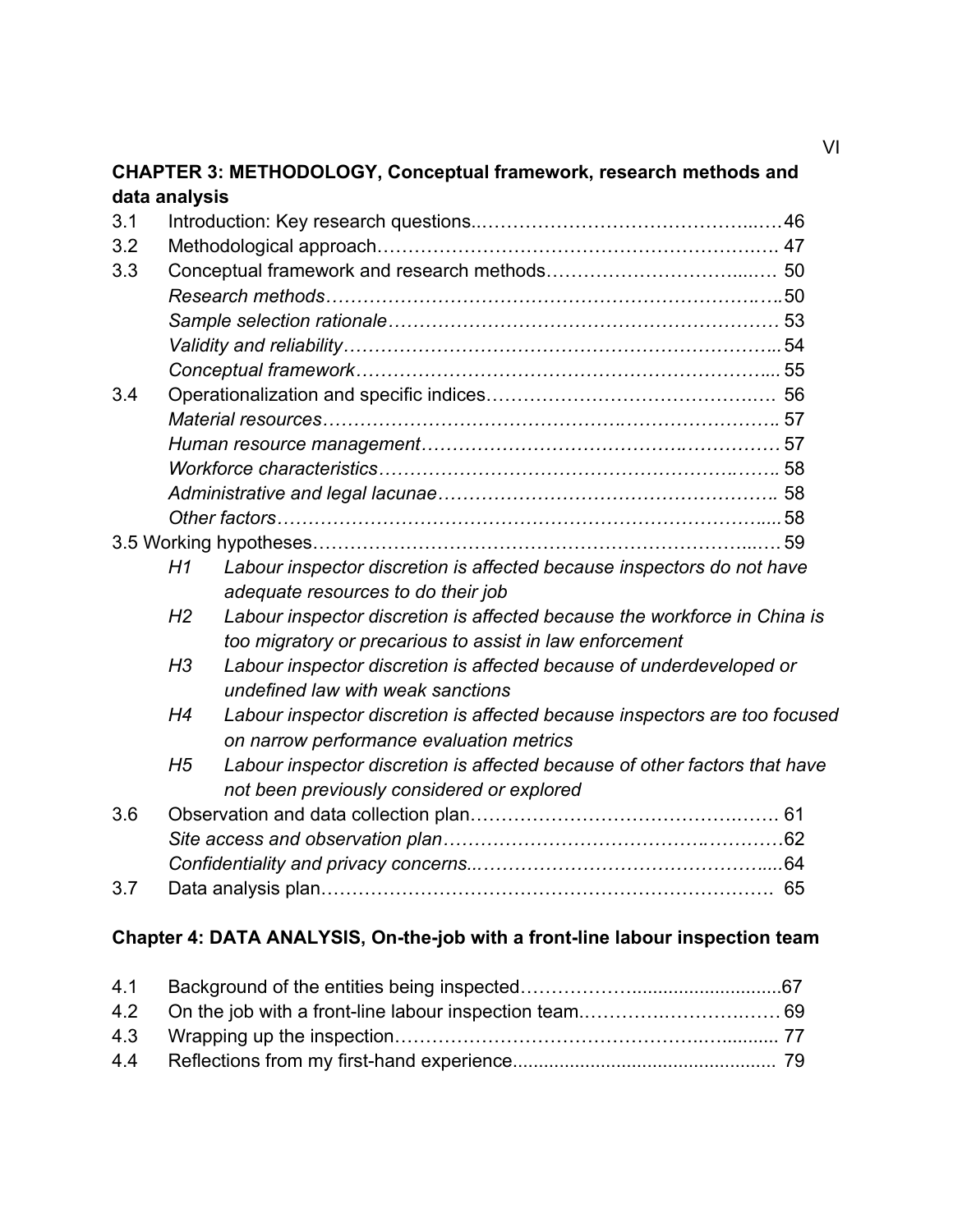# **Chapter 5: DATA ANALYSIS, In-depth interviews with labour inspectors**

| 5.1 |                |                                                                            |  |
|-----|----------------|----------------------------------------------------------------------------|--|
| 5.2 |                |                                                                            |  |
|     | H1             | Labour inspector discretion is affected because inspectors do not have     |  |
|     |                |                                                                            |  |
|     | H2             | Labour inspector discretion is affected because the workforce in China is  |  |
|     |                | too migratory or precarious to assist in law enforcement89                 |  |
|     | H <sub>3</sub> | Labour inspector discretion is affected because of underdeveloped or       |  |
|     |                |                                                                            |  |
|     | H <sub>4</sub> | Labour inspector discretion is affected because inspectors are too focused |  |
|     |                |                                                                            |  |
|     | H <sub>5</sub> | Labour inspector discretion is affected because of other factors that have |  |
|     |                |                                                                            |  |

# **Chapter 6: SUMMARY AND CONCLUSION**

.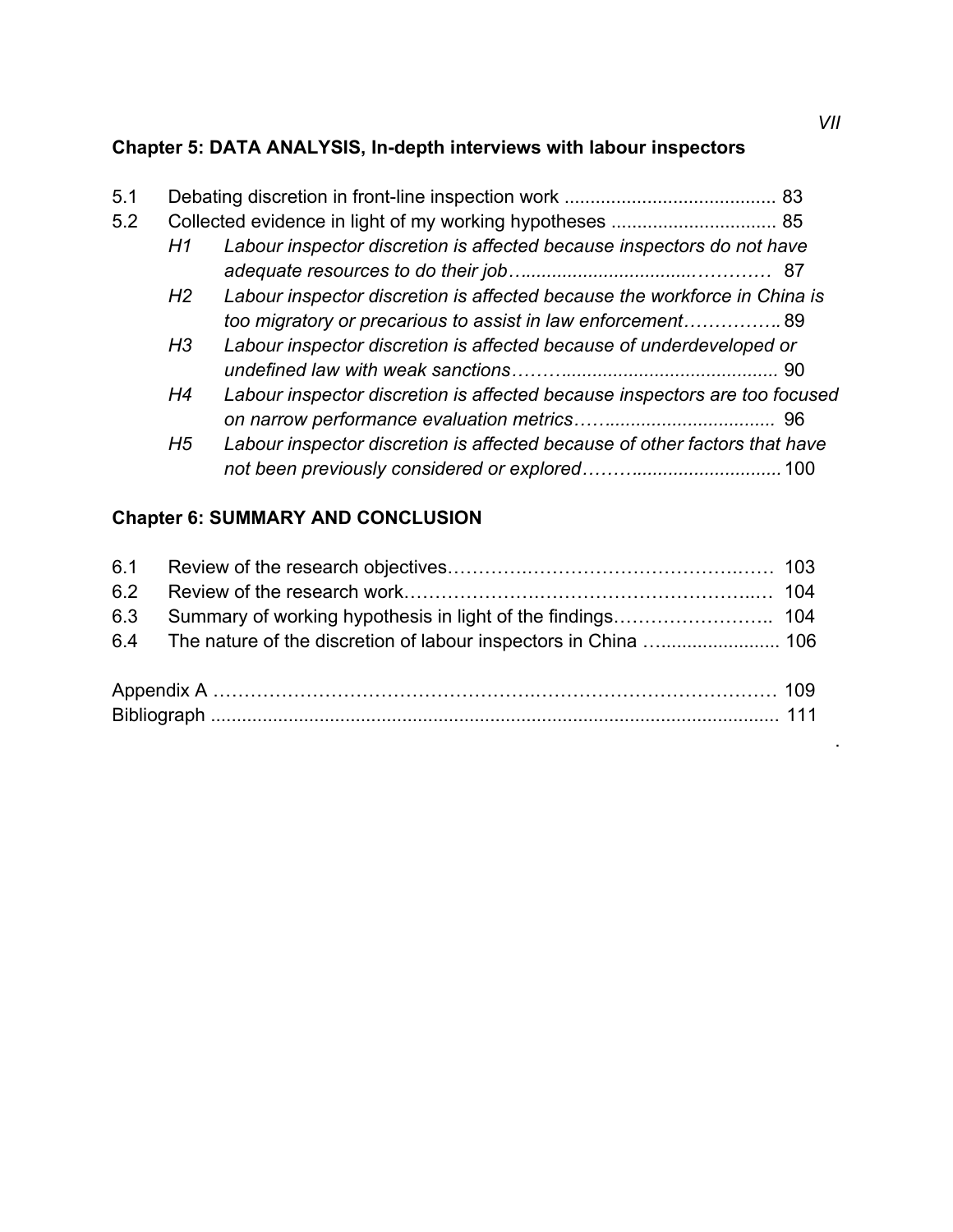# **List of Figures**

Figure 1.

| Ten-year tendency of the case load of coal miner's occupational diseases in China and |  |
|---------------------------------------------------------------------------------------|--|
|                                                                                       |  |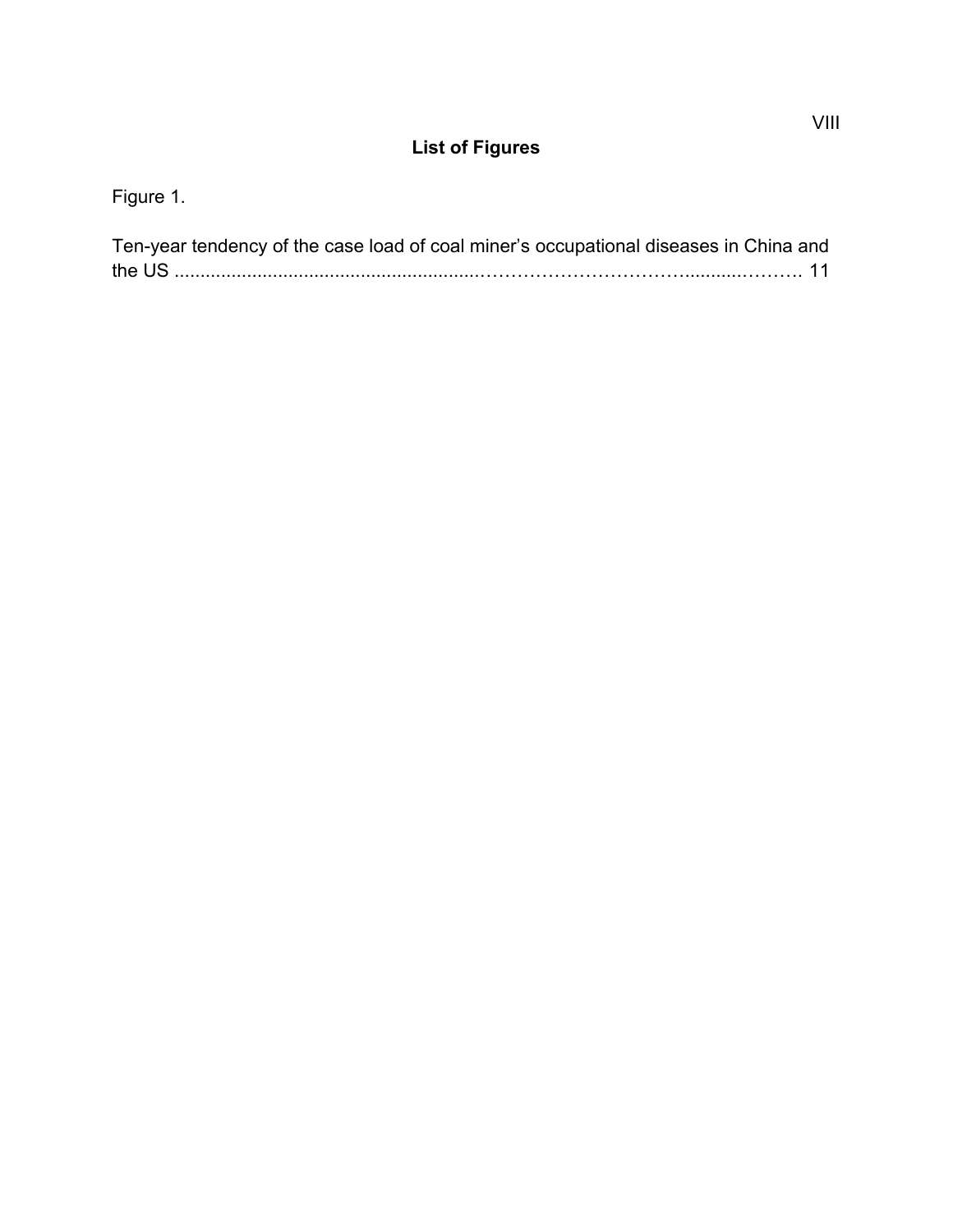## **List of Tables**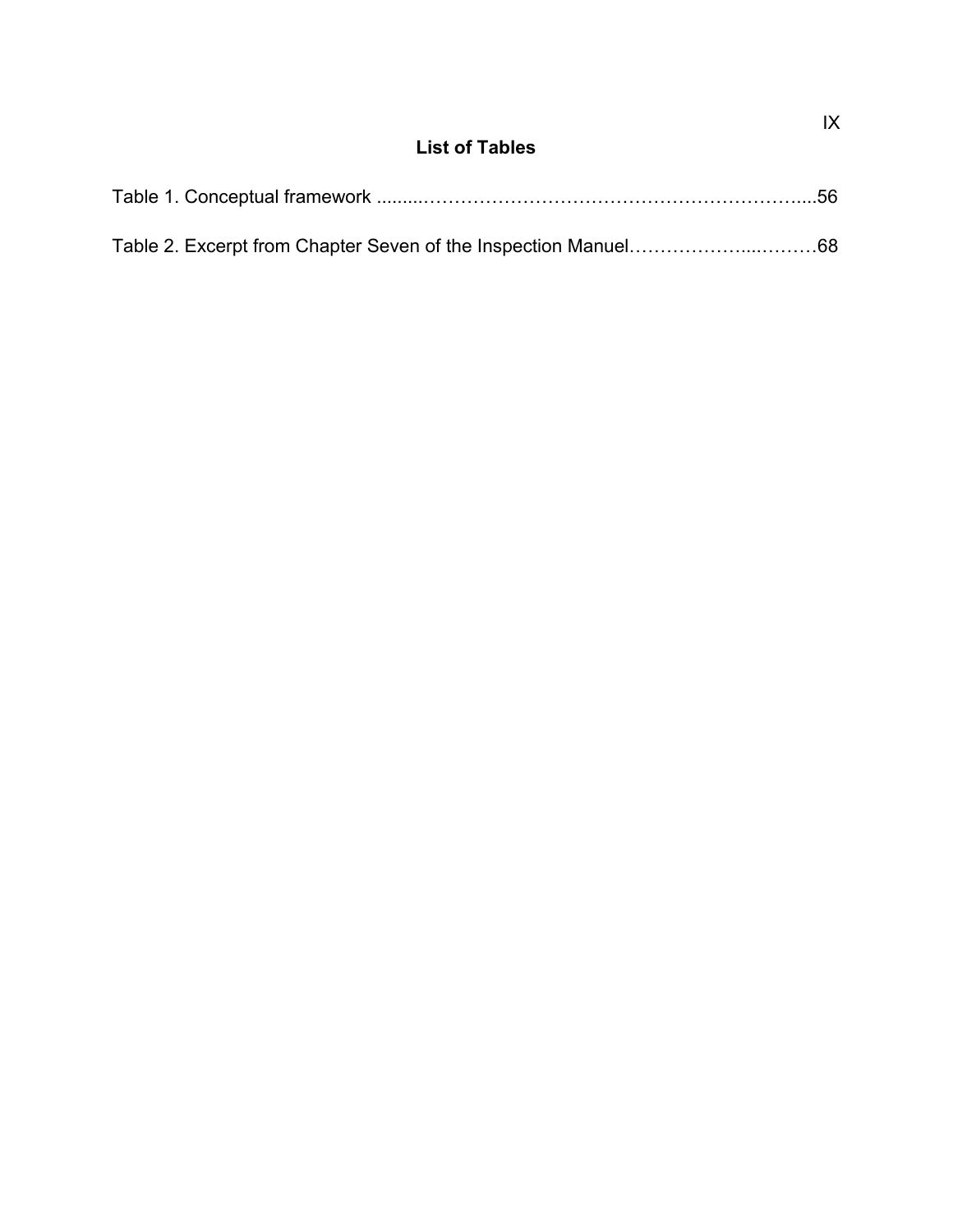## **List of Photos**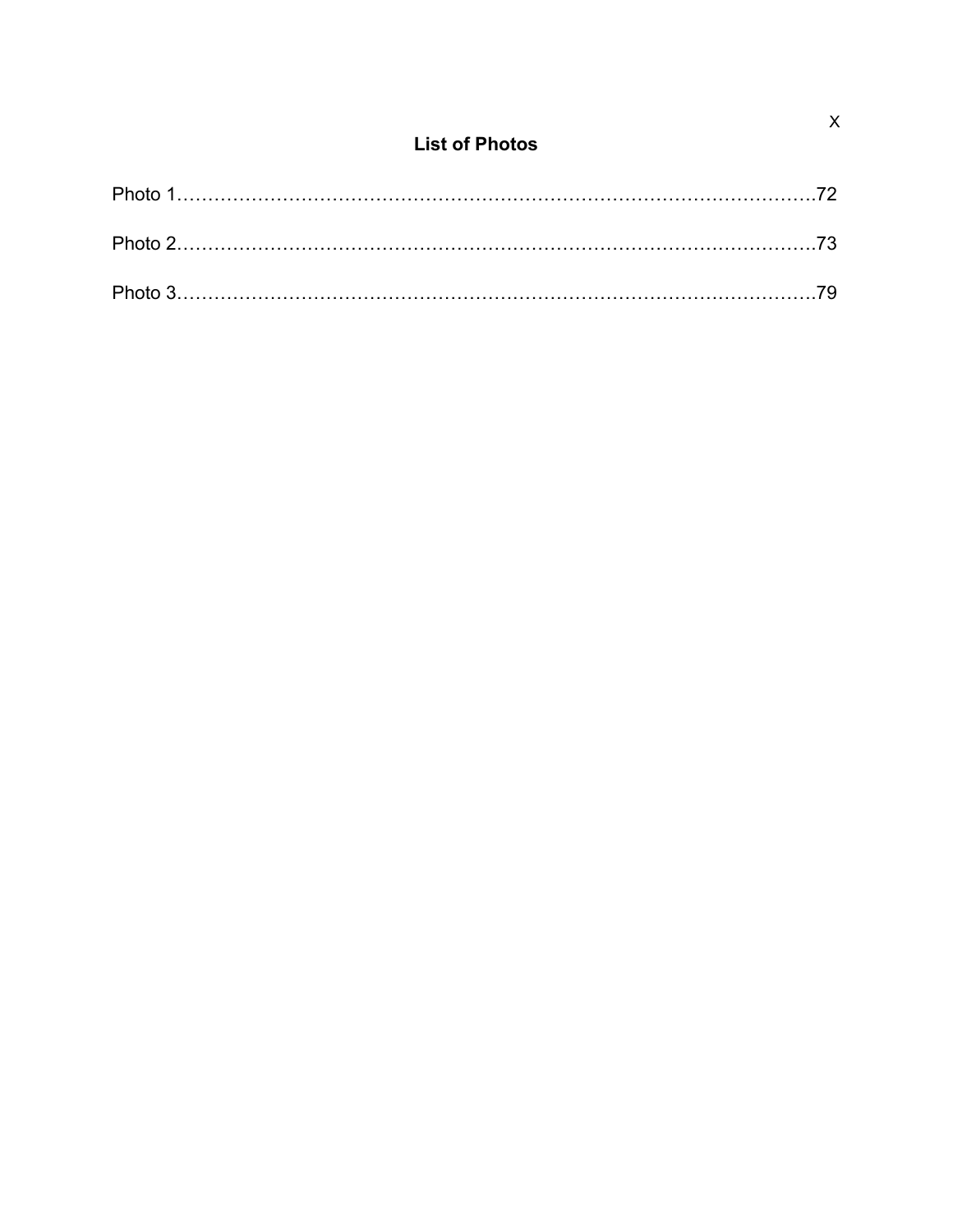### **Acknowledgements**

First I offer my sincerest gratitude to my research director, M. Jeffrey Hilgert. He has supported me throughout my thesis with his knowledge and patience. I also thank Professors Gregor Murray and Isabelle Martin for their thoughtful comments and insightful critiques in the development of this research project.

I would also thank my husband, Mingfei Yan, my parents and my grandparents for supporting me throughout all my studies at University of Montreal.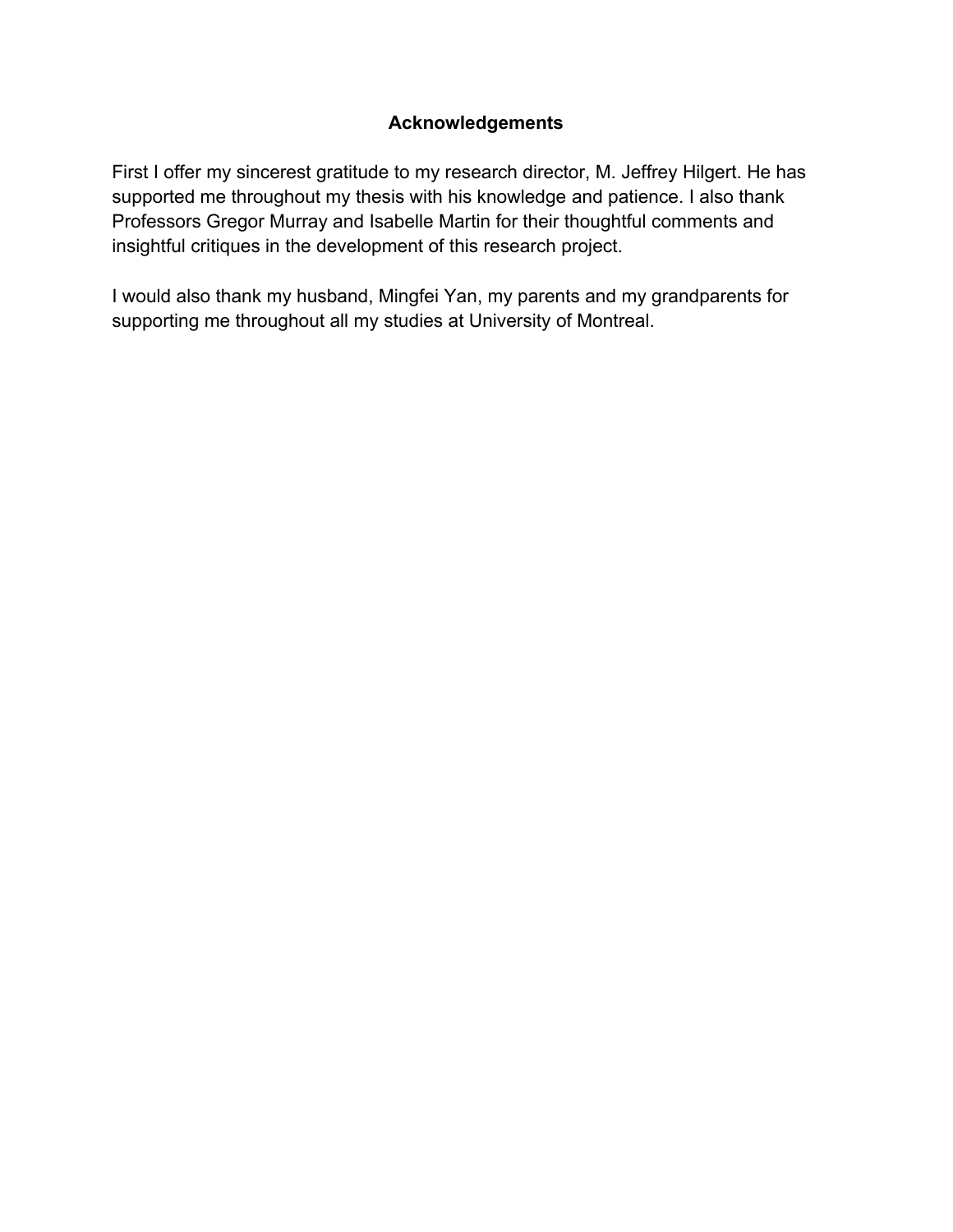## **CHAPTER 1 INTRODUCTION: China, international labour standards and occupational safety and health**

#### **1.1 Introduction: China's emergence in the global economy**

Labour standards and the enforcement of labour protections have been global concerns for over one hundred years. With the increasing globalization of the world economy in recent decades, this concern has only grown. Governments interested in simultaneously pursuing social protection on the one hand and economic development on the other hand have resulted in a renewed focus on the issue of labour administration generally and labour inspection in particular. Casale and Sivananthiran (2010) noted this trend in a book on labour administration.

Labour administration, in particular labour inspection, has enjoyed an increasingly high profile in recent years, both nationally and internationally. Much of the increased interest is from governments, recognizing that in a globalized world labour administration is a key actor in the elaboration and implementation of national economic and social policies (Casale and Sivananthiran, 2010; vi).

With China's emergence as a global economic power, the government has not remained isolated from these trends. This research project is an examination of one contemporary element of labour standards enforcement in China, the work of labour inspectors enforcing occupational safety and health (OSH) standards.

The development of China as the world's workshop did not occur overnight. Industrialization unfolded in three stages before the founding of the People's Republic of China (PRC) in 1949. These pre-1949 stages were the late Qing Dynasty, the Northern Warlords' Government and the Nanking National Government. During these periods China's industrialization developed with great difficulties and resulted in few achievements (Lu 2000).

The period between the years 1949 and 1978 was the period of traditional socialist industrialization. The basic characteristics of this period included a highly centralized planned economy and a national economy with a low per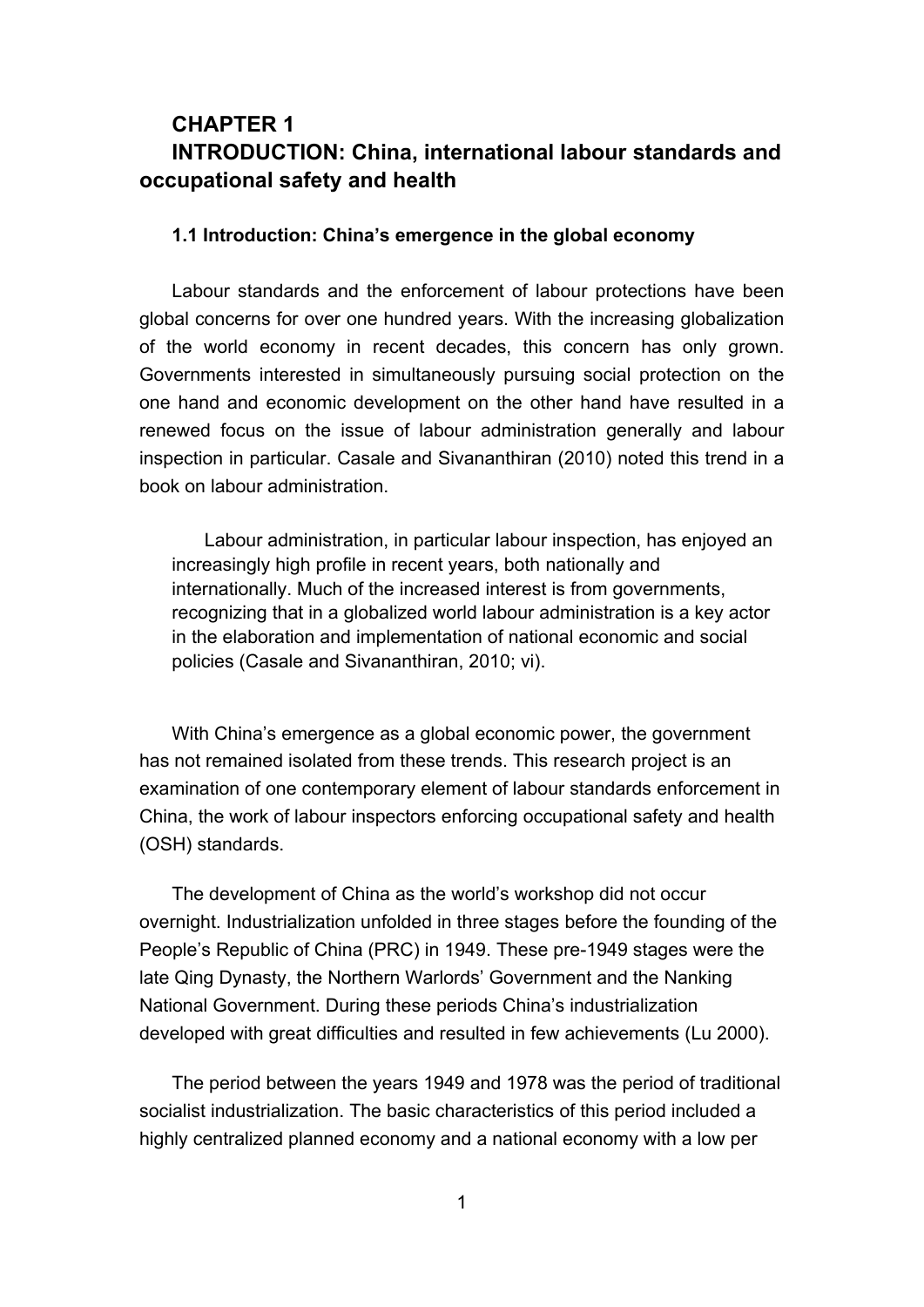capita income. The goal was to establish an independent industrial system to meet domestic demand and entailed the abnormal development of heavy industry (Wen and Wu, 2006).

China's industrialization thus began in the 1950s. Li and Vinten describe this early transformation very well: "From the beginning of the 1950s to the end of the 1970s, Chinese workers were under a highly centralized planned economy typical for many communist countries of this period, including the Soviet Union. Some industrial infrastructure was developed during this period and GDP growth was 5.5 percent" (1997). Despite development and industrialization, there were defects in resource allocation and structural conditions, namely discord between production and consumption as well as some disparities between light and heavy industries (Wen and Wu, 2006).

Political movements challenged this economic development. Some political movements such as the "Great Leap Forward" phase of rapid industrialization and the "Cultural Revolution" phase both, according to some historians of China, impacted negatively on the overall national economy. Li and Vinten explain that "by the time Chairman Mao died in 1976, the Chinese economy was on the point of collapse, with GDP being 4,536 million Chinese Yuan and a trade level of \$7742.44 million compared with the figures of 1968- 1970" during which GDP had grown strongly (1997).

In Mao's closed economy, China was one of the world's most isolated countries with a tiny share of international trade; with a tiny share of trade; commodities, especially oil, accounted for most of China's exports. Foreign trade and exchange were under the monopolistic control of a central government ministry, which used the over-valued currency to support an economic policy of import-substitution articulated and administered by the central plan (Li and Vinten, 1997; 187).

In order to stimulate domestic development, "striking changes took place in domestic and foreign economic policies that would ultimately lead to China's emergence as a world economic power" (Li and Vinten 1997). This new period in Chinese economic history began roughly in 1978 with a new strategy of development focused on reform of the economic system. Deng Xiao Ping believed that "China could not become a modern industrial country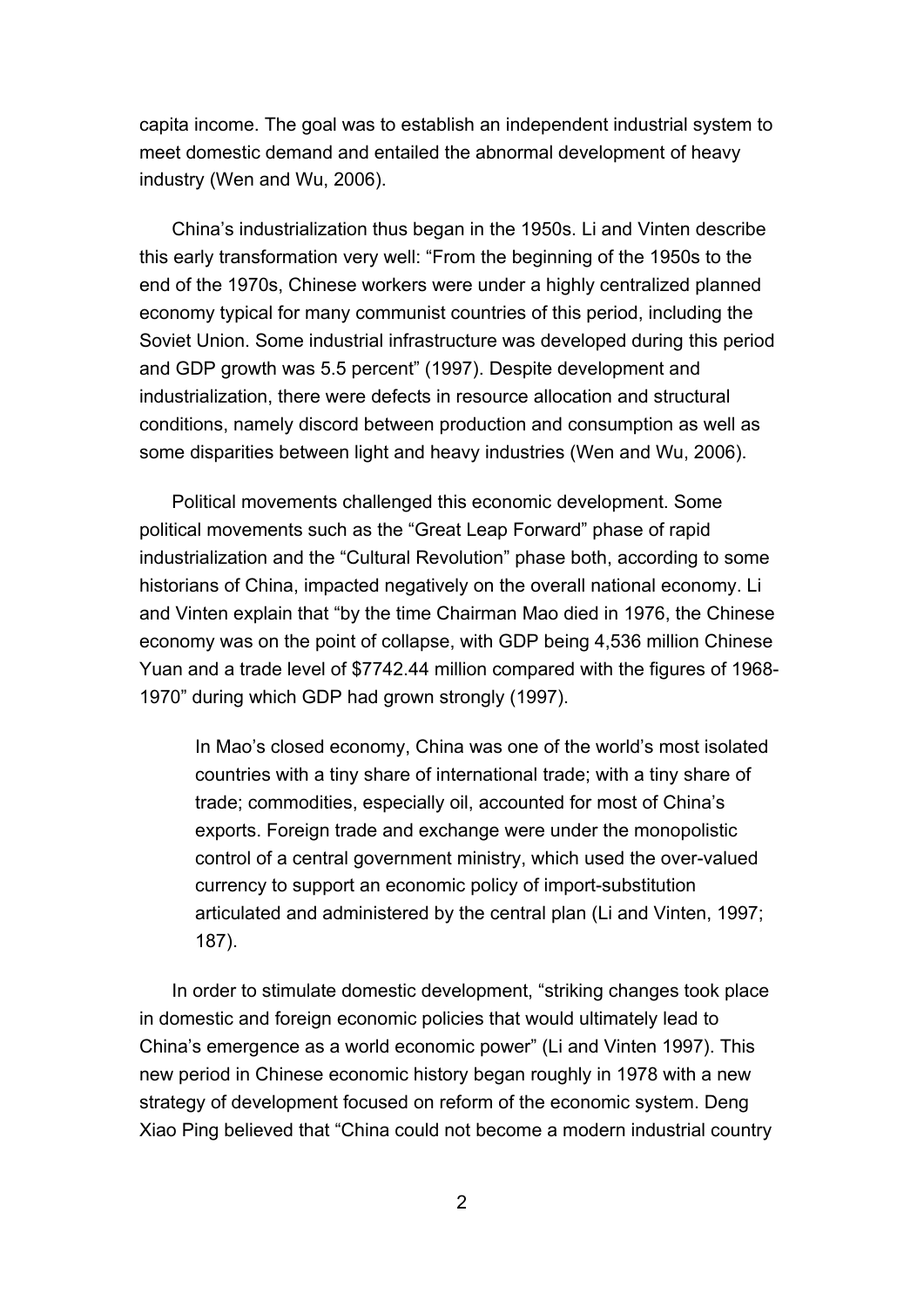merely by importing foreign technology" (Li and Vinten 1997). He "advocated two major changes in the economic system: the transfer of decision-making powers to the producers, and the introduction, to varying degrees, of the laws of the market" (Li and Vinten 1997). National policy was working to move away from being totally reliant on the Soviet-style central planning strategy. Thus, certain market mechanisms were introduced (Li and Vinten 1997).

After 1978, China moved from a centrally planned socialist economy to a policy called a new hybrid of capitalism, referred to as being "socialism with Chinese characteristics". These characteristics included many market-based economy mechanisms. As Li and Vinten note "since initiating these new economic policies in the late 1970s, China has continued to pursue the twin objectives of economic reform and the expansion of international economic ties through what it calls the 'open-door' policy" (1997). Since this time, Chinese industrialization has accelerated to an astonishing degree and achieved in economic terms remarkable success. The gross industrial output value of China increased by 28.5 times from 1978 to 2002. The Chinese production output of many industrial products is ranked first in the world (Ke 2011). The result is a China that has developed a "generalized export-oriented industrialization (EOI) and moved towards a more successful economy through this process" (Li and Vinten 1997).

After its much-anticipated accession to the World Trade Organization (WTO) in 2001, China's growth developed even more intensively.

China entered a highly energy-intensive growth phase marked by a steady shift towards heavy industrial production and exports of materials such as steel, cement, aluminum and nitrogenous fertilizers. While overall efficiency has improved in many of these energyintensive industrial sectors, production volume has grown at an even faster pace. China today has become the world leader in cement, aluminum, iron and steel, ammonia and nitrogenous fertilizer production. China's WTO accession and resulting trade relations has contributed to heavy industrialization in the last decade... Some industries like cement and steel, urbanization and infrastructure construction continue to be driven by domestic consumption (Aden et al., 2010: 21).

Some figures give an indication of China's remarkable growth in recent decades. Chinese per capita GDP reached US\$3,266 as of 2007. To place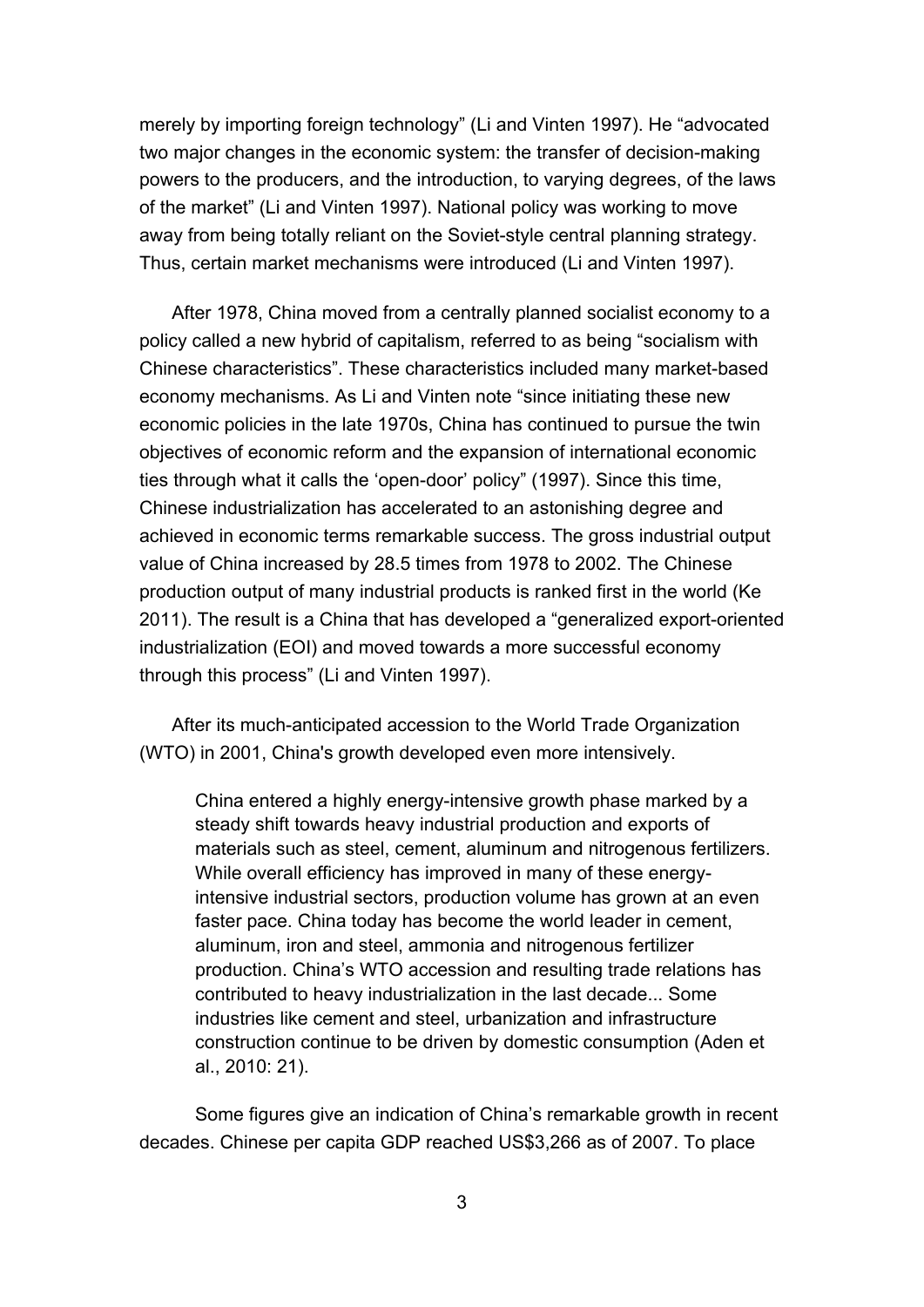this in perspective, US\$1,000 is considered to indicate a primary stage of industrialization with US\$3,000 as a middle stage of the industrialization and US\$5,000 as a late stage of the industrialization. Since GDP per capital in China had now reached over US\$5,000 today, and the country is considered by these general economic guidelines to be in the middle to late stage of the industrialization (Ke 2011). According to the latest World Economic Outlook report, Chinese per capita GDP has reached US\$5,417 (IMF 2011). Needless to say, these dramatic economic changes have also caused remarkable disruptions in society in general and in the social relations of production. Workers have been impacted by these trends in various ways, both positively and negatively.

### **1.2 Industrial and labour relations in China**

When the PRC was founded in 1949, the characteristics of Chinese industrial relations during this post-1949 period included "the rejection of autonomous forms of workers' organizations in favour of a single, centralized trade union federation" (Ali 2005). The importance of this decision continues to be felt across all Chinese workplaces today. The other major policy change that emerged from this period that continues to affect Chinese industrial relations was the establishment and support for state-owned enterprises and the "Iron Rice-Bowl" in employment policy. This decision was at the center of the country's efforts to achieve productivity and at the same time the redistribution of basic necessities and services (Ali 2005).

The "Iron Rice-Bowl" policy was characterized by the idea and policy of lifetime employment. The rigid state planning mechanism that accompanied this policy deprived enterprises of the authority to recruit and dismiss employees. Employees were assigned to their work unit according to the state plan, where they might work there for their lifetime (Warner 1996). Salary was determined by various pre-determined schemes at the highest levels by the state without a direct link to worker performance. Mobility was discouraged (Warner 1996).

Chinese economic planning unfolded as if the whole economic system was one large firm or organization. The economic system was dominated by the state owned enterprises (SOEs) with participation by collectively-owned enterprises (COEs) and firms owned by individuals (DPEs). Support was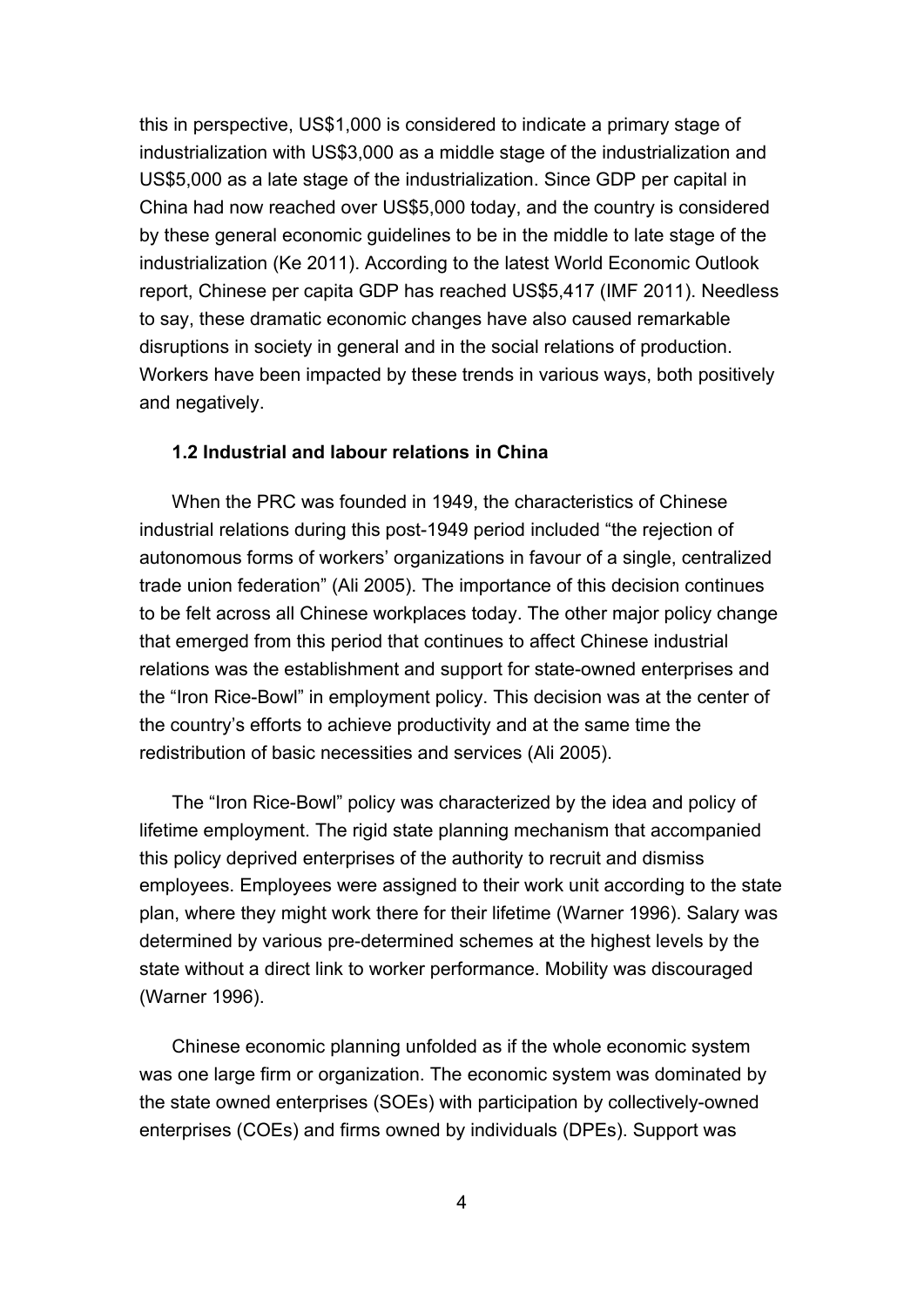channelled into the SOEs, leaving other types of firms fewer in number and significantly less capitalized and developed than the prioritized state-owned enterprises (Ali 2005).

Perhaps the most important change for industrial relations, however, was the single, centralized trade union federation. China followed Russia and adopted the All-China Federation of Trade Unions (ACFTU) as the official intermediary between the workers and the party-state. The ACFTU had two functions: "the top-down transmission and mobilization of workers for labour production on behalf of the state and a bottom up transmission for the protection of workers' rights and interests" (Chan et al. 2008: 110). However, the top-down transmission of Party directives regularly suppressed the bottom-up transmission relating to workers' rights and interests. The result was that workers had little means to channel their local grievances upwards through these trade unions, thus creating potentially explosive situations.

This industrial relations model has had important implications for Chinese society and economy. Industrial relations underwent significant changes since the end of the 1970s when Deng Xiaoping's "Open Door" policy to the West (and Japan) sought "Four Modernisations" (industry, agriculture, science and technology and defence) by the year 2000. In this new direction, vast changes included decentralized planning and decision making and the introduction of responsibility systems that emphasized individual accountability for performance that have taken place in China's enterprises (Ding et al., 2000).

Chinese economic reforms transformed labour relations in two directions. First, newly formed non-public owned sectors emerged such as joint ventures and private enterprises. These outpaced the publicly-owned sector while attacking the latter's privileged status (Ali 2005). "These new enterprises have brought in stricter worker discipline, numerical flexibility by bringing in labour contract systems and have distanced themselves from the social burdens of unemployment, over-employment and worker welfare." (Ali, 2005).

SOEs have also undergone considerable changes. The Chinese government implemented three interrelated labour policies. First, the government introduced new labour contract systems which have impacted the different types of employment arrangements on the shop floor in all varieties of firms and across economic sectors. These new systems introduced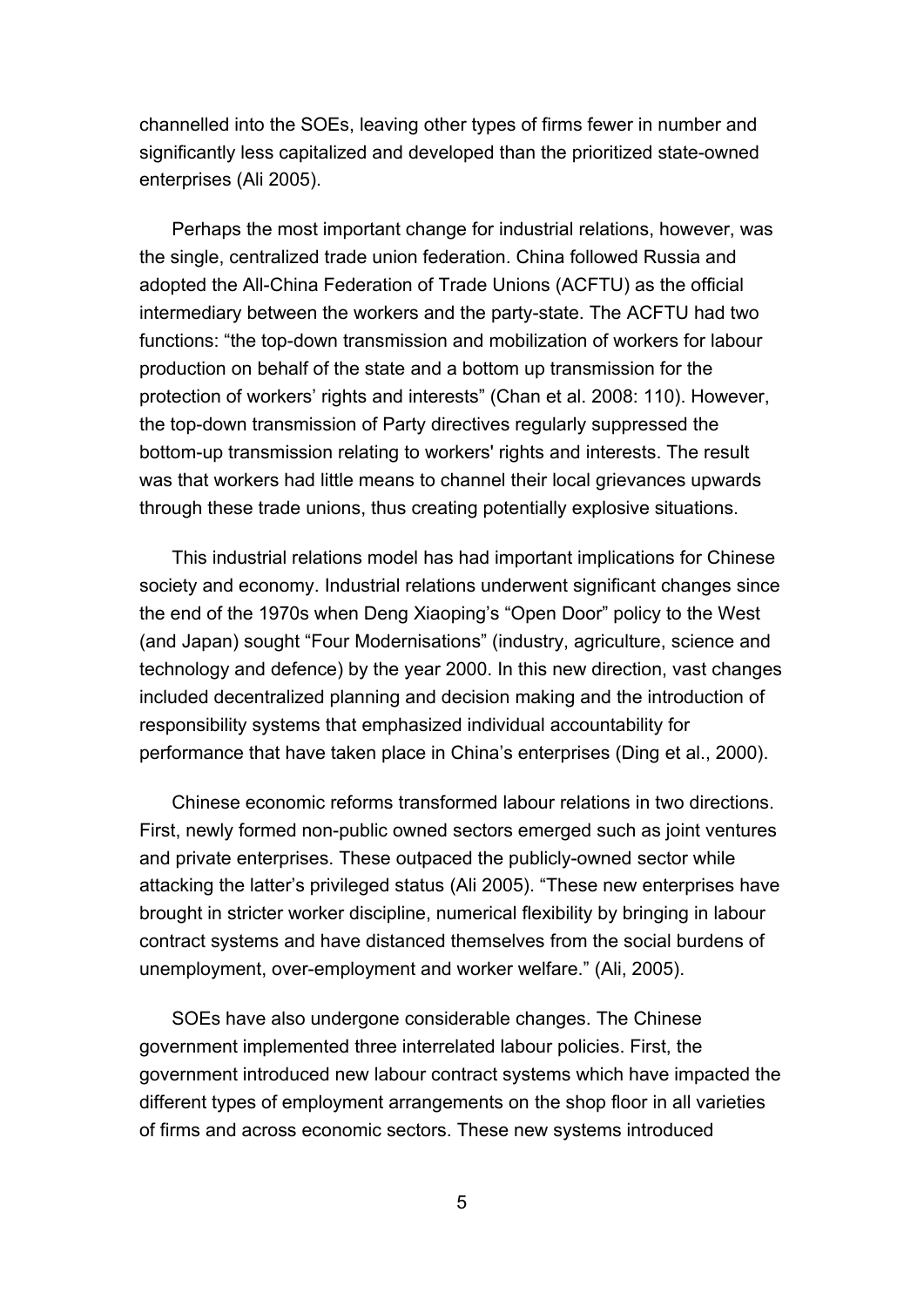"contract system employees" to the enterprise level. Such employment contracts "must be for at least one year and have provisions covering major topics such as probation, job requirements, working conditions, remuneration, discipline and penalties" (Ali, 2005). In both the SOEs and COEs there are now mixtures of employment arrangements, including permanent, temporary and contract workers. "In foreign invested enterprises (FIEs), there is a mix of temporary and contract employees, and in individual owned firms there are only temporary employees" (Ali 2005).

A second important change made by the Chinese government for employment relations was moving the fixed wage system to a market productivity-based system, which ushered in more wage disparities. "The idea behind these wage reforms is that the performance should be linked with enterprise productivity and individual performance" (Ali 2005). The thought underlying these changes was that it was time to open up the labour-market and let the market determine wage levels. A third important change for workers came when the government decided to "marketize the social security system by transferring the basic responsibility of social welfare from work units to the individual" (Ali 2005).

It is within this general employment relations backdrop, amidst rapid Chinese industrialization, that the government of China has decided to introduce more classic or traditional labour and employment law protections. In 1995, for example, a new labour law was enacted. The new law takes precedence over all previous laws and regulations on labour. It upholds basic rights of workers in China's "socialist market economy" by codifying principles of "equal rights" in obtaining employment, selecting occupations, receiving vocational training, and in securing health and welfare benefits. This touches on very important aspects of industrial relations and human resources management across China.

The transition towards a market economy and the integration of China into the global market system has led to radical changes in the industrial relations environment within the country. In the planned economy, the reconciliation of the interests of workers, managers and the state was sought within an administrative framework guaranteed by the government and the Communist Party (Clarke et al., 2004: 235).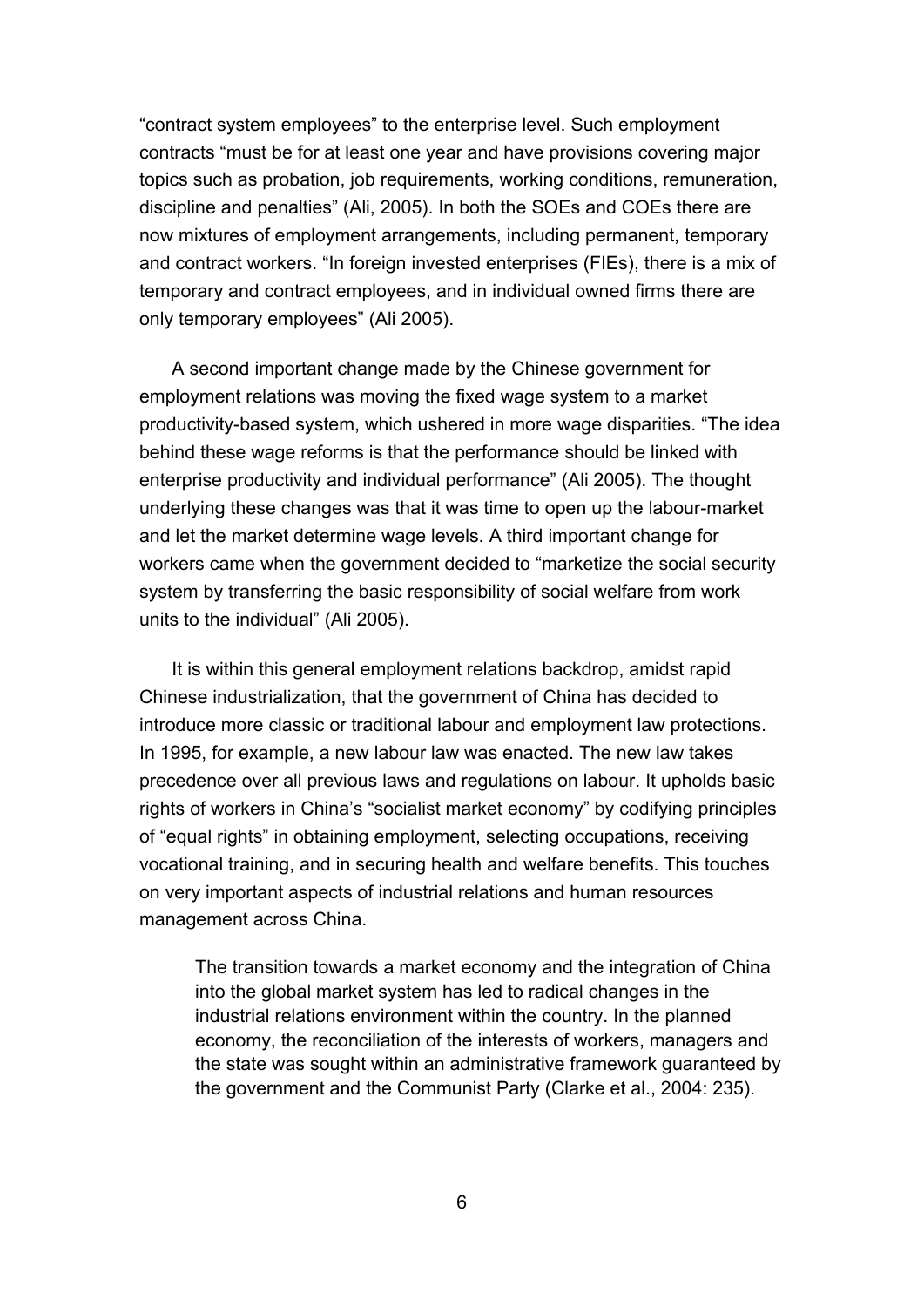With China's emergence and integration into the world market economy, this situation has changed. As one group of scholars has noted, "the development of the enterprise, and consequently the jobs and living standards of the employees, is subordinate to market pressure on management to be competitive in both domestic and global markets, and to secure increasing profits." (Clarke et al. 2004). The overall result of these trends is that China is now an active participant in the global economic system, including all of the obligations and responsibilities for regulation and protection in the international trade regime and, more importantly, for international labour rights protections aiming to improve working conditions.

### **1.3 China and the international labour standard system**

Considering China's colonial history, China's labour and employment system has always held a degree of international influence. In the contemporary era of promulgating international labour and employment regulations, this influence is found today most notably through China's participation in the ILO system. As one of the founding members of the ILO, the "Beiyang or warlord government" (a series of military regimes that ruled from Beijing from 1912 to 1928) had assigned their representatives abroad to participate in early International Labour Conferences. From 1929 onward a tripartite ILO delegation was assigned by the Kuomingtang government to attend the annual conference. Kuomingtang was one of the dominant parties of the early Republic of China starting in 1912, and remains one of the main [political](http://en.wikipedia.org/wiki/List_of_political_parties_in_the_Republic_of_China) [parties](http://en.wikipedia.org/wiki/List_of_political_parties_in_the_Republic_of_China) in [Taiwan.](http://en.wikipedia.org/wiki/Taiwan) In 1934, the government of China assumed a leadership role as a member of the ILO Governing Body.

Since 1944 China has been listed as one of the ten countries of chief industrial importance, earning the nation one of the ten permanent seats on the ILO Governing Body. China's seat at the United Nations was placed in question from 1945 to 1971 as the international community recognized the Republic of China as the rightful government. As a result, the relationship between the official Chinese government and the ILO was cut off during this time. As Kent noted, "in 1971, following the decision of the U.N. General Assembly to recognize the PRC as the only legitimate representative of China" the ILO Governing Body in turn made the decision to restore China as a member. Since this change in policy, China has participated more and more actively in the ILO system (Kent 1998).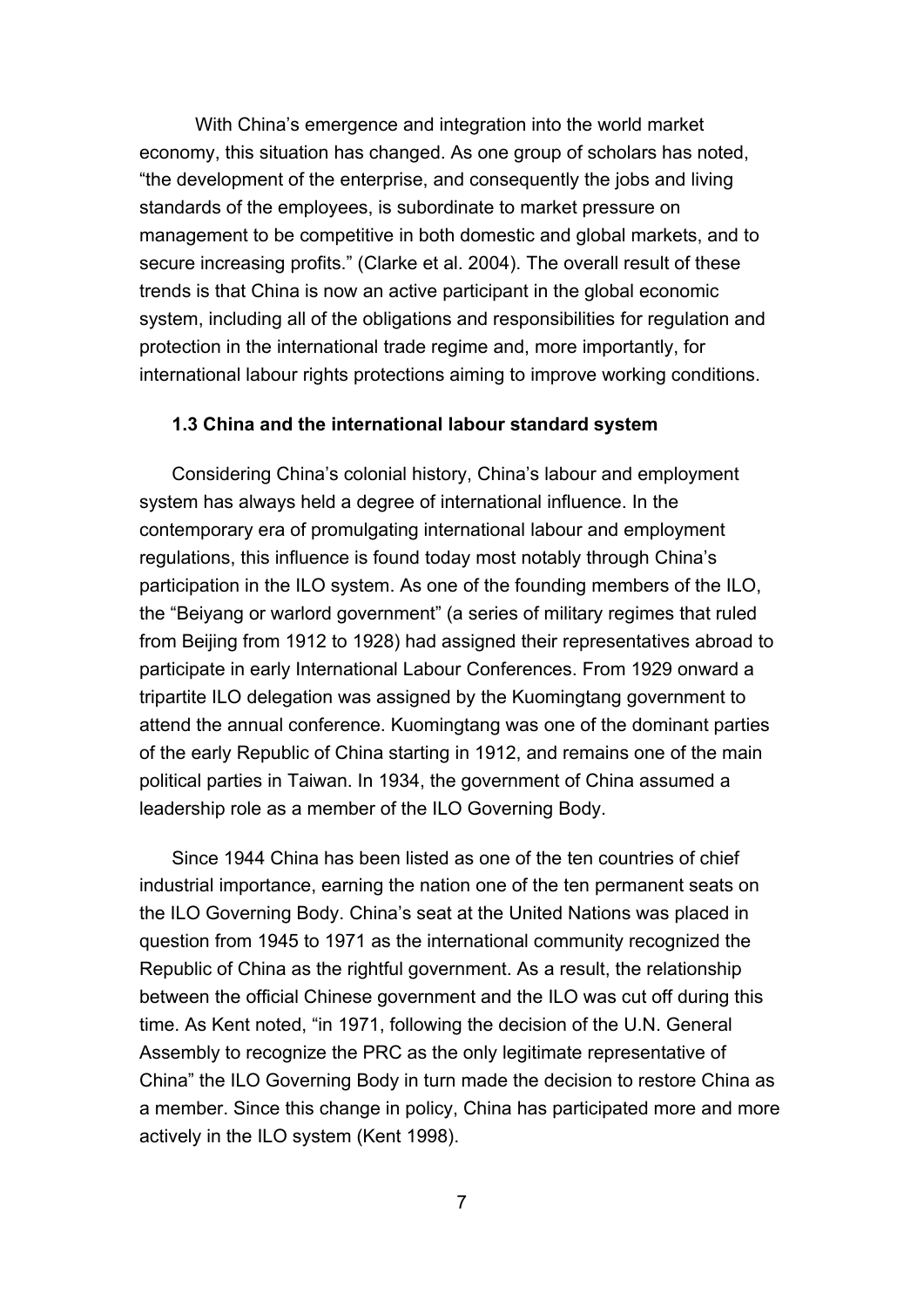Beginning in December 1978, Chinese economic reform policies and the manner in which they were implemented resulted in immense changes in Chinese society. Poverty was reduced as incomes increased and new industrial relations practices emerged. China's overall national strength and international status has advanced since 1978. Despite being a large and powerful state, China was not a fully active member of the ILO in all regards. Positive efforts were made to change this situation between 1980 and 1982 and the ILO Director General twice visited China to discuss closer participation in the international labour standards system. As relations between the ILO and China slowly warmed, the ILO decided in 1983 to cancel the accrued dues debt representing China's membership contribution obligation back to 1971, including the arrears owed by Taiwan (Kent 1998). The following year an ILO assistant director-general from China was appointed. A member of the ACFTU also began occupying a worker delegate seat in the meetings of the ILO Governing Body (Kent 1998).

China's increasing involvement with the ILO reflected a shift in China's attitude from about 1986 onward. China changed from a low-key to a more assertive role within the international organization, seeking to realize its power, both in the governing body as well as within the various technical offices of the ILO and as a member of various ILO committees. It also expanded its participation in ILO activities around Asia. Technical cooperation became a frequent forum for Chinese involvement in this period. In 1985, the ILO opened a branch office in Beijing. The ILO-Beijing office carried out the ILO's programmes and activities in the PRC. In 1987, China became a member of the International Occupational Safety and Health Information Centre (CIS), providing workers and employers with the most up-to-date information regarding occupational safety and health available from the international community. Such technical cooperation was important to China and this style of cooperation continued to 1989 (Kent 1998).

By 1989, after a period of what Guy Standing referred to as the intellectual shrinkage of the ILO, China's attention followed the ILO's move from highly expert professional technical assistance, which was drastically curtailed, to the more traditional ILO activities of labour standards setting and supervision (Standing 2008). When the WTO started work in 1995, China had ratified only a small number of conventions. With the ongoing development of Chinese economic reforms, modernization and globalization, this shift in focus would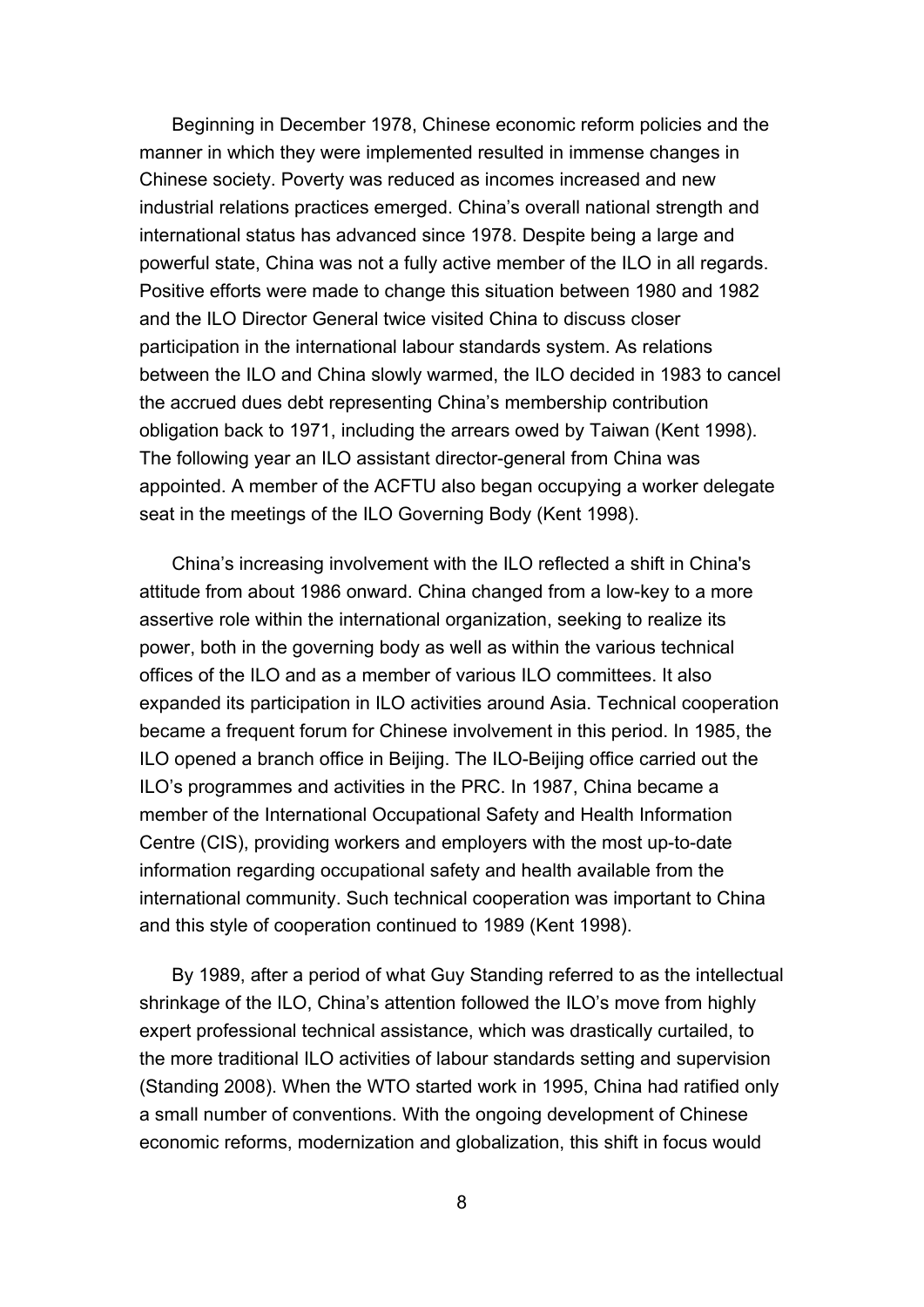only heighten the importance of ensuring labour standards ratification and compliance by China through the ILO's international labour standards system.

As a result of these changes and underlying historical context, the China government promulgated "The New Labour Law of the People's Republic of China" in 1994. This new labour law demonstrated China's knowledge of and compliance with the basic ILO standards and principles governing tripartite dialog and collective bargaining. Article 7 of the new labour relations system provided that, in accordance with the law, *"*a trade union shall represent and protect the lawful rights and interests of workers and organize its activities autonomously and independently" (Labour Contract Law of PRC, Article 7). Article 8 of this law provided that each worker should "participate in the democratic management or consult on an equal level with his employing unit about the protection of lawful rights and the interests of workers through staff meetings" (Labour Contract Law of PRC, Article 8). The new labour law regime also endorsed other workers' rights, much to the chagrin of some employer associations like the U.S. Chamber of Commerce (Barboza 2006).

China's participation in the ILO system has continued. As of 2012, China has ratified 25 Conventions, of which 22 remain in force and thereby placing China under the ILO's supervisory mechanism. By comparison, Canada is a party to 32 ILO labour conventions that are in-force and the United Sates is a party to 14 labour conventions in-force (ILOLEX 2012). Workers' rights are now one of the crucial social issues recognized as a policy priority by the Chinese government. This concern is evidenced by the increasing intensity of China's communication and partnership with various ILO bodies, a trend that likely will become more and more important as China modernizes and develops going forward into the future.

### **1.4 Occupational health and safety in China**

As China has been experiencing rapid industrialization and economic growth, a transformed industrial structure and expansion of the labour force has resulted. OSH regulations have emerged as an important area of labour law, policy and services of concern to China (Christiani et al. 2002).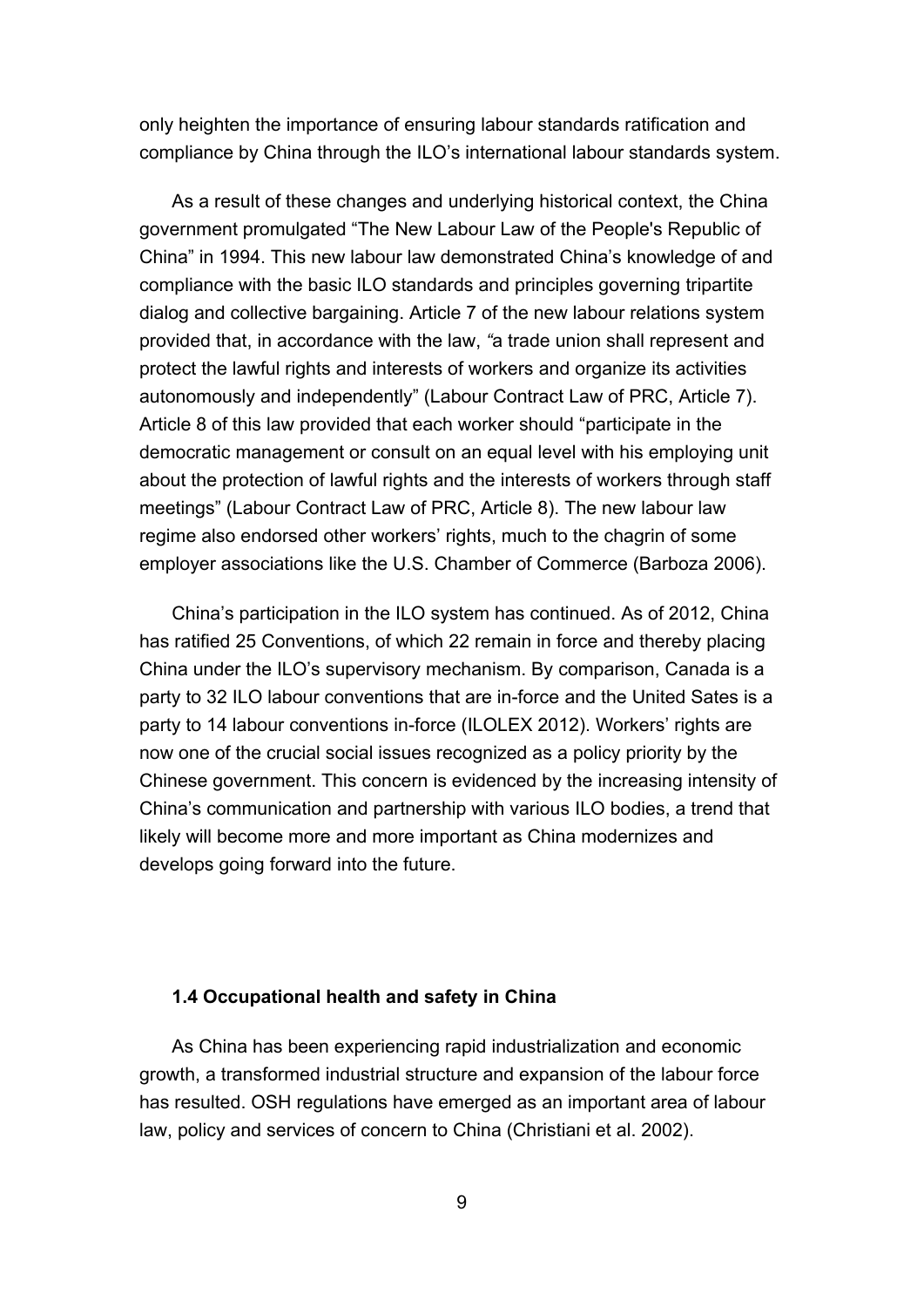China promulgated two important acts of legislation in 2002. First was the Law of the People's Republic of China on Work Safety. Second was the Law of the People's Republic of China on Occupational Diseases Prevention and Control (Arrigo et al. 2011). Currently there are "over 80 different statutes of differing legal quality" in force relating to occupational safety and health. These include laws such as the Law on Safety in Mines, Coal Law, Electricity Law, Fire Prevention Law, Law on Road Traffic Safety, Law on Emergency Response, in addition to some 27 administrative regulations on OSH, including the Regulation on Work Safety Licensing, Hazardous Chemical Safety Management, the Reporting, Investigation and Treatment of Work Safety Accidents, and Safety Management of Large-scale Group Activities (Arrigo et al. 2011).

From a national OSH supervision and administration perspective, two particular administrations have been established, the State Administration of Work Safety (SAWS), established in 2001, and the State Council of Work Safety Committee, established at the same time. The SAWS is responsible for enforcing the laws on occupational safety and health. At the same time, the State Council of Work Safety Committee is headed by a Vice-Premier with members composed of the heads and deputies of the State Council's Ministries and Agencies (Arrigo et al. 2011).

Worker safety and health supervision and administration lags far behind the pace of economic development. Unsafe working conditions and occupational diseases and injuries in mining and in labour intensive manufacturing industries dominate both Chinese and foreign media reports. Between 2008 and 2010, for example, the number of Chinese coal miners contracting occupational diseases rapidly increasing, reaching a peak after 10 years (Chen et al. 2010). This figure gives only a small indication of the situation that exists behind the curtain of China's economic miracle. Compared with other developed countries, the current situation of China's occupational safety and health is not optimistic and holds room for much improvement. Figure 1 shows this sharp spike in comparative form.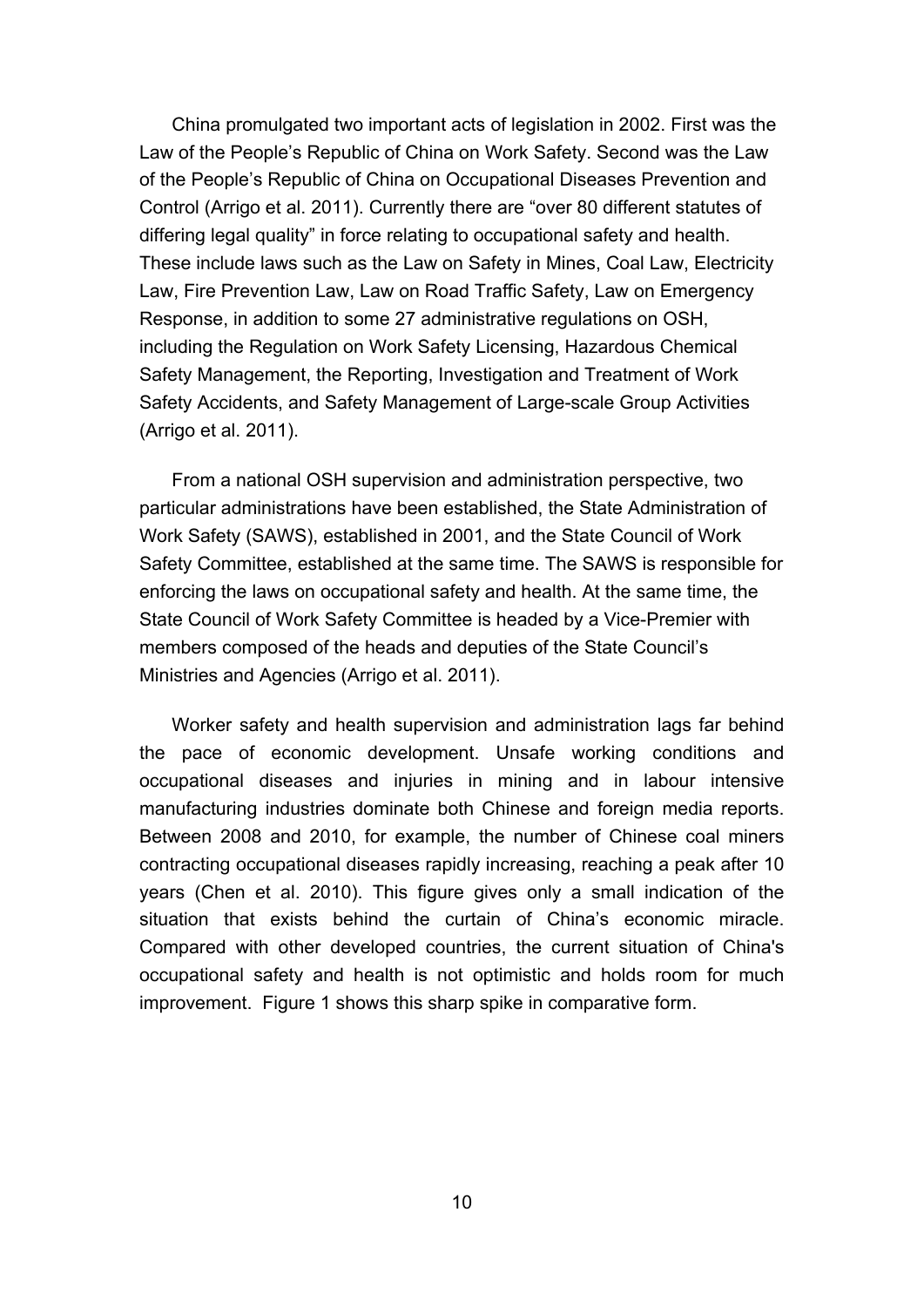

Figure 1. Ten-year tendency of the caseload of coal miner's occupational diseases in China and the US.

#### **1.5 The Chinese ratification of ILO Convention No. 155**

At the same time as China began the process of market reforms that ushered in a period of economic expansion and industrialization, a significant body of international instruments and guidance documents were being developed by the ILO in the area of occupational safety and health. OSH has always been an important issue of concern in the global labour standards system since the ILO was founded over 90 years ago. The 1970s witnessed a renewed interest in worker safety and health policy, however.

Despite this long history of treatment in international labour law and decades of experience by the ILO, safety and health has remained elusive on the global level as evidenced by global statistics. Protection is still very difficult to achieve for decent, safe and healthy working conditions in practice. According to one global estimate "every day, 6,300 people die as a result of occupational accidents or work-related diseases – more than 2.3 million deaths per year. 317 million accidents occur on the job annually; many of these resulting in extended absences from work" (ILO 2011). Statistics indicate that even today working conditions for the majority of the world's workers are not optimistic. "Progress in bringing occupational health to industrializing countries is painfully slow" (Ladou 2003). Even in some of the poorest countries, there has been no progress at all (Ladou 2003).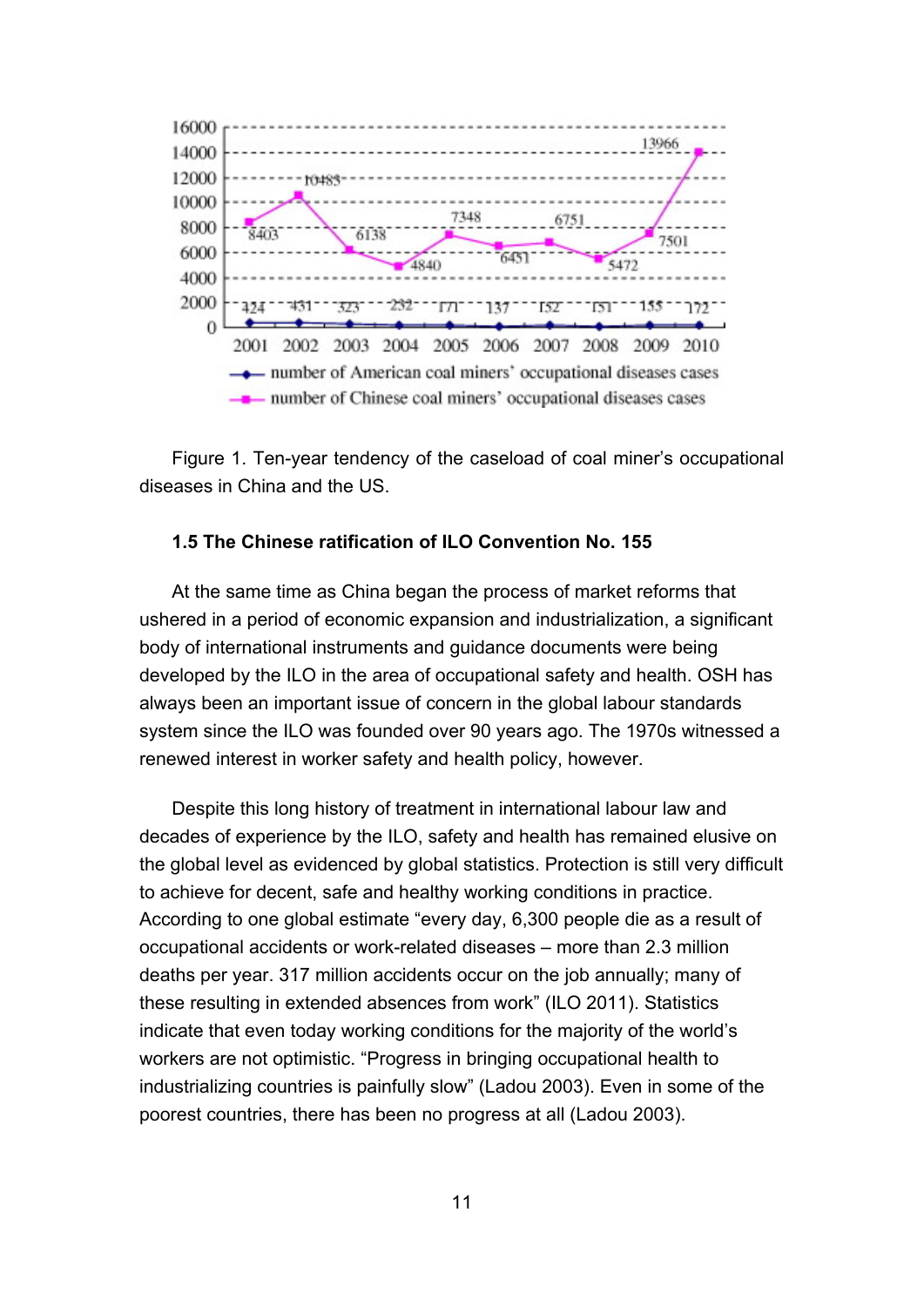The ILO has worked to raise worker health as a priority internationally and to meet the challenge by promoting global awareness of the importance of worker safety and health (ILO 2009). These efforts include adopting conventions and recommendations and offering technical assistance programmes. A large number of ILO activities have occurred on topics such as child labour, the growing informal economy, gender mainstreaming, labour inspection, specific sectors of activity such as shipbreaking, HIV/AIDS and migration. Each includes at their foundation a central focus on safety and health or a key occupational safety and health component.

The International Labour Conference (ILC) has adopted more than 40 international labour standards the ILO says specifically deal with occupational safety and health topics. These are in addition to over forty Codes of Practice prepared and updated by the office on specific worker health and safety topics. Indeed, nearly half of ILO instruments deal either directly or indirectly with safety and health issues (ILO 2013). ILO conventions guide countries in the promotion of workplace safety and in managing policies and programmes related to workplace safety and health. Many of the most important and fundamental principles of OSH are found in two or three key ILO conventions. These include Convention No. 155, concerning OSH and the working environment, Convention No. 166 on occupational health services, and Convention No. 187, the promotional framework for OSH. These conventions, once ratified by national governments, have the force of international law. They entail a moral and legal commitment by each country to enact domestic legal and social policy changes to ensure national policies and practices move into compliance with the provisions of each labour convention (ILO, 2009).

ILO conventions are often times accompanied by a recommendation not open for ratification but which elaborates on the obligations assumed by a country when it ratifies the related labour convention. Recommendations can also be adopted by the International Labour Conference without the adoption of any accompanying convention. This international system of labour treatymaking and the detailed ILO supervision of compliance is the international system in which China is now an active participating member.

In addition to the international labour standards, the ILO has also adopted a large number of Codes of Practice. These attest to the great degree of professional expertise available through the ILO system on safety and health.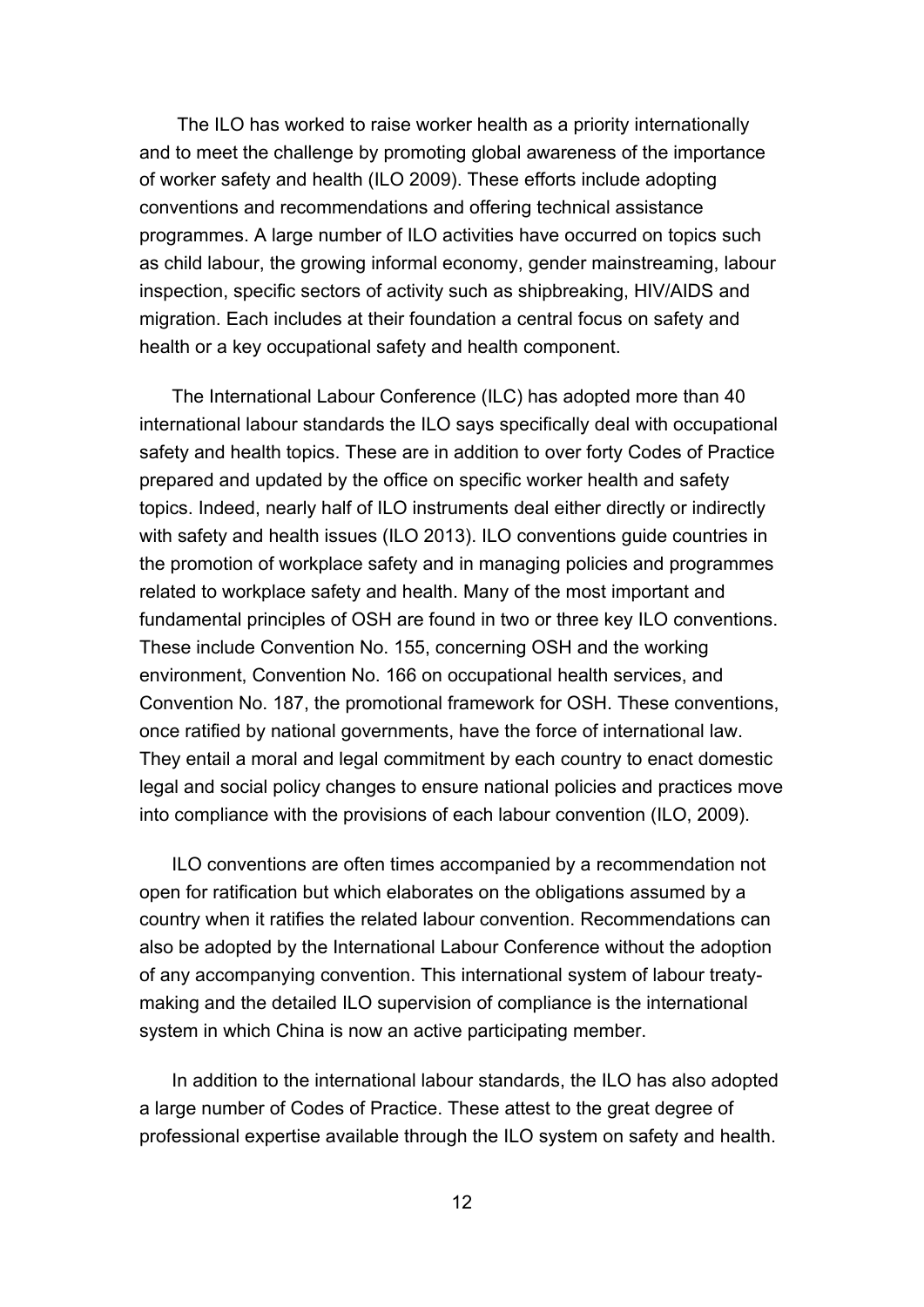They provide guidance on OSH in certain economic sectors, on certain hazards, and regarding certain safety and health measures. One example is the Guidelines on occupational safety and health management systems, ILO-OSH 2001, a Code of Practice that is one of the major strategies to enhance application and implementation of ILO standards (Takala 2002). These guidelines are the only OSH management principles developed with principles defined through a tripartite consensus. This approach is said to provide an advantage for developing better occupational health and safety practices.

Despite the host of tools available to the ILO, among the most important of the ILO's strategies on occupational safety and health is Convention No. 155. Adopted in 1981 and entered into force on 11 August 1983, the labour convention outlines fundamental principles on occupational safety and health and the need for the creation of a national occupational safety and health policy. As of August 2012, 59 countries have ratified this important convention, a number that increases every year and includes many key developing world economies like Brazil, Turkey and Mexico (ILOLEX 2012).

The central organizing theme of Convention No. 155 is the implementation of a national policy focused on prevention rather than reacting to the consequences of occupational accidents and diseases. "National policy" is a common term and is said to connote a cyclical process with different stages implemented at recurring intervals (ILO 2009). Subsequent sections of Convention No. 155 focus on how to implement these policies at the national level and at the enterprise level. The convention also gives employers and workers in the enterprise certain specific responsibilities for managing worker health and safety (Zhu et al. 2004).

To demonstrate its commitment to improving OSH and prepare for ratification of Convention No. 155, China convened a seminar in 2001 about Convention No. 155 with the collaboration with the ILO. Two years later, the ILO-CIS National Center for China carried out comparative study projects between ILO Convention No. 155 and the Chinese laws and regulations on safety and health that were on the books at the time (Zhu et al. 2004). This study also included a Feasibility Analysis on Applying Implementation of ILO Convention No. 155. During this comparative study, the ILO-CIS National Center for China undertook a lot of research on the status of ratifying ILO Convention No. 155 in the various countries, including the major problems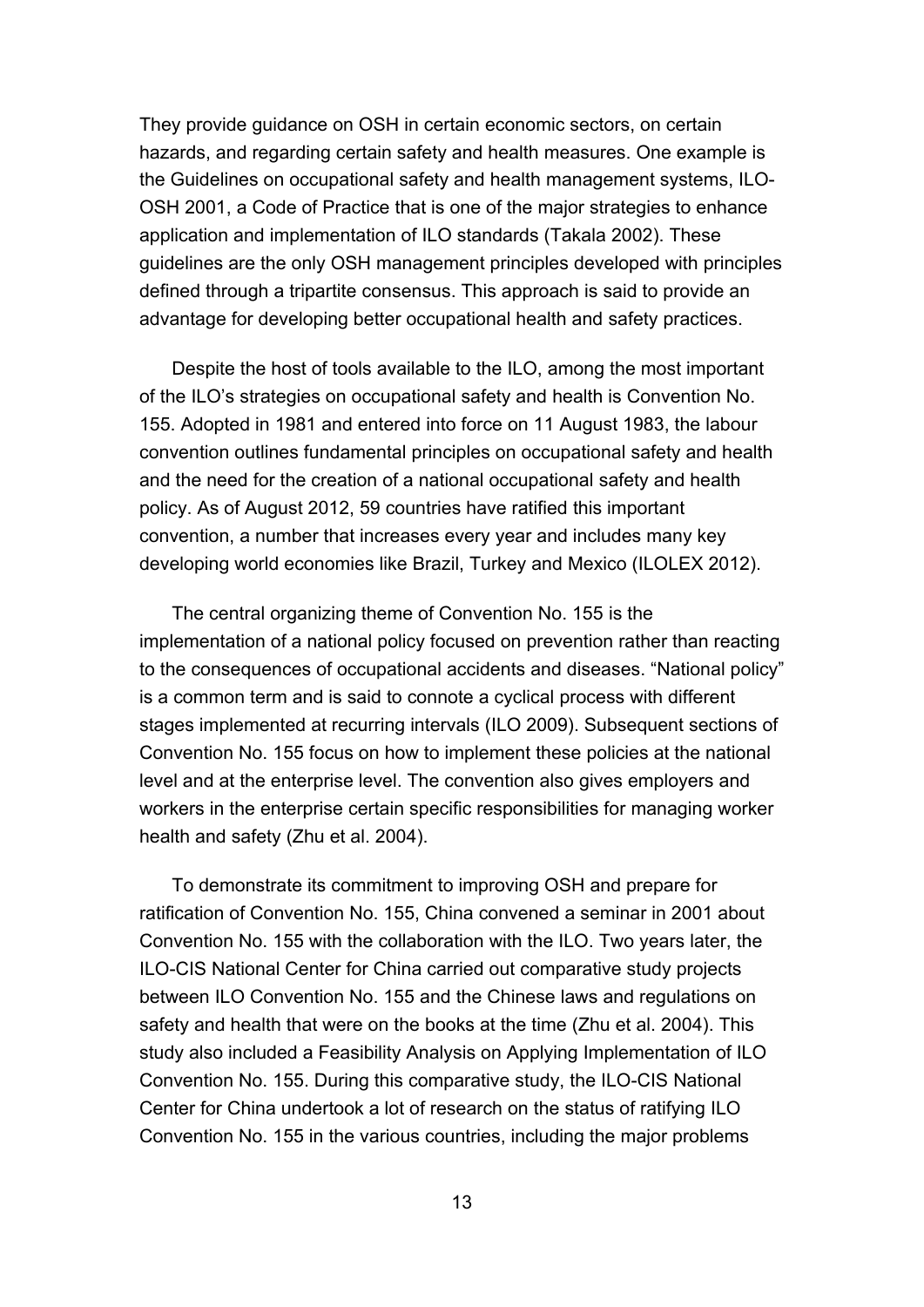faced in implementing the convention, and how to prepare for implementing ILO Convention No. 155 in China and so on. This conference and subsequent research was important for the ratification of Convention No. 155. It led to a national tripartite workshop held in 2006 specifically on Convention No. 155 that was run in close collaboration with the ILO (Zhu, 2007). Finally, after years of effort and discussion, China ratified Convention No. 155 in January 2007, a landmark development in international OSH law related to China and a remarkable accomplishment for the overall ILO labour standards system.

Before the ratification and due to planning, China learned that a majority of the provisions of Convention No. 155 were already reflected in Chinese laws that had been promulgated and in related regulations. For instance, Article 40 of the Production Safety Law makes reference to Article 17 of Convention No. 155 (Zhu et al. 2004). Furthermore, a number of activities for raising awareness of OSH are organized by authorities at the national and provincial levels (Zhu et al. 2004)**.** These involve both management and workers. The social partners in China have also been active in promoting OSH. The ACFTU developed its own safety and health strategy that it implemented through its networks (Zhu et al. 2004). These measures altogether played a positive role in the process of promoting China's ratification of Convention No. 155, making the ILO's supervision of China under the convention less likely to focus on the formal legal changes needed to comply with the convention and more so on the on-the-ground translation of the fundamental OSH principles into real-world work practices at workplaces.

This introductory chapter has provided the general background for this project. The next chapter focuses on the main theme of this research, streetlevel bureaucrats and occupational safety and health enforcement in China. OSH is a critical issue for China and one of the important topics addressed in the international labour standards system. China's rapid industrialization over the last generation has prompted work to modernize national labour policies in response. China has pledged to the world to move Chinese labour policy into conformity with Convention No. 155 in law and in practice. To this end the Chinese government is under international supervision by the supervisory bodies of the International Labour Organization. Because these changes must occur not only in formal law but also in real-world practice, on-the-ground where people work, how labour inspectors do their work to enforce these legal obligations at the very grassroots level is thus not only a concern for workers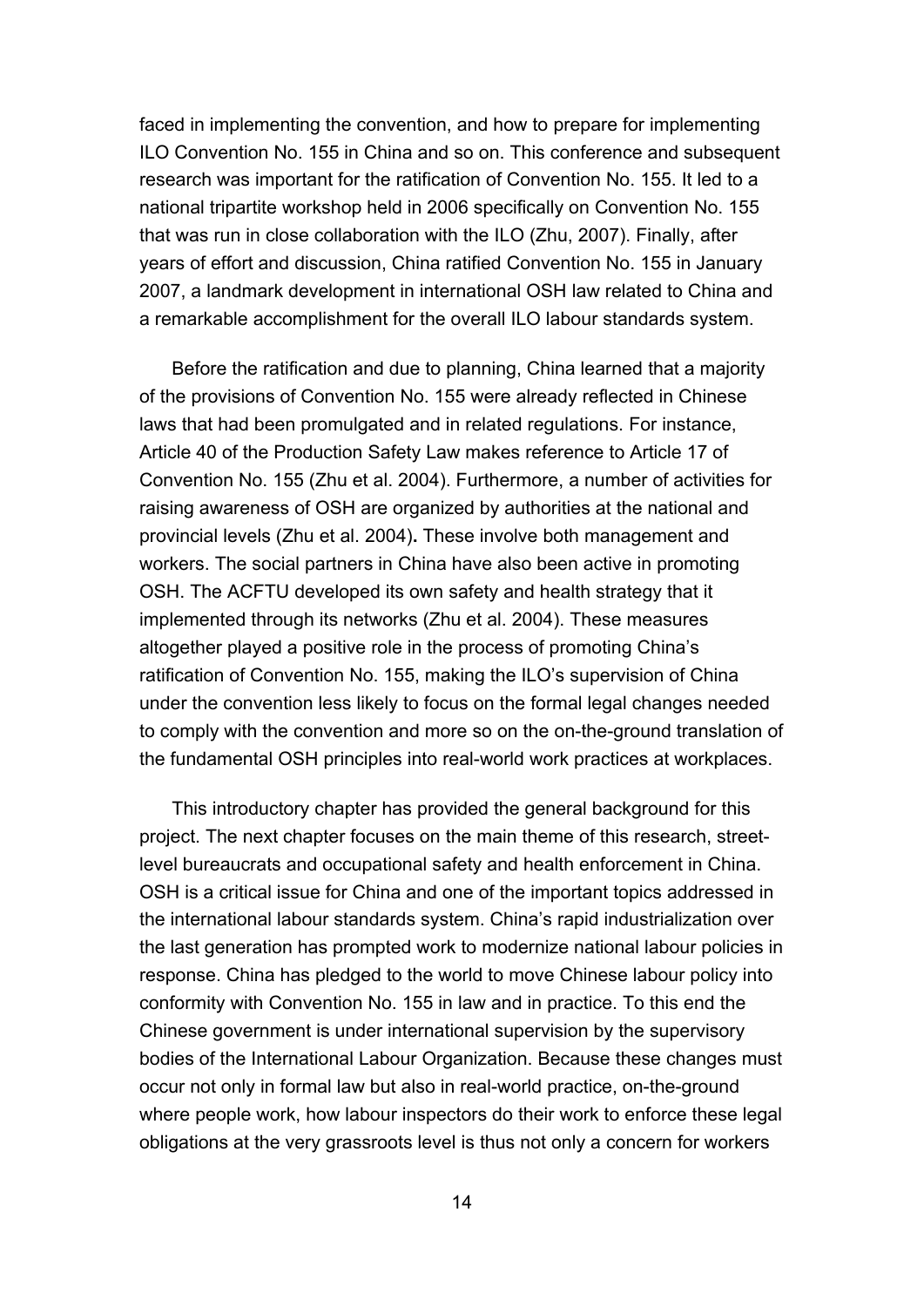at risk, employers and governments. Their actions are also a concern for the international community and anyone interested in the enforcement of basic labour protections defined in the international labour and human rights system.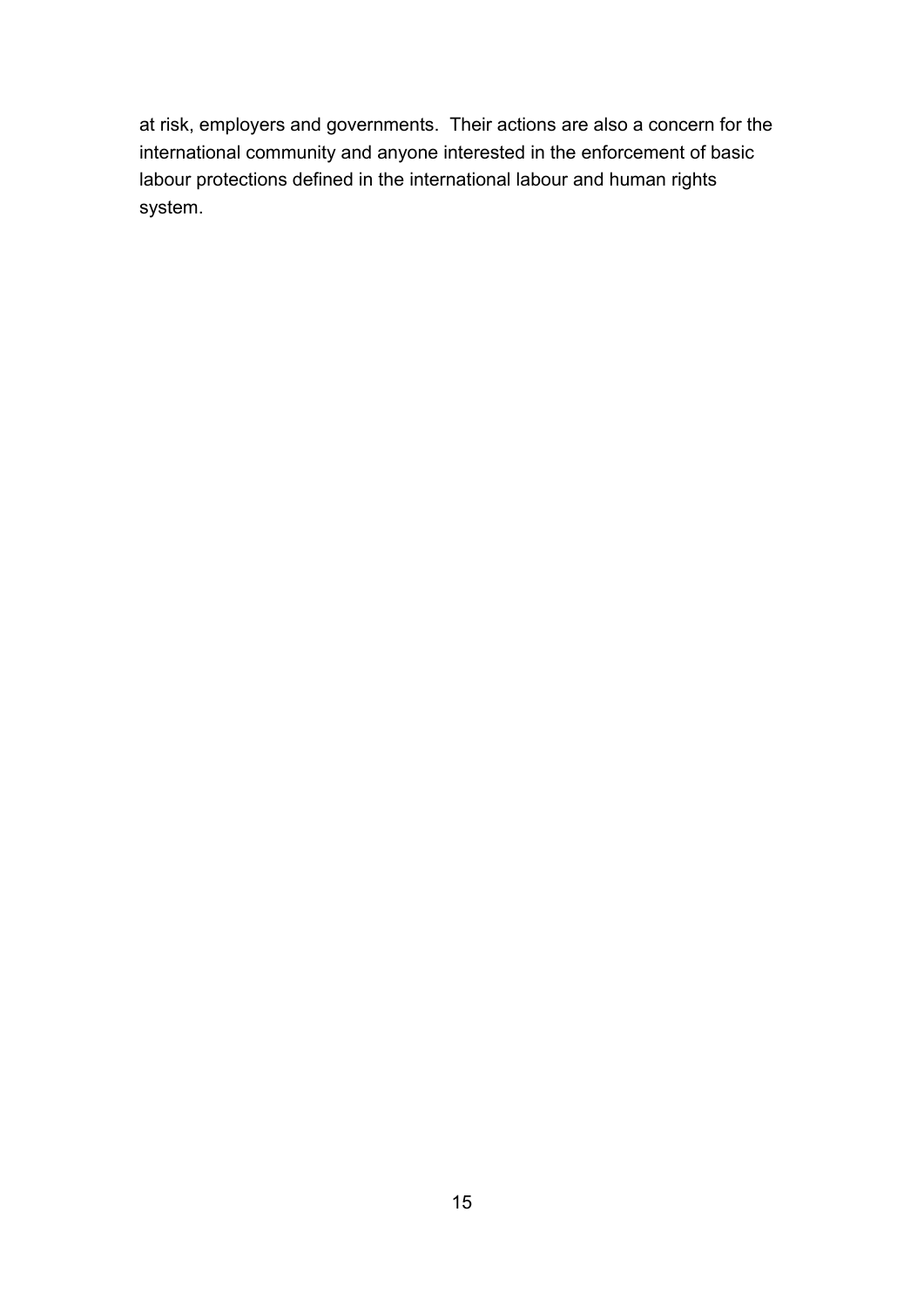## **CHAPTER 2 LITERATURE REVIEW Street-level bureaucrats and the enforcement of international labour standards in China**

### **2.1 Introduction: Street-level bureaucrats as complex policy actors**

This chapter reviews the academic literature surrounding the main focus of this research, the experience and discretion of street-level labour inspectors in China. A number of themes are covered here. These include the history and development of the concept and focus on street-level bureaucrats or public servants in social research related to administrative science, the relocating of these debates within the general debates on the enforcement of international labour standards, and the challenges countries face when implementing labour standards under a competitive economic globalization, and, finally, the contextualization of all of these academic debates within the real world context of Chinese industrial and labour relations. Throughout this literature review I work to focus the debates on the key questions relevant to my study. I attempt to succinctly summarize this focus in the concluding section of this chapter.

All public policies are implemented at the local level. This fact makes the struggles and challenges faced by the public servants involved in the administration of public policy an important object of study for social scientists. Where substantial discretion in the implementation of any policy exists, these public service workers or bureaucrats themselves hold policy-making power. As a result of these important social and policy dynamics, sociologists and public administration scholars have identified and recognize the agency held by these local actors. Among the concepts that have emerged is the notion of ''street-level bureaucrats'' and the study of the nature of their discretion, how they respond to inadequate resources, how the performance of these officials is assessed, their relationship with non-voluntary clients, alienation from clients and their own professions, as well as numerous other research questions.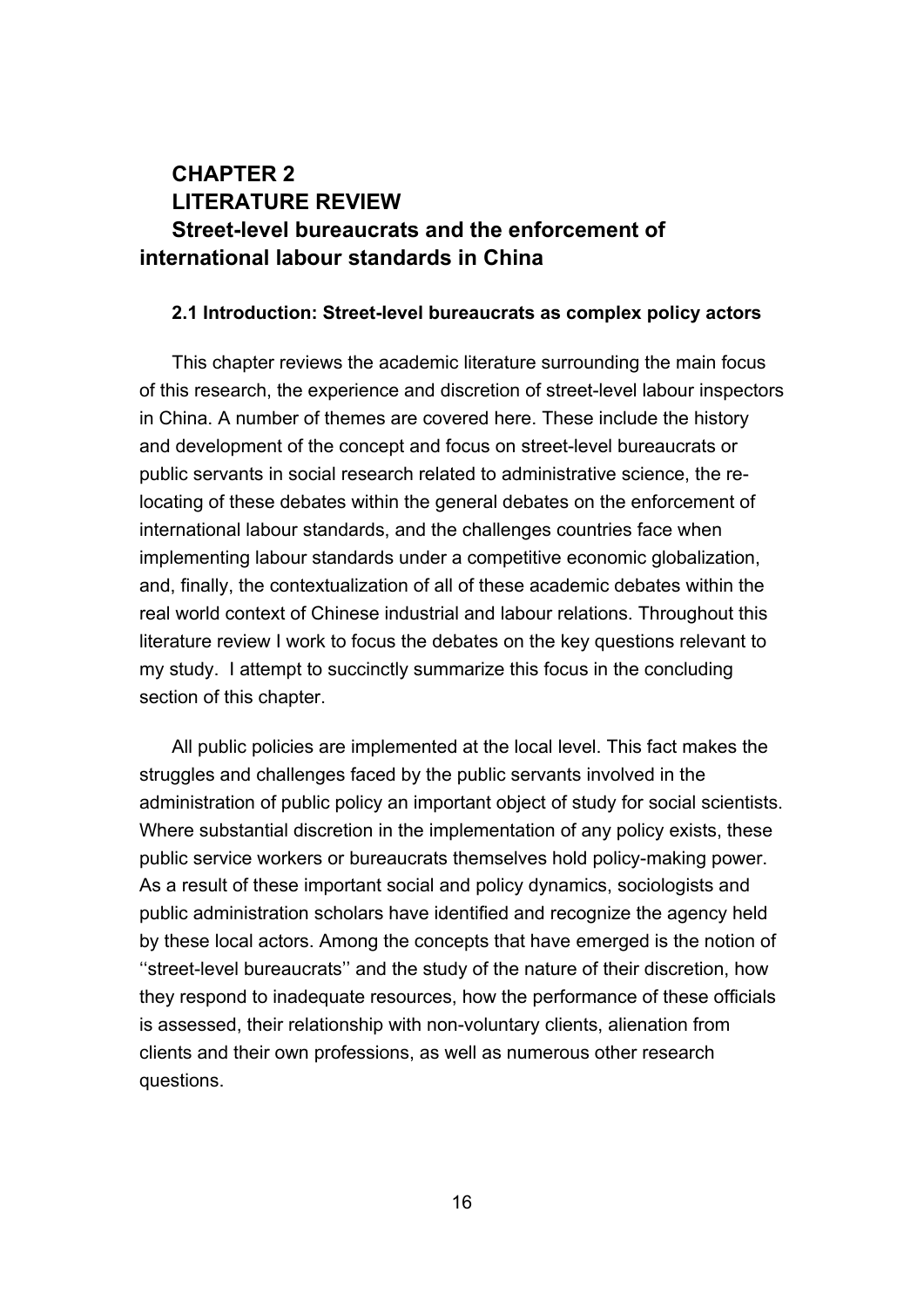Street-level bureaucracy was coined as a sociological concept in the 1970s by Michael Lipsky, a professor at the Massachusetts Institute of Technology. Professor Lipsky was interested in studying public service workers in response to the perceived sense of a growing hostility in American society against government bureaucracy (Lipsky 1971, Weatherley and Lipsky 1977, Lipsky 2010). The publication of the book *Street-level Bureaucracy: Dilemmas of the Individual in Public Services* in 1980 led to the concept receiving wide attention across the social sciences. It continues in circulation today after being re-published in 2010 by the Russell Sage Foundation. Given the breadth of how the concept has diffused, a comprehensive review of the academic literature on ''street-level bureaucrats'' is not possible. According to the online citation search website Google Scholar, for example, Lipsky's original book on street-level bureaucracy has, as of September 2012, been cited by other academic works over 5,761 times.

Citizens have numerous contacts with public authorities in their day-to-day lives. These interactions involve many different types of individual transactions. For instance, people seek social benefits or government permits or licenses of one variety or another. People hand in our tax return or are ticketed for various infractions now and again. When this happens, citizens must deal with large organizations that handle thousands of such individual cases on the basis of various routines related to public administration. Public service workers occupy a critical position within these interactions because they are the location where policy ideas translate into practices in the real world. Bovens writes, "between the individual citizens and large "decisionmaking factories" is the street-level bureaucrat" (2002). These public servants apply a variety of national or sub-national law, policies, rules, regulations or other administrative procedures (Bovens, 2002). Although the final decision in a case is formally handed down by a higher executive agency,

It is the street-level bureaucrats, police officers, welfare workers, adjudicating officials, tax inspectors, and police officers who, in practice, decide to grant a benefit payment, lay down the conditions attaching to a permit or determine assessment (Bovens, 2002).

The public service employees above are called "street-level bureaucrats" each of which functions according to a particular logic. Michael Lipsky began defining the term in the late 1960s as "public service workers who interact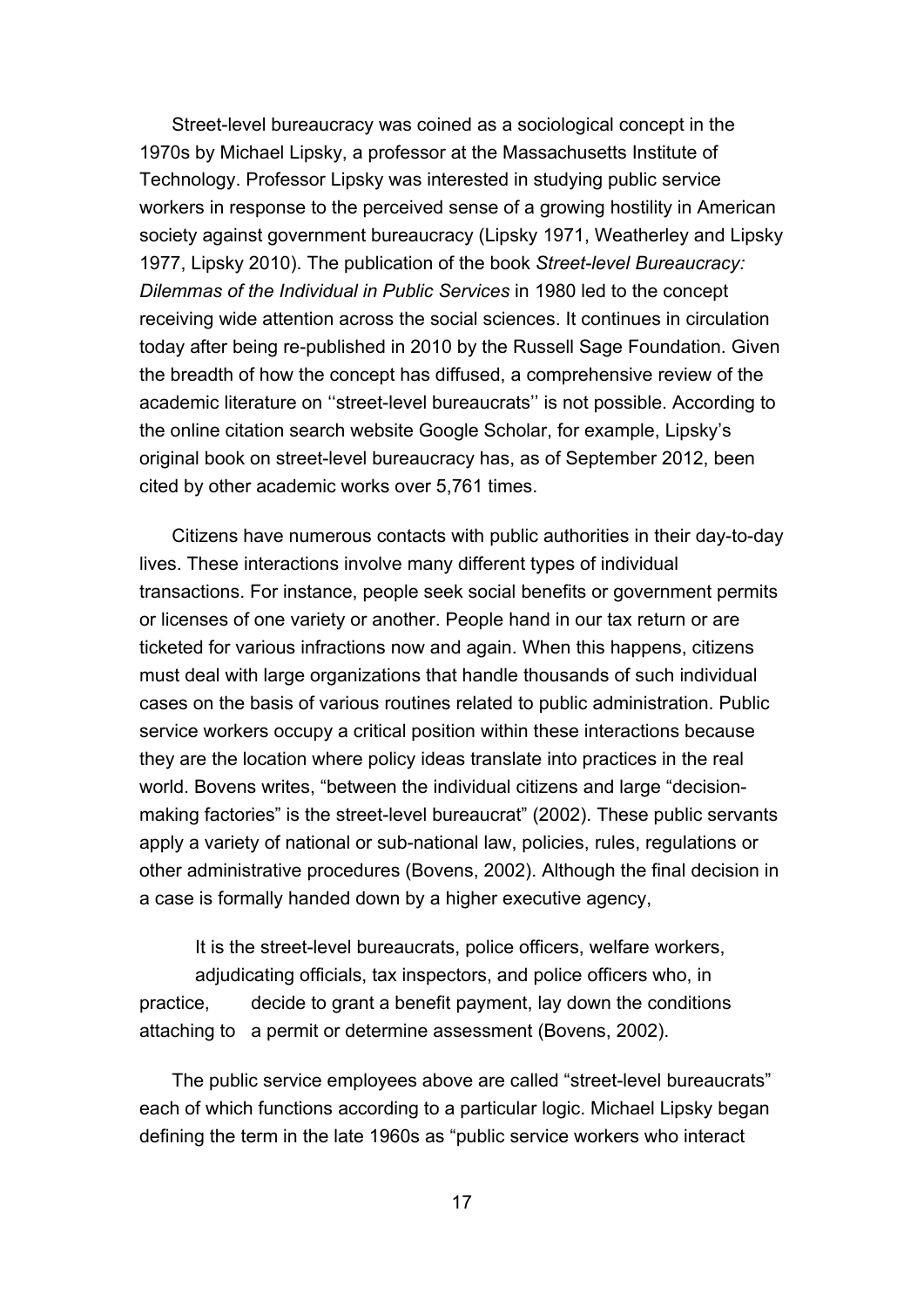directly with citizens in the course of their jobs, and who have substantial discretion in the execution of their work" (Lipsky 1980). It is now understood in the field of public administration that millions of decisions are made at this basic "street" level by public service workers. Their choices and decisions have a significant impact on the ordinary citizens' daily lives and on the implementation of official policies.

As a result, public policy comes alive in the daily practice of street-level bureaucracy. The reality is far more complex than the legislators writing the law and policy could have ever imagined. This situation opens the real possibility of discretionary powers for the street-level bureaucrats. These public servants become more than the faceless implementing agents of policy-makers. These street-level acts by bureaucrats can even make policy. Lipsky explains this phenomenon.

The decisions of street-level bureaucrats, the routines they establish, and the devices they invent to cope with uncertainties and work pressures, effectively become the public policies they carry out. I argue that public policy is not best understood as made in legislatures or topfloor suites of high-ranking administrators, because in important ways it is actually made in the crowded offices and daily encounters of streetlevel workers (Lipsky, 1980: xii).

The discretion of street-level bureaucrats is a key issue in the implementation of public policy. There is a significant difference between street-level bureaucrats and other bureaucrats in the implementation of public policy. Street-level bureaucrats must constantly make decisions and judgment when they interact with citizens. Laws and guidelines must be interpreted by street-level bureaucrats and when this occurs, they create the organization's real policy (Lipsky 2010). As a result, "unlike lower-level workers in most organizations, street-level bureaucrats have considerable discretion in determining the nature, amount, and quality of benefits and sanctions provided by their agencies" (Lipsky 2010). The exercise of discretion is thus fundamental and necessary for street-level bureaucrats to do their work (Duner and Nordstrom 2006).

Discretion does not mean that street-level workers are unrestrained by rules, regulations, and directives from above. On the contrary, the major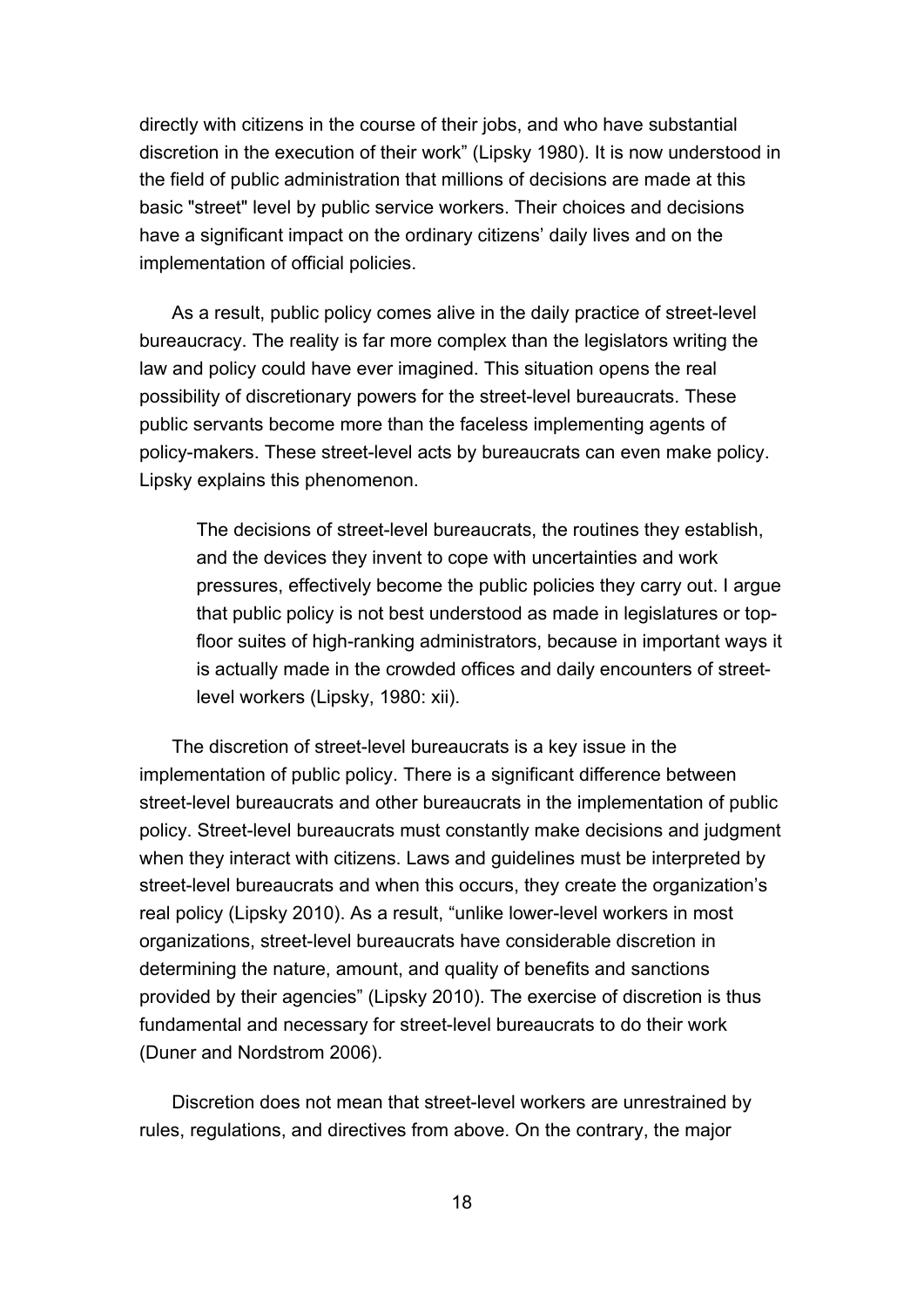dimensions of boundaries of public policy, for example, the nature of rules, any regulations and the basic services are shaped by policy elites and political and administrative officials. "These influences establish the major dimensions of street-level policy and account for the degree of standardization that exists in public programs from place to place as well as in local programs" (Lipsky 2010). The lack of a transparent set of outcomes, autonomy and less supervision can also lead to broad interpretations of the goals and objectives which street-level bureaucrats may take advantage of in order to adjust policies to meet their own situation-specific goals. Piore and Schrank argue, for example, that one of the limitations of labour inspection in the Latin world is the difficulty of monitoring and evaluating the inspectors' decisions in a way that can ensure consistency and equity of treatment across all enterprises that are regulated over time (2008).

Academic research on street-level bureaucracies is still in an early stage and relatively less frequent in China. One obvious difference is that streetlevel workers in China are administrative law enforcers considered civil servants. The teachers or social workers that Lipsky studied and classified as street-level bureaucrats are not considered civil servants per se in China. For example, according to Article 14 of The Civil Servant Law of People's Republic of China, civil servant posts shall "according to the nature, features and necessity of administration of civil servant posts, be classified into such categories as comprehensive administrators, technological professionals and administrative law enforcers" (Civil Servant Law of PRC, Article 14). So, there is a different type of classification of workers in China than in the west, yet the street-level character of these functions nevertheless exists where they interact with the public and implement policies in practice on the ground.

Many street-level civil servants in China enforce various administrative laws whose functions are market supervision and social management. These functions often only exist at the primary level of these organizations. Among the most important street-level public servants regulating the private market economy is the labour inspector. Labour inspectors and officers from different levels of work strive to regulate occupational safety and health. They are key administrative officials with street-level bureaucratic functions that operate in many locations all across China. As China strives to develop its national labour policies in accordance with international standards, studying these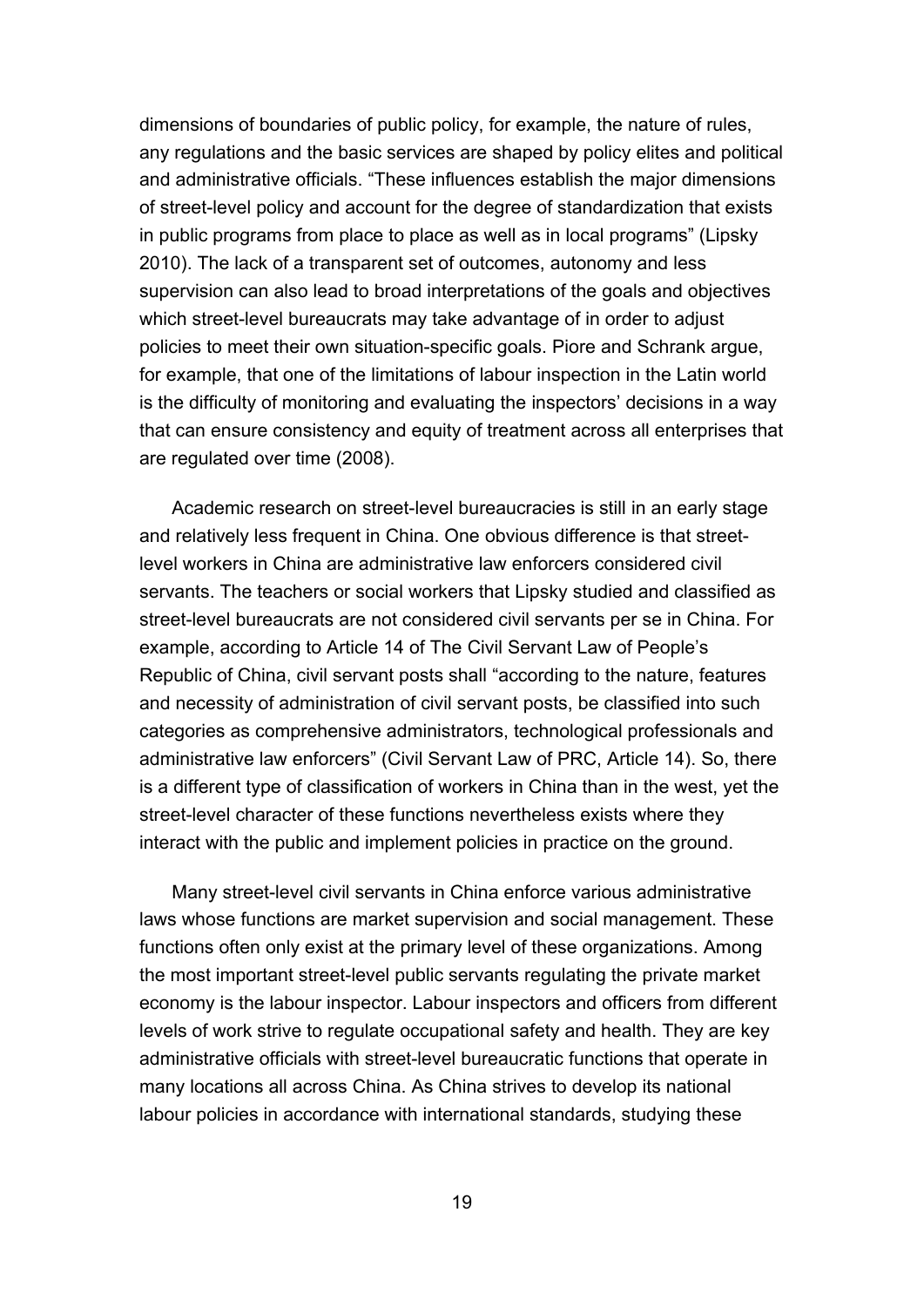street-level bureaucracies and their unique dynamics in China are important questions.

### **2.2 Factors that have influenced street-level public servants**

Although street-level public servants are complex actors and do hold a degree of discretion, it is also important to recognize that environmental or external factors also restrain the degree and nature of discretion of the streetlevel bureaucrat. Focusing in greater detail on the Chinese context and on labour inspection within the Chinese context in particular, specific factors can be identified that do likely serve to limit or shape the discretionary authority and functioning of most Chinese labour inspectors. First, I identify some of these factors from the general literature on street-level bureaucracy. Next, I identify specific features of the new Chinese labour and employment relations context that are likely to affect the discretion of labour inspectors. This project then articulates a conceptual framework that merges these two groups of factors in a cohesive way that will allow for applying this unique research framework into the Chinese context. Thus to begin, we identify from the general literature on street-level bureaucracy some of the commonly cited and discussed factors that have influenced discretion.

### *Inadequate material resources*

One fairly universal factor is the problem of scare resources. Street-level bureaucrats feel that "their own resources are chronically and seriously insufficient" (Winter 2002). Policy decision makers are constrained by the costs of obtaining information to their resources, by their capacity to absorb information, and by the unavailability of information. The lack of resources is extremely severe in China. According to a 2006 survey China suffers from a severe shortage of trained labour inspectors. State Administration of Work Safety has approximately one officer for every 35,000 workers (Tunon 2006).

Scarce resources for law enforcement capabilities continue as other important developments in labour relations unfold across China. Since 2003, labour conflicts between workers and capital have been increasing. According to a survey, the number of labour dispute cases increased from 19,098 in 1994 to 226,000 in 2003, and the number of workers involved increased from 77,794 to 800,000 during the same period (Chanet al. 2008).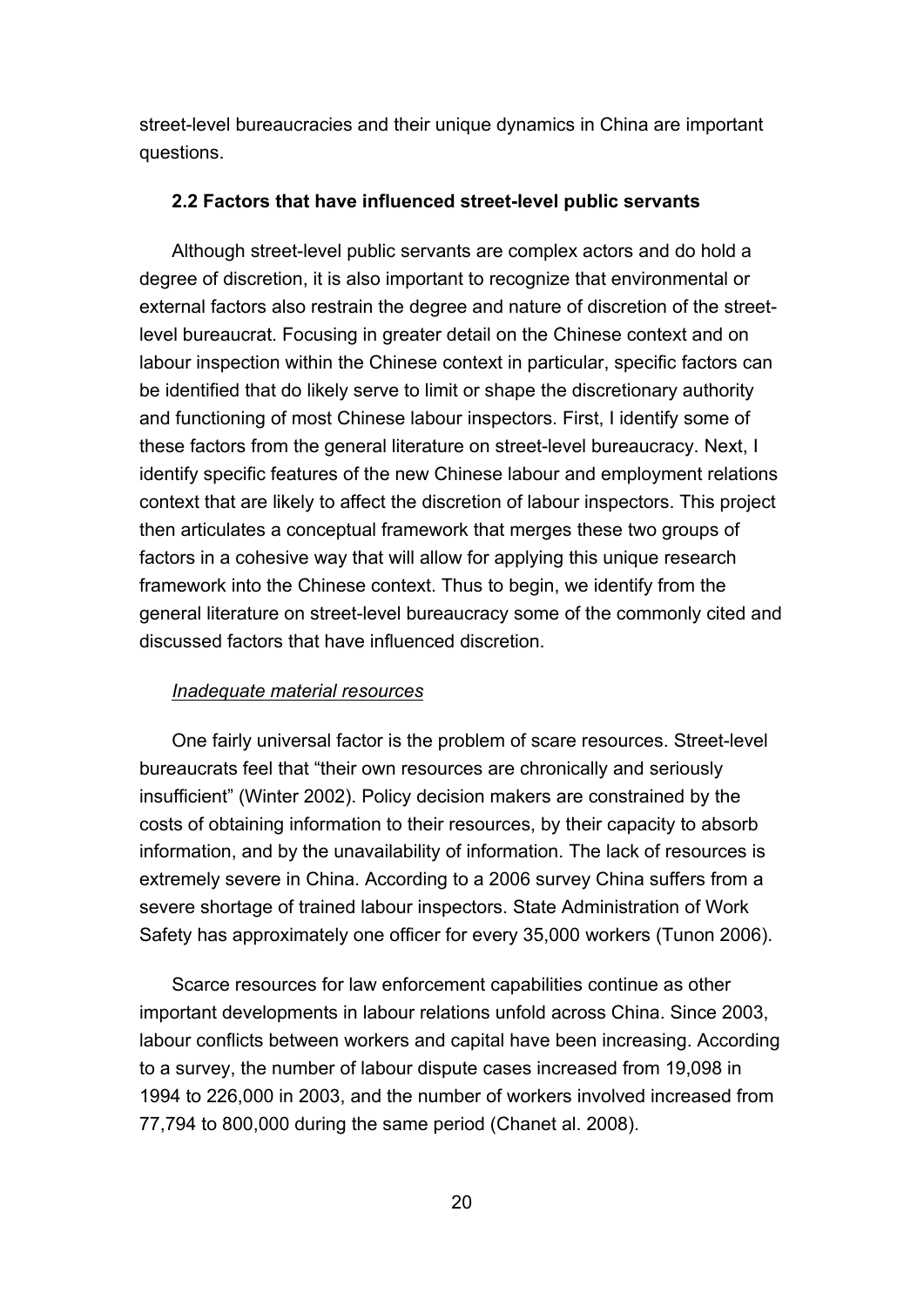In 2005 alone, the number of labour dispute cases accepted and heard by labour dispute arbitration committees at all levels of government reached 314,000 and involved 744,000 workers. Among these cases, the number of collective labour dispute cases hit 19,000 and involved 410,000 workers. Most of disputes were classified as involving labour remuneration, economic compensation, and insurance and benefits (Ngok 2008).

Worse still, because local governments are obsessed with economic growth, they tend to stand up for capital and oppress labour. These local conditions can serve to limit the actions of labour inspectors across China, even not allowing labour inspectors to enter the factories and exacerbating resource scarcity among these public servants (Yue and Zhuang 2009).

#### *Performance measurement and evaluation*

Lipsky's original treatment of street-level bureaucrats indicated that the job performance of public servants is extremely difficult to measure (Lipsky 2010). The reasons for this difficulty are the lack of quantitative assessment of bureaucratic performance and that the current evaluation measures are not efficient or are otherwise inadequate (Lipsky 2010). To some extent, a bureaucracy itself may be defined as a large organization whose output cannot be evaluated through market-type transactions. This view distinguishes public bureaucracies from otherwise private business organizations, whose behaviour is in a sense assessed through profitability. Nevertheless, the challenge of performance measurement was recognized early on as one of the factors influencing street-level bureaucracy, necessitating evaluation and assessment tools that were sensitive to the particularities of these dynamics and the general qualitative nature of how street-level bureaucrats function in different social contexts.

Difficulty evaluating performance is a characteristic of bureaucracies. This tendency becomes obvious when studying the work of street-level bureaucracy. One explanation for this difficulty is that goal ambiguity, intrinsic to street-level bureaucracy work, affects performance measurement (Lipsky 2010). There are too many variables to take into account in performance measurement, the public may grant differing degrees of deference and autonomy to street-level bureaucrats in decision making, street-level bureaucrats tend to perform in jobs that are freer from supervisory scrutiny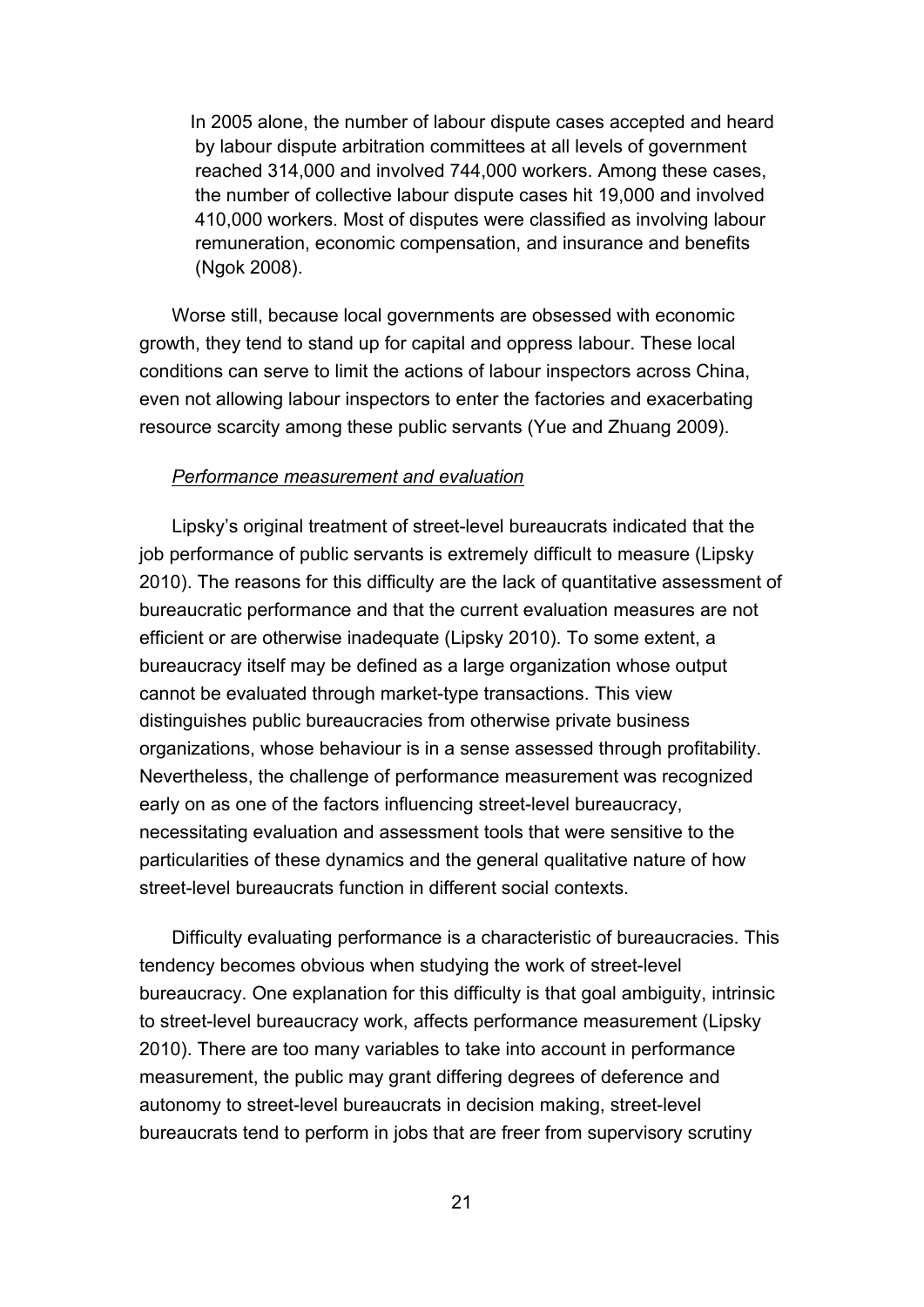than most organizational jobs, and work norms prevailing in these job minimize such scrutiny (Lipsky 2010).

Although the performance of street-level bureaucrat is hard to measure and evaluate, bureaucracies do establish standards and measure worker performance against these standards (Lipsky 2010). For instance, as for a labour inspection organization or a work safety administration, the more work the public servant does, the more problems such as illegal employment he or she will find, regardless of whether the issues they measure indicate an increase or decrease in better or worse work performance. So, for example, more labour inspections become the quantitative measure by which to evaluate performance, regardless of effectiveness. Lipsky gives a similar example tied to police work and social workers:

Policemen typically are asked to make a certain number of arrests per month. Social workers are asked to maintain a certain monthly intake and case-closing rate. But these measures are only problematically related to public safety, or to clients' ability to cope with problems that are in part the objectives of these interactions. And they have nothing to do with the appropriateness of workers' action, or the fairness with which they were made, the net results of which determine the rates on which workers are judged (Lipsky 1980: 50).

To sum up, when we are not able to measure correctly the performance of street-level bureaucracy we cannot monitor and control effectively their discretion, and thus the overall implementation of a public policy may be challenged or impeded altogether. Thus the ILO practice of seeking conformity with international labour standards in both law and in practice would seem to require the qualitative focus on street-level public servants and the nature of any discretion they may exercise. In the case of China and the implementation of the ILO's Convention No. 155, this means in part a turn to the qualitative study of the work of street-level labour inspectors.

China does have specific performance measures for civil servants. Ordinary [civil](http://eng.hi138.com/?k=civil+servants) [servants](http://eng.hi138.com/?k=civil+servants) at different times, places and conditions of use are evaluated based on different standards. China's unique public servant assessment system cannot meet all different purposes. The civil servant law of PRC provides a fundamental framework of performance measures, job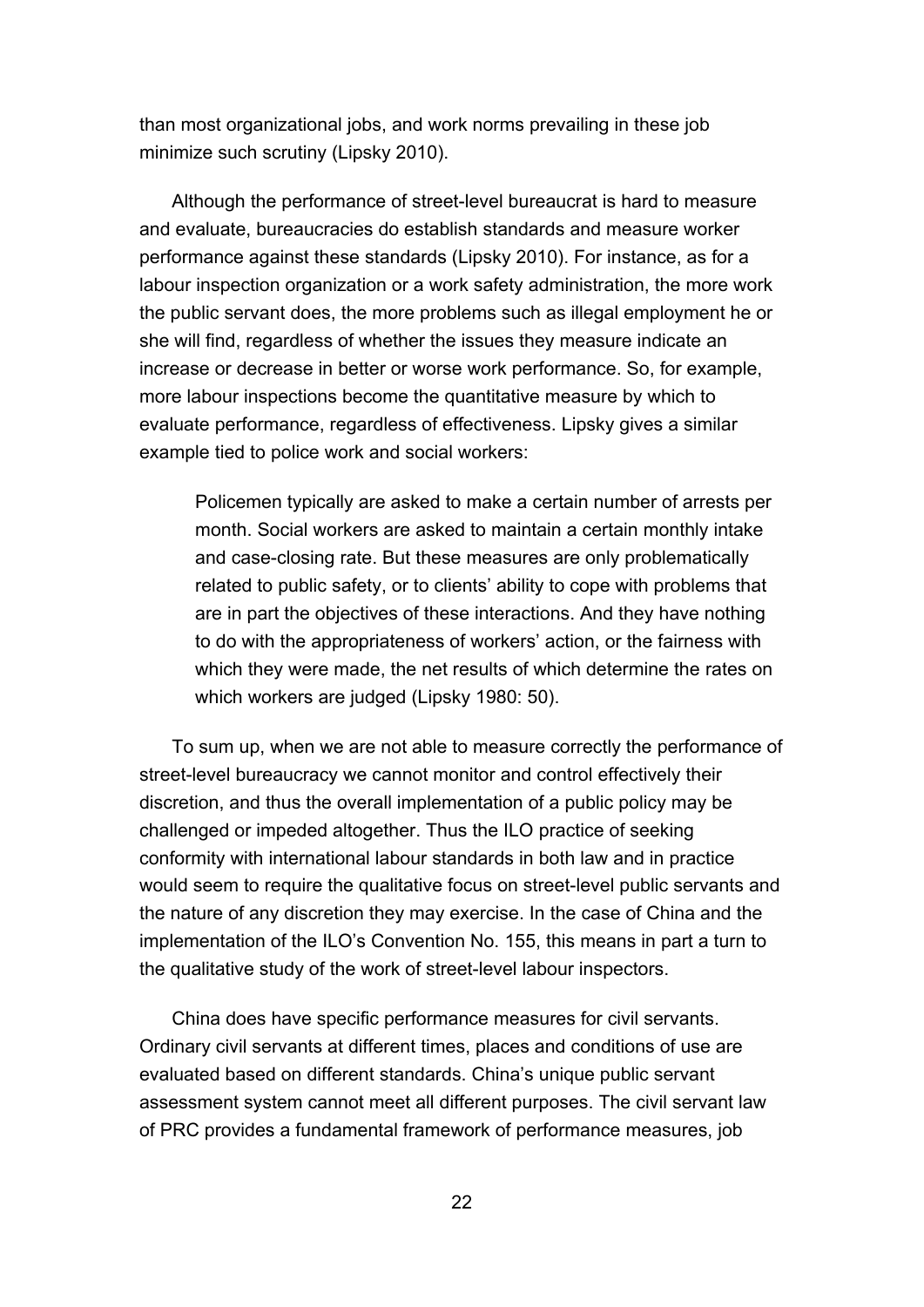assignment, and remuneration, whose main purpose is to improve policy implementation. In places where the cadre of responsibility operates as designed, a local government assigns a variety of their own targets to its subordinates when the public servants assume office. Read Article 33 of the Labour Inspector Law of the PRC:

In the assessment of a civil servant, the morality, capability, diligence, achievement, uprightness thereof shall be assessed in an all-round manner according to the power limit of administration, where focus shall be put on the practical achievements of his work (Labour Inspector Law of PRC, Article 33).

This framework is clearly too broad and leaves much to the discretion and the interpretation of the labour inspector. Should different departments use a different standard? Should different areas with different functions have different evaluation system and standards depending on the work? These questions remain unanswered.

Another problem is unsound incentive mechanisms. Peng and Su have interviewed 70 public service personnel from a community health service organization in Beijing in order to study the public servant performance measurement system. The result indicated that one of the existing problems was an imperfect incentive mechanism. They argued that within the same organization, the difference of performance pay grade between different positions were negligible or differed very little (2011). Almost everyone was able to get their merit pay. Furthermore, what constituted the wage was not clear (Peng and Su 2011). The ambiguity and uncertainty of the organization goals and thus the national policy goals trickles down to merit pay decisions. This ambiguity clouds the challenge public servants face but also indicates the environment is one of high discretion due to this lack of clarity in goals and objectives. The lack of and the unavailability of effective performance measures in street-level bureaucracies can at times allow workers to exercise their own discretion.

### *The non-voluntary nature of the clientele*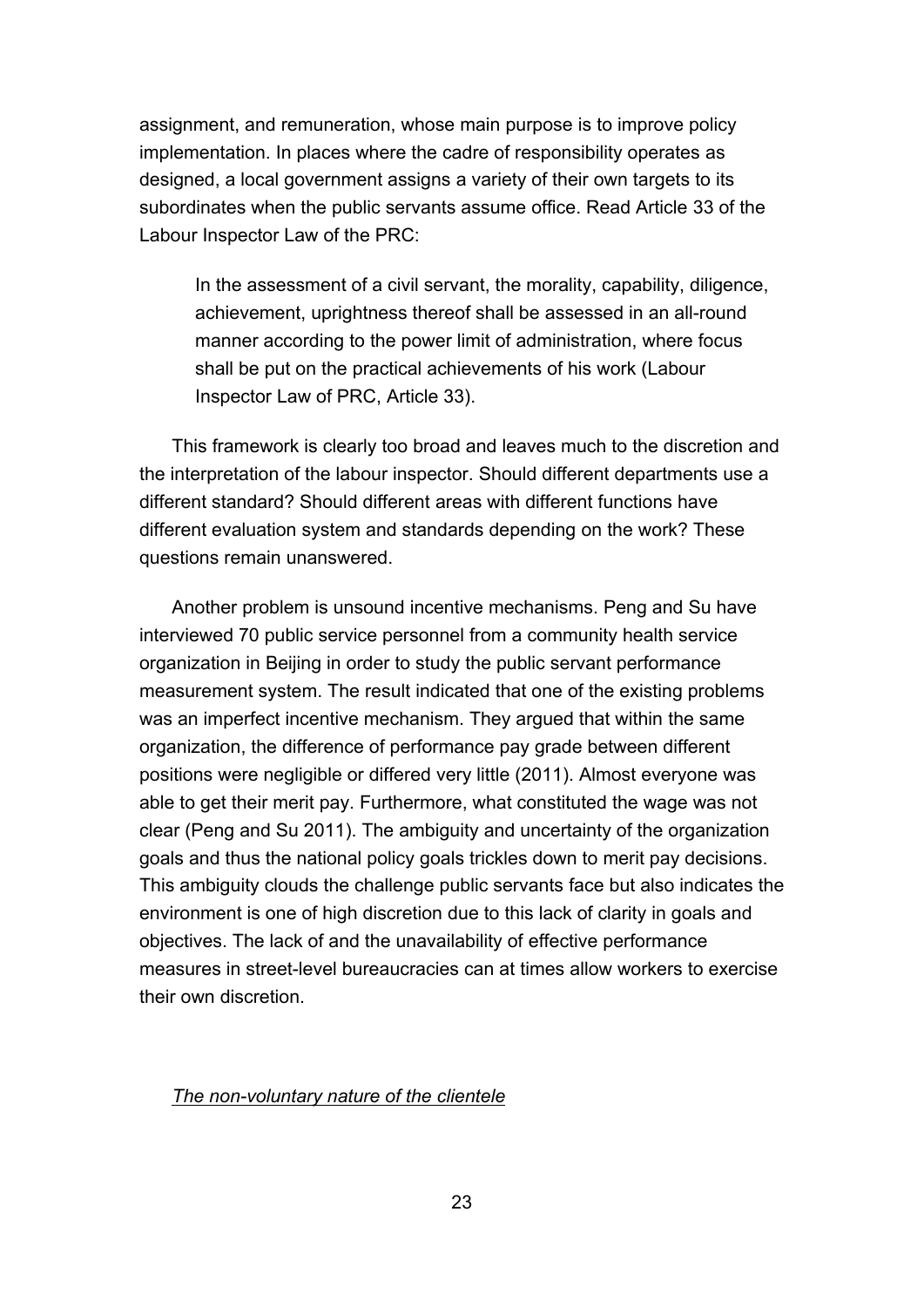The relationship with clients is also one of the key factors that determine the way in which street-level bureaucrats implement policies. The clients of street-level bureaucracies are non-voluntary clients. They are in a legal or structural sense likely obligated to interact with the public servant. This point is obvious in coercive public agencies because street-level bureaucracies often supply essential public goods and services which citizens cannot obtain elsewhere (Lipsky 2010).

Health care and legal services can be obtained privately but only at relatively high cost. Poor people are forced to seek assistance through public agencies or not to seek assistance at all. The migrant worker in China is a typical example. Zong and Zhu interviewed 897 migrant workers; the results showed that 89 percent of the migrant workers could afford less than 600 yuan (\$100) a year on medical expenses, with an average of only 50 yuan (\$8) per month. When they get sick, 2 percent prefer to stay at home rather than go to the hospital, 20 percent of migrant workers go to the pharmacy to buy medicine, and 27.7 percent go to private clinics. Most of these clinics have no business license (Zong and Zhu 2007). Because of the expensive medical charges, more than 50 percent of them do not go to the public hospital.

The result of these non-voluntary social dynamics is that the participation of the clients is non-voluntary and thus the client has less power and cannot decide to readily change a public service worker on their own accord (Lipsky 1980). There is no way on an institutional level that those clients can discipline street-level bureaucracies and street-level public workers. Street-level bureaucracies therefore often have nothing to lose by failing to satisfy clients, although there are different local situations that could in some way alter these dynamics. As a rule however, the public bureaucracy is an organizational form that is different than a private market organization where a single customer can, at least in theory, punish the organization by buying service elsewhere.

#### *Alienation*

Lipsky uses the word ''alienation'' to describe street-level bureaucrats at work and their work relationship (Lipsky 1980).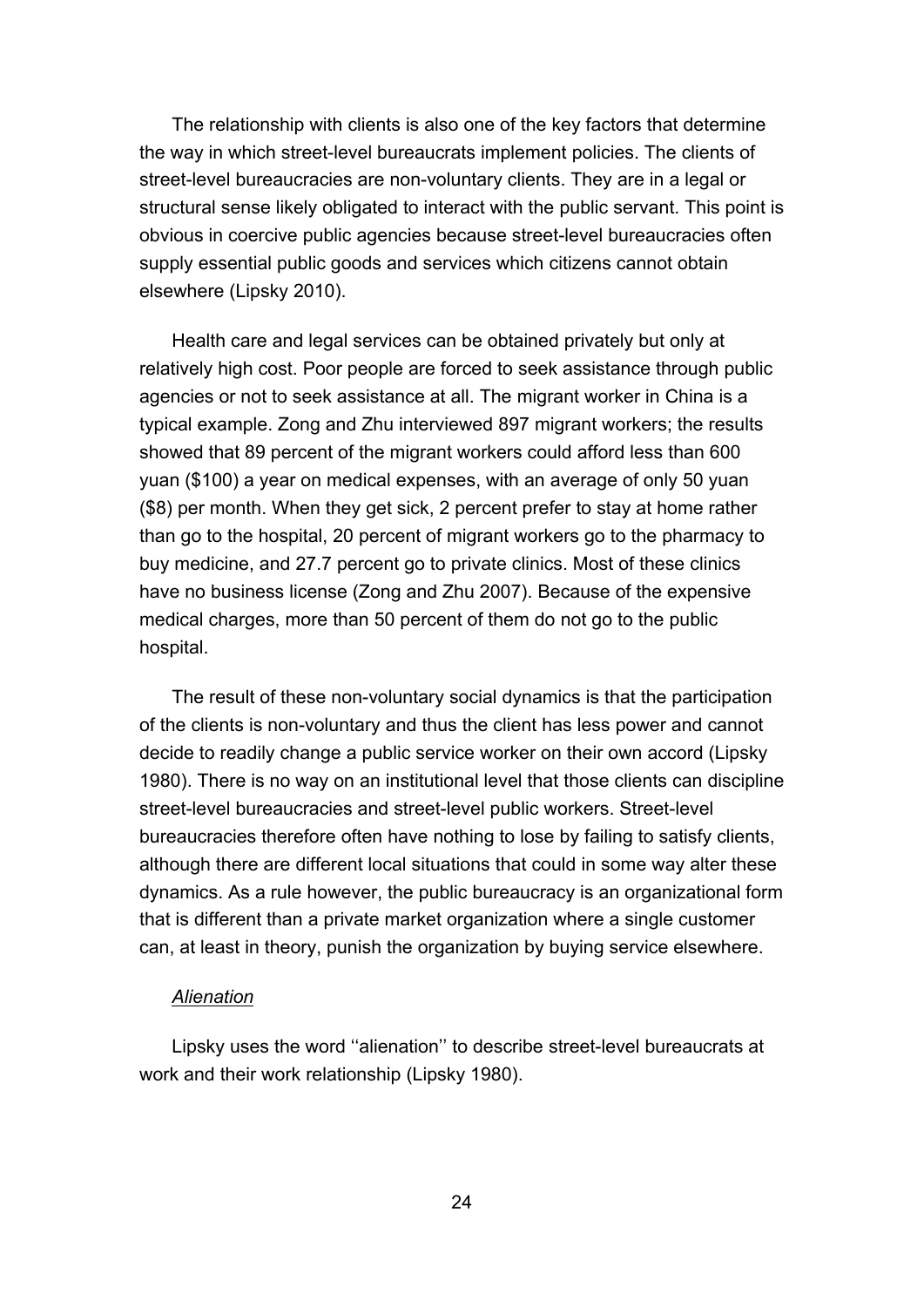Worker alienation summarizes several concerns including the extent to which the worker makes decisions about the work, has control over what is made and how it is fashioned, and the influences the public servant has on the final disposition of the product. Sometimes, alienation also refers to the extent to which workers are able to express themselves, or the need to which they are required to suppress their viewpoints, including their creative and human impulses through work activity (Lipsky 2010: 75).

Street-level public servants are thus inevitably going to make some compromises or concessions when protecting clients' rights and interests. As a result, the dynamics of alienation reduce the extent to which the street-level worker is able to respond to the clients in a fully human way.

Clients are the main objects for street level bureaucrats and public servants are alienated from clients during their work time. Four specific dimensions of alienation have been mentioned in the literature. Public servants tend to work on only a small segment of the overall product of their work. They are in effect Taylorized in that their work is often rationalized and broken into parts, and to a degree deskilled away from their work, further alienating the worker from the work result (Lipsky 1980). Third, the public servant is a public servant; they do not control or own the raw materials with which they do their work. They are employees, not owners. Finally, "the public servant at the street-level does not control the pace of their work" (Lipsky 2010: 78). Work is often compartmentalized and thus increasing the pace can be easily requested by upper management based on some factors management feels corresponds to performance (Lipsky 2010).

In Chinese official government documents the phrase "relevant departments" is used widely to refer to the responsible parties. However, this phrase is vague to the general public seeking assistance. It also causes street-level bureaucrats to pass the buck and avoid direct responsibility. The absence of specific, clear laws and regulations worsens this phenomenon. For instance, labour inspectors lack a variety of coercive measures and local-level authorities. Inspectors do not have the writ of search, and they cannot arrest the suspect like law enforcement agents, making the investigation and evidence collection process more difficult. This is, however, used as an excuse that street-level bureaucrat use to pass the buck or responsibility to other agencies not responsible for labour standards.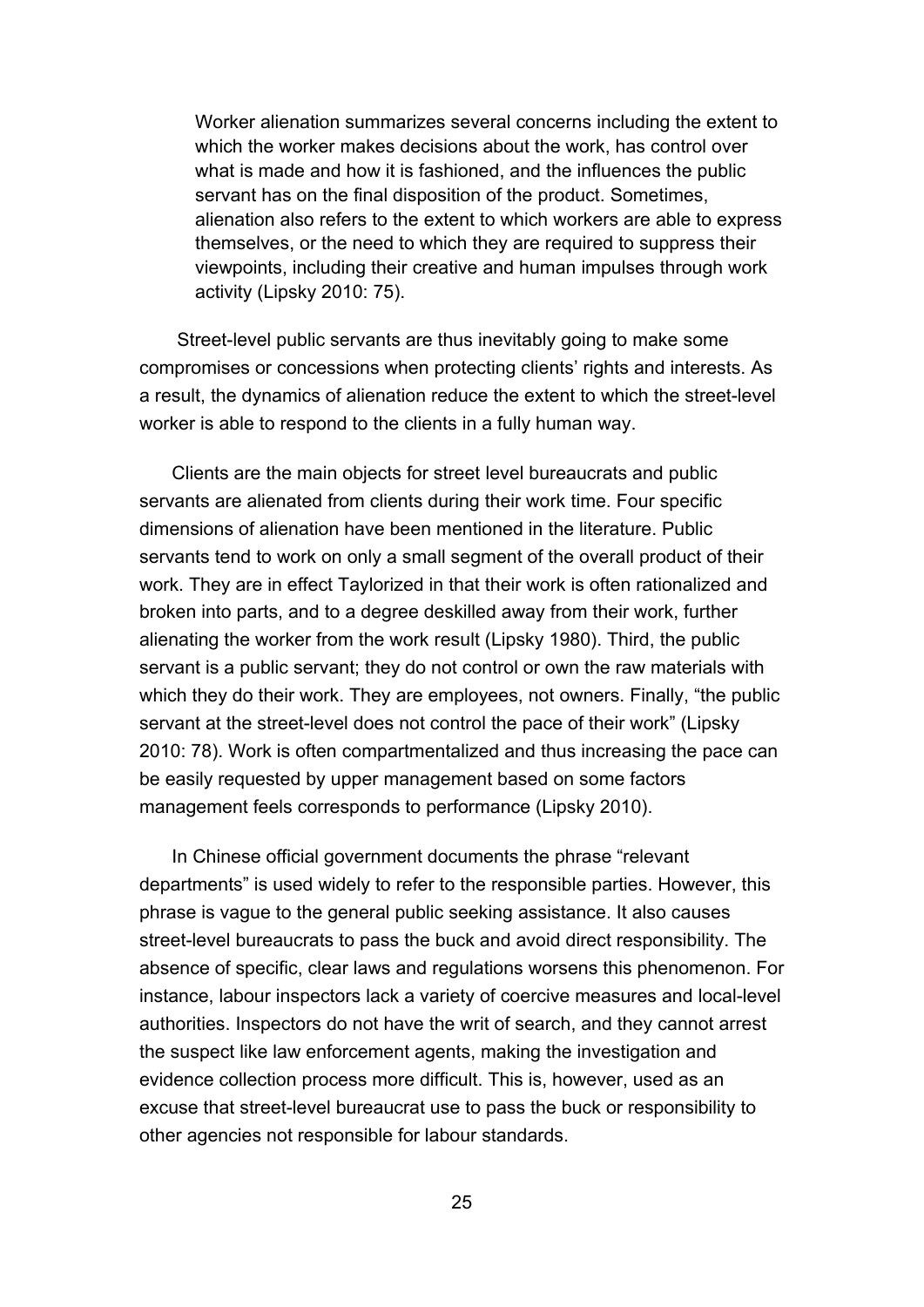The factors identified in this section are common across the literature on street-level public servants. In addition to alienation, performance measurement, the non-voluntary relationship with clients, and limited resources, numerous other environmental or external factors also influence the work of public servants depending on the social, economic and political context. Labour inspection in China, for example, has unfolded in a period of dramatic changes in the economy and structure of the labour market. Examples of these changes are the emergence of dispatched workers, parttime employment, and the migrant worker, all of which makes the current labour market very complicated.

Street-level bureaucrats work with a relatively high degree of uncertainty in China because of the complexity of the subject matter and the people they serve. Turning to the question of China and the identification of China-specific issues in labour standards enforcement, we try to identify China-specific factors that would influence street-level bureaucrats in Chinese labour inspectorates. Following the section on these Chinese factors, this literature review moves into a discussion of broader debates on labour standards enforcement in labour and employment scholarship. It then concludes with a summary of the salient issues of concern and the key research questions related to street-level bureaucrats and labour inspection in China that this research project will investigate.

### **2.3 China-specific issues cited in labour standards enforcement**

China is an excellent case study to determine if the current international context of global competition is conducive to upholding labour standards and improving employment relations (Frenkel 2001). While China has ratified four of the eight core conventions and a number of other ILO standards, there are also clear challenges for the Chinese government in labour standards enforcement. To begin to try to understand the Chinese context, five topics of importance will be discussed here: Migrant workers and the Hukou system controlling internal migration, the freedom of association and collective bargaining, protests and the fragmented labour movement, the use of dispatched workers, and the more general complexity of Chinese government and bureaucracy.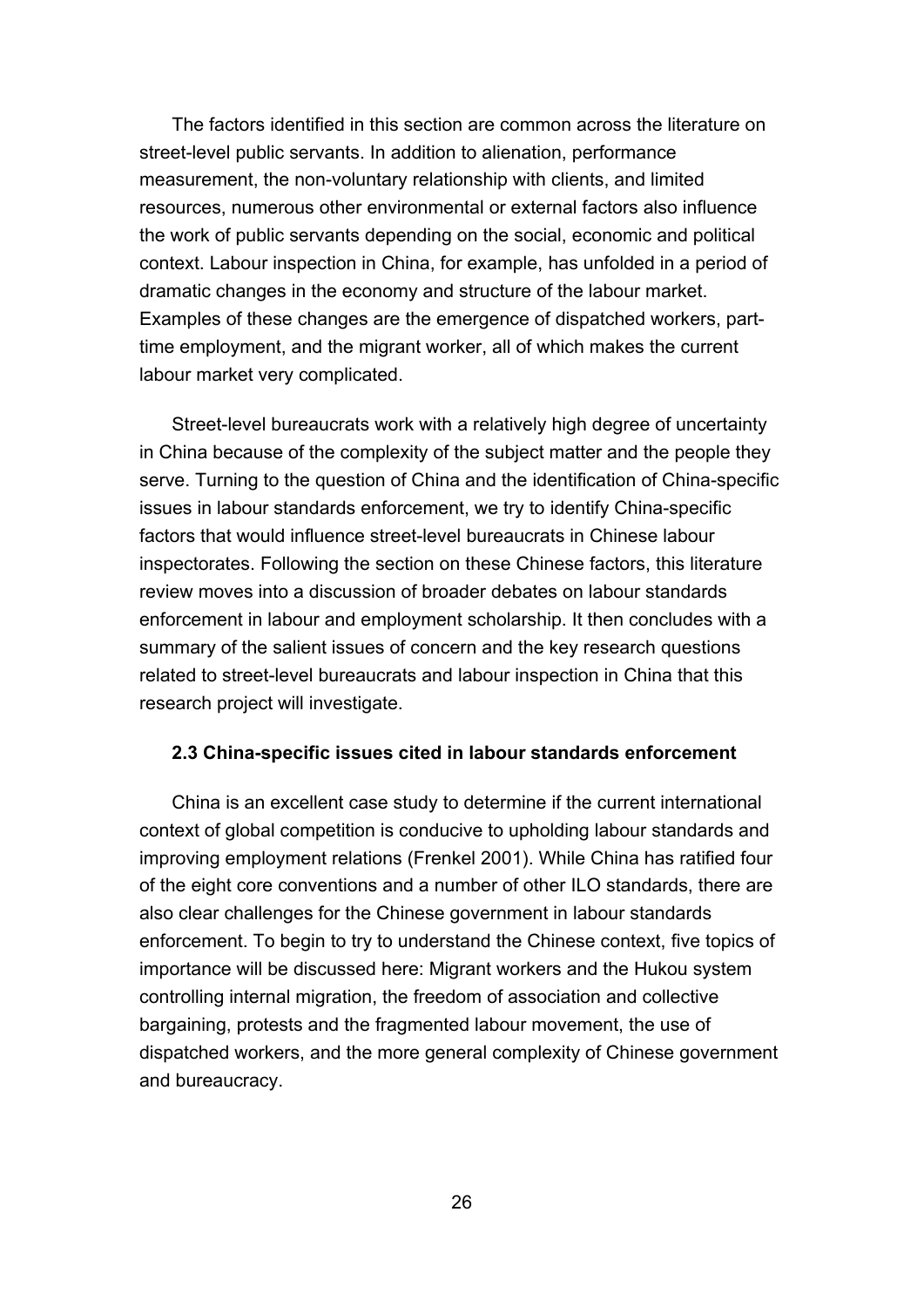# *Migrant workers and the Hukou system*

A meaningful analysis of rural–urban migration in China cannot be made without making reference to the Hukou system, which affects the migration experiences of many migrant workers in the cities (Chan et al. 1999). The Hukou system was established in the 1950s. The Hukou system "registers every person at a specific place, and requires all changes in residence to be registered with and approved by both the government of the place of origin and that of the destination" (Chan et al. 1999).

 This policy on internal migration in China became even more restrictive when the Chinese government introduced the food stamp system which provided low-priced rationing of foods to each individual residing in his or her place of residence. There were two main consequences that resulted from implementing these new policies. First, it became almost impossible for an individual to move from one place of residence to another. Second, the division between rural farmers and urban city dwellers was widened, with the rural farmers lagging behind in economic and social resources (Wong et al. 2007).

Indeed, entitlement to public and social services depends entirely on the type of Hukou held by the individual. As an urban resident, a person is entitled to have employment, health care, housing, pension and food subsidies. None of these basic privileges, however, are available to people with a rural registration (Fang 2007).

With the introduction of a socialist market economy and establishment of the responsibility system in rural China, it has become very difficult to restrict people from migrating to the cities. Unfortunately, the Hukou system has done little to accommodate to the changing economic situation in China. As the previous analysis indicates, the Hukou system has been largely responsible for creating a marginalized group of migrant families, and in turn employees, who are not allowed to enjoy the same employment, housing, health and welfare benefits as the legal urban residents in China (Wong et al. 2007).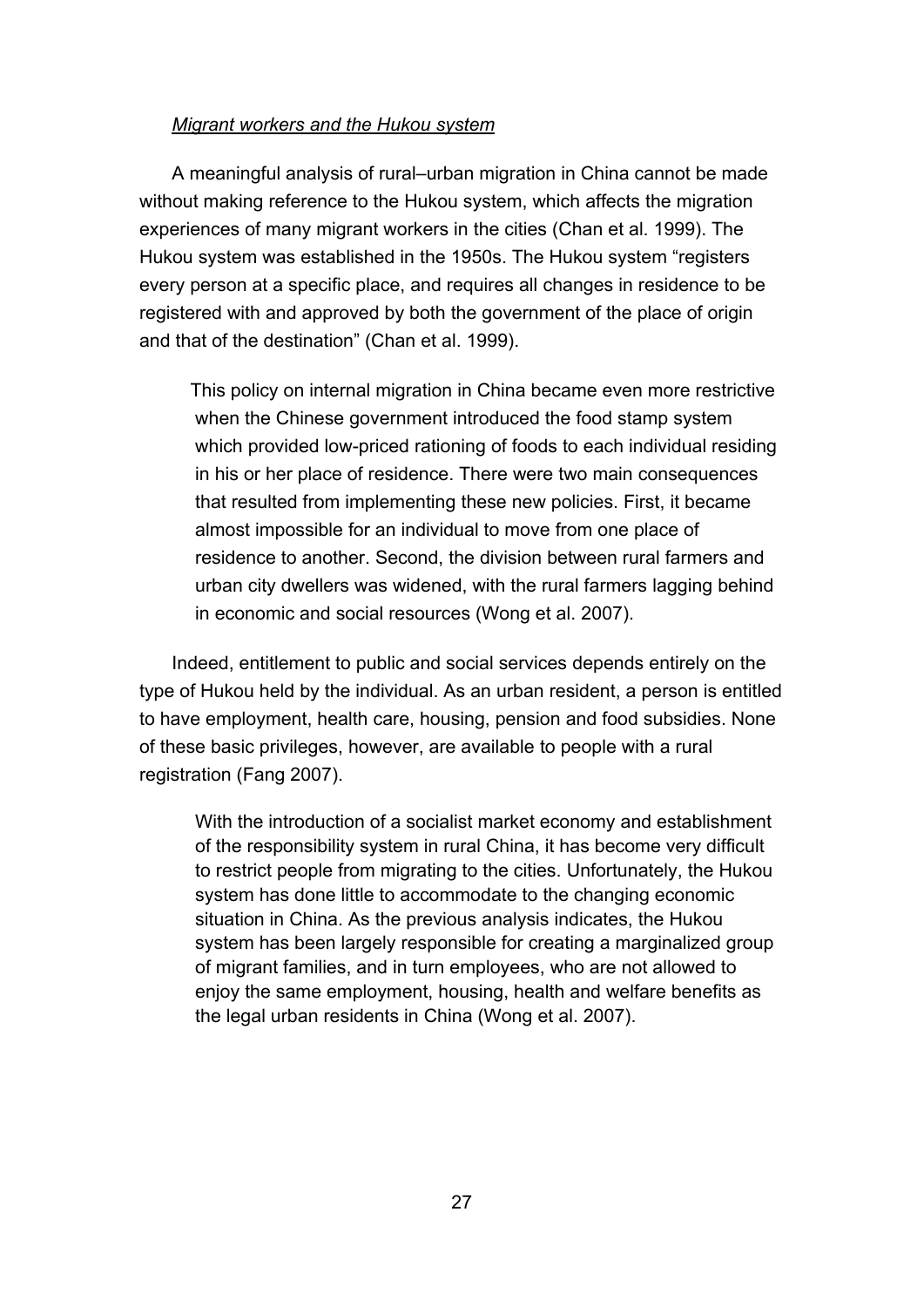Most of the migrants go to the urban cities in the eastern coastal areas of the country where they can find more employment than back home in the western and central inlands (Wong et al. 2007).

Migrant workers are a special group in urban cities in China. They need economic opportunities, particularly in the major cities, and they do not enjoy the rights of urban residents and are not sufficiently protected either inside or outside of work (Shi 2008). They take up jobs that the urban residents are unwilling to do and live in very poor housing conditions. Their children do not have access to public school systems in their adopted home cities. All this information points to the fact that rural migrant workers are a marginalized group within urban China (Wong et al. 2007).

The specialization of migrant works and the Hukou system makes labour protection difficult for the street-level public servant. Evidence to this effect can be seen from two angles, employment and working conditions first and second, access to social security systems and benefits, including medical benefits.

Little overlap is found between migrant workers and local residents across industries and occupations. Unlike urban residents, who are primarily employed in manufacturing and other industries, rural migrants are concentrated in service and construction industries (Shi 2008). Moreover, most migrant workers take up physically demanding jobs as manual labourers, textile and garment factory workers, toy factory workers and service workers. Migrants mainly occupy jobs that local residents disdain (Fang 2003). Unsurprisingly, these jobs are often more dangerous and hazardous than other jobs that are held by the legal urban residents, placing these migrant workers at greater risks.

Another of the characteristics of rural migrant workers is their low educational attainment (Shi 2008). According to statistics collected by the 5th national census during the year of 2004, 42.09 percent of the employed population obtained middle school education and below, 33.58 percent have obtained high middle school, and 24.33 percent have obtained junior college and above (He and Song 2011). This is a great challenge in developing labour protection because ''they do not know how to protect themselves and do not know that working in a poisonous environment violates their rights'' (Chan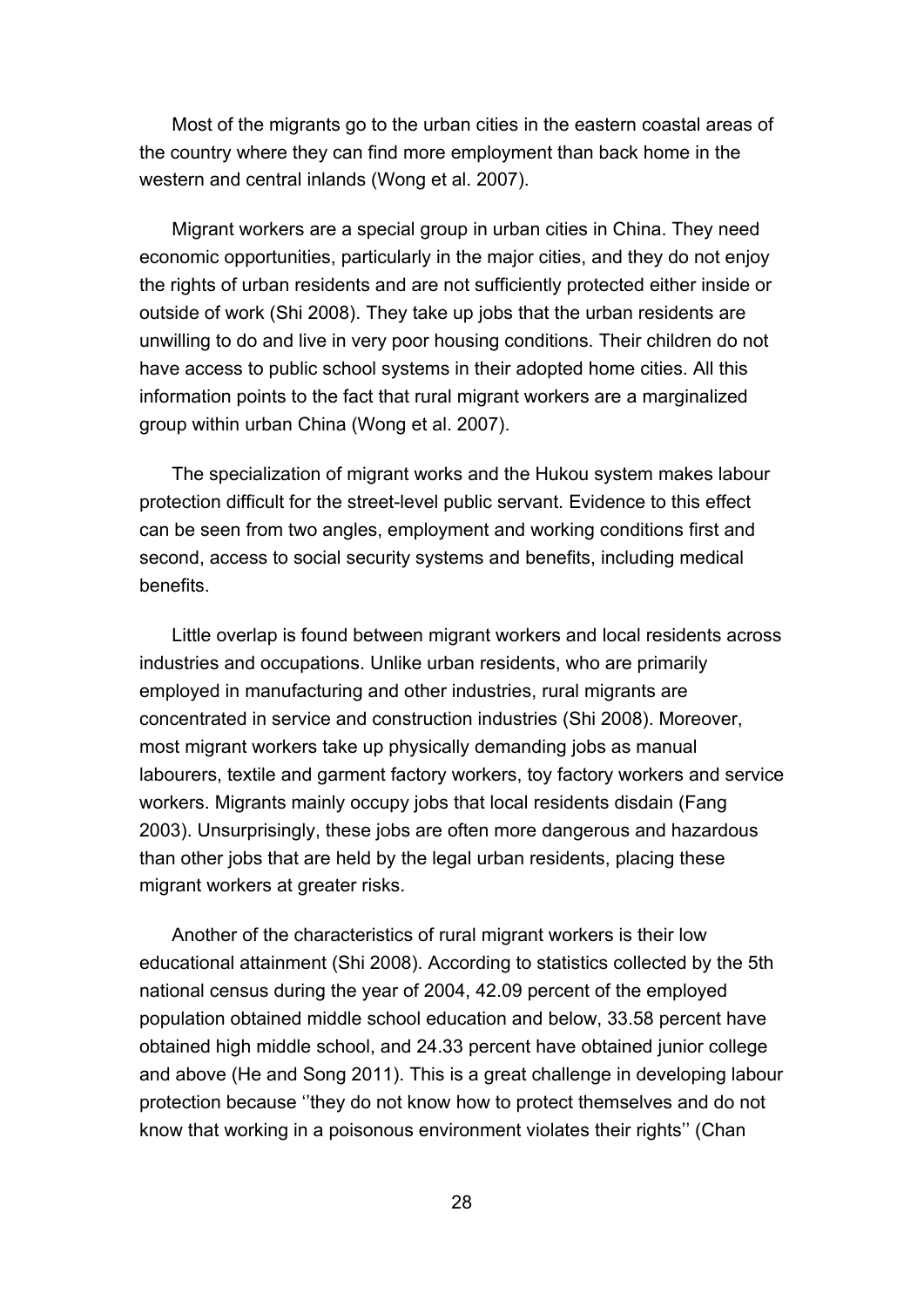2001). These migrant workers have little knowledge and lack information about how to gain protection by accessing their basic rights at work.

Coupled with a lack of knowledge of their legal rights, migrant workers have been subjected to a great deal of exploitation. To begin with, quite a large number of migrant workers complained of delays in wage payment, which is a tactic used by the factories as a way of preventing the migrant workers from leaving freely (Tan 1998). It is therefore not surprising to find that conflicts relating to overdue salaries between employers and migrant workers occur fairly frequently in China. Indeed, drastic measures such as strikes and holding managers or employers hostage have been taken by disgruntled migrants.

The working conditions of rural migrants are also disconcerting. Migrant workers are perceived as cheap labour and are paid a very low wage. A number of small factories have even refused to reimburse workers for their medical expenses. Yet, in some foreign-invested enterprises, the owners are not willing to do anything to protect the health of migrant workers, putting these people in hazardous environments with dust, toxic substances, noise and poor ventilation. Migrant workers are often powerless and have little government protection. Invariably, this is related to their official status of migrant workers living in urban cities under the Hukou system in China (Wong et al. 2007).

In China, social welfare benefits are closely tied in with one's residence status within the Hukou system. Therefore, migrant workers are excluded from social security and medical benefits in the urban cities because they are not official residents of cities. Although it is compulsory for employers in urban cities in China to contribute to unemployment funds set up by the government, these funds apply only to the local residents. Migrant workers who work in the very same work units are not entitled to these unemployment benefits. Thus, it is not surprising to find that respondents in one study mention the lack of social security protection as a source of stress (Wong et al. 2007).

Some scholars have tried to analyze the possibilities of the abolishment of Hukou system. However, the conclusion is that the Hukou system, directly and indirectly, continues to be a major wall in preventing China's rural population from settling in the city and in maintaining what is called the rural–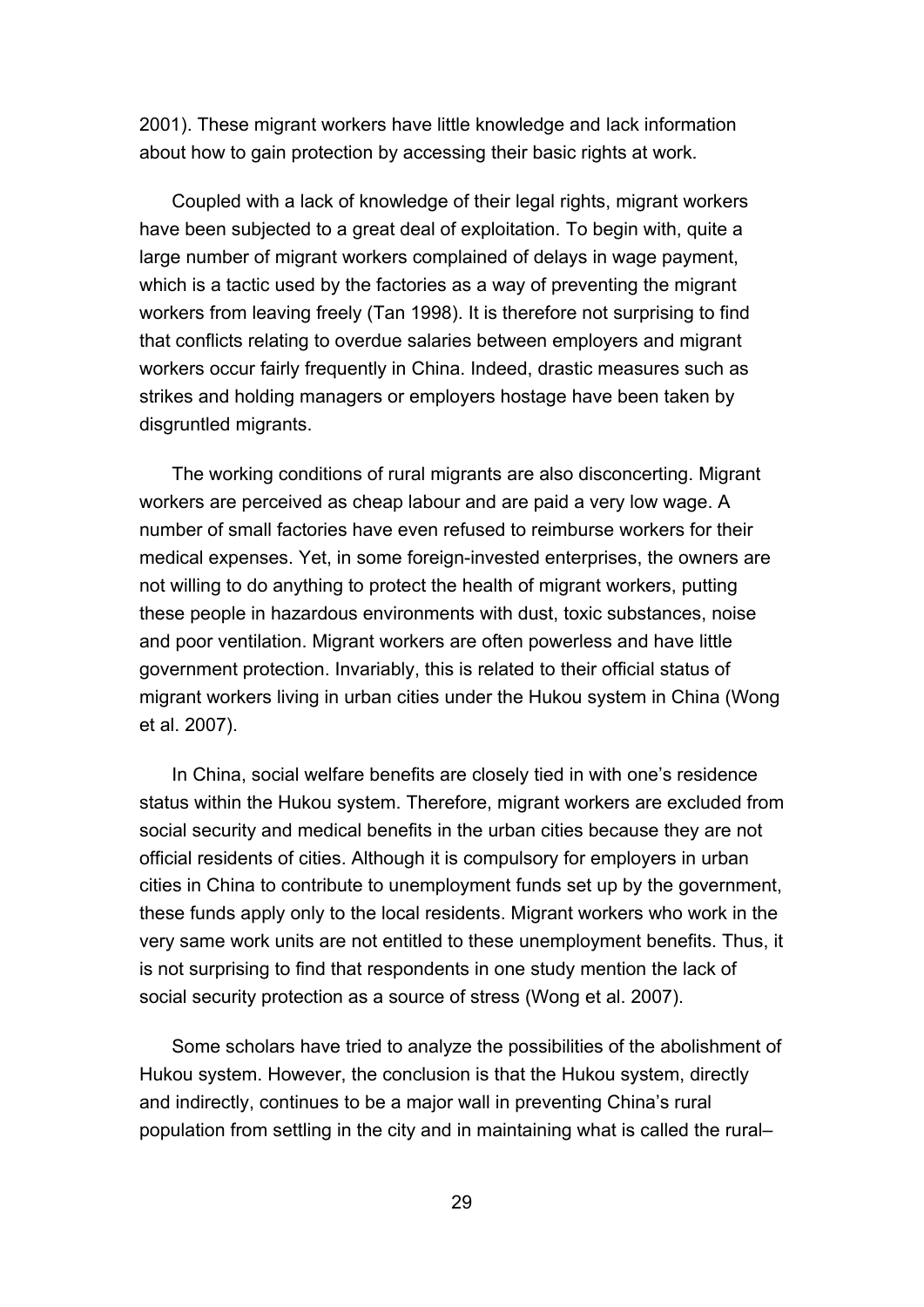urban ''apartheid.'' The current system is still very relevant in present Chinese society today and most certainly influences the discretion and decisionmaking of all street-level public servants, including the labour inspectors.

#### *Freedom of association and collective bargaining*

China's trade unions are on paper the largest in the world in terms of their membership. They have altogether over 103 million members in more than 586,000 primary trade union organizations. All of these worker-members belong to the social state-sponsored union federation. This was, and remains, the only body permitted to represent Chinese workers since the "Liberation" when the Communists took power nationally in 1949. Independent unions may not freely organize, and if they attempt to do so are vigorously suppressed. Although there is no official "right to strike" (the right was deleted from the Chinese Constitution in 1982), there is an elaborate arbitration and conciliation machinery for dealing with workplace disputes (Wong et al. 2007).

The official Chinese trade union body is the All-China Federation of Trade Unions, established in 1925. There are thirty-one subordinate federations of trade unions under the ACFTU in China, which are based in each province, autonomous region, and municipality directly under the Central Government. There are sixteen national-level industrial unions. The supreme organ of union authority is the National Congress of Trade Unions, which is convened once every five years. The ACFTU Executive Committee, composed of 258 members, is the ruling body when the National Congress is not in session (Daniel et al., 2000).

In theory, the ACFTU can take a leading role in pressuring enterprises to comply with the new standards and laws. In practice, however, the ability of the union to do this is severely curtailed, for several reasons. In its current form, the union is neither legally empowered nor practically capable of organizing workers and is unlikely to have the capacity to do so any time in the near future. This inability prevents it from playing an active role with regard to protect the workers, leaving a shop-floor vacancy where a traditional union steward might play a key enforcement role. Furthermore, the ACFTU has no presence in many foreign invested or private companies that disables its effectiveness completely in those enterprises. There is, in short, a significant gap between labour theory and practice (Pringle and Frost 2003). Freeman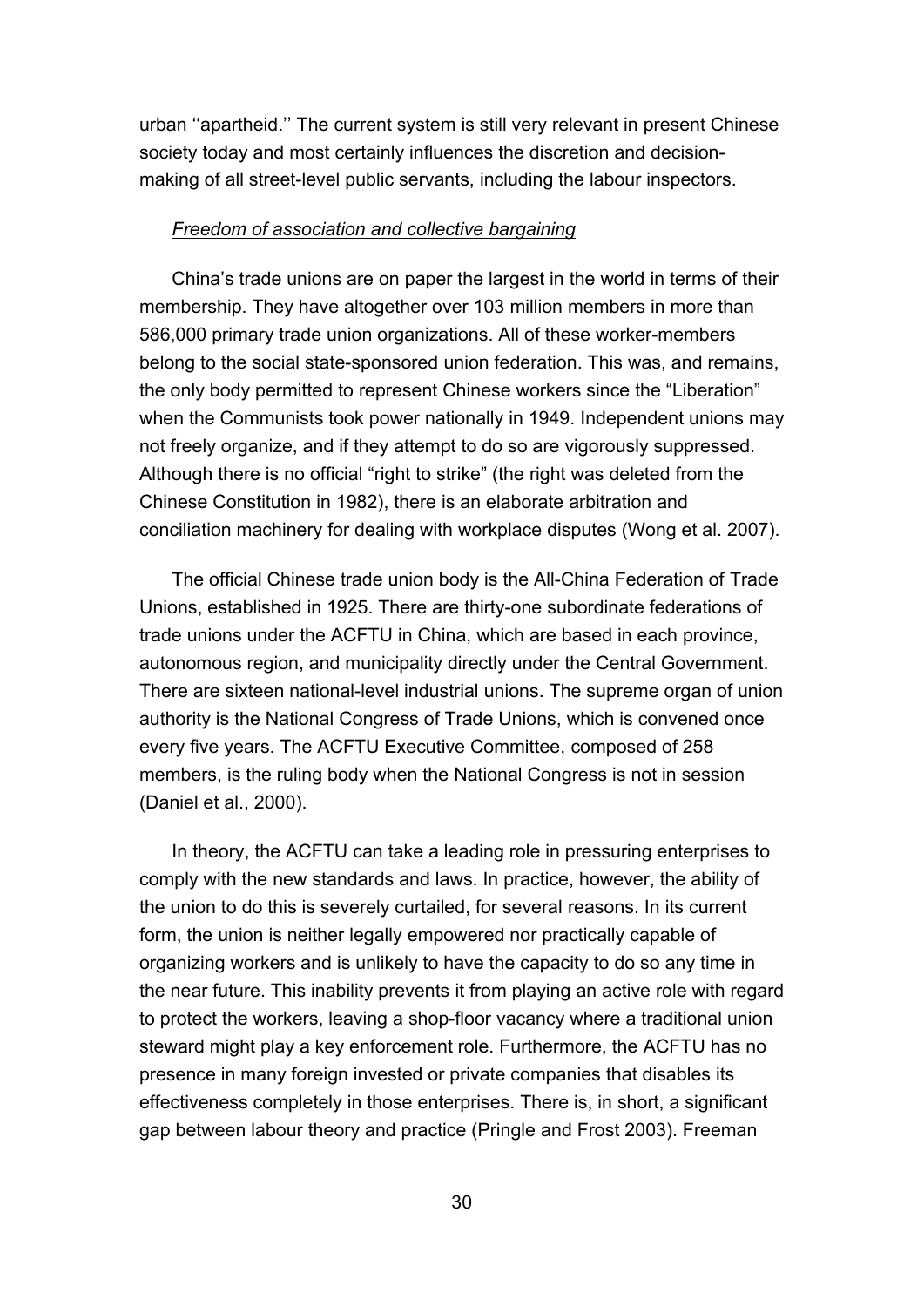has argued that China's government-controlled trade union monopoly is a major obstacle in China's inability to enforce its laws. Despite these limitations, Chinese unions are sometimes able to influence the outcomes of labour disputes positively and to protect workers' interests. Overall, there are major challenges remaining.

### *Protests and fragmented labour movements*

The hands of China's workers have been strengthened by the new labour law introduced in 2008 and by the more fundamental laws of demand and supply (Economist 2010). For instance, on coasts, where its exporting factories are clustered, bosses are short of workers and workers contest conditions. According to one survey, during the first quarter of 2008 alone, the labour courts in Dongguan, Shenzhen and Guangzhou accepted more than 10,000 cases, double the number over the same period the year before (Lan and Pickles 2011). A spate of strikes has thrown a wrench into the workshop of the world. The waves of taxi drivers' strikes in 2008 and of auto workers' strikes in 2009 and 2010 were directly inspired by the new law (Lan and Pickles 2011).

Although labour protests are frequent, the scale, which is often limited to one factory or in one city, does not form a cross-boundary labour mobilization. In others words, labour mobilization remains mostly atomized, cellular, localized and therefore fragmented (Lee 2007). Lee has compared labour protests in the northeast rustbelt and the southern sunbelt of China. Protests of desperation refers to the pattern of activism in Liaoning by veteran statesector workers, whereas protests against discrimination sums up the mode of resistance in Guangdong by young migrant workers employed in private and foreign-owned firms (Lee 2007). He has found that in both regions, worker protests share the characteristics of targeting local officials, cellular activism, fragmentation of interests, and the interesting adoption of a legalistic rhetoric.

These shared dynamics of labour protest can be traced to the overall state strategy and tensions of decentralized legal authoritarianism (Lee 2007). Labour protests in these different regions do not show any tendency to form a coalition. The internal organizations and interests also remain more decentralized and cellular. The occasional inter-departmental or crossregional labour movements cannot change the overall characteristics of the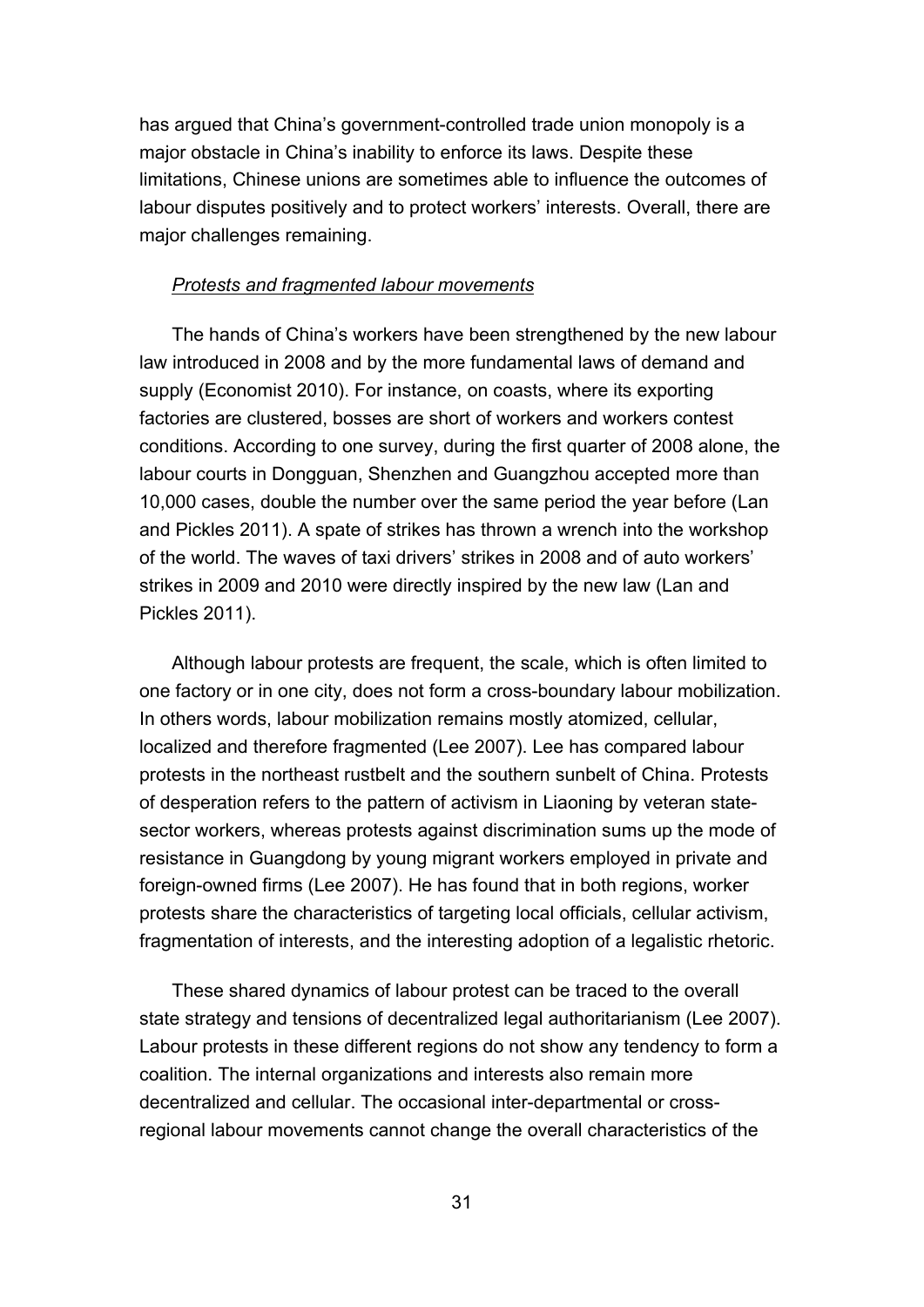workers' movement. Some worker demands, such as improvement of the working environment, could be met or partially met in the whole enterprise or in part. These efforts appear unable to, however, fundamentally change the status of all workers and whole industries. Atomized worker protest is the rule.

#### *Complex national enforcement strategies*

The chain of responsibility for ensuring the implementation of the laws is a crucial aspect of the Chinese regulatory state and environment. In short, it is quite a complex system (Pringle and Frost 2003). There are three main, interrelated vehicles for implementing labour law: Enforcement by government agencies, dispute resolution processes, and monitoring by the official trade union organization. In China, the burden for ensuring that labour laws are enforced is placed even more heavily on administrative agencies than it is in many other countries. Most labour law norms as with very many legal rules in China, take the form of classic "command and control" regulations." Legal instruments are promulgated by the state and an agency is charged with implementing them after setting out a range of various sanctions that that agency or another state agency can impose if the rules are violated.

The main institutions responsible for implementing labour law are the "labour administration departments above county level" which means that local labour departments have jurisdiction over most aspects of labour law within their area, with the important exception of occupational safety and health (Cooney 2006). The new labour law requires labour departments to "supervise and inspect" employer compliance with labour regulations. They do so through inspectorates established in the principle provincial / municipal departmental offices and in local branch and sub-branch offices.

Labour law confers certain powers on local governments. However, local protectionism bureaucracy appears at the same time. The ILO Committee of Experts on the Application of Conventions and Recommendations observed in 2007 that the policies and instructions set out by central government were not being implemented at the local level. The CEACR also noted that many occupational safety and health inspectors are only temporarily employed, and are thus inexperienced and lack adequate and appropriate training. The observation from the International Trade Union Confederation submitted to the ILO mentioned that political pressure from the various local governments is a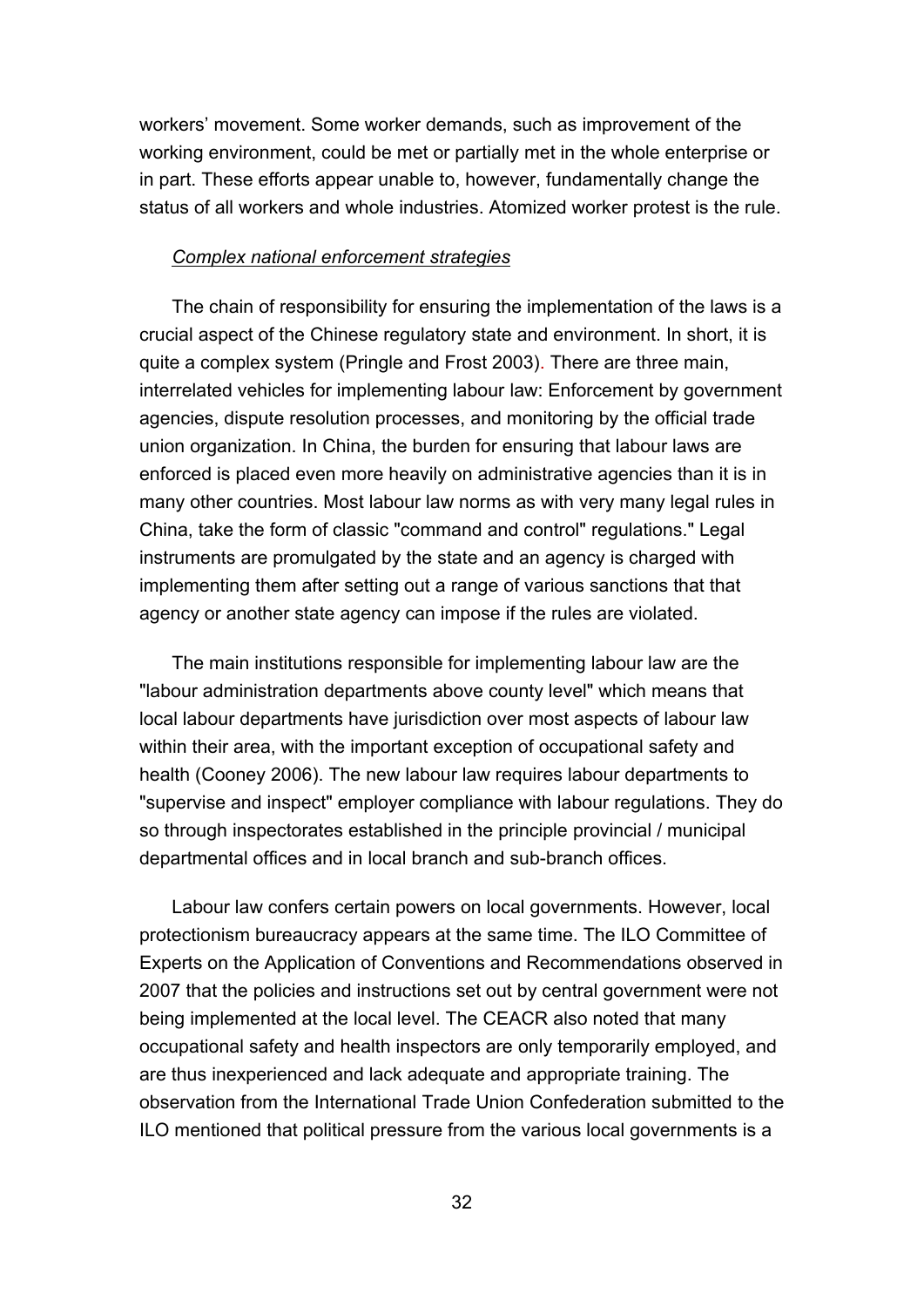problem out of a concern for protecting the government's interests as well as that of the leading companies in the region (NORMLEX 2007).

Another obstacle is that the sanctions that labour inspectorates deploy against egregious violators are weak. Firms using low-skilled migrants as mentioned in the first point have been especially prone to violate the law as the workers have, at least until recently, been unable to use any labour market related pressures to compel the employer to act lawfully. Threats to exit the enterprise unless the law is obeyed have carried little weight because of China's huge labour surplus, although recent unskilled labour shortages in certain cities and sectors may indicate that poor working conditions have at last deterred migrant workers.

#### *General administrative and legal lacunae*

Law in China is by no means irrelevant to the country's political, economic and social systems; it has come to be the primary regulatory tool for regularizing the exercising of administrative power and for mediating the various social and economic relations (Cooney 2007). The new labour law is a major legislative achievement, yet on closer examination, however, it has serious limitations. It provides only "the skeleton of a regulatory framework, with its articles either supplemented by subordinate legal instruments produced by various State agencies (which number in the thousands) or left unelaborated" (Cooney 2006).

Cooney studied the underpayment of wages. He supposes that according to labour law "they do not define wages. They do not spell out how they can be varied. They do not provide for wage records to be kept and given to employees. They do not explain what forms of labour service generate an entitlement to wages" (2006). Another problem is that the law applies only to certain categories of workers, namely to "workers (laodongzhe) who form a labour relationship (laodong guanxi) with enterprises". "This phrase sets the boundary between those workers to whom the labour law standards apply and those whose work relations are governed by the general contract law" (Cooney 2006). However, some problems emerged. As Cooney noted: "it is not clear how it should be applied to work relationships that could be categorized as either employer-employee or as to independent contractors or dispatch workers" (Cooney 2006).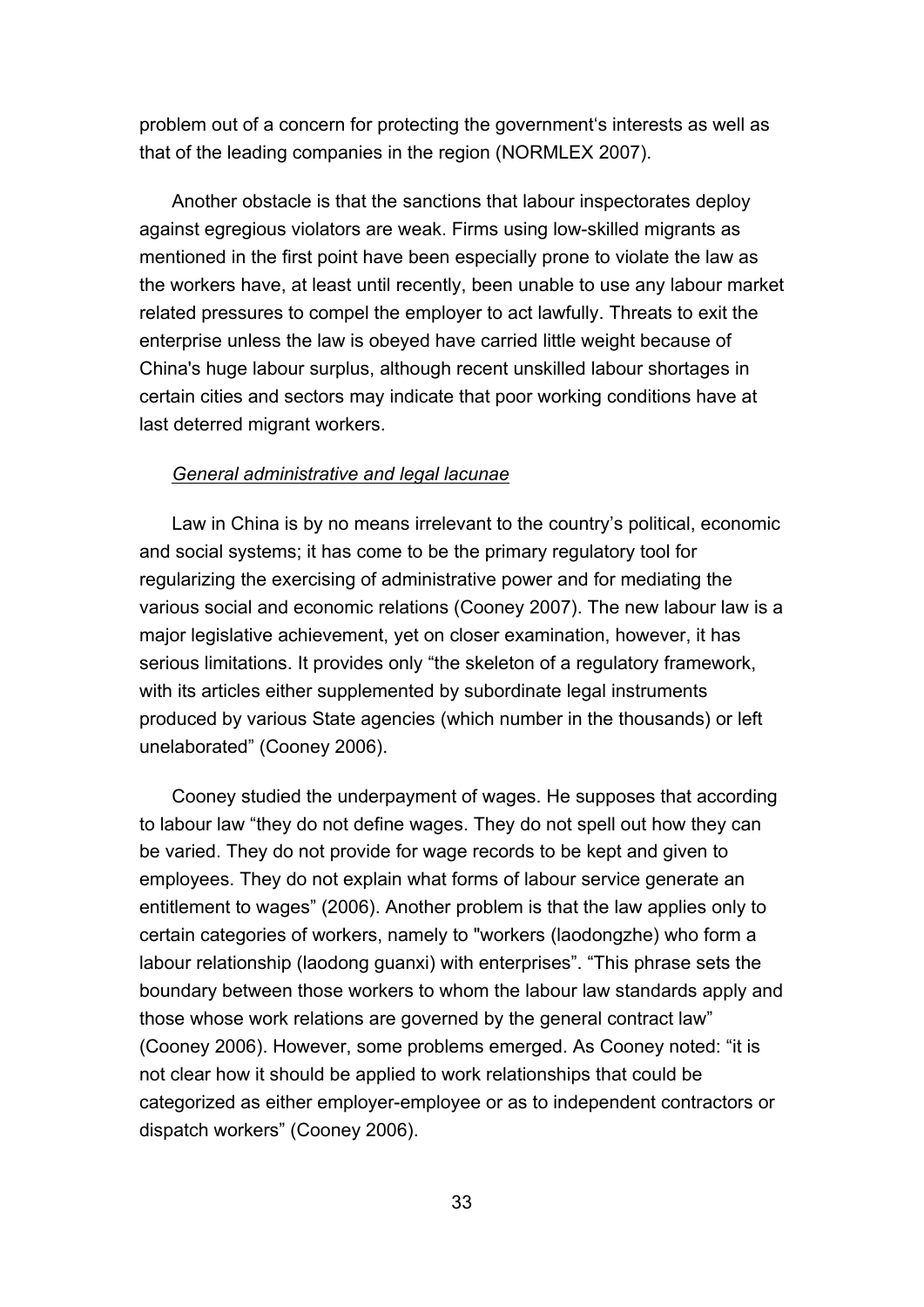Chan has noted that the laws are not necessarily flawless. There are still no specific laws regarding three-capital enterprises (three kinds of investment enterprises) industrial safety protection and insurance (Chan 2001). Although one may always consult the laws drawn up for state enterprises, in practice, government department personnel feel that there are no laws and regulations to fall back on their work. There are important dynamics that are faced daily by the various street-level public servants working to enforce these laws. The fact that the clarifying provisions are scattered through a range of legislative instruments, the status of which is not always apparent, means they are neither readily accessible by the employers who are supposed to comply with them, nor the employees whose interests they are intended to protect (Cooney 2007).

Another lacuna of the law can be seen from labour dispute resolution. Labour disputes are treated quite differently from most other forms of legal disputes in that complainants do not have direct access to the courts. Labour arbitration is conducted by labour disputes arbitration committees (LDACs). A party who is dissatisfied with labour arbitration may file for a hearing in their local People's Court, but they cannot bring a case to a court unless the arbitration procedure is completed, or the LDAC has declined to hear the matter (Supreme People's Court Interpretation on Trial of Labour Disputes). Thus, whereas in most cases where a person seeks recovery of a debt, court proceedings can be initiated directly, this is not possible for workers seeking to recover an amount owed under a labour contract (Cooney 2007). Furthermore, LDACs do not have their own assets or administrative staff, and are usually dominated by government (i.e. labour department) representatives. The employer and the employee representatives often do not participate in proceedings and are in any case nominees from state-owned enterprises or from the state-controlled union, respectively. Thus, "the distinction between state-initiated enforcement of labour law (through the labour inspectorate) and worker-initiated enforcement (through independent dispute resolution) is blurred in practice" (Cooney 2007).

Altogether these challenges in the Chinese context make the improvement of labour protection difficult for street-level public servants. These workers whose rights and interests have been violated find there is no "applicable law" and enterprises have various avenues for suppressing workers by exploiting these lacunae or through other means. Identifying the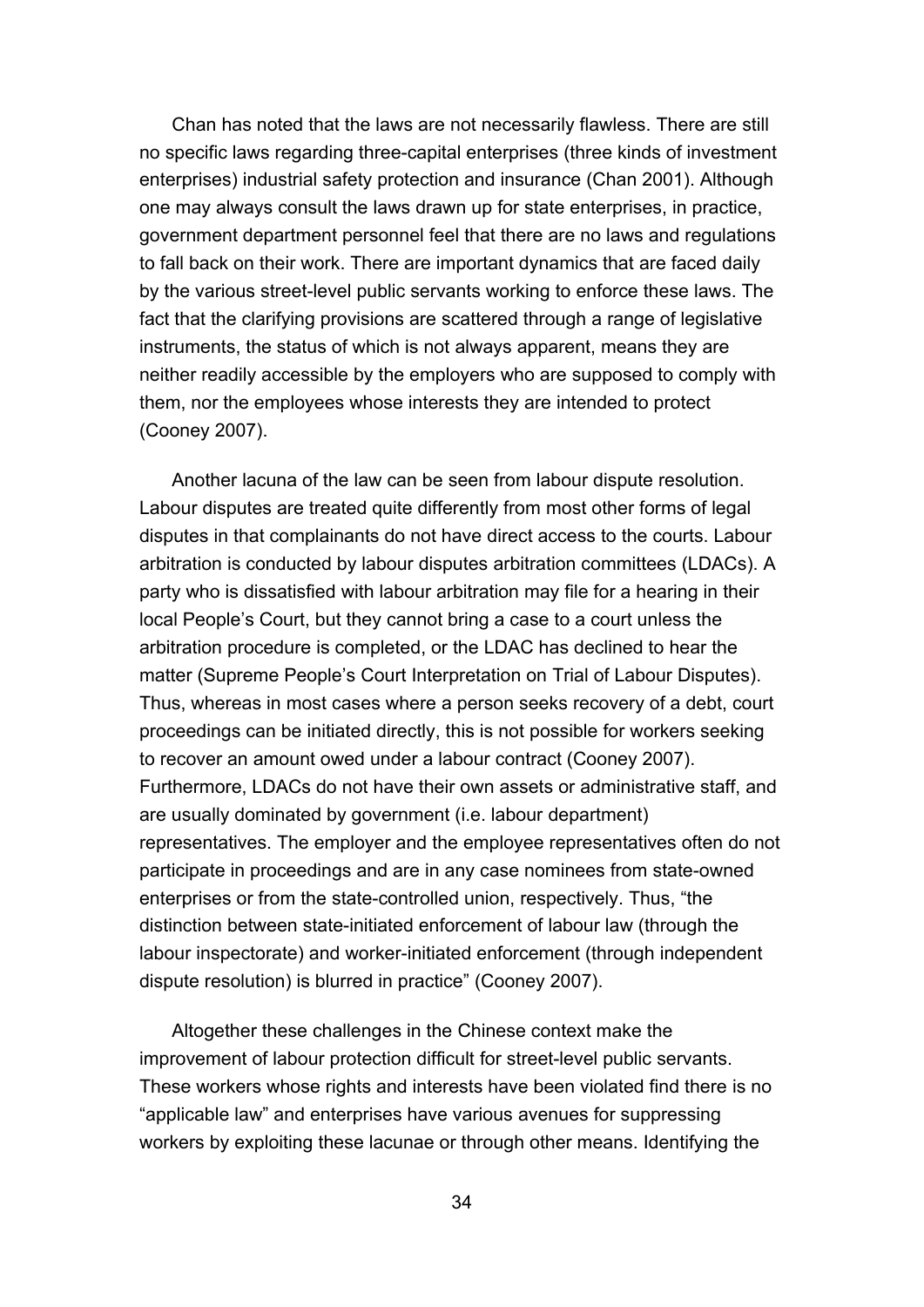obstacles facing street-level bureaucracy in Chinese labour inspection is important to understanding their real-world experience and evaluating the real challenge of labour protection.

### *The increasing use of labour dispatch services*

Dispatched worker employment is the name given to the temporary staffing industry in China. Labour hiring occurs where a firm (the user firm) has work performed by workers that it purports not to employ, but rather obtains from another firm (the labour hire firm) which "dispatches" those workers to the user firm. The new Labour Contract Law has a strong impact of dispatched worker. For instance, "all dispatch workers must be engaged under fixed term contracts of a duration of not less than two years. The labour hire company must ensure that the dispatch workers receive at least the minimum wage on a monthly basis, even when they are not placed" (Cooney 2007).

These provisions are nevertheless remarkable. However, its critics consider how the current law uses only eleven (11) terms in one chapter to adjust the legal relationship between worker, the user firm and the labour hire firm who are involved in labour dispatch, obviously it could not satisfy the requirement of reality development (Yan 2010). Furthermore, the industry rests on a triangular employment relationship between private employment agency, employees, and the corporate customer. This triangular employment makes a labour inspector's work more complex.

### **2.4 Enforcing labour standards in globalized capitalism**

China is at the center of the debate about capitalism and the enforcement of basic labour and human rights standards. Most scholars believe that with the influence of economic globalization, intense competition reduces international labour standards, which leads to a reverse competition (Xia 2010). The most powerful argument is the famous "prisoner's dilemma" analysis where the ratification of high labour standards is the best choice of two countries. However, low labour standards can bring benefits to one country and the country who first gives up high labour standard and adopts low labour standards first will get the benefits. The result is that both of these two countries continue to adopt low labour standards, keeping both countries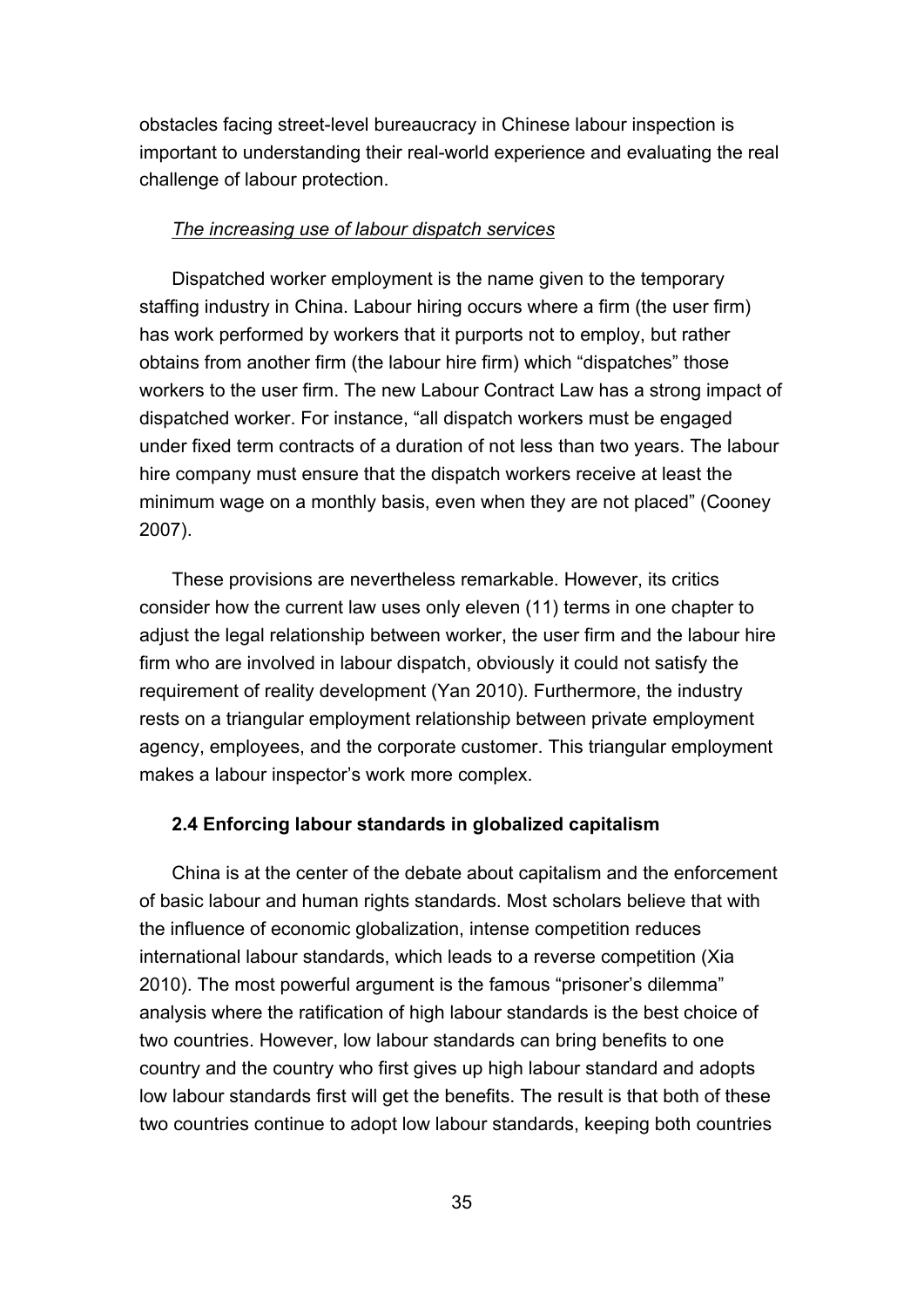stuck in a system of labour and employment and offering poor working conditions in perpetuity. This is the classic dilemma often applied to globalized economics.

According to Skak, due to three problems in developed countries, this reverse competition is inevitable:

Firstly, fear of a loss of competitiveness in international trade may ignite social dumping, being the means by which countries try to maintain international competitiveness and payment imbalances by reducing labour standards. As the redressing of one country's imbalance implies an upcoming imbalance for other countries, competing social devaluations could turn into a race to the bottom of social standards. Secondly, high social standards may attract people from regions with lower standards and create immigration into regions with high standards. Such immigration causes an increase of taxes to pay for the standards, and taxpayers will react to this with a request for lower standards. Finally, on international capital movements, more strict labour standards increase labour costs reduce return to capital and thus create downward stickiness of wages because capital will move towards countries with low standards. Consequently, countries with high standards will be hit by high unemployment and low production and react to this by lowering their standards (Skak 2005).

These arguments demonstrate the challenges faced by international labour standards from what scholars describe as the "economic barriers" to effective and strong labour standards enforcement.

On the contrary, Elliott and Freeman are representative of the positive competition view. In their book *Can Labour Standards Improve Under Globalization?* they argue this point from two aspects:

First, opposition by global enthusiasts and the absence of a social clause in trade agreements notwithstanding, trade pressures contribute to improved labour standards in some less developed countries (LDCs).Second, globalization has promoted international cooperation mechanisms. The ILO provides advice on how to develop these rules and assists in training workers' (and employers') organizations on how best to take advantage of them through technical assistance" (Elliott and Freeman 2003).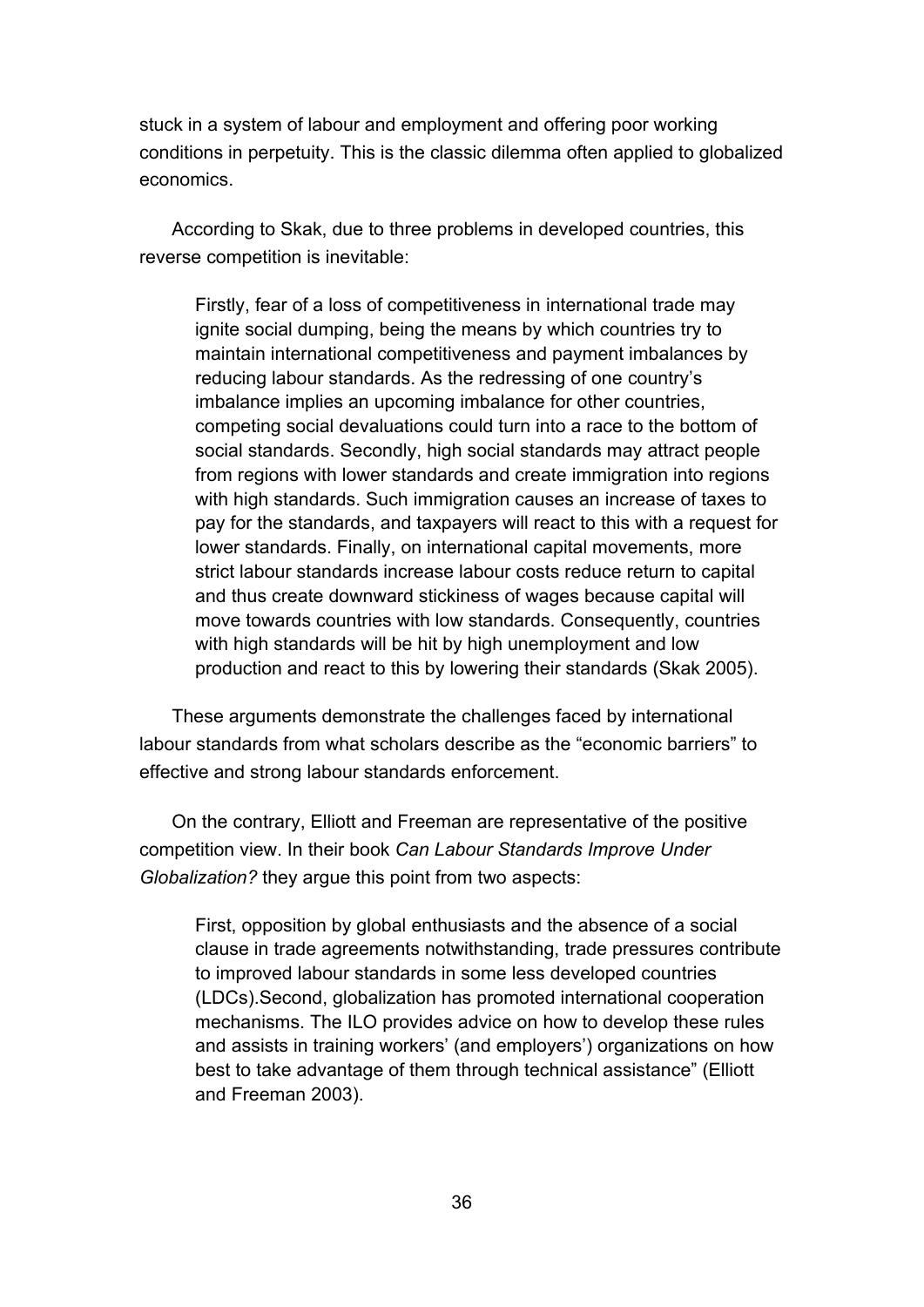Freeman argues trade and labour taken together can do more than either can do separately (Elliott and Freeman 2003). Thus, labour standards can be enforced and are possible within economic globalization.

Some scholars also find evidence of positive competition from this social reality. According to Lee, there is no clear evidence that globalization has caused a lowering of labour standards in industrialized countries. The available empirical literature suggests that trade with low-income countries has, contrary to popular perceptions, in fact been only a relatively minor factor behind the rise in unemployment and wage inequality (Lee 1996).

Some Chinese scholars point out that global capital competition improves the labour standards of the host country. Liu et al. have found that in the market-seeking case, low labour standards in a developing country are clearly unlikely to be an important determinant of a multinational's choice of investment location. In the cost reduction case, however, they may be, but even in this case, multinationals are likely to be restrained in their choice of labour standards. Large companies will generally be concerned with their "social image" in home and host countries. As a result, they are likely to and do set standards in their overseas operations in reference to those in their home country. Although this need not mean that they will necessarily set standards exactly comparable to those in their home country, their concern with their image leads them to set standards above those prevailing in a host country (Liu et al. 2004). These studies each introduce complexity into this debate and challenge the basic race to the bottom thesis.

Some other scholars argue that labour standards and international competitiveness are closely linked. Beers has examined whether differences in labour stands' strictness among OECD countries affect export flows among these countries (1998). If bilateral trade flows are distinguished according to differences in skill intensities, a significant negative impact is found on export of labour-intensive and capital-intensive commodities that are produced with relatively more high-skilled labour. If labour-intensive exports are produced with relatively more low-skilled labour, no significant effect could be found. Furthermore, a positive significant effect is found on capital-intensive lowskilled exports. This means that theses exports are mainly coming from countries with relatively high labour standards. Substitution of capital for lowskilled labour is said to be an important explanation (Beers 1998). Thus, it is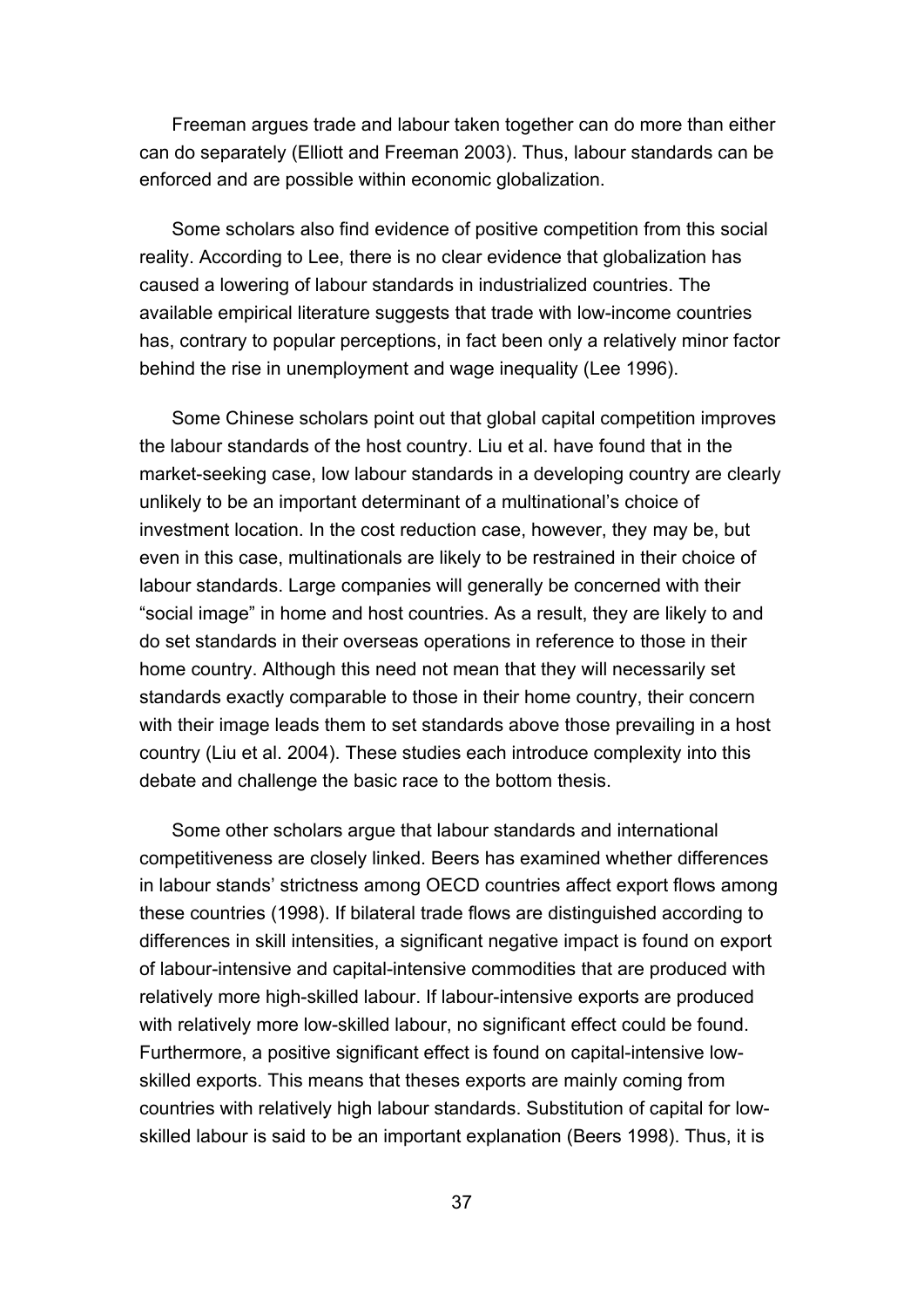concluded that there is a close and a complex relationship that exists between labour standards and economics.

The race to the bottom thesis is one of the oldest justifications used for international labour standards. According to this view, labour standards prevent the exploitation of labour in order for one country to gain a trade advantage. The scholars holding this view argue low standards are a tool to achieve national protection. Others conversely argue competitiveness in international trade can lead to substandard labour conditions that constitute unfair trade practices. For example, coerced labour may be viewed, from the perspective of international competitiveness, as a means of gaining an unfair advantage in the international trade arena (Flanagan 2003). This is the race to the bottom thesis that dates as far back as the founding of the ILO in 1919.

Scholars contest this view and advocate high labour standards. Krugman has argued that high labour standards contribute to national productivity. He interprets the demand for the harmonization of standards from the point of view of the political economy. "If one country imposes a costly regulation while others do not, the world price will remain unchanged and all of the burden will fall on producers" (1997). Since producer interests are typically powerful political lobbies, this creates strong incentives for governments to seek policy harmonization in multilateral trade arrangements as a means of reducing the burden of trade liberalization on affected producers (Krugman 1997). Others still consider acceding to global labour standards will cost poor countries their comparative advantage (Elliott and Freeman 2003). Fields has analyzed international labour standards and decent work from the perspectives of the developing world. He has noted articulate statements of opposition to labour standards coming from developing countries. For example, a statement from India's Commerce and Industry Minister:

The Western world, the industrialized world, wants to take away our comparative advantage. It is a pernicious way of robbing our comparative advantage. The developing countries consider it as a maneuver by wealthy nations to force our wages up, to undermine our competitiveness (Flanagan, 2003: 69).

Such views argue that standards damage national economic development, thus compliance with international labour standards would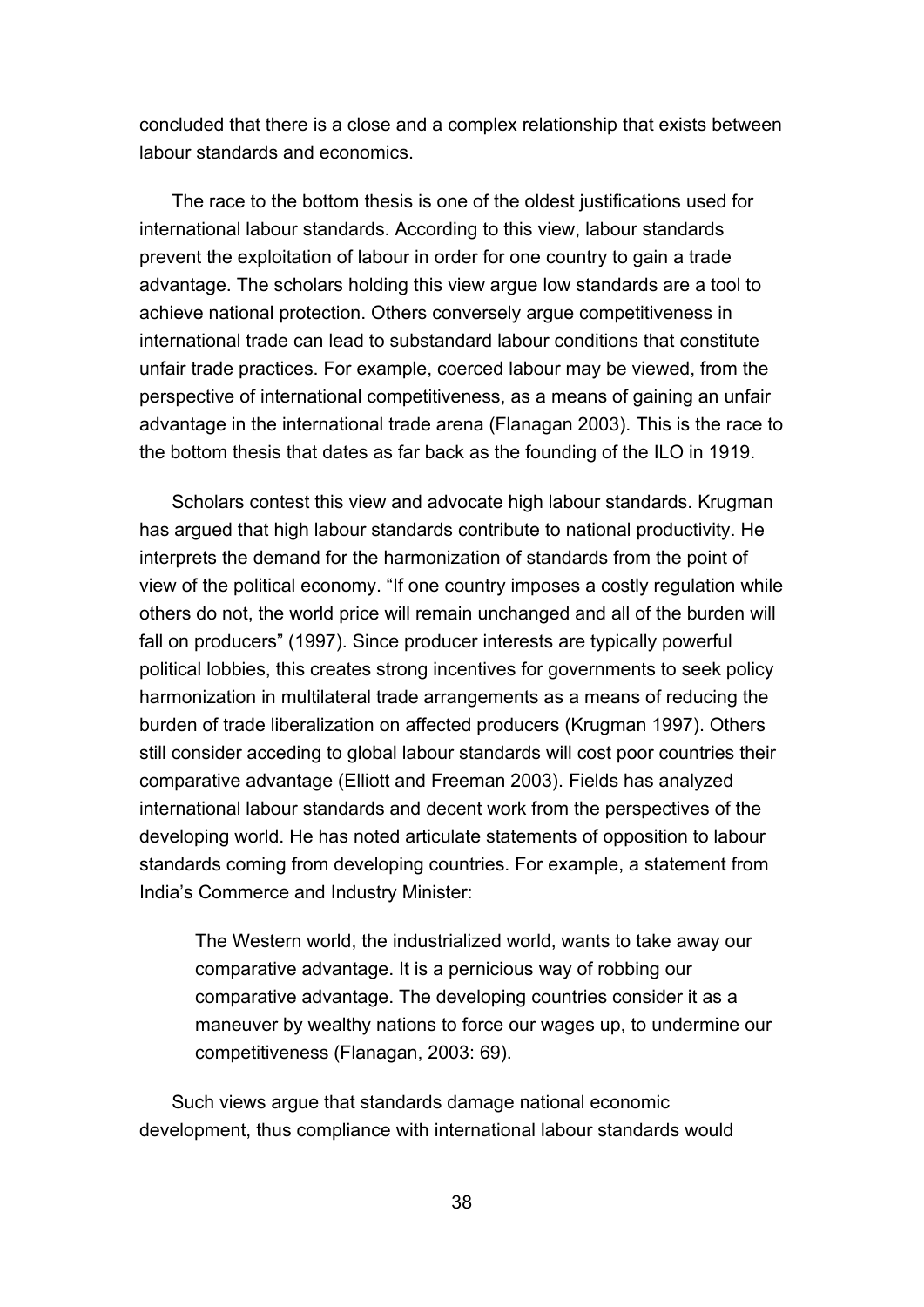damage the interests of small and less-powerful countries (Xia 2010). Some see labour standards as being imposed on countries through trade and other multilateral agreements (Patel and Baboo 2007). Stephen analyzed data collected for 116 countries in order to understand the relationship between a country's political and economic power and its decisions to enforce international labour standards. The empirical results suggest that, all else equal, powerful countries are less committed to labour standards than lesspowerful countries (Deloach et al. 2006). The result suggests a relationship between economic development and avoiding the enforcement of labour standards.

Others argue that violations of core labour standards exert two other effects on trade flows. First of all, they decrease wages, thereby improving competitiveness. Secondly, child or forced labour leads to an increase in the unskilled labour endowment. This latter effect improves a developing country's comparative advantage in intensive-intensive goods and fosters exports. "Both effects have the same result: low labour standards are pro-trade" (Granger and Siroen 2006).

At the WTO ministerial meeting in Seattle in 1999, more than one hundred members from the developing world opposed international labour standards, saying that they can't afford them (Hensman 2011). Hall has investigated the claim "developing countries are currently ready for more stringent labour standards" by examining the timing of labour standards adoption in highly developed countries. Each of the countries was once as poor as today's developing countries and made the trade-off between labour standards and income historically. His conclusion has showed that labour standards are highly inappropriate for developing countries at their current income levels, and at the income levels they are likely to experience for many future decades. Given prevailing labour law in Sub-Saharan Africa, for instance, current labour laws should be eliminated rather than creating new ones (Leeson 2007). Flanagan similarly noted how existing labour conditions in a country, as well as the size of the trade sector, the prevailing legal system, and the dominant religion combined to influence the ratification of ILO conventions (Flanagan 2003).

Other scholars confuse the debate further by arguing that there is not necessarily a relationship between international labour standards and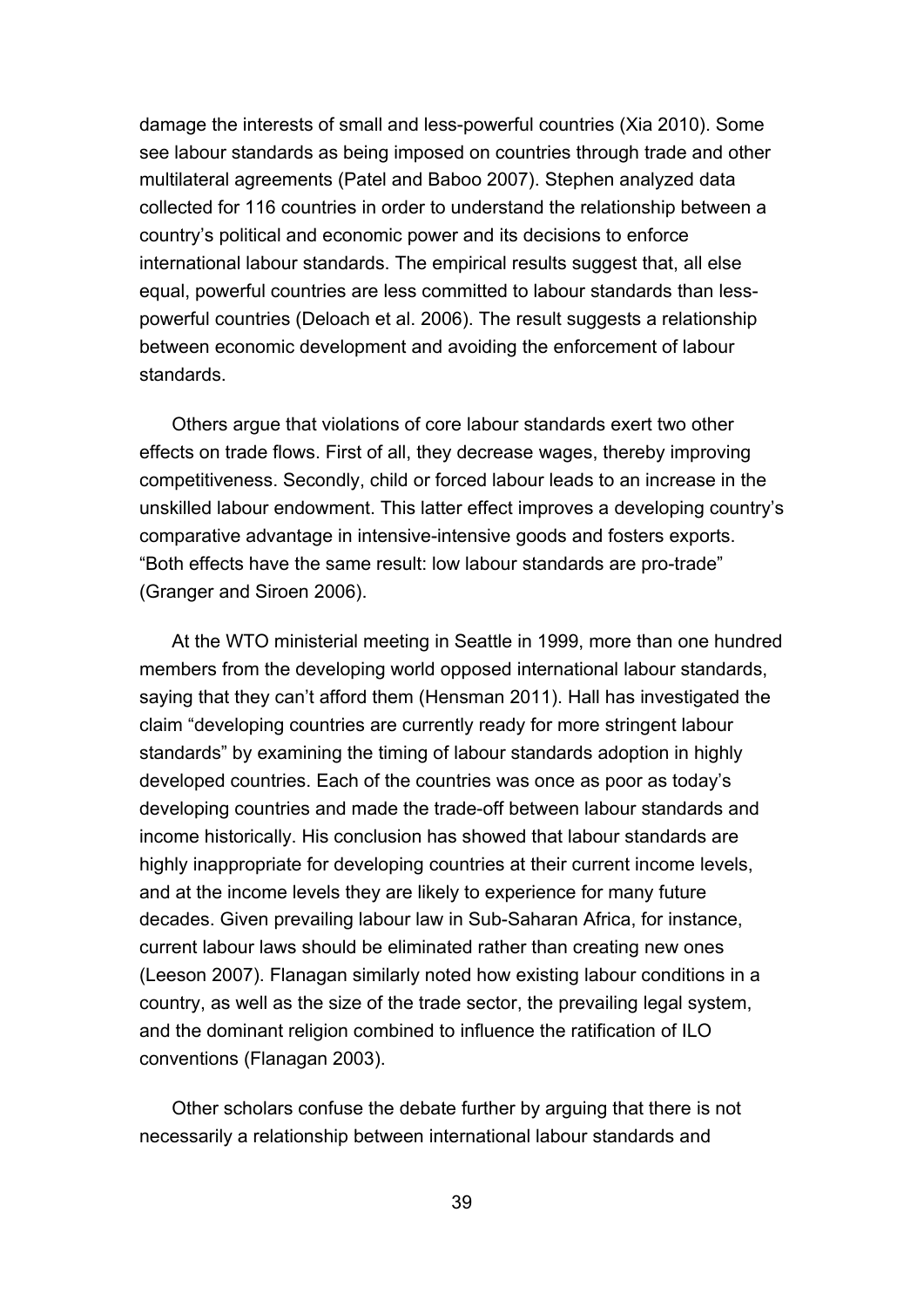international competitiveness. Elliott and Freeman observe that globalization by itself is not a universal remedy for underdevelopment and that developing countries can improve their labour standards without endangering their comparative advantage in intensive-intensive products (2003). In general, they cite studies that find no link or positive association between the level of labour standards and economic growth and no consistent relation with labour costs. Some do find a link between relatively lower labour standards and exports of low-wage textiles and apparel, but these results are not robust and may suffer from problems of multi-collinearity and omitted variables.

Other debates on labour standards enforcement are more directly pertinent to a study of street-level labour inspection in China. One of the critical issues that emerge in the literature is whether we should set and enforce labour standards at the global level, seeking an international harmonization (Xia 2010). Some scholars support the establishment of a harmonization of labour standards and others are against the idea of harmonization. Here, international institutions play an important role in implementing harmonization. The international actions of these institutions influence directly the implementation of labour standards.

Other studies show no reliable evidence that high labour standards reduce a country's share of FDI. Given the evidence mentioned earlier that ratification is not associated with higher labour costs, this result should not be surprising. Indeed, discussions of the potential costs of labour standards turn attention from the possibility that some labour standards may raise the productivity of investment by improving the quality of human capital. Ratification of ILO conventions is only one of many potential government influences on FDI. The government actions to reduce risks associated with expropriation and uncertain contract status and to reduce its own presence in the economy will have a much more powerful effect on FDI shards (Flanagan 2003).

At a minimum, we can conclude that the debate between competitiveness and labour standards enforcement remains unresolved and that sufficient complexity exists about the role of globalization. Although this is far from an exhaustive review, the important question one can distil from this literature is that the issue of whether labour standards and rights at work can be enforced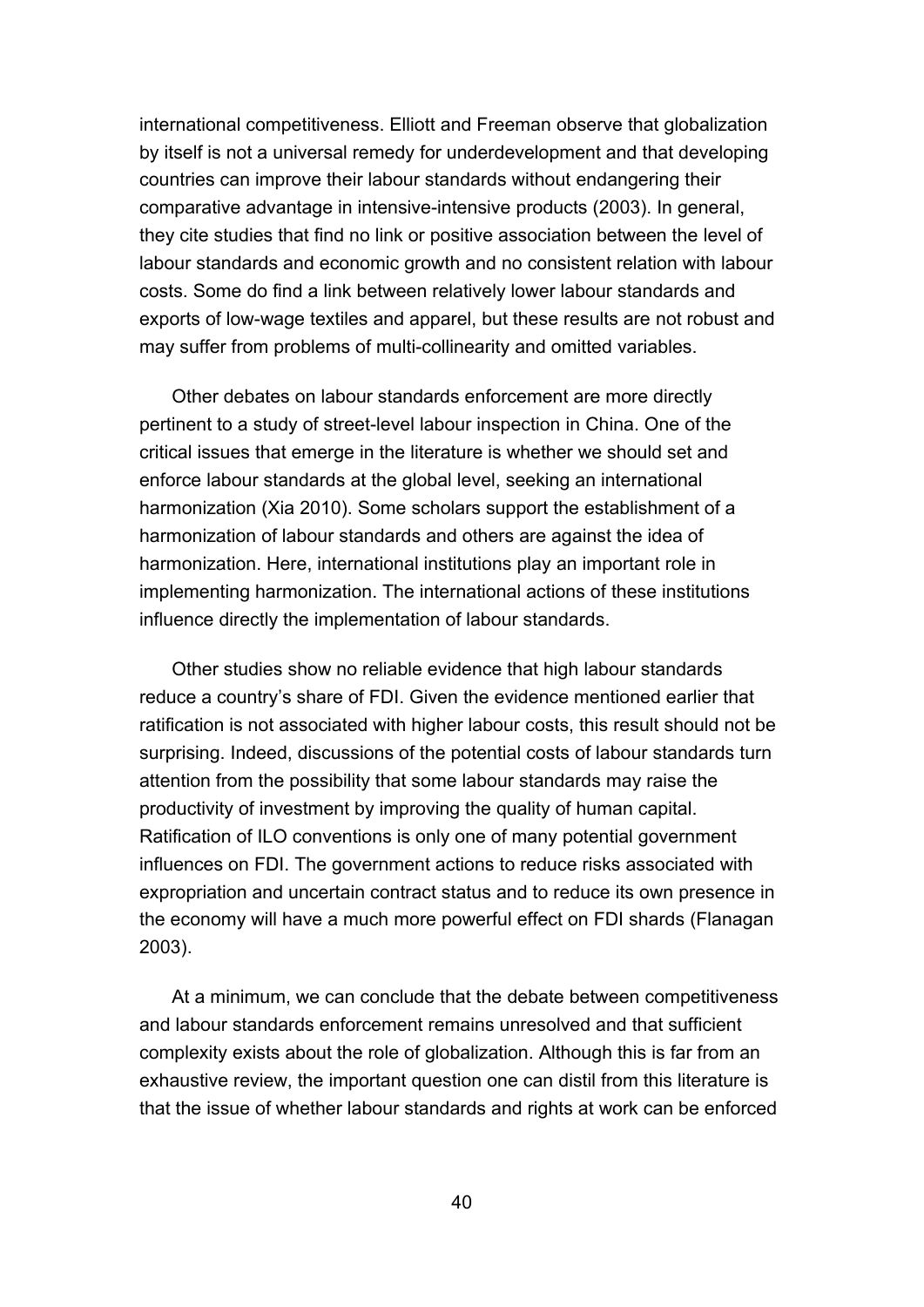in an internationally competitive global economy remains yet unsolved. The role of international institutions, however, remains an important focus of study.

### **2.5 Labour standards enforcement and international institutions**

On a fundamental level, the need for international labour standards transcends economic arguments and has been described as part of the need for international human rights standards generally (Flanagan 2003). The theory underlying the international human rights idea is that human beings are universally entitled to a certain minimum standard of treatment (Gross 2003). The human rights idea incorporates a number of basic labour rights. The first international human rights treaty—an effort to abolish slavery—was also a labour rights movement issue (Humphrey 1973). Various work-related rights are included in the Universal Declaration of Human Rights and International Bill of Human Rights (Universal Declaration of Human Rights 1948).

Flanagan has argued that the core labour standards, freedom of association and collective bargaining, the elimination of all forms of forced or compulsory labour, the effective abolition of child labour, and the elimination of discrimination in respect of employment and occupation, are fundamental human rights in the workplace. The ILO recognized these protections in the 1998 Declaration on Fundamental Principles and Rights at Work (ILO 1998). They are said to form an obligation of membership of the ILO and should be honoured in developing countries as they should everywhere (Flanagan 2003). On the other hand, as a practical matter, certain important labour standards—earnings levels but also minimum wages, maximum hours of work, mandated fringe benefits---must be allowed to differ across countries. These latter standards should be determined within countries and not by international mandate, in this view, because the ratification of ILO conventions depends on domestic costs of ratification, the openness of the economy to international trade, and the culture and norms of a country (Flanagan 2003). Nonetheless, there is agreement that standards can be arrived at and agreed upon to be universally protected in all countries.

International institutions play an important role in setting and helping countries enforce labour standards. What international action should be taken with regard to labour standards, how this action should be organized, and by what means should it be enforced, are all included here. Two such institutions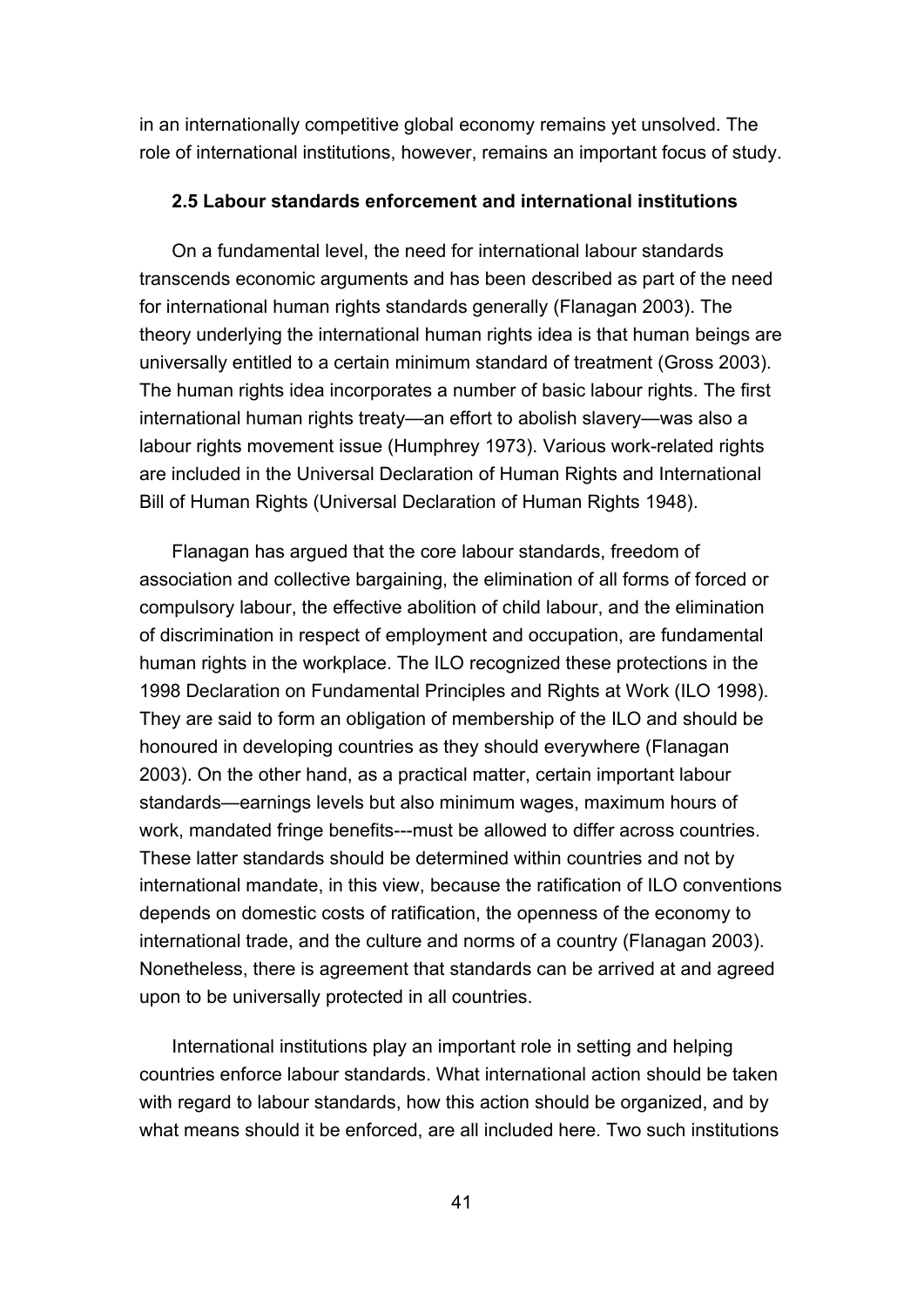are the WTO and the ILO. At one level, the WTO and the ILO are similar institutions as each serves as an international negotiating forum for its member governments. On another level, these institutions are quite distinct. The central purpose of the ILO is to improve labour standards. The central purpose of WTO negotiations and agreements is to reduce trade barriers or, at its core, to increase market access and liberalize trade, actions that may confound labour standards.

On an international level, the ILO has become increasingly active in a particular way since the WTO Singapore Ministerial Declaration. Social clauses have been introduced in trade agreements. This evolution feeds debates regarding whether labour standards should be included in the framework of WTO rules and form a basic floor in the global trading regime. This debate indicates that the linkage between labour standards and trade remains active internationally.

Critics of any labour-trade linkage claim that they and linkage opponents are concerned to promote two distinct objectives—maximizing the gains from trade and reducing disadvantage, imaginably by promoting improved labour standards and higher employment, and that the best approach for achieving these goals would be to dedicate an independent institution to achieve each. They argue that at the international level, the concerns of workers are best served by promoting them through an independent agency, such as the ILO, rather than by confusing the mandate of the existing institution held by the WTO that is presently charged with fostering the growth of world output through reducing trade barriers by charging the same international organization with also protecting labour rights (Barry and Reddy 2006). Some scholars argue that the labour standards issue should be taken up in other agencies such as the ILO and The United Nations Children's Fund (UNICEF). If labour standards are included into the framework of WTO rules, the argument goes, the ILO will be sidelined, marginalized as an expert agency (Barry and Reddy 2006).

Linkage opponents have also proposed that if a problem associated with labour standards is a market-access problem the solution should be sought in the WTO, otherwise its solution should be sought in the ILO (Flanagan 2003). The WTO has had over 50 years of experience in handling market-access problems. The ILO's involvement in international labour issues has been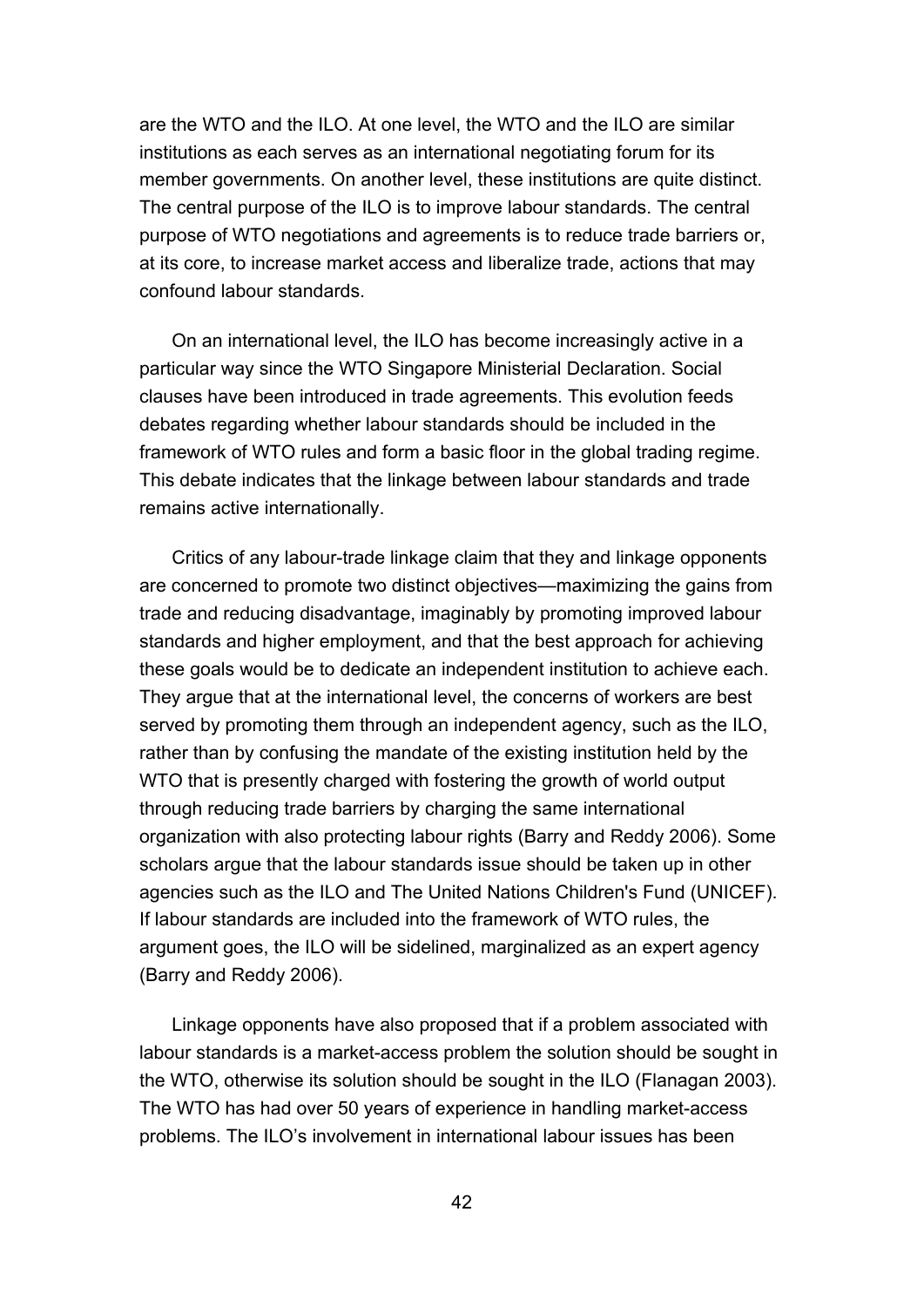broadly defined through its history and from the beginning included concerns about race-to-the bottom and regulatory-chill mentality as well as concerns of a humanitarian and political nature related to labour policies and human rights protections. The ILO does not appear to have any particular expertise in addressing market access issues like the WTO. The ILO does have considerable expertise in addressing the details of national labour laws and enforcing labour standards should unfold, providing highly professional technical assistance on various labour topics.

What this implies in this debate is a reassignment away from the ILO and a focus toward the WTO. This would leave the ILO with what is in principle a more narrowly defined labour agenda separate from macroeconomic policy and trade policy. In practice, however, the breadth of the labour issues taken up by the ILO and the nature of the solutions it has attempted might seem little changed under such a reassignment. A tighter focus might even strengthen the ILO's ability to achieve its fundamental objectives of seeking to protect workers and enforce international labour standards (Flanagan 2003).

Granger and Siroen promote linking trade and labour standards. They think labour standards should be included into the framework of WTO rules. They conclude with four reasons:

The first reason is the "demand" for a trade labour linkage can be based solely on economic arguments without referring to human rights altruism and more generally any moral arguments. Second, "negative trade sanctions are not the only measures enhancing labour standards. Pressures to improve labour standards come from all variety of actors, market incentives, international aid or even domestic labour and human rights activists are other means of improving labour standards. Finally, although the ILO is the qualified institution to deal with labour issues, the WTO is not excluded whenever labour standards are a matter of concern for trade. Today, various labour standards are mentioned in bilateral and regional trade agreements which only confirm the importance of the issue as a universal value (2006).

Freeman has proposed a compromise on this debate. WTO should address egregious violations of labour standards that are intended to increase exports or attract foreign investment, but otherwise should not be involved with labour standards. The ILO's role is promote and oversee labour standards, develop, adopt and supervise the international labour standards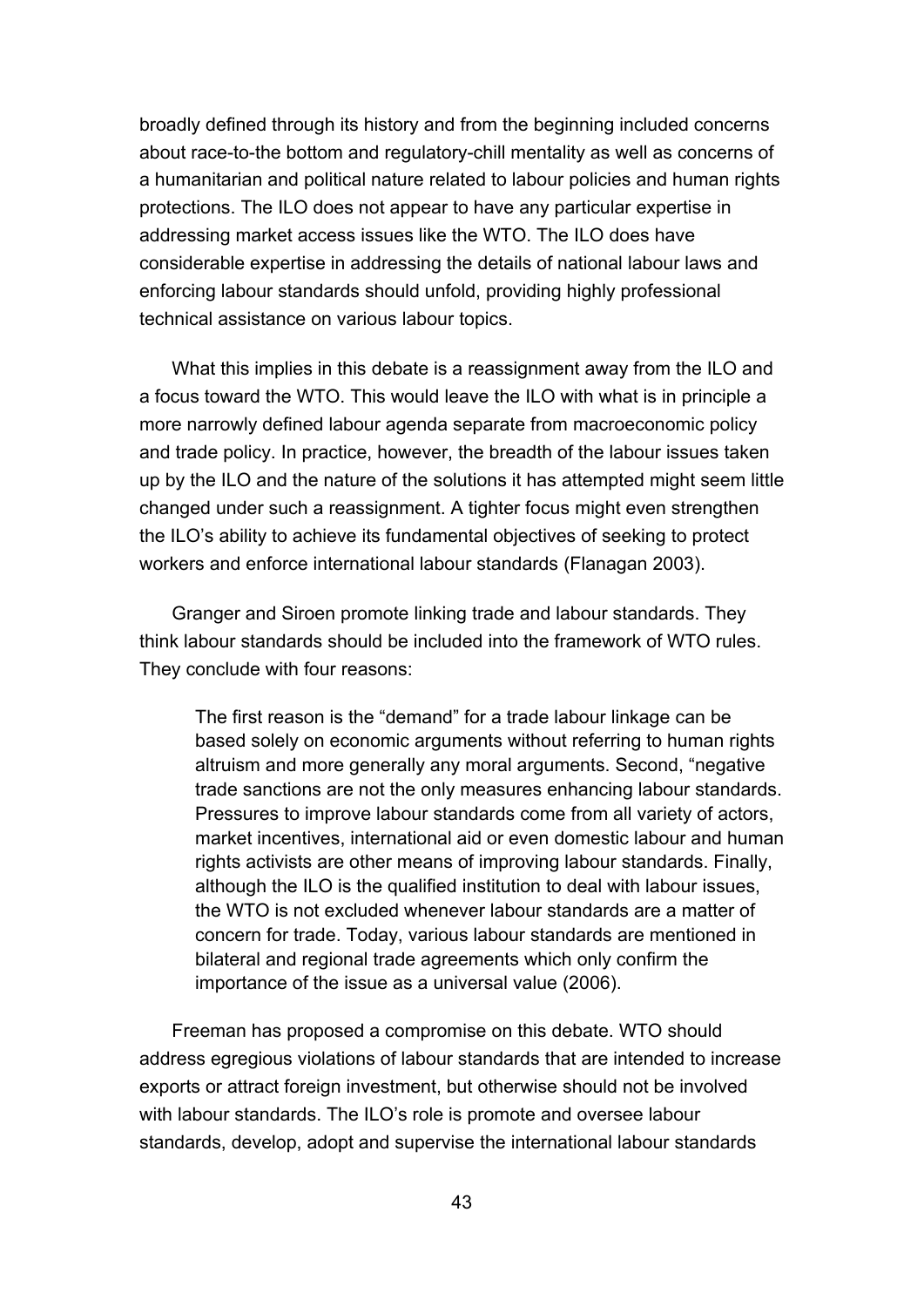that are then ratified by member states that make a commitment to make the domestic legal changes in accordance with these standards to enforce them in practices (Elliott and Freeman 2003). While the academic debate on the proper role of these international bodies continues, the international ILO system continues to function even after a generation of economic globalization, with countries around the world working to implement and enforce labour standards in their domestic policy regimes. This commitment to basic labour and human rights likely means that the ILO will continue to be an important source of the technical assistance needed by national governments to improve the enforcement of labour standards in practice into the future.

### **2.6 Conclusion: Questions for street-level labour inspection**

The literature review above provides an overview of what can be found in the research literature pertaining to several topics relevant to the current thesis. China's rapid industrialization made her actively engage with the ILO and international labour standards. Western scholars and researchers have paid more attention to the relationship of China and the ILO from a human rights point of view. Chinese industrial relations scholars have focused upon the circumstances surrounding the ratification of the ILO's core conventions and other international labour standards. Still other scholars have examined the challenge of implementing international labour standards while maintaining a globally competitive economy. Health and safety at work has been a subject of study in its own right and an important topic in Chinese labour scholarship.

Labour protection is becoming a more and more important issue for China. Since China has a relatively comprehensive, rationalized and logically ordered framework of labour administration and regulation. The challenge China faces is the problem of enforcing the law on the books. The key factor of OSH law enforcement is the street-level labour inspector. They are a typical example of the street-level bureaucrat. Lipsky had indicated that street-level bureaucrats can indeed be the real policy makers. They exercise discretion in decisions about citizens with whom they interact and their actions add up to agency behaviour (Lipsky 2010). Little attention has been paid to the concept of the discretion and influence of labour inspectors as street-level bureaucrats. Accordingly, the big issue of this research project is to explore the role of street-level bureaucrats in the Chinese system of labour inspection, exploring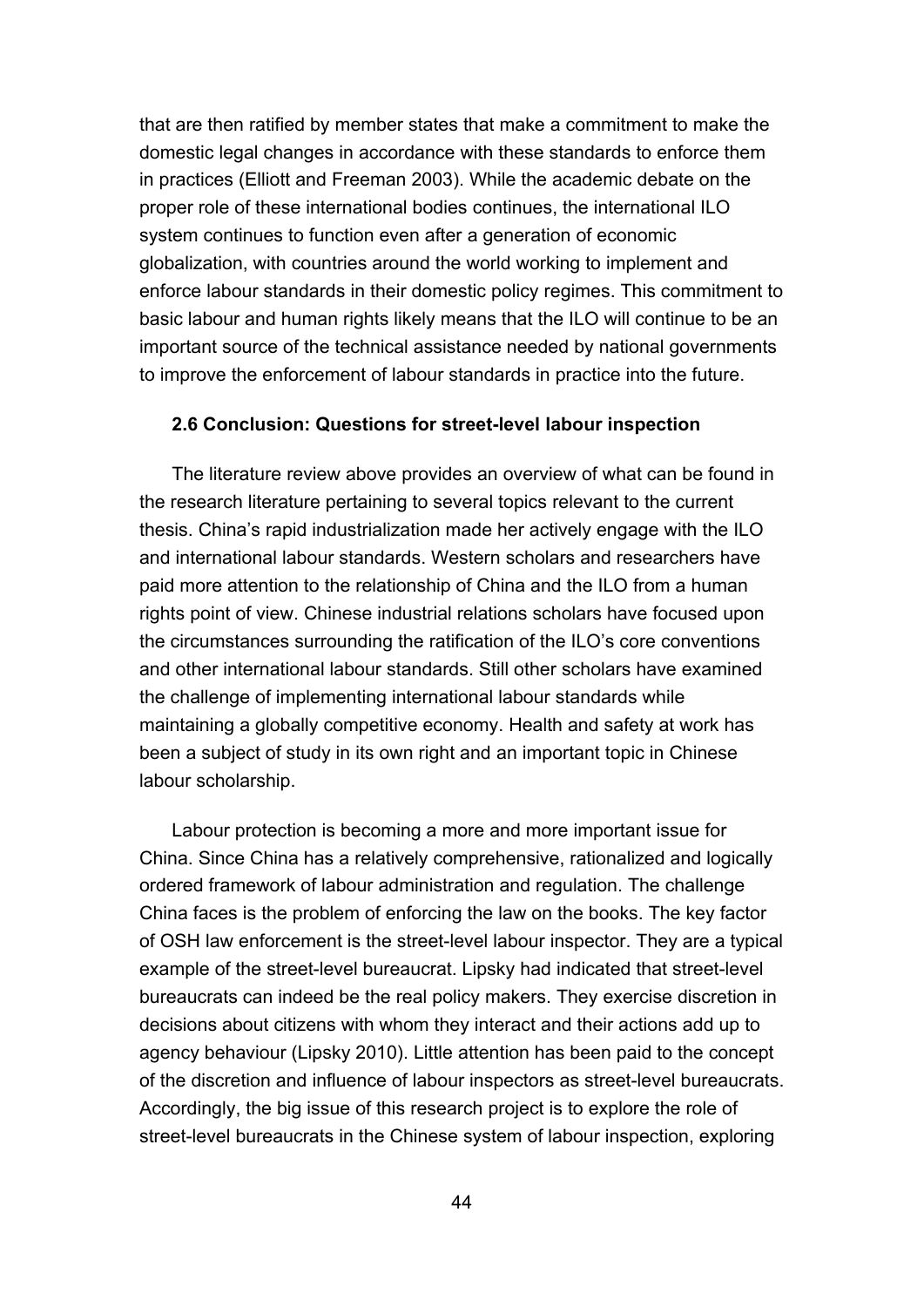the nature and latitude labour inspectors hold in China. The aim of this project is to in part create a conceptual framework that links the concept of the labour inspection service / labour inspector and the street-level bureaucrat literature, in addition to exploring this relationship through a qualitative case study in one locale in China, thus contextualizing this linkage for the Chinese legal context.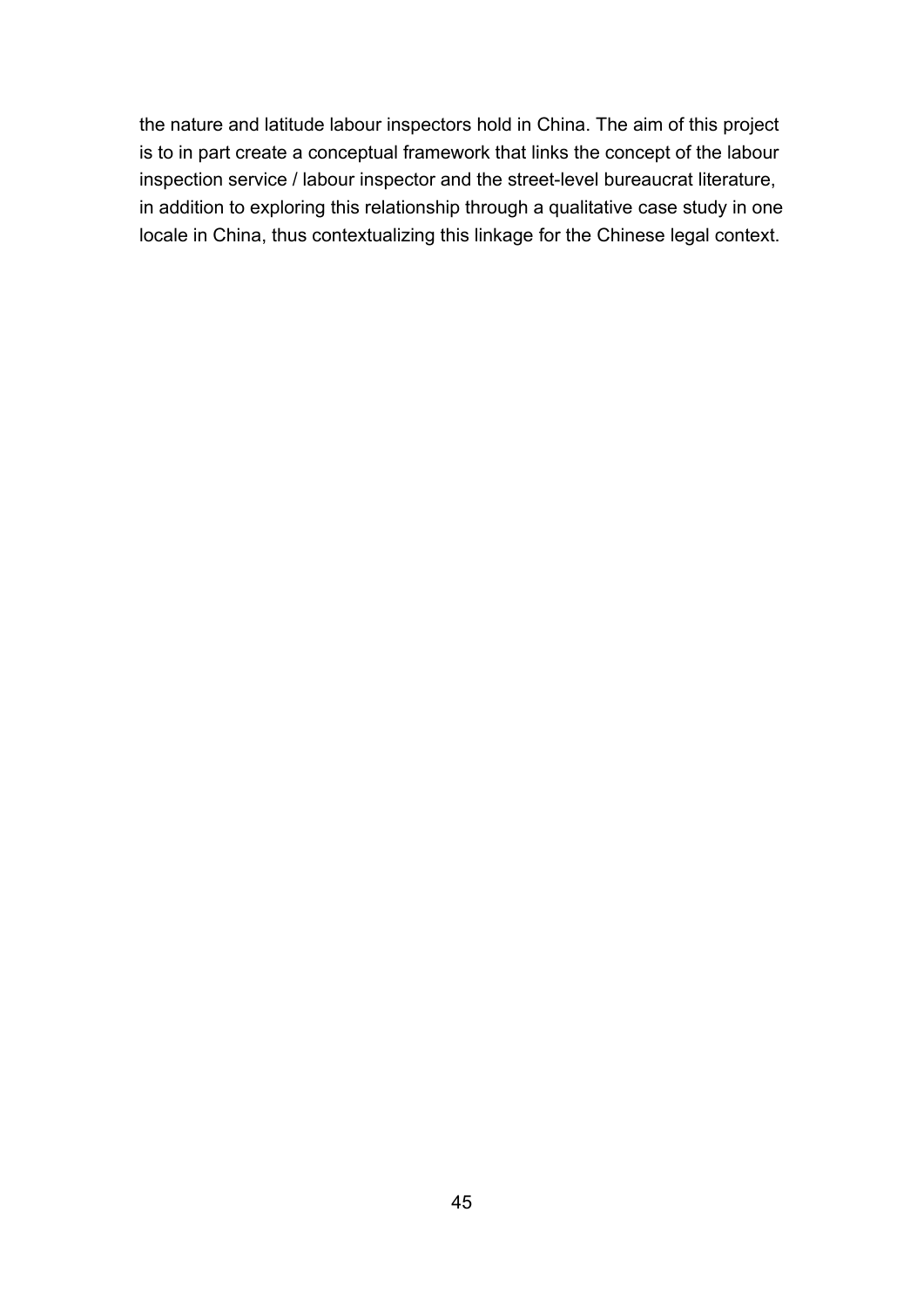# **CHAPTER 3 METHODOLOGY Conceptual framework, research methods and data analysis**

#### **3.1 Introduction: Key research questions**

This chapter outlines the conceptual framework and the social research methodology of this study. This includes a statement of the research question, a presentation of the general philosophical orientation of the study, the conceptual model including concepts and their operationalization, the specific research methods, the working hypotheses, a discussion of research validity and the scope and limitations of the research as well as a plan for analysis including a calendar in which these tasks were accomplished.

The literature review provided information relating to the general background and context of the research. It focused on key issues in labour administration in China, general factors influencing street-level bureaucrats, specific Chinese factors of concern in labour policy enforcement, and debates on international labour standards and economic globalization. From this review as a jumping off point, I will now, in this section, try to focus and state the overall research question of interest to this study.

The growing commitment to improve OSH in China has been only accelerated by the increasing public attention to worker safety and health issues domestically and internationally. The ILO Country Office for China has worked in close collaboration with the Chinese government to improve OSH policy in conjunction with global standards and with workers' and employers' organizations to promote decent work for all in China.

Despite these efforts and changes, the Chinese case still reveals a glaring contradiction between theory and reality. China is frequently criticized for its labour abuses, epitomized by the sweatshop staffed by suffering migrant workers toiling for low wages. China has, however, a relatively comprehensive and rationalized and logically ordered framework of labour administration and regulation. The problem China faces is the problem of enforcing the law on the books or, as the ILO supervisory bodies advise, in practice on the ground.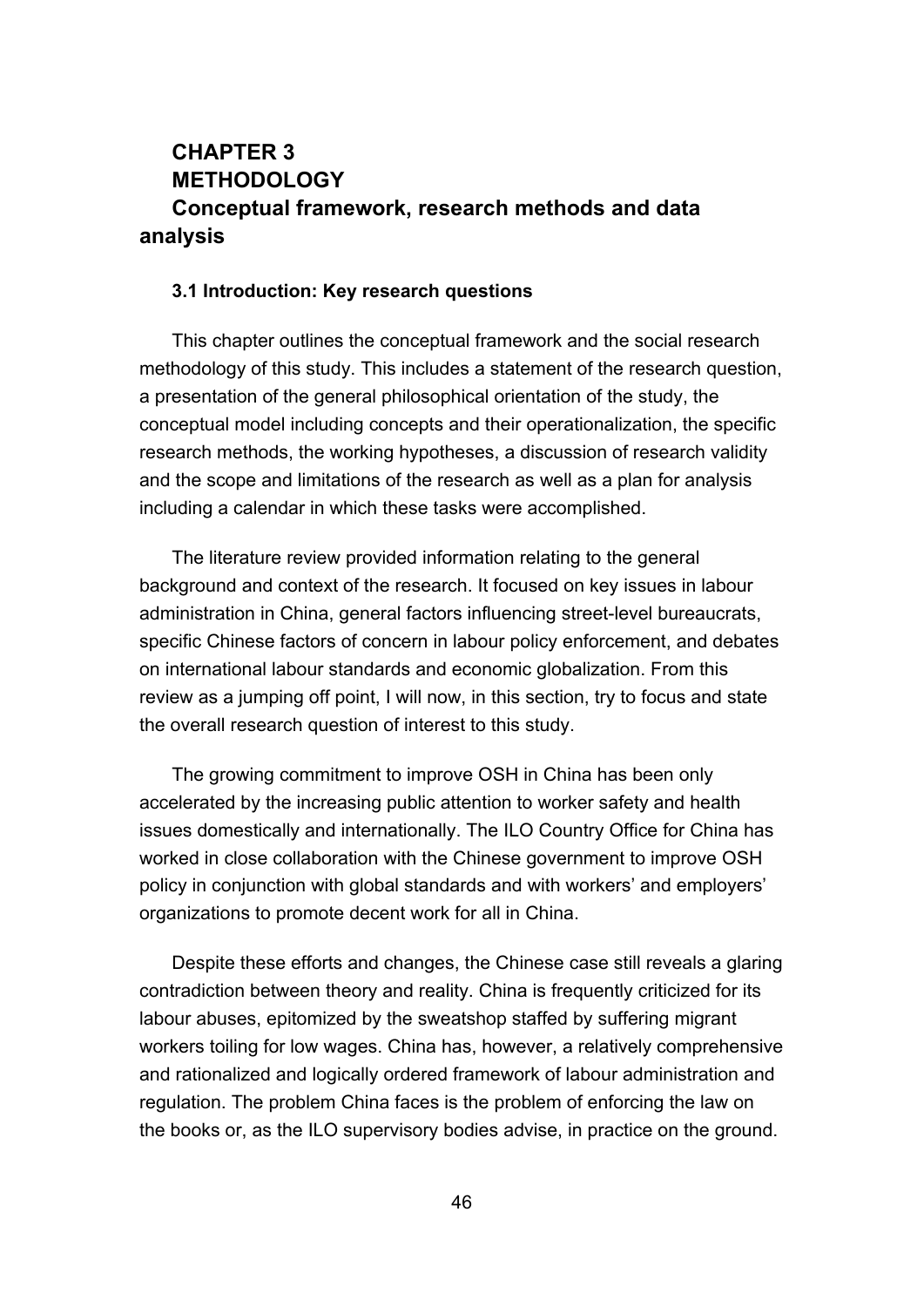A fundamental area for study in Chinese labour scholarship is, therefore, the workings of the street-level bureaucracy in labour administration and regulation. The important issue to discover and understand is what is happening on the ground where labour standards are to be enforced? What challenges or obstacles exist?

Labour inspectors are one typical example of street-level bureaucrats. They "interact directly with citizens in the course of their jobs" and "have substantial discretion in the execution of their work" (Lipsky 1980). Local governments above the level of the district or county, even though they are generalists as government administrators, are responsible for the implementation and the administration of work safety and occupational health inspection (Production Safety Laws, Article 9). At the district or county levels, inspectors usually inspect both safety and health regulations, responsibilities that would seemingly only increase their discretion as inspectors. At the municipal level, joint inspection teams are the exception (Arrigo et al. 2011).

The review of literature focused on a recurring theme that emphasized the importance of studying the logic of street-level bureaucracy in the context of the enforcement of occupational safety and health in China. This research project therefore seeks to investigate the role of street-level bureaucrats within the Chinese system of labour inspection. It focuses as a result on the question of their discretion, asking, "What is the nature and latitude of labour inspector discretion in China?" This is the basic question this project seeks to explore.

### **3.2 Methodological approach**

The philosophy underlying my research comes from the interpretive tradition but it does not completely abandon a positivist understanding of knowledge. The interpretive tradition often implies incorrectly a subjective epistemology and the belief that reality is socially constructed where the researcher explores only the understandings between subjective expressions of reality. Conducting cross-cultural and international research does require being open to different interpretations of knowledge and experience. Valuing an interpretive approach helps to bridge the cross-cultural divide and protects against the researcher projecting their own elite values upon that which is observed in the field. This sensitive approach makes the study more valuable as it gives recognition to the lived experience of the people and institutional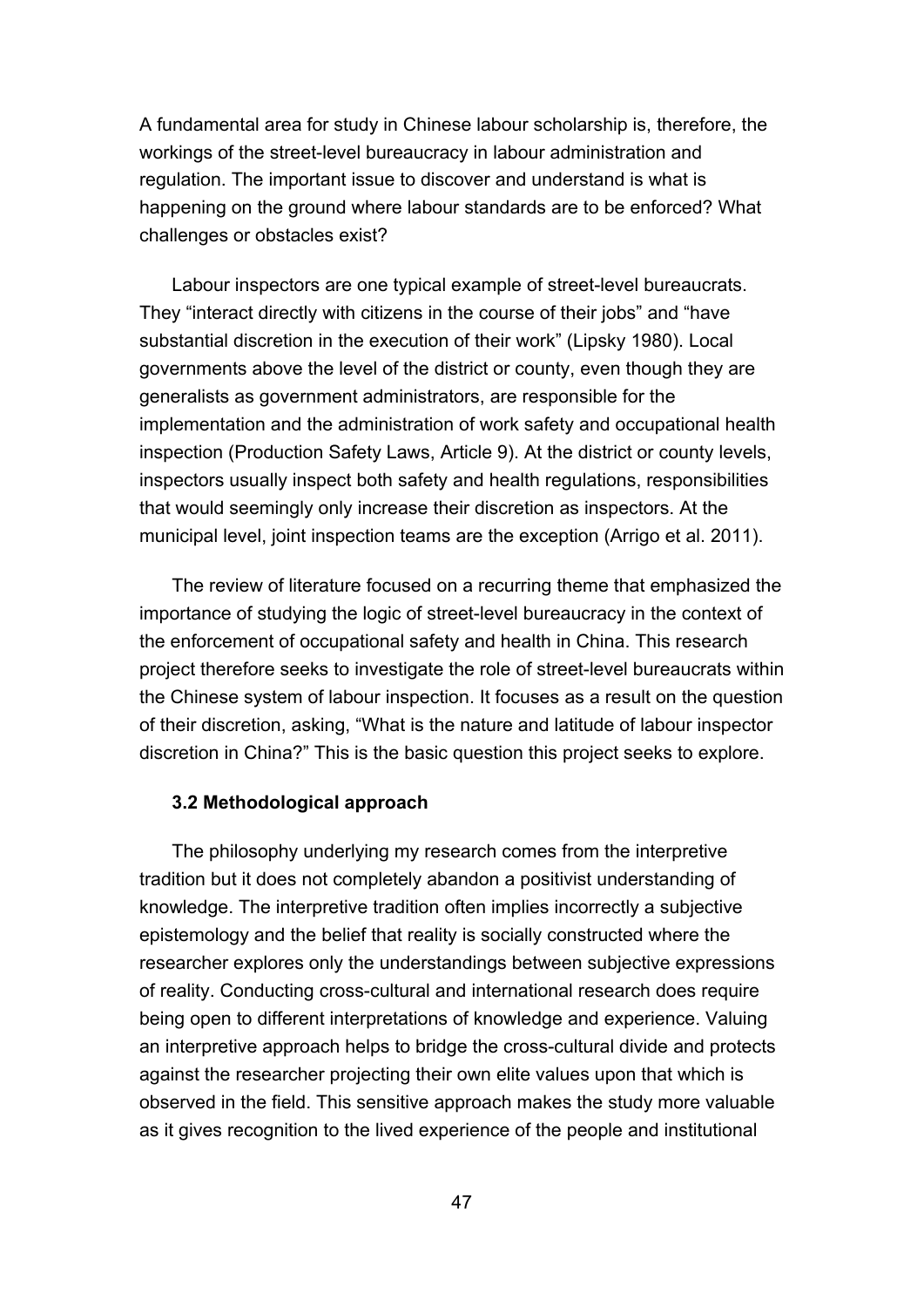practices being observed and studied. Taking this approach makes the overall project more valid from a positivist viewpoint and does not necessarily mean abandoning entirely the idea of shared knowledge.

Social science research is often classified as positivist, interpretive or critical. These three perspectives are the popular paradigms in contemporary social, organizational, and management research. Positivism sees observation and reason as the best means of understanding human behaviour. "True knowledge is based on the experience of the senses and can be obtained by observation and experiment" (Thomas 2010). Positivists assume that "the reality is objectively given and is measurable using properties which are independent of the researcher and his or her instruments. Knowledge is objective and quantifiable" (Thomas 2010).

This strict understanding of positivism has been critiqued because studying society and social life is considered to be different from studying chemicals in a laboratory. It is more complex, needing nuanced interpretation.

For example, "social research is imbued with values, personal experiences, history and politics that cannot be separated from the data that the research produces" (Hughes, 2013). In addition, there are many questions raised about the nature of each observer's social reality, and some interpretivists would even go so far as to say that there is not a single social reality that we can objectively know. The world in this constructivist view is only one subjective experience after another.

Post-positivist critics try to reconcile these approaches. Taking a postpositivist approach shares the interpretivist view that social context and representation matters, but it does not sacrifice objectivism entirely even as it sees a degree of socially constructed reality. Critical researchers similarly recognize various forms of social, cultural and political domination. They attempt to question the taken-for-granted beliefs, values and social structures in society by making social structures and the problems that they produce visible, encouraging a self-conscious criticism by the researcher if not the subjects themselves.

A post-positivist interpretivist paradigm stresses the need to put the analysis in context (Thomas 2010). "The interpretive paradigm is concerned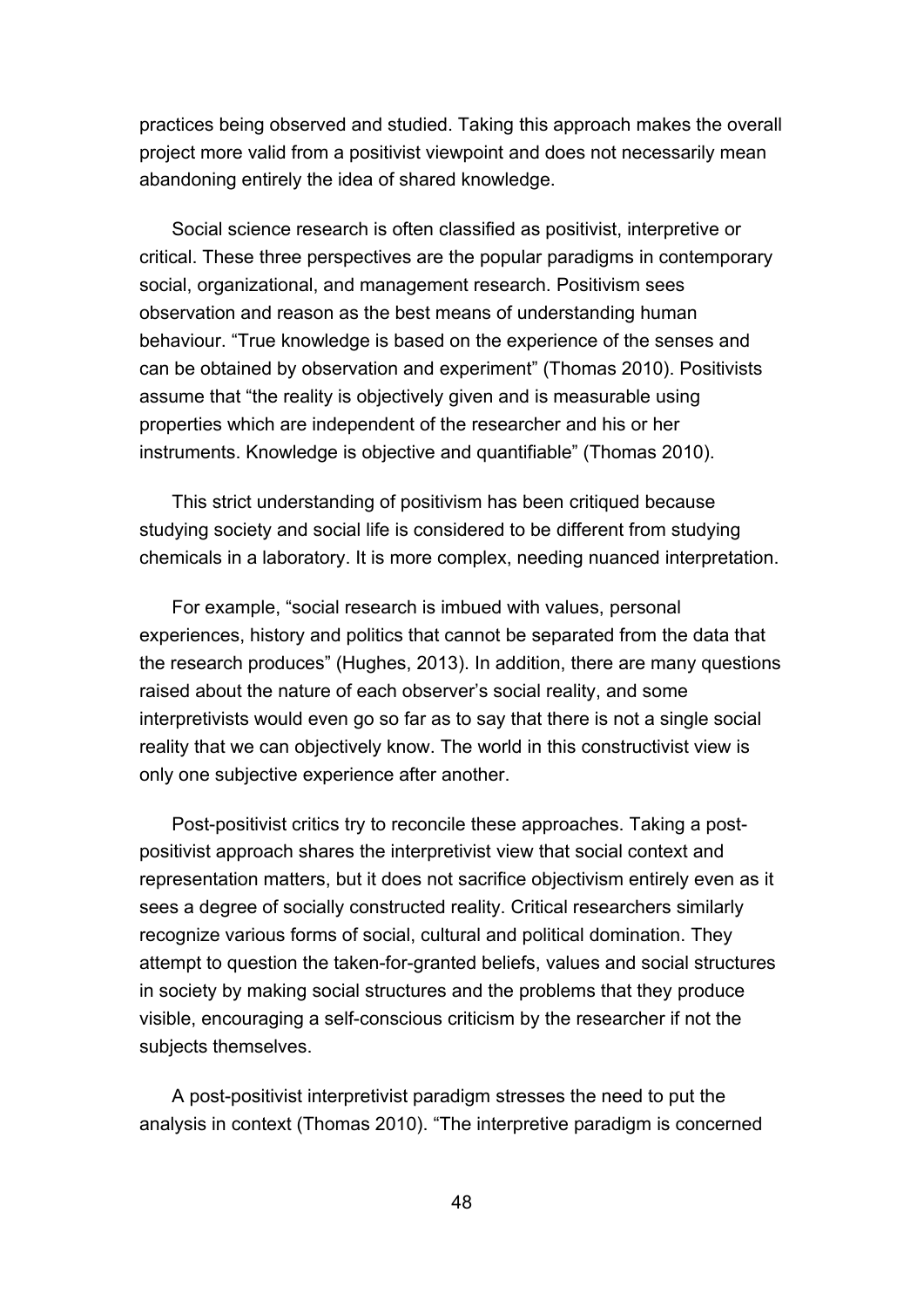with understanding the world as it is from subjective experiences of individuals. They use meaning-oriented methodologies, such as narrative interviews" (Thomas 2010) so the research tools are capable of capturing these different understandings and do not serve to silence them. This can be done without sacrificing the notion of an objective reality because the study is defined as focused on the social reality of the people, institutions, systems, or social processes being studied. As one author has clearly described:

Interpretivists are concerned with understanding the social world people have produced and which they reproduce through their continuing activities. This everyday reality consists of the meanings and interpretations given by the social actors to their actions, other people's actions, social situations, and natural and humanly created objects. In short, in order to negotiate their way around their world and make sense of it, social actors have to interpret their activities together, and it is these meanings, embedded in language, that constitute their social reality (Mason 2002).

Researchers can, however, take a more interpretive approach without abandoning traditional notions of objectivity in social research. This postpositivist definition of an interpretivist view is simply more attuned to the reality of a social experience, without sacrificing the view of objective knowledge.

Creswell (1998) argues such an approach normally translates into gathering "deep" information and perceptions through inductive qualitative methods such as interviews and observation (Thomas 2010).

This project is situated in the interpretivist post-positivist paradigm. The key to this methodology is collaboration and engagement with the subjects of study, and trying as a social researcher to be open to different interpretations of reality and knowledge. In this approach the researcher does not stand above or outside the subject, but actively engages and by so doing tries to discern the meaning of actions as they are expressed within specific social contexts.

### **3.3 Conceptual framework and research methods**

In this section, this more contextualized conceptual model is defined for the Chinese context of labour and employment relations and labour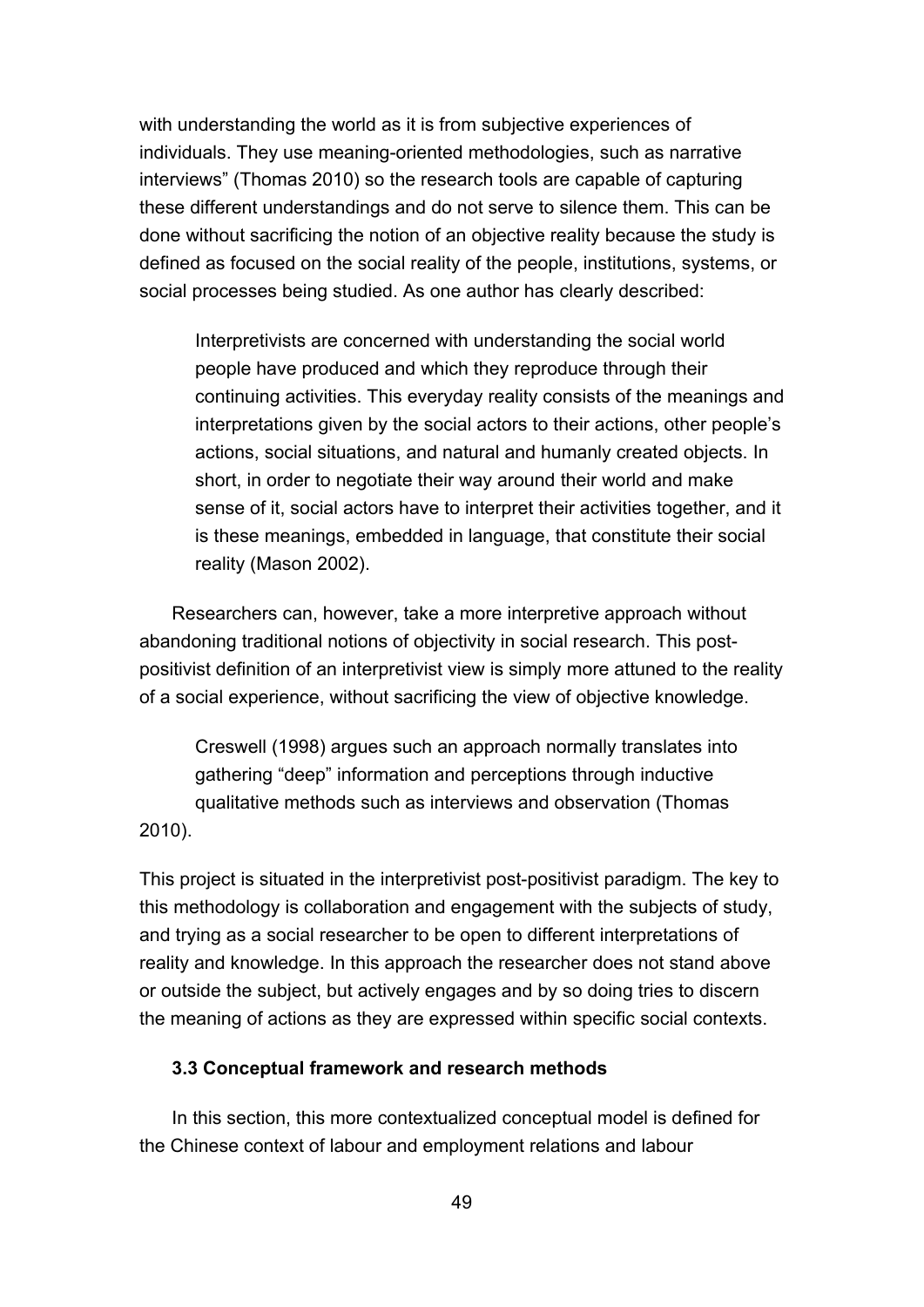inspection. As described above, is a more integrative model that focuses on the factors influencing labour inspector discretion. It is followed by a series of working hypotheses that are formulated in line with the overall research objectives. First, however, I will state the specific research methods the project will use.

The main aim of this research is to explore the nature and latitude of labour inspector's discretion in China. This theme is engendered by an increasing public attention to labour protection and regular reports of horrific cases of occupational safety and health problems in China. China appears to have built up a relatively comprehensive labour regulation system but the serious problem appears to be implementation of law on the ground. The obstacles to effective enforcement include the inability of the labour inspector to do their job due to various factors that limit or otherwise shape their discretion in opposing ways. In this conceptual model, labour inspection is street-level bureaucracy work. Labour inspectors supervise, investigate and punish private companies and employers on behalf of the state through the enforcement of the law (Liu 2006). Where their discretion to accomplish this task is challenged, so to may be the law. Conversely, discretion may serve to limit the effectiveness of law enforcement as inspectors are, for example, swayed by local power relationships and in turn elect not to cite violations. Getting a grasp of the dynamics of discretion is thus a primary aim and focus.

### *Research methods*

This study is a qualitative case study. The unit of analysis is the discretion of the labour inspector to enforce OSH-related labour standards in China. The research design is a single case research design. The study will focus on the experience of labour inspectors in one district bureau in China where research access has been granted. Given the relevance of this single case to the overall research framework, namely China and the study of OSH labour standards enforcement, the value of the single case comes from the case being embedded in this context (Yin 2002). This approach offers value to the overall research project, yet holds validity issues that accompany any case study research design, especially an embedded single case study. These limitations are addressed below in the section on validity and reliability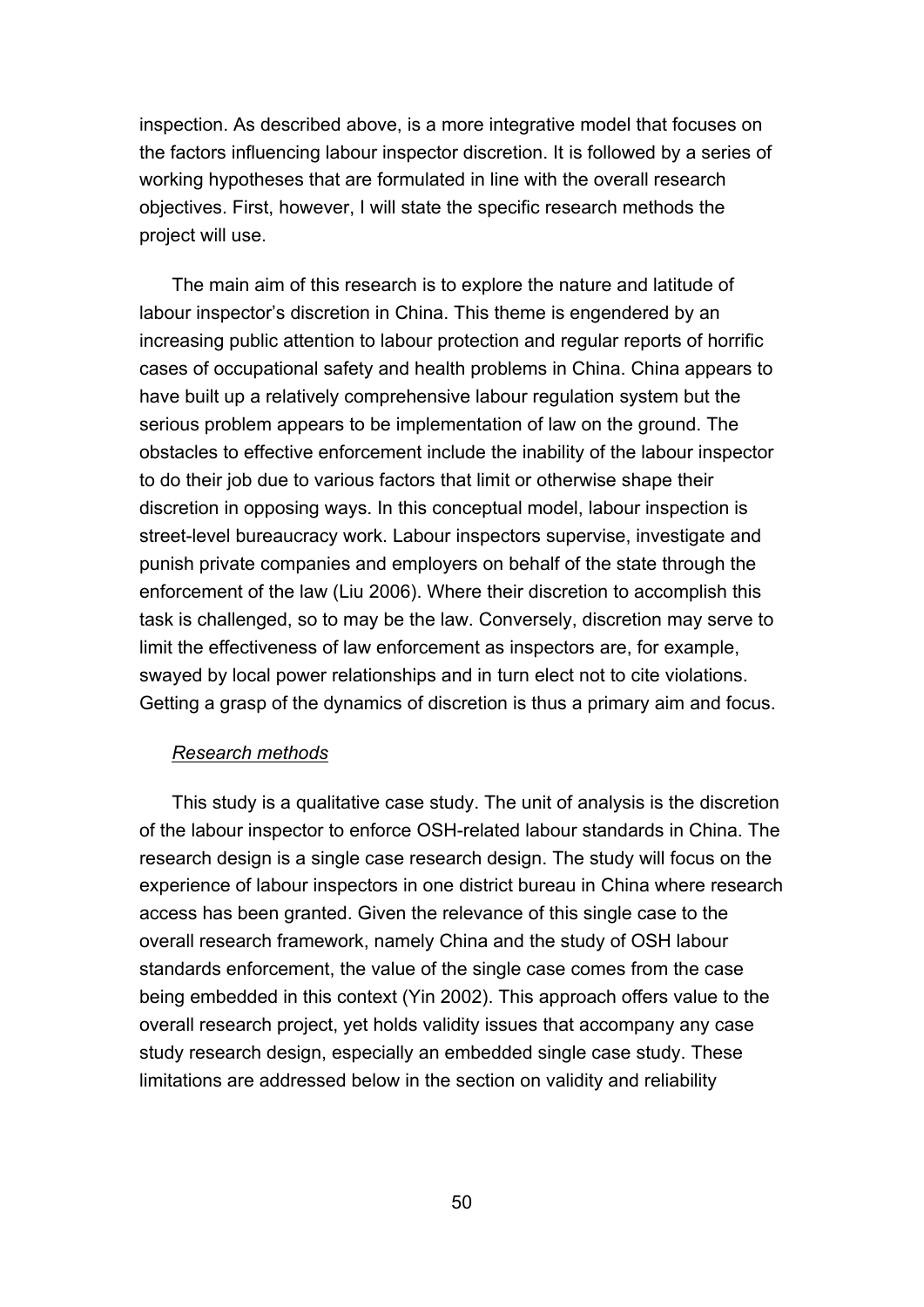Stake (2005: 445) makes a distinction between an intrinsic case study and an instrumental case study. In an intrinsic case study, a single case is selected because it alone has an important value given the unique position of the case within a social setting. An instrumental case study, conversely, represents an important body of cases that are of interest to a researcher. In the instrumental approach, a single case may be selected for study if it provides insight into a particularly important issue and shares similarities with other cases of interest. This case study is an instrumental case study to the degree that any findings can be generalized to other district-level labour inspection services in China.

Little to none empirical research has been made on Chinese street-level bureaucracy related to OSH labour inspection. Labour protection is a huge and complex issue in such a large country with 1.3 billion people. The level of economic development, the population, and policy all influence what effect labour inspection may have. With these confounding external factors, studies that are readily and reliably generalizable are difficult. Research approaches that embrace complexity by using open-ended interview strategies can, in this environment, develop helpful case studies on work safety administration.

The primary data source for my research is a small sample of semistructured interviews (12) with front-line labour inspectors implementing Chinese safety and health law. This allows for carefully prepared questions that ensure that all the areas of interest are covered, and nothing is left out. Furthermore, it is open and allows the interviewer to deviate and probe further on issues of interest that arise. This allows for more detailed information to be obtained as interviewee's responses can be expanded and explained, adding context, validity and particularities based on their own lived experience.

"Semi-structured interviews involve a pre-existing set of questions, but allow the interviewer the flexibility to deviate and probe further if the need arises" (Phakisi 2008). Using a qualitative approach implies, to some extent, the use of a semi- or unstructured interview schedule, as opposed to a structured interview questionnaire that can often just resemble a survey. Semi- or unstructured interviews are more flexible and can be compared to conversations in style. Semi-structured interviews enable the researcher to explore issues as they arise, whilst providing an initial framework for areas for discussion. They also facilitate an immediate response to a question, allow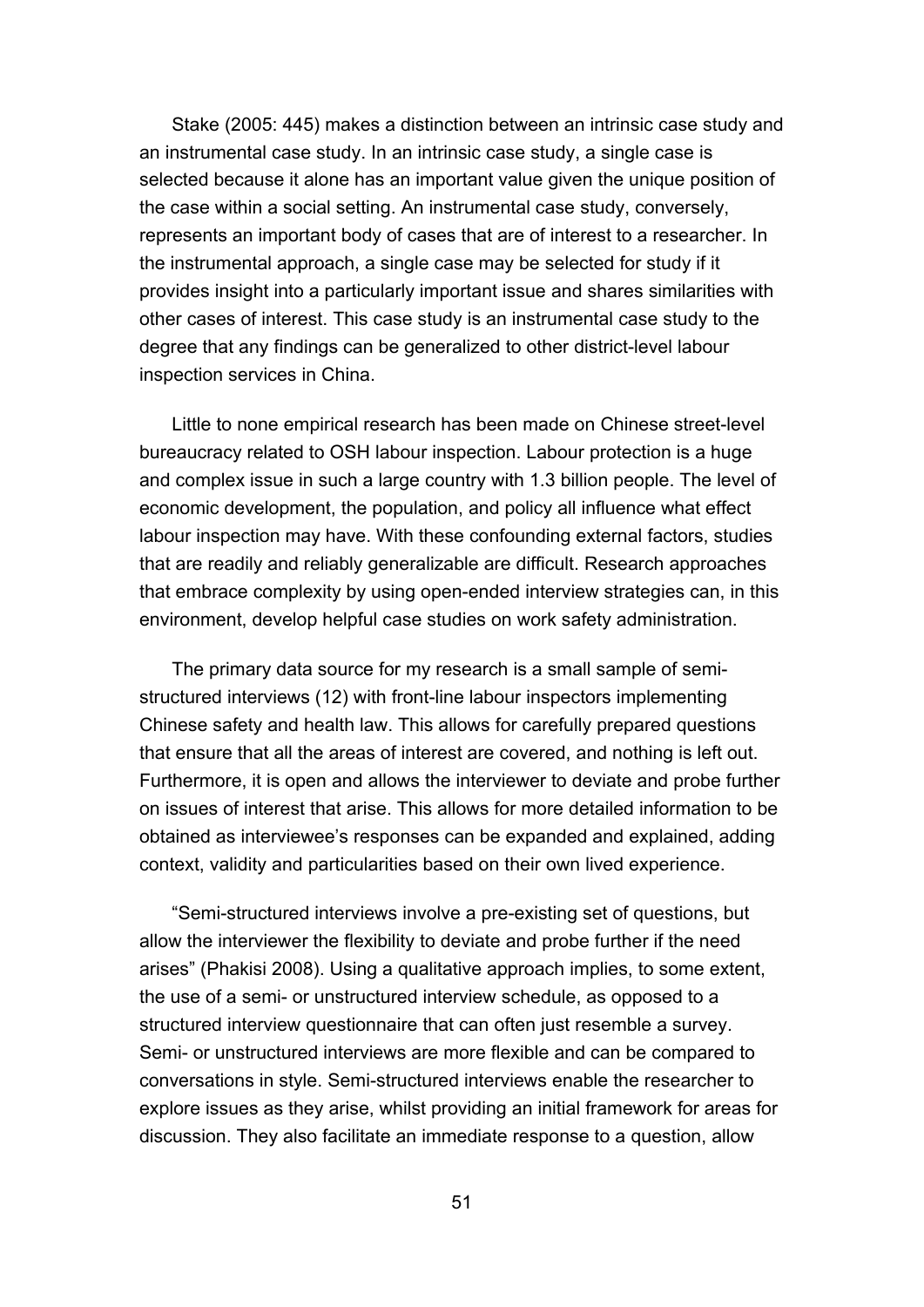both parties to explore the meaning of the questions and answers and resolve any ambiguities and can provide a friendly emphasis to data collection. In addition, they encourage the participant to tell their story in their own words.

Semi-structured interviews are the most appropriate method for data collection for my research project. One reason is the depth of information that can be provided during an interview. The first sub-questions thus focused on the implementation and application of relevant OSH law in China. It is very difficult to explore such an issue in this broad context. In the literature review chapter, I have explained that policy comes alive in the daily practice of streetlevel bureaucrats. The reality is far more complex than legislators imagine. Thus, this strategy allows me the opportunity to try to capture the range of discretionary powers where street-level bureaucrats are policy makers. The public servant's work experience is my main interest.

As the interviewer, I guided each interview using primarily open-ended questions that encouraged the participant to discuss their experience. A list of questions was developed in advance to explore the issue of discretion of the inspectors and any influence on the implementation and application of relative work safety laws. Furthermore, the questions (See Appendix) attempted to find out the obstacles and problems in legal implementation. Relevant data were also obtained in examining key documents and joining a team of labour inspectors on-the-job for a very brief time to help me understand their work.

As inspectors from different departments often face different problems, the semi-structured interview is open to allow them to tell their own story and allowed for a degree of rapport to develop with each inspector, thus facilitating a deep degree of providing information of relevance to this research project.

Field notes were taken throughout the research process. Field notes were additional opportunities to collect data during the semi-structured interviews. I took notes during each of the inspector interviews and then expanded on them after personal reflection. This provided an opportunity to record and comment on my thoughts about the setting, the respondents and activities. Such data contributes to further steps in subsequent field work and issues relevant during the analysis phase (Sooful, et al. 2009). Fretz and Emerson (1995) indicate that a researcher can identify significant characteristics gleaned from her first impressions and personal reactions. Field notes helped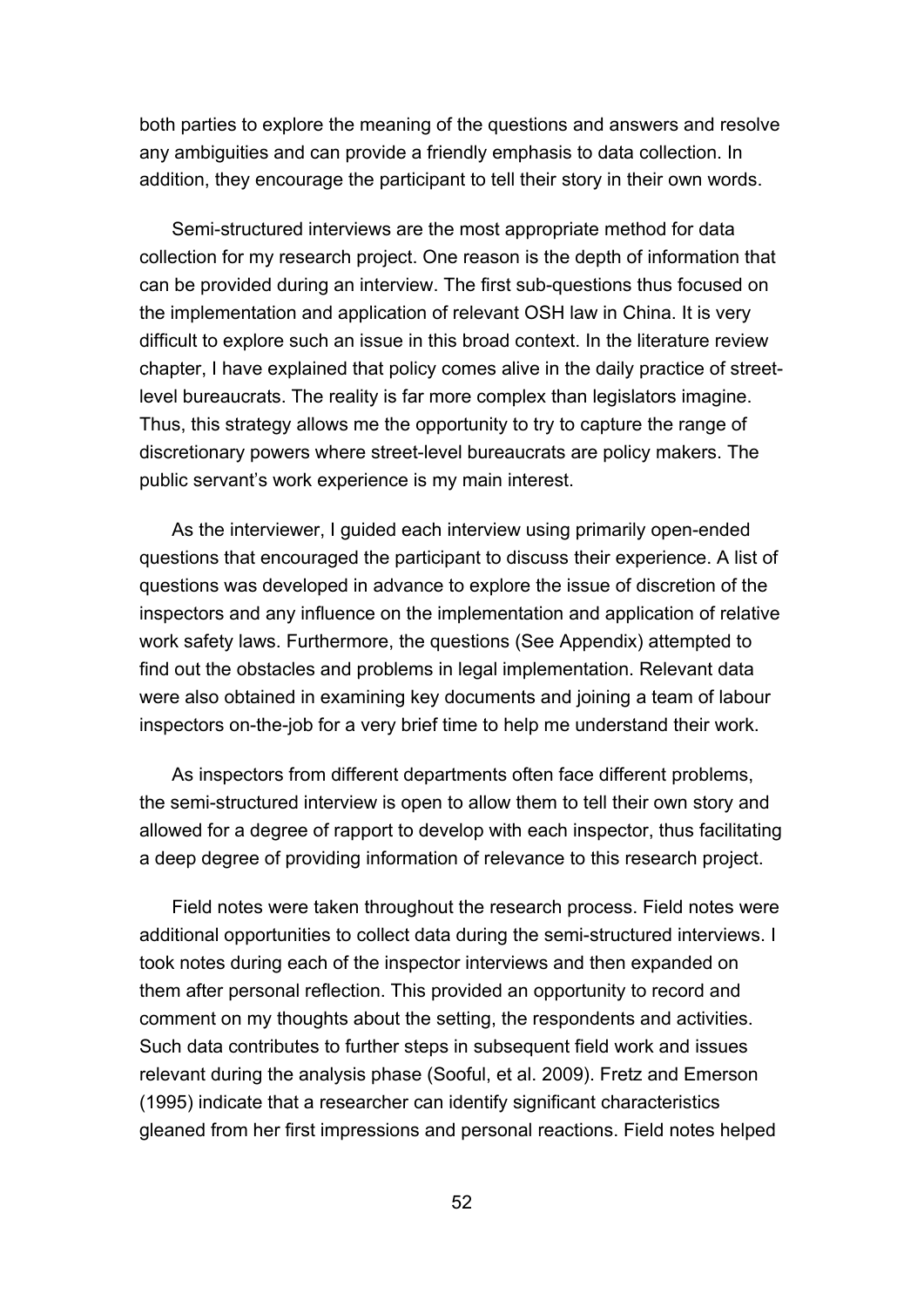in this process. With participation in the local social world, she becomes more sensitive to the concerns and the perspectives of those people living and working within those local settings (Emerson and Emerson 1995).

Document collection also provided another source of data. In addition to semi-structured interviews and field notes, information was gathered through documentary evidence. I read the news, visited official websites, and reviewed publically available internal government documents related to the processes and procedures of OSH labour inspection. This information helped to create a better understanding of the work safety administration. Sufficient information was gathered through these sources that facilitated a degree of description, background and function, although limitations in data collection did exist, such as only being able to interview a limited number of labour inspectors (12).

### *Sample selection rationale*

The case that was selected is one typical district bureau of work safety in the Beijing region. The selection of this case was mainly based on two issues. The first is the important position of the Beijing region overall. Beijing is indeed a major political, economic, educational and cultural center of China and is thus intrinsically an important location. Multinational corporations, private enterprises, and state owned enterprises are all active components and objects of inspection in the Beijing area. What is more, a group of labour inspectors directly engaged in OSH inspection there agreed to be interviewed.

The second reason for this particular case study selection was a matter of access and convenience. Research access was obtained through my family relations (my father had worked in a related governmental institution for many years). He arranged my introduction to officials working in the administration of work safety and through this personal relationship I was in response offered an opportunity to access the labour inspectors in one local office very easily. Likewise, my own history gave me a unique insight into the context of the area and the locality as I was familiar with the history, culture and policy of the area and this informed and shaped my questions during the interviews.

Random sampling is generally considered desirable, as all members of the population will have the same chance of being selected, so results are less likely to be biased and can be more easily generalized to the larger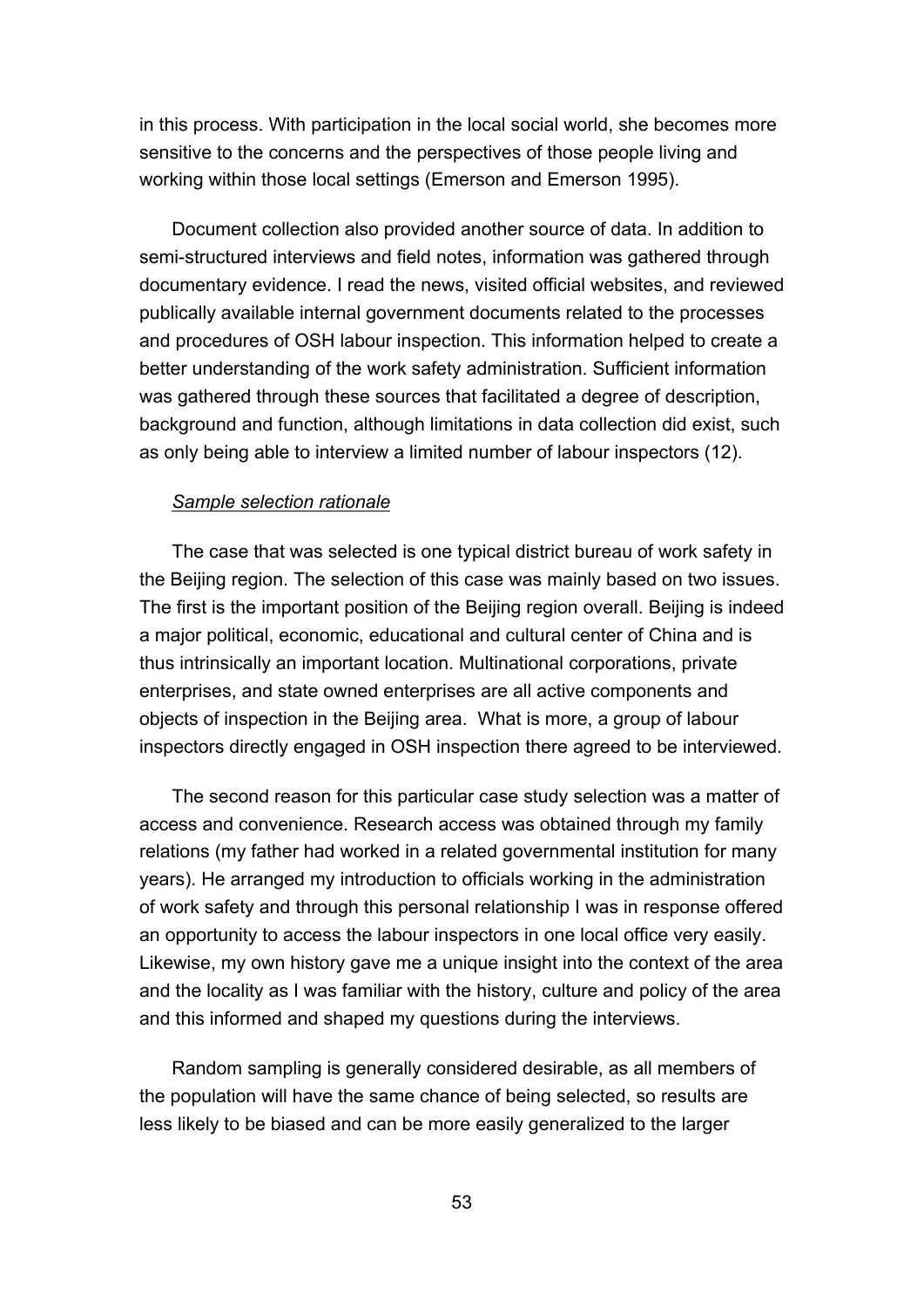population of individuals of interest (Phakisi 2008). Conversely, theoretical sampling means selecting groups or categories to study on the basis of issues relevant to your research, your theoretical position and most importantly the explanation or account which you are developing (Silverman 2005).

Random sampling is not always feasible in social science, so an accessible group may be used – what researchers call "convenience sampling" (Phakisi 2008). Convenience sampling is seldom feasible to get access to the theoretically ideal sample, so researchers "often need to select a convenience sample or face the possibility that they will be unable to do the study" (Phakisi 2008). Convenience sampling and theoretical sampling ideas and strategies thus form the basis of my study and are used in this study in order to justify my selection of this work safety administration case in China.

A problem, however, is that such samples are often biased, as the group may have features that are not representative of the target population, like being more motivated or enthusiastic. Convenience sampling makes no claim that the sample is representative of the population, and thus has limitations in terms of generalization of the results from the sample to the population it represents (Phakisi 2008). These specific limitations will now be discussed.

### *Validity and reliability*

Kirk and Miller (1986) have stated "social science is in every sense of the word fully as 'scientific' as physics and has fully as much need for reliability and validity as any other science" (Niekerk 2009). Validity is said to be more important than reliability, yet a harder concern to evaluate (Niekerk 2009).

Validity is the extent to which it gives the correct answer (Niekerk 2009) and is another word for truth (Silverman 2005). Kirk and Miller (1986) indicate field research is a kind of validity check (Niekerk 2009). I conducted my research within an administration of work safety, and I interview public servants working there, thus, promoting a degree of validity in my research.

Construct validity is the establishment of correct operation measures for the concepts being studied. Multiple sources of evidence were used in order to ensure construct validity. Evidence came from a collection of semistructured narrative interviews with labour inspectors, field notes written from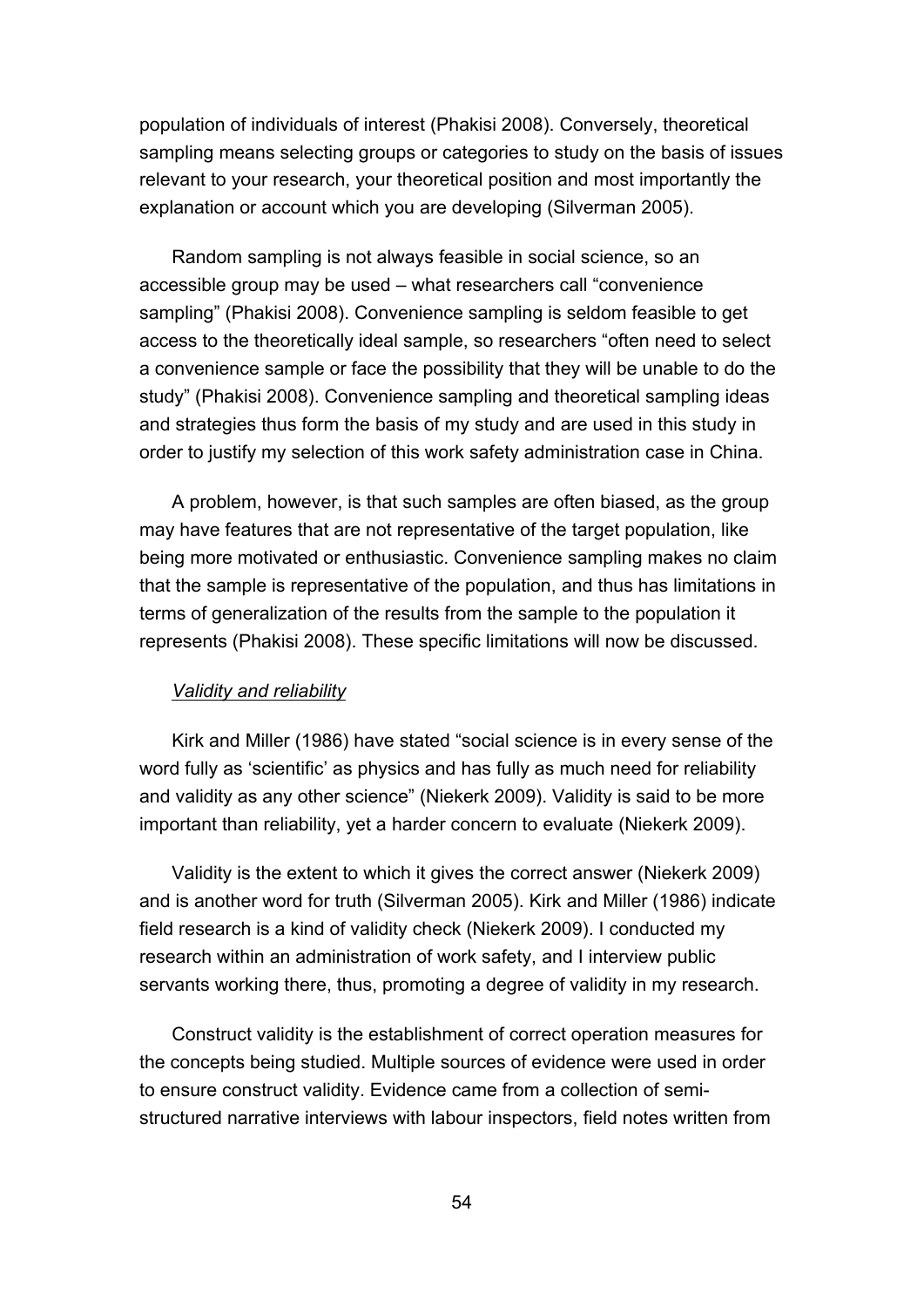visiting the inspection bureau, and the use of document-based evidence such as publically available legislative records and an important inspection manual.

Internal validity is the ability to identify and rule out any spurious relations between concepts within your study. To ensure internal validity, I considered rival explanations for phenomena across the experience of labour inspectors and asked labour inspectors to explain their claims in detail when something was not clear. I wrote basic logic models in my field notes based on some particular phenomena of interest and followed-up with respondents by email and telephone to determine if I understood what had been described in a clear way. As a result, my data and description of the evidence did happen in depth.

External validity is generalizability. Given that this is a single case study research design with instrumental value with a small number of interviews, I argue for any degree of generalizability of my research findings with great caution. This study is limited in its generalizability claims as is typical with many qualitative case study research designs. Nevertheless, I strive to try to elaborate key social processes that *might* on their own be generalizable.

Reliability is a demonstration that your research procedures can be repeated again in a similar context. I used basic case study protocols related to data collection and management for semi-structured narrative interviews so as to allow this study to be repeated again in similar settings if needed. This included following an interview questionnaire tool (see Appendix), the systematic chronological management of field notes, organized document management, and basic coding of various themes, issues, ideas, concerns and obstacles discovered upon examination of all of my document evidence.

#### *Conceptual framework*

The general research question asks, "What is the nature and latitude of a Chinese labour inspector's discretion in the administration of work safety?" Sub-questions follow this. What are the factors that will influence labour inspector's discretion? What difficulties, challenges and problems do street level public servants meet when enforcing the law of work safety and health?

The table below presents the conceptual framework of this research. In this model, the factors influencing labour inspector discretion have been operationalized in five specific areas: material resources, human resource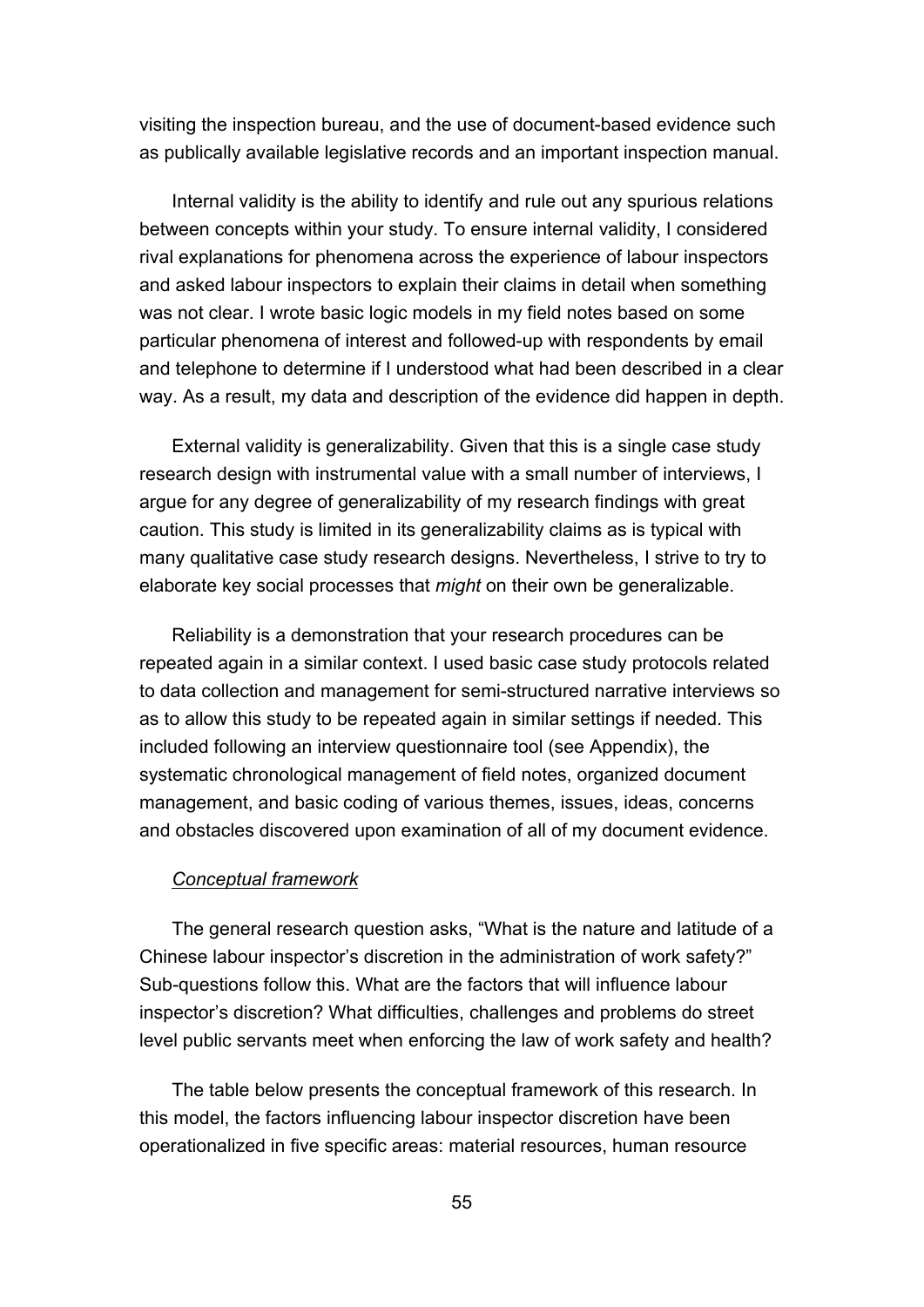management, workforce characteristics, administrative and legal lacunae, and other factors not considered. These basic variables have been adapted from Lipsky's original study of street-level bureaucracy and developed for the Chinese context of enforcing labour standards under the ILO labour system.

| Independent variables              | Dependent variable                                 |
|------------------------------------|----------------------------------------------------|
| Material resources >               | Discretion of<br>Street-Level<br>Labour Inspectors |
| Human resource management >        |                                                    |
| Workforce characteristics >        |                                                    |
| Administrative and legal lacunae > |                                                    |
| Other factors >                    |                                                    |

TABLE 1. Conceptual framework

The dependent variable is defined as the discretion of street-level labour inspectors. This study assumes there is a complex relationship between the enforcement of labour standards and discretion on the part of street-level labour inspectors doing their job. This means that discretion may work to both enforce labour standards or conversely weaken labour standards. However, if we define discretion to mean anything that limits an inspector from doing his or her job to enforce labour standards, or allows the inspector to decide not to enforce labour standards, then this dependent variable is reasonable.

### **3.4 Operationalization and specific indices**

The model above provides a sensitizing framework for analyzing labour inspectors and labour standards enforcement in China. Each of these issues can be further specified as particular indices to help guide this study. It is important to note, however, that this research design is not exclusively a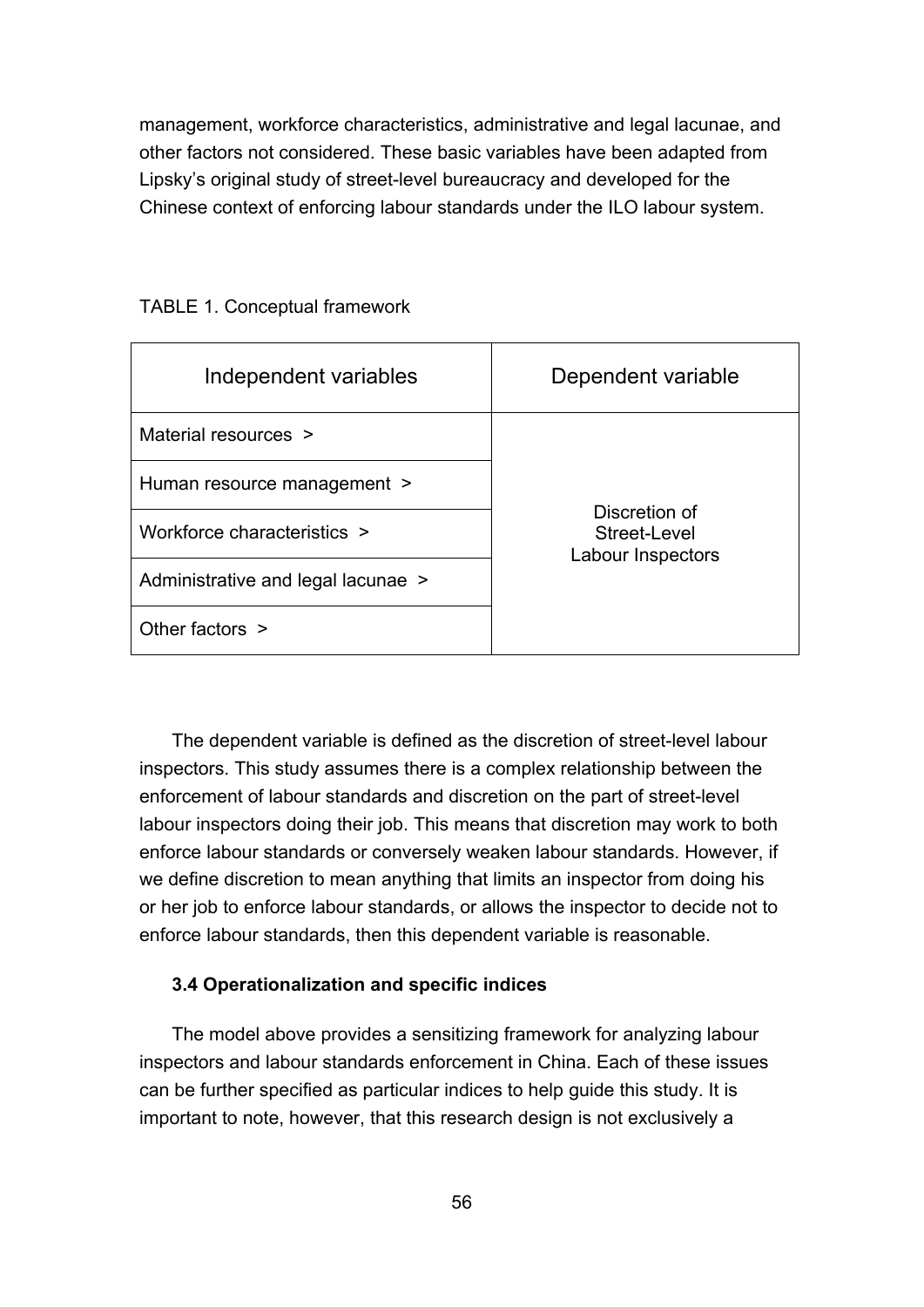variable-centered approach. The research model remains open in order to conform to the basic principles of a qualitative case study research design.

### *Material resources*

The availability of material resources is one key factor that influences the labour inspector in enforcing labour standards. Material resources include the tools needed to perform the job, for instance, computers, printers, audio recorders, etc. Another indicator under this issue is the out-of-pocket expenses that labour inspectors have. It means how much money will be allocated to each labour inspector. Travel expenses are also important resources so an inspector can visit the factories they must inspect without assuming any personal financial costs. Material resources also include staffing levels like a labour inspection services average ratio of workers to labour inspector. This ratio in particular is identified as being important under international standards and the ILO actually maintains national level statistics to monitor respect for certain ratios.

### *Human resource management*

Human resource management policies of the labour inspection service itself can influence labour inspector discretion. Human resource [management](http://en.wikipedia.org/wiki/Management) is the management of an administration work safety [workforce](http://en.wikipedia.org/wiki/Workforce), or [human](http://en.wikipedia.org/wiki/Human_resources) [resources.](http://en.wikipedia.org/wiki/Human_resources) It is responsibility for the [attraction,](http://en.wikipedia.org/wiki/Employer_branding) [selection,](http://en.wikipedia.org/wiki/Recruitment) [training,](http://en.wikipedia.org/wiki/Training_and_development) [assessment](http://en.wikipedia.org/wiki/Performance_appraisal), and [rewarding](http://en.wikipedia.org/wiki/Remuneration) of employees. In this issue, three indicators are often included. The first indicator is professional training. Training means to maintain and improve professional competence, to keep abreast of new technology and practice, or to comply with professional regulatory organizations such as trainings related to inspection procedures, accident investigation and case analysis. A second indicator is performance measurement, which is a process for collecting and reporting information regarding the performance of each labour inspector. The last indicator is the discipline and reward in an administration of work safety. The inspectors who are aware of their responsibilities and the consequences of not following them are more apt to perform at a higher standard.

### *Workforce characteristics*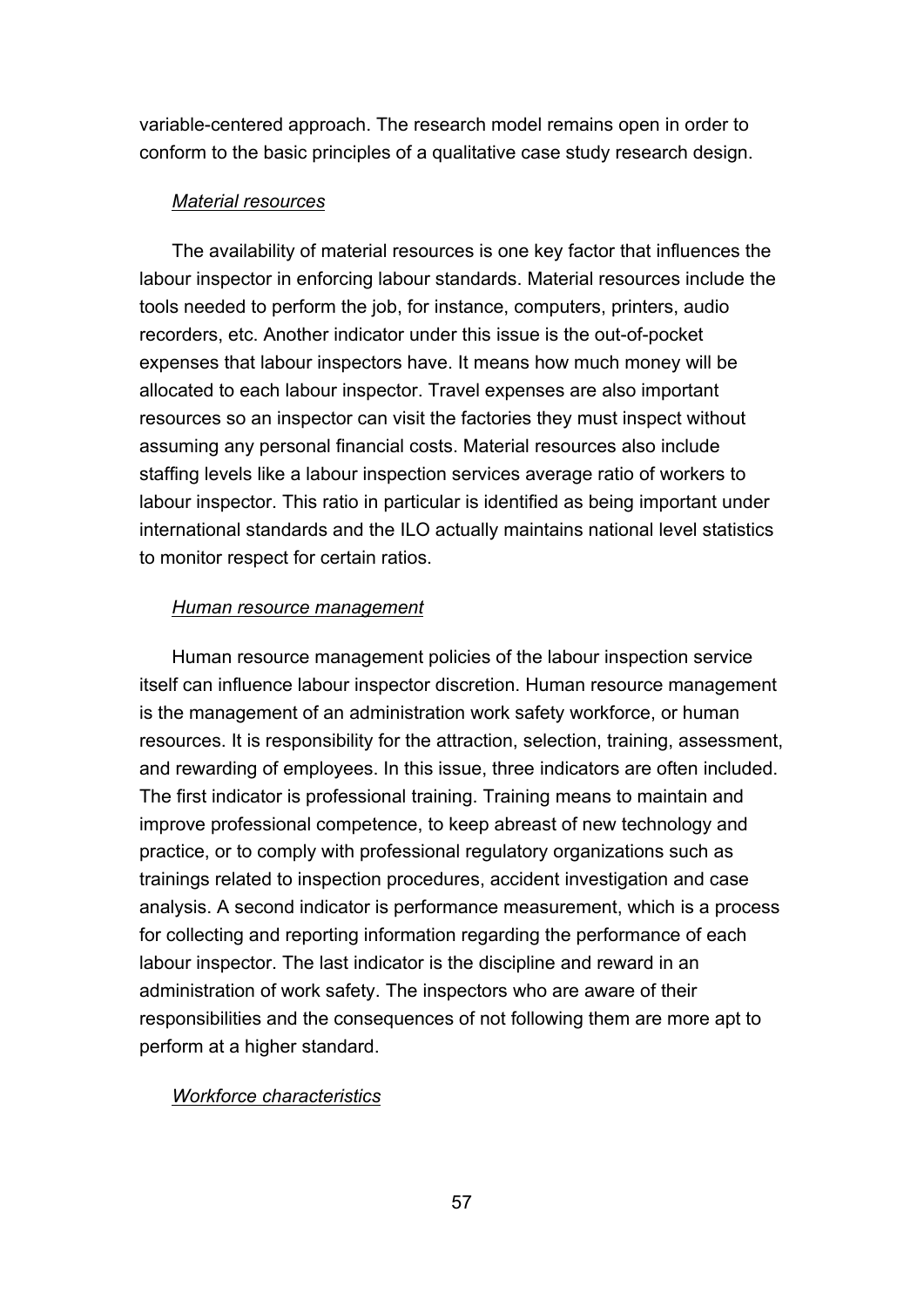China's remarkable growth in recent years has set into motion farreaching socio-economic changes – the rapid transfer of the labour force from agricultural to non-agricultural work, diversifying forms of employment, the migration of high-hazard industries from urban and coastal to rural and inland areas. Each of these poses serious challenges to OSH inspectorates (Arrigo et al. 2011). This component includes non-voluntary clients. The clients of street-level bureaucracies are non-voluntary in a legal and structural sense. Another indicator is the use of migrant workers. They go to the urban cities in the eastern coastal areas from the western and central inlands of China. They are needed for economic growth but do not enjoy the rights of urban residents and are not sufficiently protected either in or outside of work. Dispatch worker use is another indicator here as this kind of worker is in more precarious state that regular employees not "dispatched" from other firms (Cooney 2006).

### *Administrative and legal lacunae*

The administrative and legal lacunae are factors that were explored. The term lacuna refers to something that is missing or a gap or an unfilled space. The current laws and administrations of work safety have limitations. These limitations can be seen from the following indicators. The first is undefined regulations. China promulgated two important acts of legislation: the Law of the People's Republic of China on Work Safety (29 June 2002) and the Law of the People's Republic of China on Occupational Diseases Prevention and Control (Arrigo et al. 2011). The second indicator is the unclear coverage. Here the lacuna of law is confusion of the objectives of an inspection. A final indicator here would be the weak enforcement powers. Sanctions that labour departments can deploy against egregious violators are actually quite weak.

#### *Other factors*

There were some factors that were not defined before this study began and needed to be explored in the process of research. These factors were added to allow for flexibility in my research model given that it is a case study. Other factors included the type of industry being inspected and important issues that were raised by the labour inspectors themselves. Staff quality was a factor I expected might be in this category, such as labour inspector [educational](http://www.iciba.com/educational_background) [background](http://www.iciba.com/educational_background), work experience, etc. and the affect on discretion. The political relationship with the government was another factor considered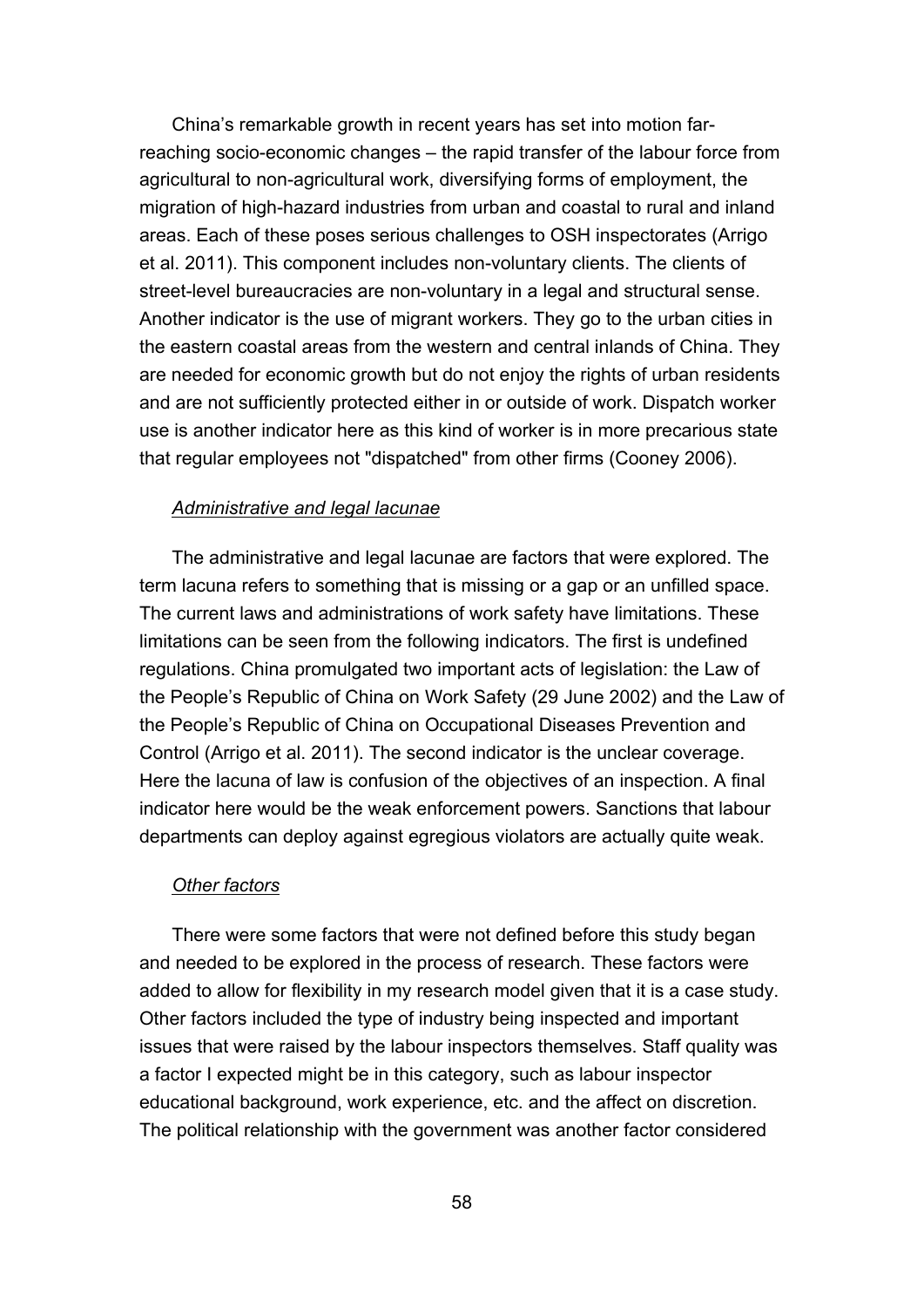in this category. Local government considerations, financial and otherwise, were also considered as possibly determining how OHS laws were to be implemented, monitored, and enforced by the front-line labour inspectors.

### **3.5 Working hypothesis**

Hypotheses can be considered intelligent hunches, guesses, or predictions that help researchers seek a solution or answer a research question. "Hypotheses are vehicles for testing the validity of the theoretical framework assumptions and provide a bridge between theory (a set of interrelated concepts, definitions, and propositions) and the real world" (LoBiondo-Wood and Haber 2010).

From prior studies, it was evident that the inadequate resources are one of the serious issues facing OSH inspection. According to a survey, China suffers from a severe shortage of trained labour inspectors. State Administration of Work Safety (SAWS) has approximately one officer for every 35,000 workers (Tunon 2006). This study accordingly focused on whether this ratio has a direct impact on labour inspector power of discretion. At the same time, few research studies have focused on the tools and out of pocket expenses inspectors make performing the job. Thus it was hypothesized:

# H1

Labour inspector discretion is affected because inspectors do not have adequate resources to do their job.

The number of rural migrants seeking employment in the country's urban centers has risen from two million in the mid-1980s to as many as 150 million today (Tunon 2006). Migratory workers play a crucial role for economic development. However, they suffer as second-class citizens and endure work through informal employment without rights, social protection and access to social services. Such a huge population, their precarious state of employment and the frequently occurring work safety accident of migrant workers make labour inspectors' job more complex. Therefore, it was hypothesized that: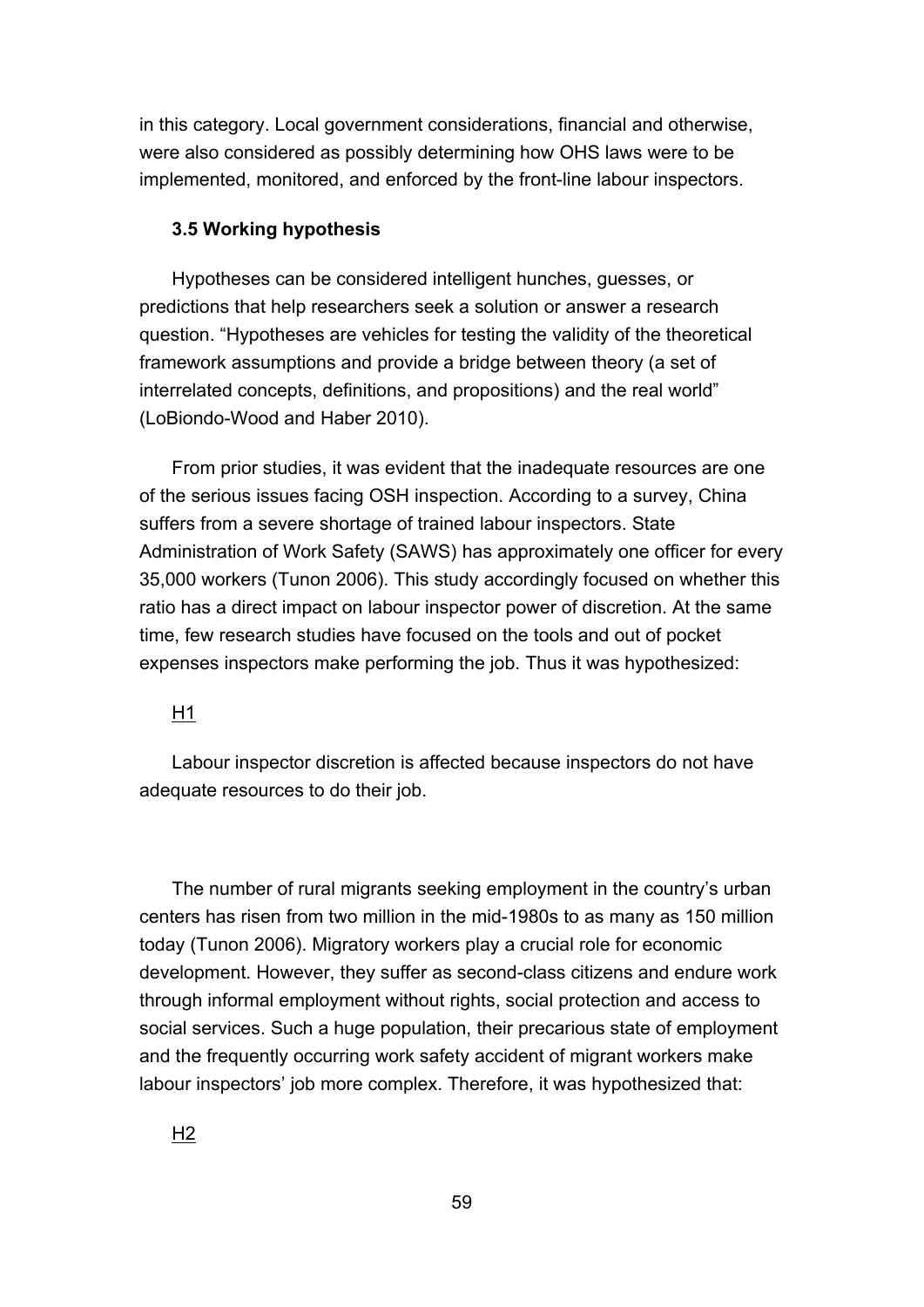Labour inspector discretion is affected because the Chinese workforce is too migratory or precarious to assist inspectors in enforcing the law.

We have witnessed improvement in Chinese labour law on the books. However, street-level bureaucracy often feels there are no laws or regulations to fall back on in their work. In addition, the fact that the clarifying provisions are scattered through a range of legislative instruments, the status of which is not always apparent means that they are neither readily accessible by the employers who are supposed to comply with them, nor the employees whose interests they are intended to protect. Accordingly, it was hypothesized that:

# $H<sub>3</sub>$

Labour inspector discretion is affected because of undeveloped or undefined law with weak sanctions.

A street-level bureaucracy's performance measurements are often limited or non-existent because goals are ambiguous. What is the existing measurement of the administration of work safety, what is the reward and sanction system, and what is the influence of these human resource practices on inspector discretion this research is trying to address? Therefore, it was hypothesized that:

### H4

Labour inspector discretion is affected because labour inspectors are too focused on narrow performance evaluation metrics.

There are numerous factors that affect directly or indirectly labour inspector discretion. As noted above, China suffers from a severe shortage of trained labour inspectors. The result is that without a well-trained inspectorate to enforce the law, penalize non-compliance and promote the importance of safe working environments, employers will continue to violate the law (Tunon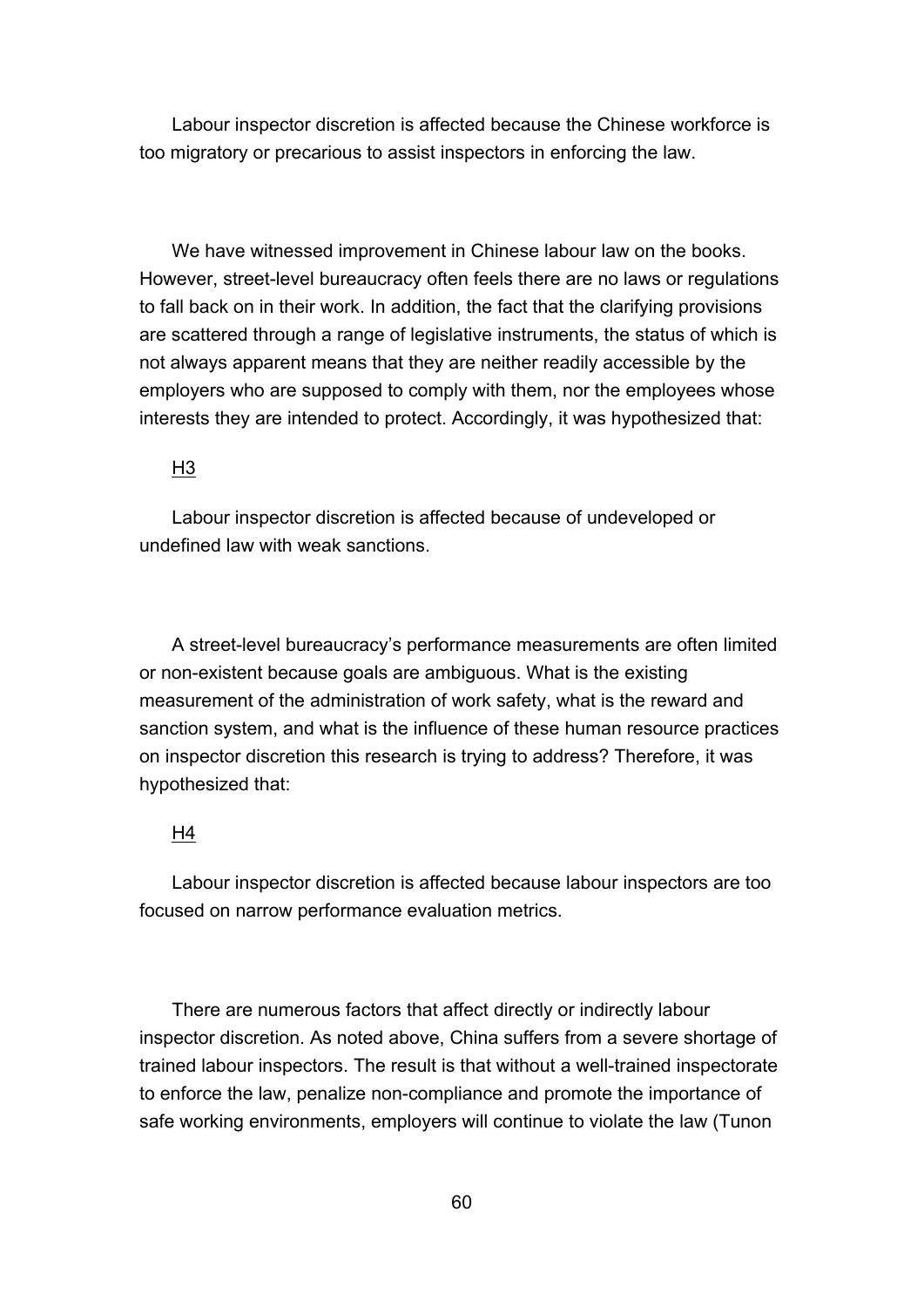2006). Furthermore, municipal authorities may maintain arbitrary, discriminatory and protectionist labour policies leading to an absence of rigor and a failure of their implementation (Tunon 2006). This lead to the following hypothesis that:

### H5

Labour inspector discretion is affected because of other factors not considered previously.

These five working hypothesis were used as general guides for directing my questions in the semi-structured interviews. They each were also open enough to allow for me to capture the real-world experience of the street-level OSH labour inspector in China as they understood and shared their views.

### **3.6 Observation and data collection plan**

Over the past twenty years, "the world has been awestruck by China's breakneck pace of industrial development" (Chen 2010). However, China is usually criticized for unsafe working conditions and occupational diseases. To strengthen the uniform leadership and management of work safety nationwide and to promote the steady improvement of good working conditions, the government has made wide efforts. One significant effort was ratification of Convention No. 155 in 2007 and in response implementation of the National Work Safety Programme (2006 - 2010) including the National Programme for Occupational Diseases Prevention and Control (2009 - 2015) (Arrigo et al. 2011). The State Administration of Work Safety (SAWS) is responsible for overall supervision, administration, direction and coordination of work safety and since 2008 is also responsible for workplace health inspection across the country. It exercises the supervision and inspection of this administration by other relevant national authorities and local (provincial, municipal and district/county) governments (Arrigo et al. 2011). The governments above the level of district/county are responsible for the implementation and administration of workplace safety and occupational health inspection. Labour inspectors supervise and inspect safety regulations at the workplace level.

### *Site access and observation plan*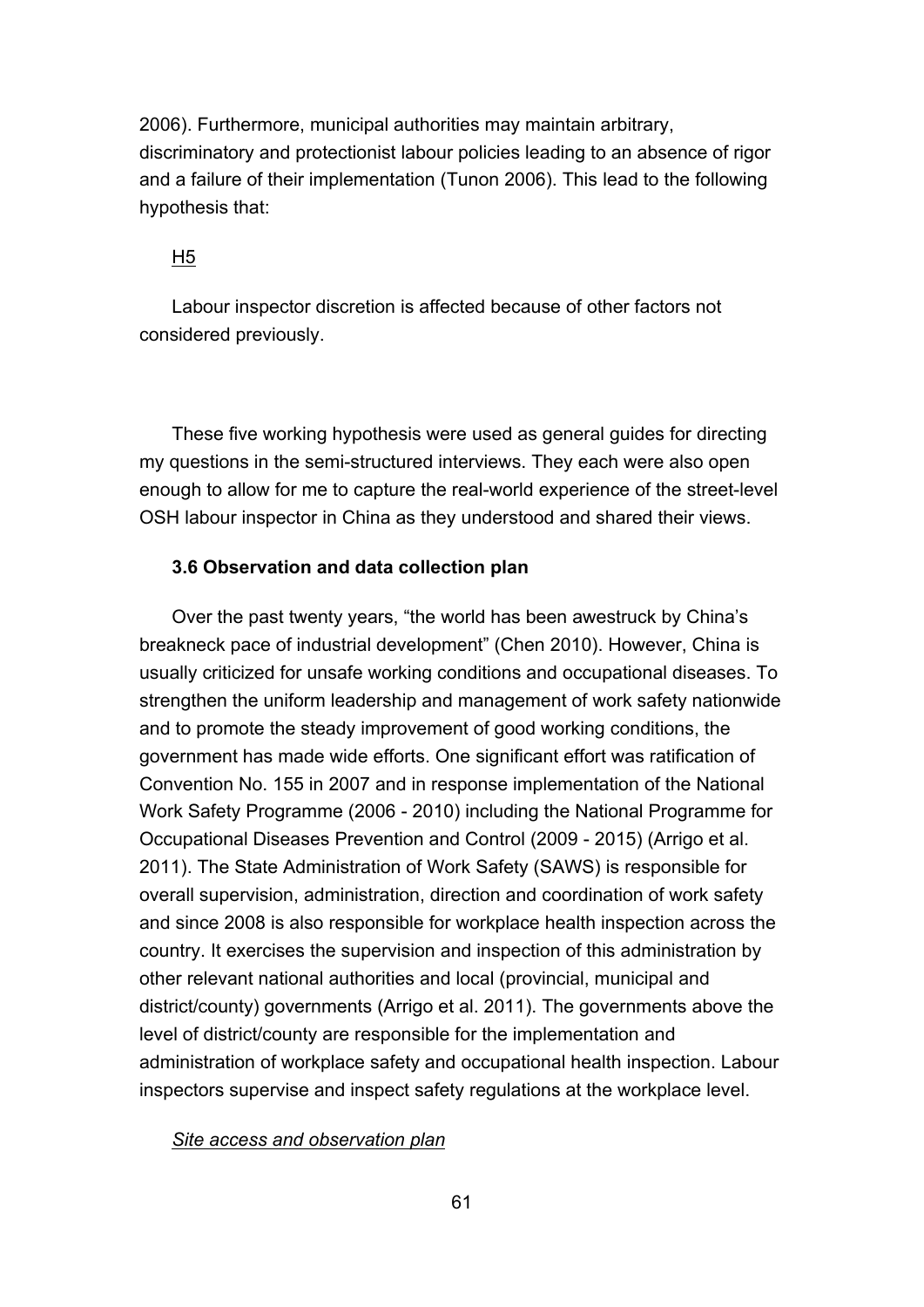This project examined one district-level office of the State Administration of Work Safety (SAWS) in the Beijing area. The officials participating in my study were from different departments in this administration of work safety, which included the minister of the local district of work safety administration, officials from the general office, the department of supervision and administration, the department of comprehensive coordination, and other labour inspectors from the front line of safety law enforcement and inspection department. My priority was to interview the front-line labour inspectors.

The major responsibilities of this administration of work safety is to implement the national and municipal work safety policies, laws and regulations, organize the drafting of relevant local laws and regulations, develop safety policy and planning, guide coordination of municipal work safety, analyze and forecast the work safety situation in the district, publish municipal work safety information, and coordinate significant problems of work safety. It is also responsible for undertaking the responsibility of municipal government work safety integrated supervision, guide coordination, supervise and inspect municipal government departments and prefecture-level and above safety work. They also have a role in major accident investigation and supervision and inspection of the workplace occupational health of mining firms and safety permit management.

I focused on three important departments in this district-level administration, the Department of Comprehensive Coordination (综合协调科), the Department of Organizational Personnel (人事科), and the Department of Safety Law Enforcement and Inspection (安全执法监察队).

### *The Department of Comprehensive Coordination*

The major responsibilities here are analyzing and reporting the work safety situation in the city periodically and providing advice and suggestions on the implementation of work safety. This department also proposes advice for work safety development, organizes work safety inspection and special inspections, and releases work safety reports. This department has been chosen because this department provides rich information about the general OSH situation and background about labour inspection within this district. Thus, it helps me to answer the research questions regarding labour inspection and give context.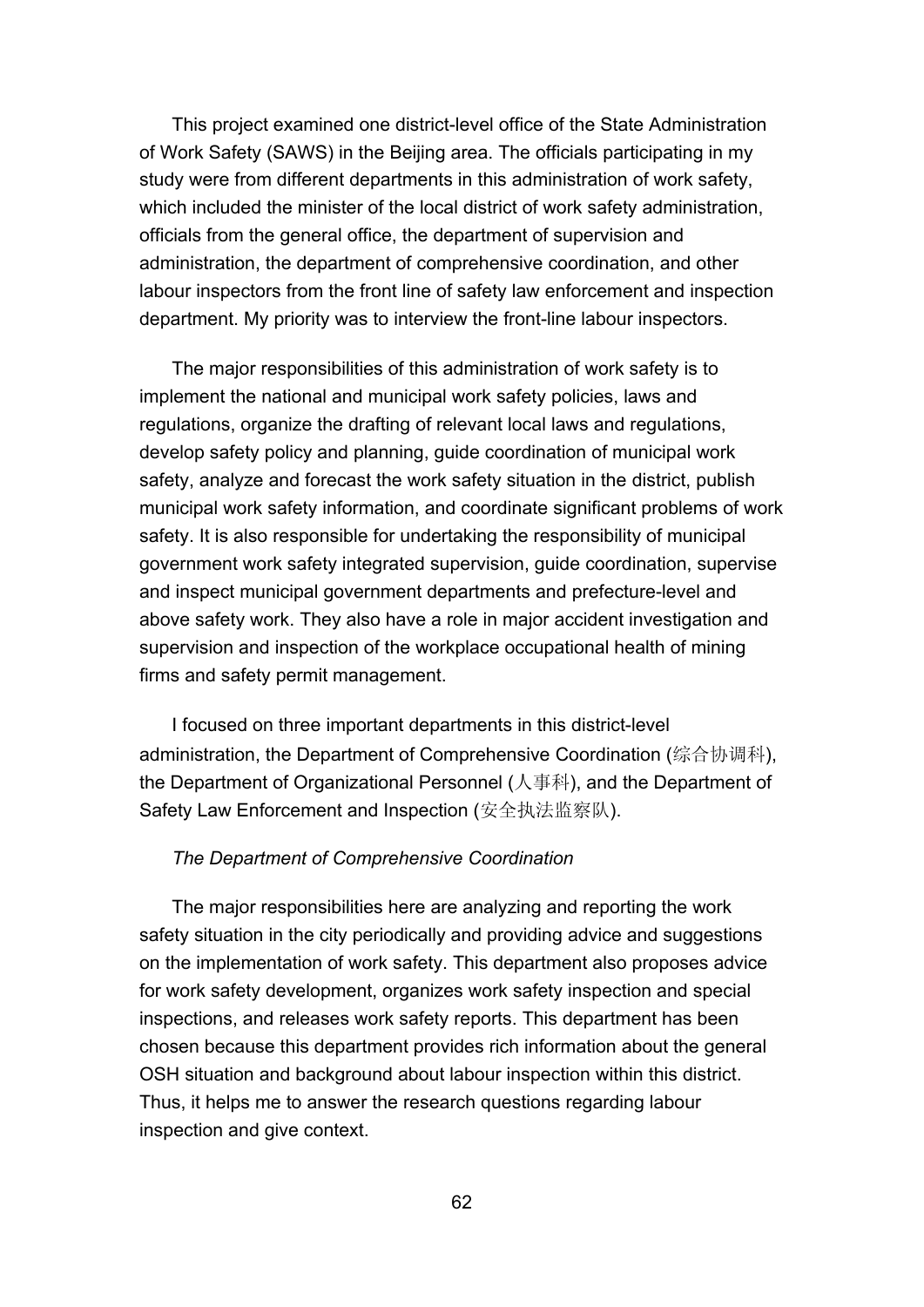### *The Department of Organization Personnel*

The major responsibilities of this department are staffing, personnel deployment, the labour and wages system, the positional titles management, the cadre training, the political records examination, the management of cadre files and retired cadres within the administration. This department essentially performs the human resource management functions. It also recommends, discusses, elects and honours the exemplar employees of all kind. As one issue of concern is human resources management, this department is relevant.

### *The Department of Safety Law Enforcement and Inspection*

This department is responsible for administering comprehensively the work of safe production within this local district, exercising administrative enforcement of law against acts violating laws, rules and regulations on safe production, etc. This department of safety law enforcement and inspection is responsible for all street-level labour inspectors and they were the main respondents for this study.

The interviews were divided into two sections. The first part focused on general information about the labour inspector in their district. This included their major responsibilities, coverage rates of the inspector, the requirements and duties and challenges of being a labour inspector, training, performance measurement and the equipment of a labour inspector and related questions.

The second part of the interview focused on the real experience and latitude of the labour inspector. Questions here were more open-ended and related to the procedures of inspection, the sanctions for violations of laws, difficulties, challenges and problems, and special protections to migrant workers, etc.

Before each of the interviews, the presentation of the consent letter to the participants took place. This letter clarified that the study was connected to my personal research work as a M.Sc. student at my university. This is helpful because I did not want the participants to perceive the interview as being any kind of evaluation of their work. It was necessary to build trust between the participant and myself. I also told them that the consent form is a procedural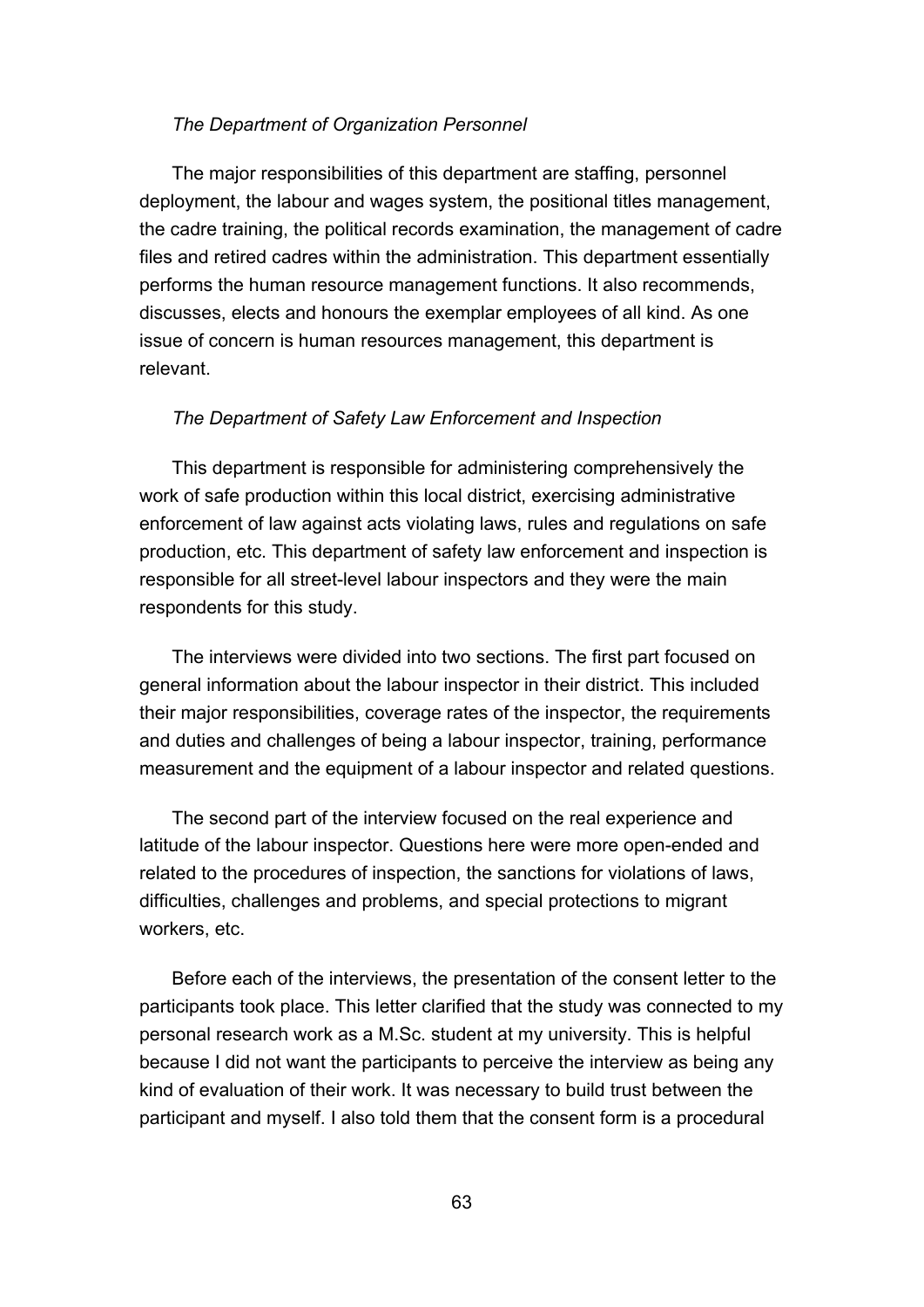matter that is more of an obligatory and legal bureaucratic requirement than a symbol of any personal power and authority.

The duration of the interviews was between 30 to 60 minutes. I followed my questionnaire tool and wrote notes during the entire interview and later open coded my notes as indicated in the research methods section above.

The interviews were conducted in Chinese only. The data was analyzed carefully through iterative and a repeated reading of them. As a result, it was possible for me to gain an increasingly profound understanding of the links and contradictions within different interviews, of each interviewee's point of view and perspective, of the complex factors emerging from the interviews and of the numerous relationships between the concepts relevant to my study.

Furthermore, according to the nature of the semi-structured interview, some preliminary analysis was conducted after each interview. The purpose of such analysis is to identify themes and topics not listed in the set of questions but brought up in conversation by the respondents themselves. As a result, if new items or concepts were found, I add new questions in order to explore these topics with later participants. Moreover, the participants did not answer the questions in sequence. If an idea was of interest to the respondent, I skipped around and explored it with them. After that, I returned to question in the list, and asked them. The process remained in a state of refinement.

### *Confidentially and privacy concerns*

Each inspector asked to participate in an interview is an official public servant and a professional in their field of employment. Their participation was voluntary and they were allowed to end the interview at any time they wish. The participants were informed that they could refuse to answer any questions.

Following best practices in research methods, I protected the identity of each participant by making their contribution protected as confidential. Files of each interview were and will be in my possession at all times and will never be shared in any form. When the documents were analyzed answers from individual respondents are anonymized here using writing strategies that hide the identity of the contributor. Furthermore, an added layer of precaution exist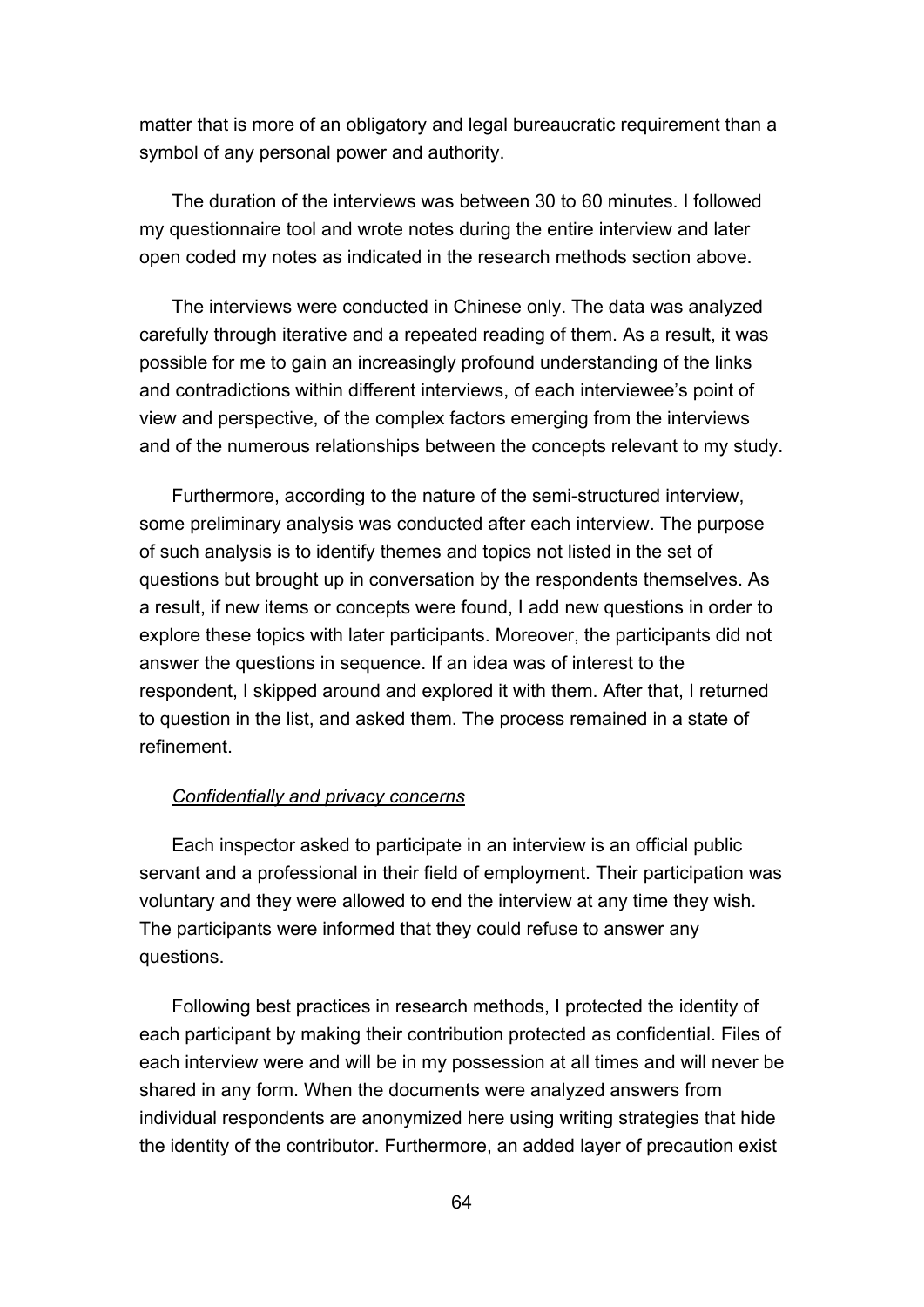because I do not name the specific administrative region office. These are basic steps taken in qualitative case study research and not actions that I am taking because these professional individuals are in any vulnerable position.

### **3.7 Data analysis plan**

Data analysis is a pervasive activity throughout the life of a research project (Silverman 2005). Merriam states that data analysis is the "process of making sense and meaning from the data that constitute the finding of the study'' (Niekerk 2009). Data analysis begins with the categorization and organization of data in search of patterns, critical themes and meanings that emerge from the data (Thomas 2010). This process sometimes refers to coding the data.

After all interviews were documented and re-read, I examine all of the evidence for unique issues and common themes. Coded notes were marked with key concepts as discussed in the working hypothesis section. These key ideas form the basis for coding within the qualitative software QDA Miner. In order to analyze the data within QDA Miner, I imported them into QDA Miner. As some initial key themes or concepts have been created, they become the primary data to be analyzed to explain the discretion of street-level inspectors.

Field notes from my interviews were an important source of information, but a case study privileges a diversity of evidence and information. My coding extended to other field notes as well as any documentary evidence I collected over the course of my research. Since I participated with the work of a labour inspection team on-site, notes from this experience were also important. The data analysis happened in an iterative process and happened between and after each interview was finished. Field notes were processed after each interview. They were marked with a number. For example, the first day, after the first interview, I marked a ''1'' on the top right of the page and included the date and location, and who I interviewed according to a number I assigned them. I wrote up notes regarding my impressions of each respondent and how each interview went and added them to my field notes, including any reflections or thoughts that were fresh in my mind shortly after each interview.

Documentary evidence collected like material produced, administrative manuals, etc. were dated and coded according to content and relevance.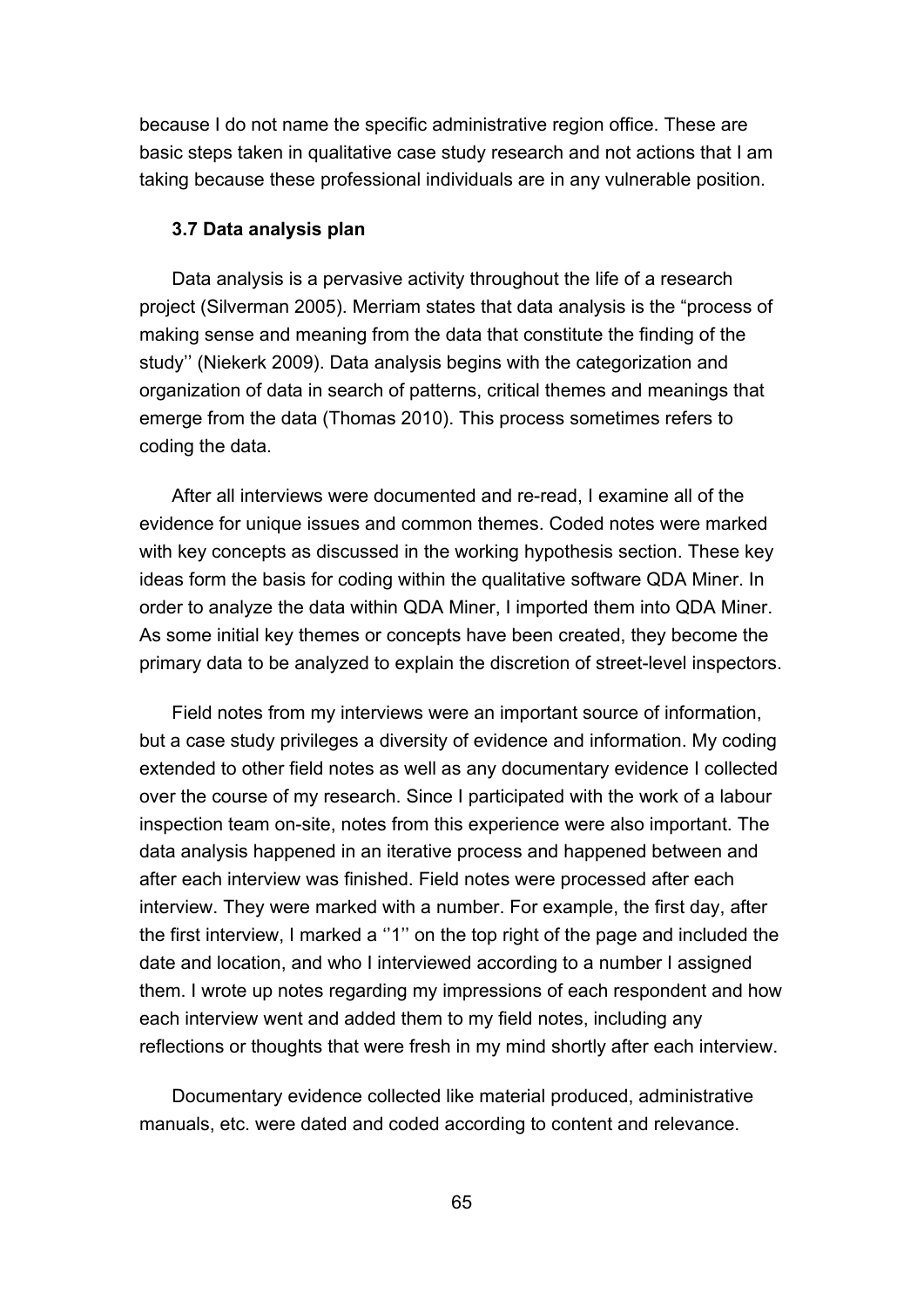My focus in data analysis was to identify any common themes, shared experiences, notable problems and unique issues. The goal of the analysis was to review the evidence, be sensitive to context and background information that might help explain the phenomena and answer my research questions about discretion. I classified my findings to help me reflect on the most important areas in terms of clarity that helped answer my hypotheses and then reported on the most interesting and valuable aspects discovered.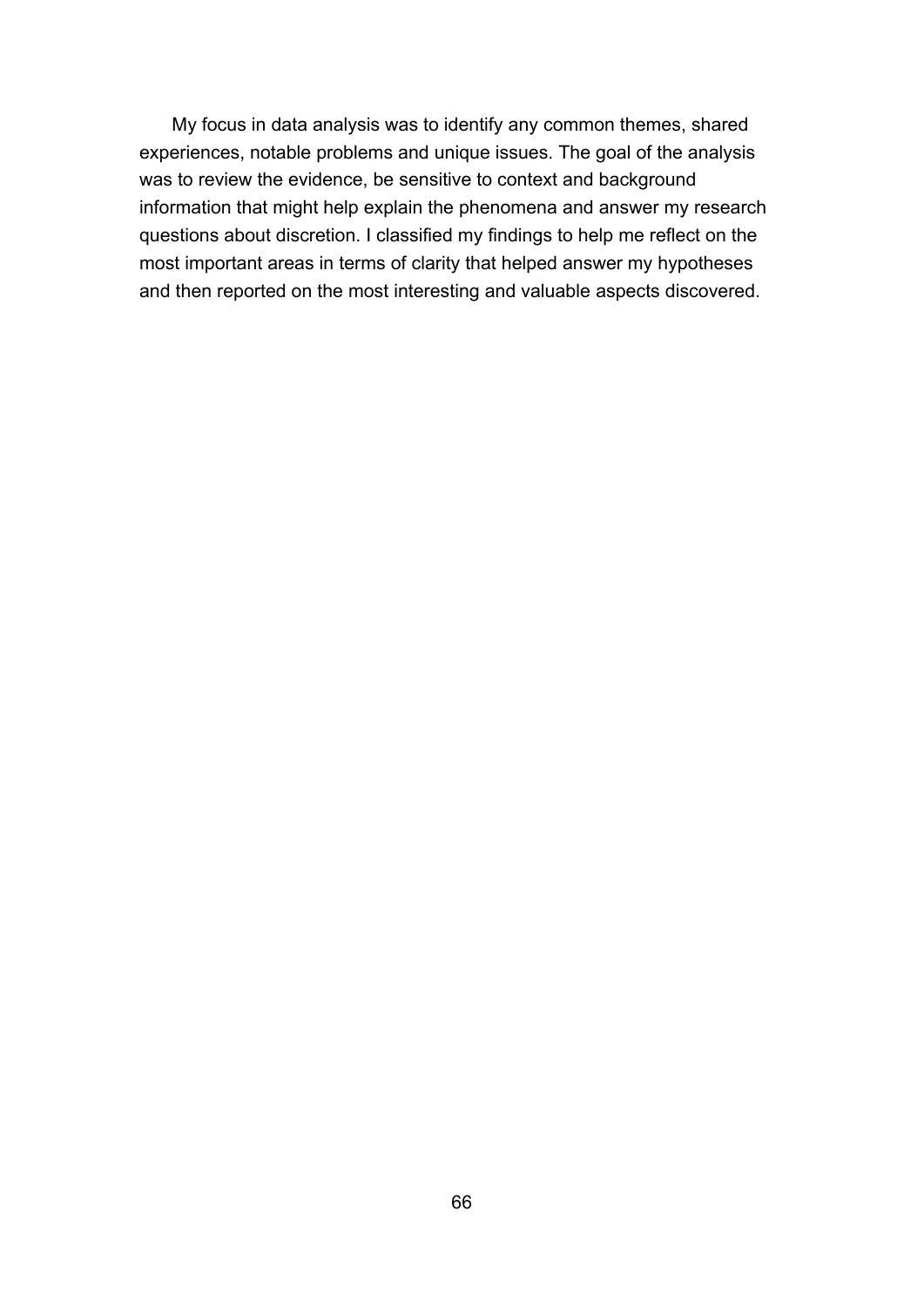# **Chapter 4 Data Analysis: On-the-job with a front-line labour inspection team**

### **4.1 Background of the entities being inspected**

According to my plan outlined in the previous chapter, I returned to China and began my fieldwork and document collection in early 2013. On April 4th, 2013, I was given an opportunity to follow a small group of labour inspectors to complete their field labour inspection work. In the afternoon of April the 3rd, one of the labour inspectors telephoned and told me some information about this scheduled field inspection work. The object of the inspection the next day was Beijing X Plaza (a fictitious name) and I would join the labour inspection team on their inspection of this site. The management was informed before the inspection. The start time was ten o'clock in the morning and the duration of the visit was to be about one hour or so (Author Fieldnotes, April 4 2013).

After hanging up the phone, I began to browse the internet for the website of the establishment and search for some relevant information. The object of the labour inspection visit related largely to the dangers posed by the issue of large assembly occupancies. Furthermore, the International Labour Day and its associated celebrations were drawing near, meaning various performances were scheduled to increase as a result. For these reasons, this worksite was identified as one of the key inspection objects (Author Fieldnotes, April 4 2013). In keeping with my research obligations to anonymize case study data, I refrain from a more complete description of the site beyond this description.

In the possession of the general information above, I also researched an important document for the labour inspectors, the Work Safety Enforcement and Inspection Guide. I learned this official procedures manual was used by all of the SAWS labour inspectors in their day-to-day work. It outlined key rules to follow and decision-making labour inspectors were to follow. Chapter Seven of this manual presented the details of inspection work for the safety regulation of large assemblies and occupancy regulations. The book defined the term "assembly occupancy" as a place where there is a high concentration of people, and likely to cause numerous casualties if a hazardous event was to occur, such as hotels and restaurants, production and processing workshop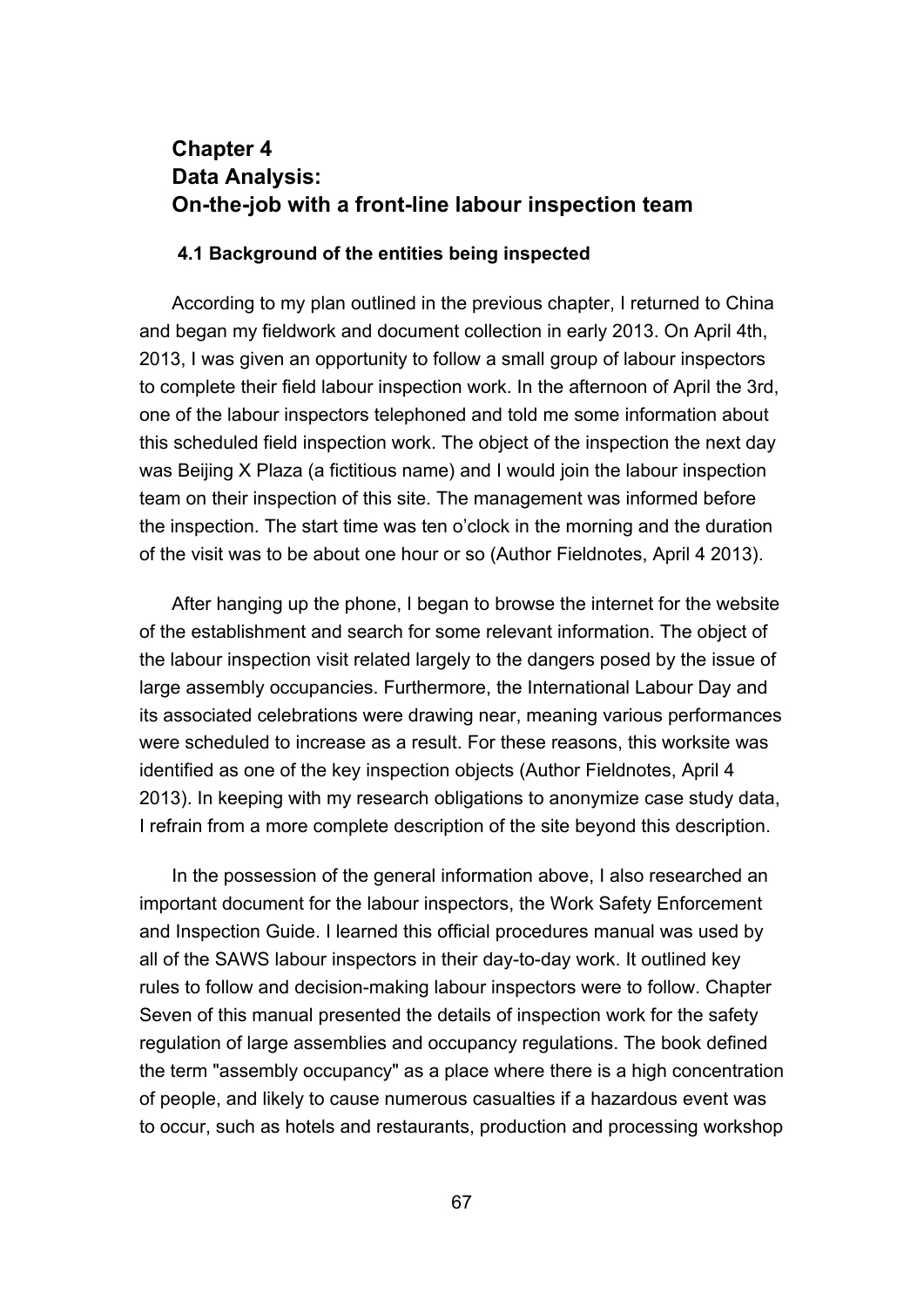of labour-intensive enterprises, etc. (Work Safety Enforcement and Inspection Guide 2006). The inspection contents and methods of this Chapter Seven included eight sections, outlined below in Table 4.1. The inspection contents above were designed to address hazards that were likely to cause hazard events or other unsafe factors from occurring in a setting similar to the target worksite. In addition to trying to find information about the establishment online and reading the Enforcement and Inspection Guide, I acquainted myself with the regulations outlined in this section of this Inspection Guide the night before I was scheduled to join the local SAWS labour inspection team.

|                                                           | Table 4.1. Excerpted from Chapter Seven of the Inspection Manuel<br>(SAWS Work Safety Enforcement and Inspection Guide 2006: 99)                                  |
|-----------------------------------------------------------|-------------------------------------------------------------------------------------------------------------------------------------------------------------------|
| Inspection projects and contents for assembly occupancies |                                                                                                                                                                   |
| Inspection project                                        | Contents                                                                                                                                                          |
| <b>Work Safety Management</b>                             | Staffing, management system code,<br>contingency plans, work safety education and<br>training, special operations personnel<br>management system, secure protocol |
| <b>Evacuation Security</b>                                | Evacuation passageway, safety exit,<br>emergency lighting, evacuation plans.                                                                                      |
| Safety signs                                              | Emergency exit signs, evacuation signs,<br>indication signs, prohibitory signage, sign<br>setting requirements.                                                   |
| Fire protection                                           | Fire control room, fire-fighting equipment,<br>emergency broadcast, alarm equipment.                                                                              |
| <b>Power Distribution Room</b>                            | Electrician, management system, operating<br>tools and labour protection appliance, other<br>facilities, prohibitions.                                            |
| <b>Electrical Wiring Safety</b>                           | Operating procedures, line laying, device<br>detects                                                                                                              |
| <b>Equipment Safety</b>                                   | Gas and stove, other equipment and facilities.                                                                                                                    |
| Warehouse                                                 | Item stacked, firefighting, electrical wiring,<br>prohibitions.                                                                                                   |
| <b>Special Equipment Safety</b>                           | Registration, device detection, technical<br>information, daily inspection.                                                                                       |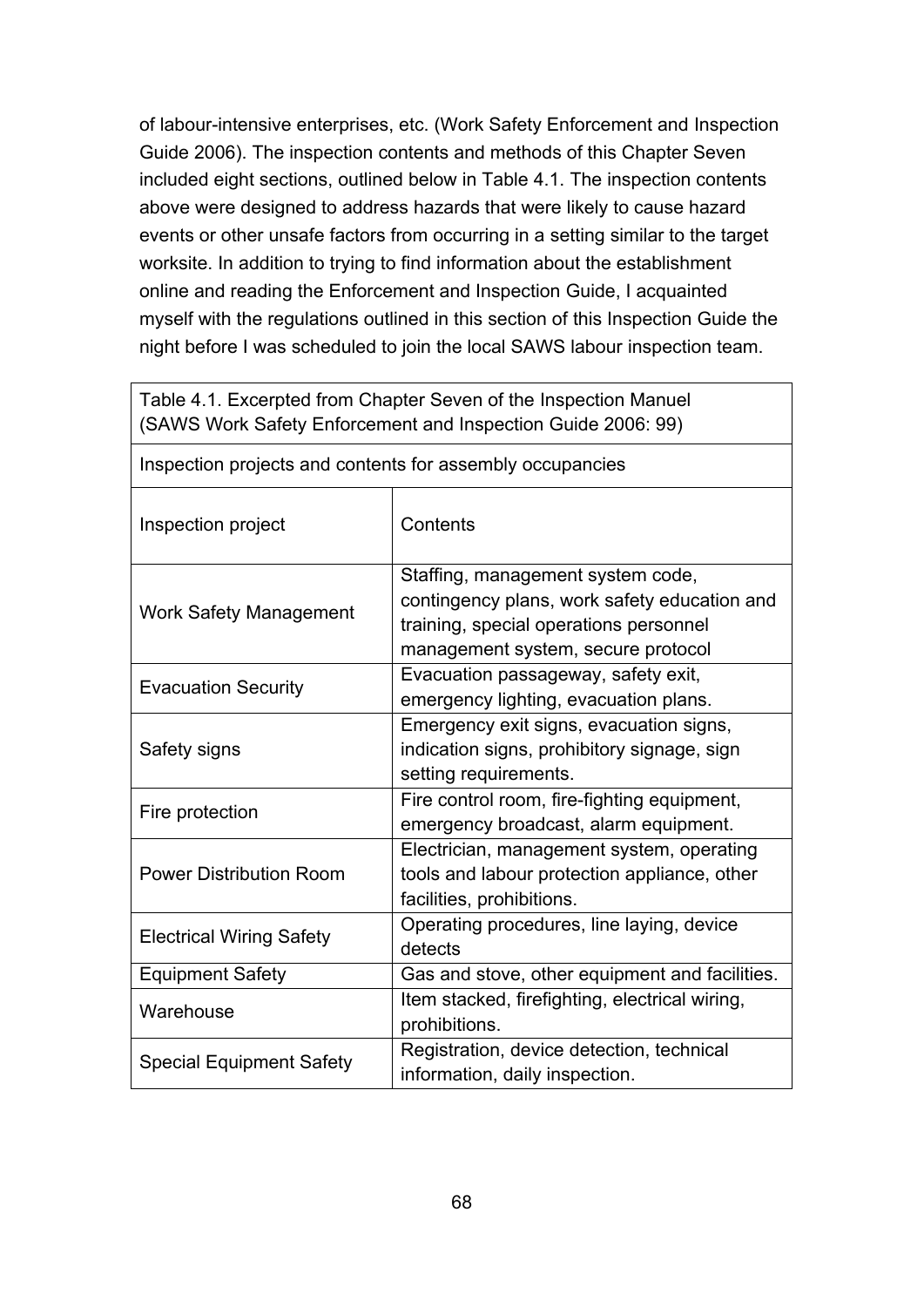### **4.2 On the job with a front-line labour inspection team**

The next day, I met the labour inspection team and joined them as they started their field inspection work. I met the group of the front line labour inspectors at 10 o'clock in the morning at the front gate of the facility. This group consisted of three people: A male I will call Mr. Z who was in his early thirties and who was the team leader and who had telephoned me the day before. There was also a female labour inspector, about 27 or 28 years old as well as another male who was more than thirty years old. Both of them were front line labour inspectors employed by the State Administration of Work Safety who each had field inspection work being part of their daily routine work duties. Each inspector was wearing a similar dark blue official-looking uniform with the exclusive logo of the State Administration of Work Safety. They looked like police officers. One had a camera and carried documents. After introductions to each other among us, the labour inspection team began work (Author Fieldnotes, April 4 2013).

As mentioned to me the night before on the telephone, the management of the facility was expecting us. This was not an unannounced SAWS labour inspection visit. Labour inspectors under international labour standards are to be empowered to make unannounced labour inspections if needed, so this was the first notable observation from my participation in the labour inspection.

The security department manager was the first to receive us in the main hall of the Beijing X Plaza. This was the first employee we encountered, and he was expecting us. We all then moved to be seated in the coffee shop in the corner of this receiving hall. We had a brief self-introduction, after that Mr. Z, the inspection team leader, described the purpose and the main contents of what would happen during the course of this safety inspection.

The first part of the inspection focused on the issue of the work safety management system. The team leader Mr. Z first asked if the establishment had a safety management department and asked if they had full-time or parttime safety management personnel. The management official answered these questions and described in detail the Beijing X Plaza safety management system. He said that the security department was responsible for work safety and health and described the personnel (Author Fieldnotes, April 4 2013).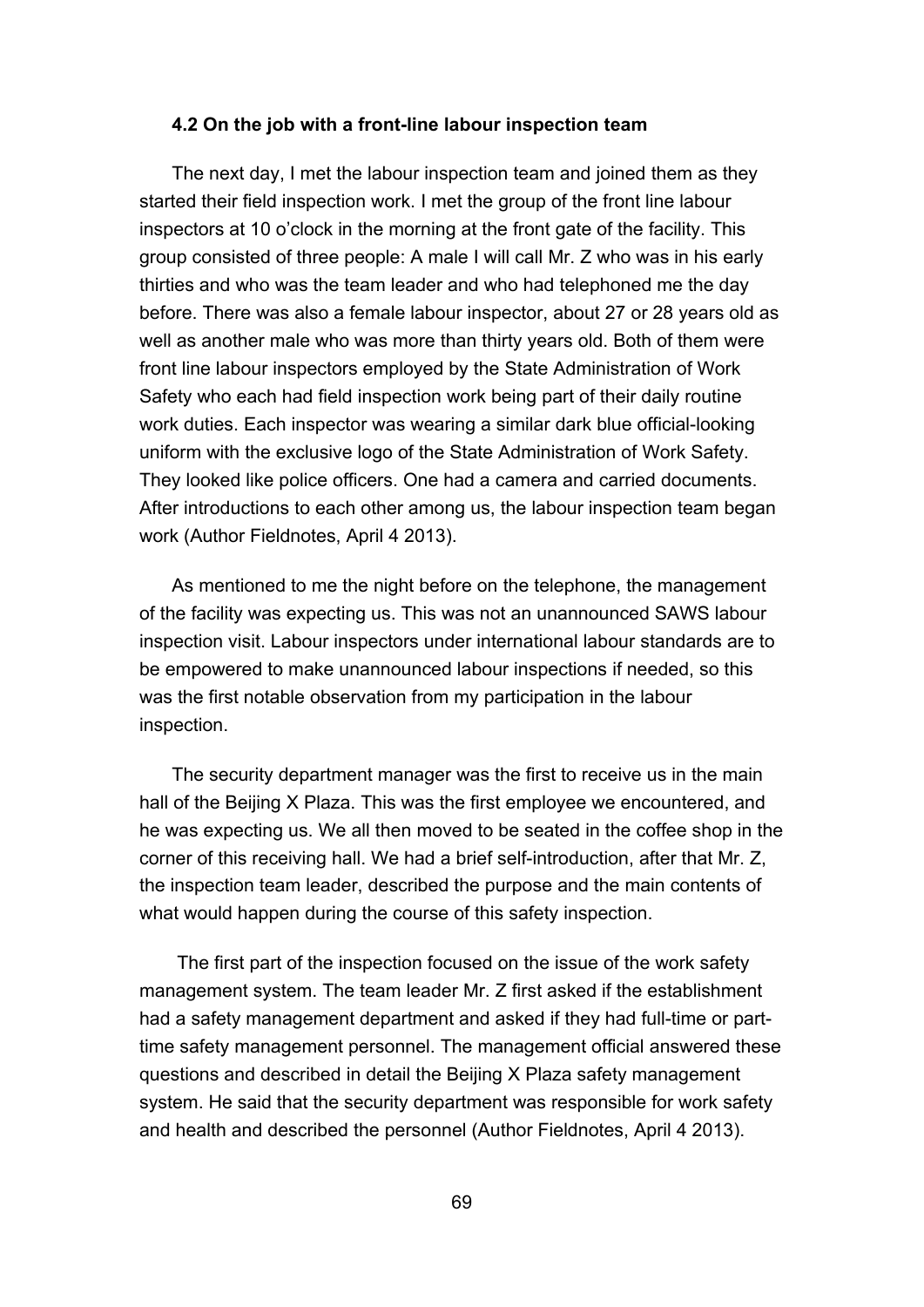After our introductory meeting in the cafe, the manager was required to show the labour inspection team all of the management system codes and contingency plans. Since all these files were saved in the Records Office, the manager designated one of his staff members to pick them up so that he could stay with the labour inspection team. Meanwhile, our team leader Mr. Z started to raise specific questions regarding the work safety education and training program, the special operations personnel management system, and the security protocols. Among the questions Mr. Z asked were as follows:

"Have you conducted regularly OSH training for all employees and have they passed the assessment of training?"

"Have you conducted OSH training on all new employees before beginning work and have they passed the assessment of training?"

"Has the content of the training been recorded?"

"As for the special operations personnel operating the management system, do they hold relevant certificates?"

"To protect the safety of every employee, have you ever signed a secure protocol when your corporation and other work units take production activities in the same work area where it might may endanger others?"

(Author Fieldnotes, April 4, 2013)

The safety manager replied that each employee had been trained and that they should have passed the assessment before beginning work. He also mentioned that all training content, personnel, dates, and locations have been recorded. He also said that all of the special operations personnel, for example, the electrician, had been recruited legally and formally. Furthermore, all secure protocols were saved and could be viewed by the labour inspection team at any time (Author Fieldnotes, April 4 2013).

When waiting for the management system code and contingency plans, Mr. Z suggested that one labour inspector continue to wait and check the documents when they arrived, at the same time he and the other labour inspector in the team went to another location of interest: The Central Control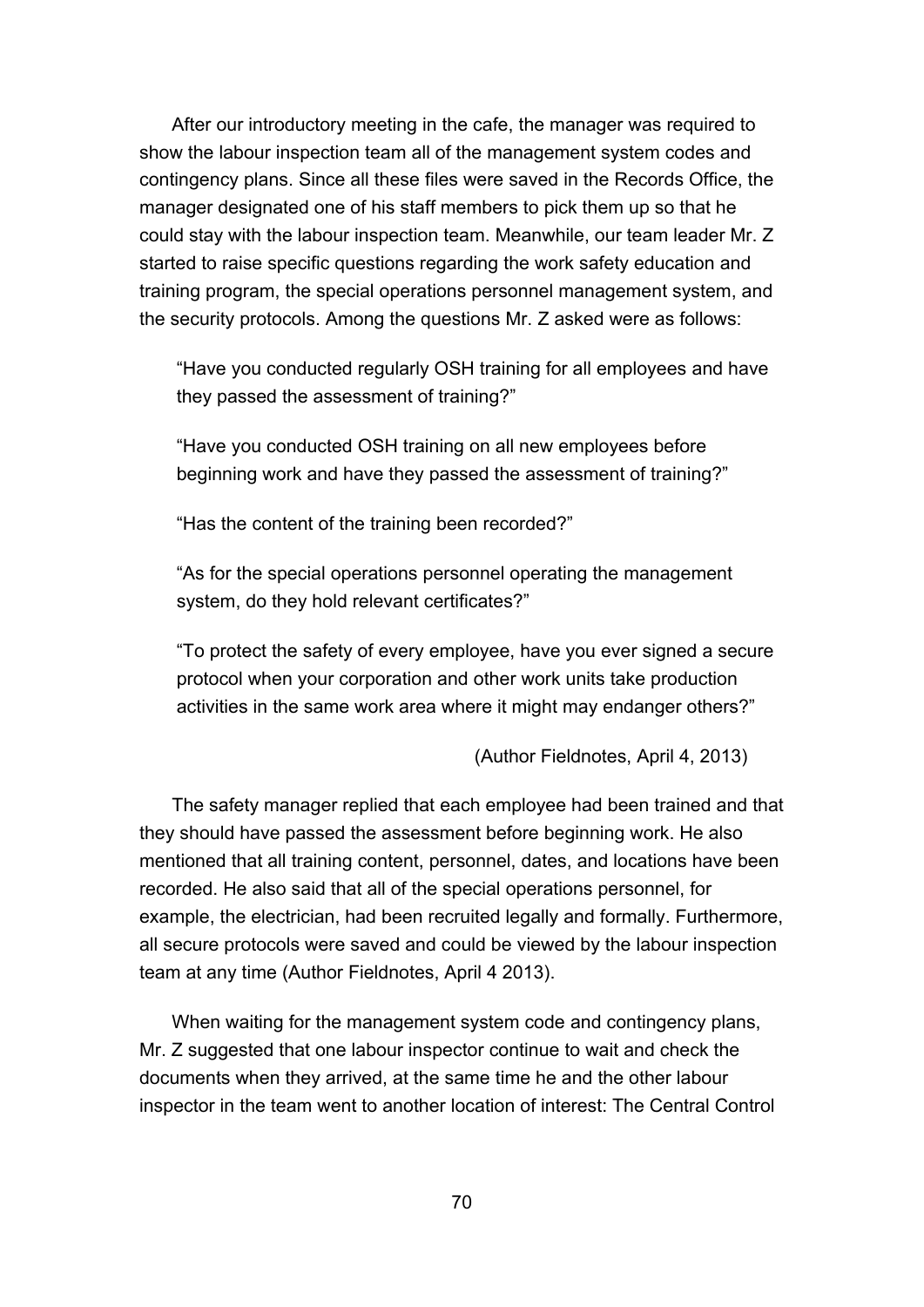Room for the entire facility. I followed the team leader Mr. Z and the other inspector into the Central Control Room (Author Fieldnotes, April 4, 2013).

On the way to our next location, Mr. Z explained to me the importance of the Central Control Room in this type of facility. For this kind of a large-scale enterprise with both employees and customers frequently in the same space, the Central Control Room was usually equipped with multiple electronic displays and control panels to safeguard all employees and the public within the enterprise. Especially in the case of fire or other emergencies, the Central Control Room could play a significant role (Author Fieldnotes, April 4 2013).

The Central Control Room was located in the basement of the facility. There were two employees on duty in the room and both were awaiting us in in front of the control panels as they received us upon our arrival. The labour inspectors noted fire extinguishing equipment and fire protection placed near the Central Control Room door. Each of us was required to complete a visitor registration before we entered the room (Author Fieldnotes, April 4, 2013).

When I entered, I found that there was a large wall-sized display area visible from all locations within the space (see Photo 1). The Central Control Room was itself under continuous video surveillance and recording, for the reasons of, I was told, both safety precautions and personnel accountability purposes (Author Fieldnotes, April 4, 2013).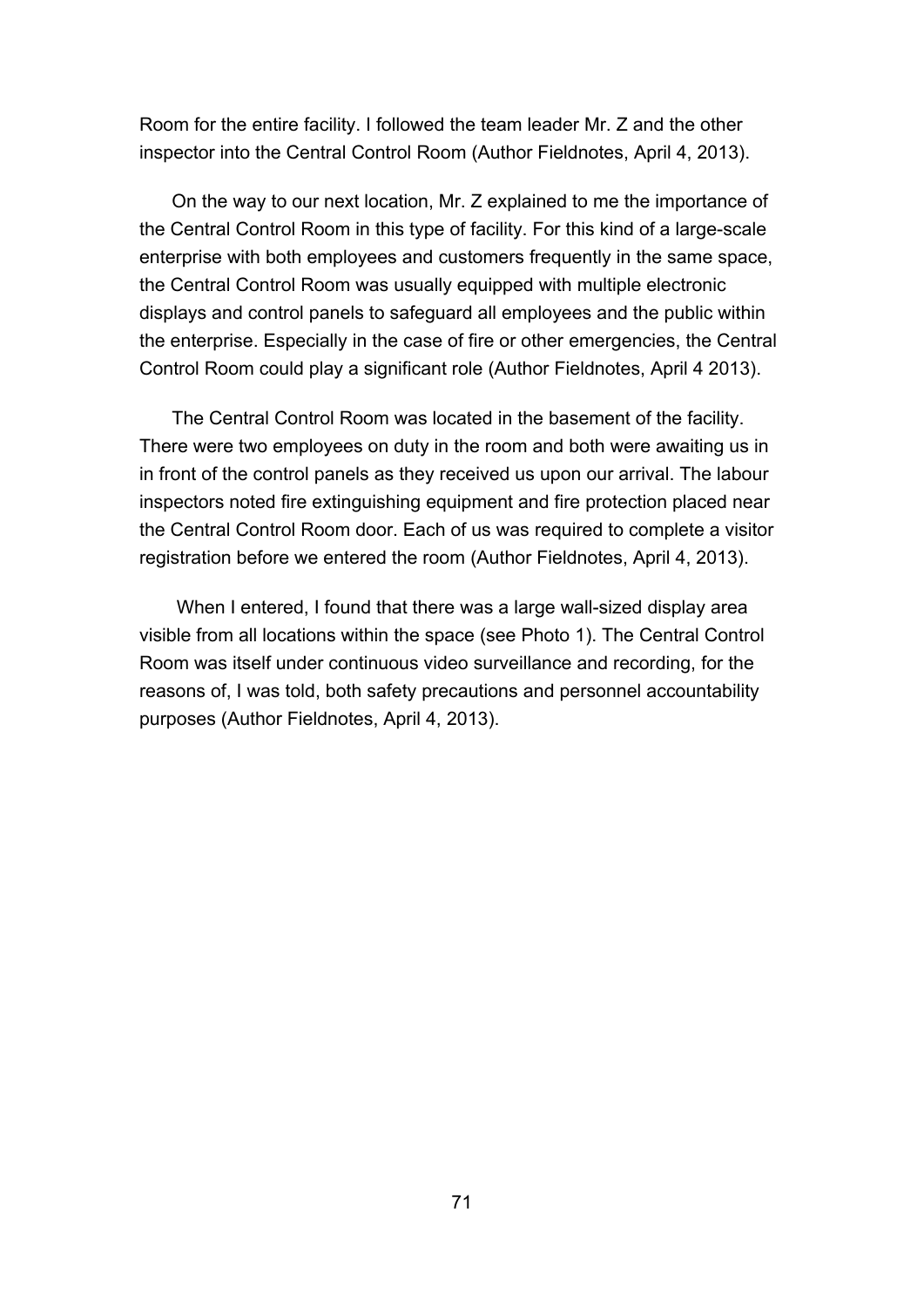

## Photo 1

We visited the Central Control Room of the facility and the head of our labour inspection team informed me of the importance of this room for this type of facility which has mixed use of employees and the general public.

To ensure all the workplaces, machinery, equipment and processes under their control are safe, the inspection subject focused a significant amount of time on the Central Control Room which included a mix of issues. Someone was required to be on duty all 24 hours of each day (Work Safety Enforcement and Inspection Guide 2006: 102). The Central Control Room was required to be equipped with emergency kits and other equipment. There should be a duty record which was to include alarm condition and equipment operation. There should be bilingual emergency broadcast or recording tape that could facilitate emergency evacuation. The employees were required to grasp the corresponding emergency treatment, and know how to use the equipment in the Central Control Room. The employees should make sure all the equipment is operating properly (Work Safety Enforcement and Inspection Guide 2006: 102). The two labour inspectors then checked if all the electronic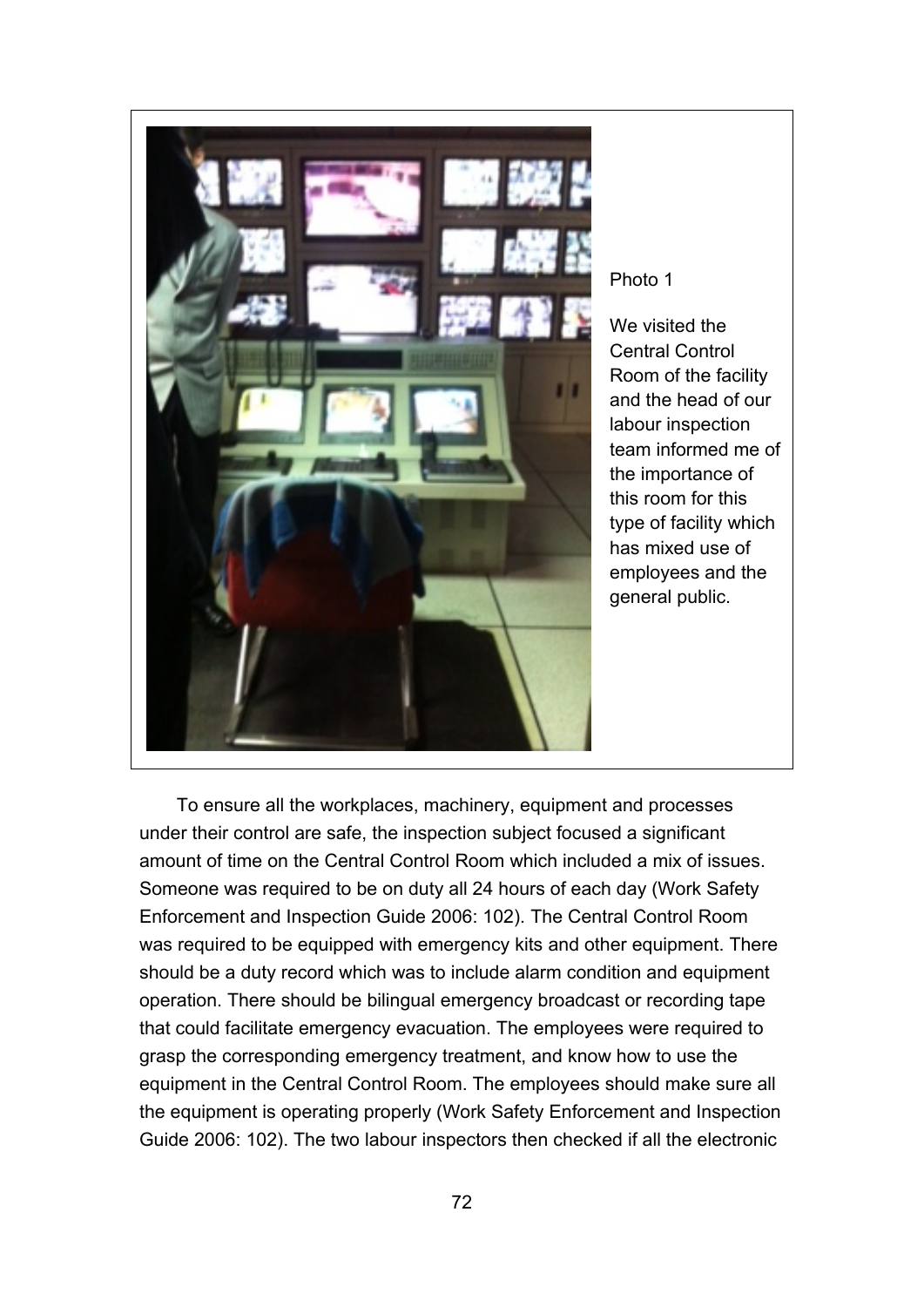displays and control panels worked properly, and they also viewed the duty records that were available in the room.

After that, the two labour inspectors then turned their focus to the fire fighting equipment and checked the equipment (see Photo 2). They asked employees from the Central Control Room to allocate and purchase specific fire control facilities and devices, instructed them to set up fire control safety marks in accordance with relevant state regulations, and organize regular inspection and maintenance in-house to ensure their perfect condition and effective maintenance of the fire control facilities and devices. They were also informed that the quality of the fire control products must conform to the state standards or industrial standards (Author Fieldnotes, April 4 2013). It was not clear to me if the inspectors had found specific defects in the management of the facility related to these items, but what was happening was a significant amount of education of the local management employees versus anything that resembled a strong-arm enforcement strategy with threat of being cited.



The manager then told us that the plaza had formulated a fire control safety system and operation rules on fire control safety. They had exercised a fire prevention safety responsibility system, appointed a person-in-charge for fire control safety of the unit and various departments and posts under the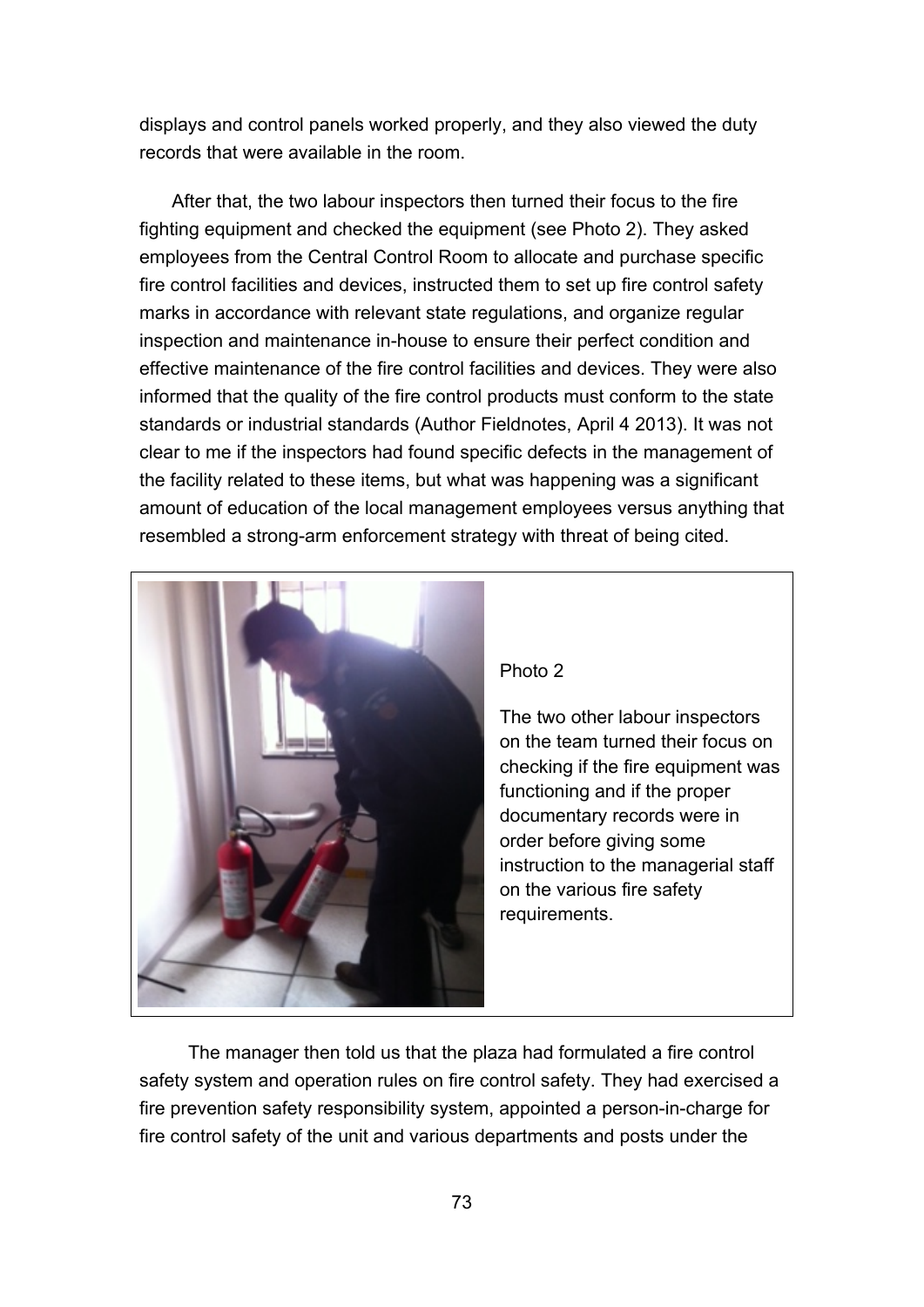unit. Furthermore, they conducted fire control communication and education on the employees in light of the characteristics of the unit and organized fire prevention inspection and removed hidden dangers over time. These actions were highly commended by the inspection team leader, Mr. Z. He concluded that both the Central Control Room and the related fire-fighting equipment were both fairly complete and adequate (Author Fieldnotes, April 4, 2013).

Leaving the Central Control Room, the manager then led our group to the next place to be inspected, the Power Distribution Room. The Power Distribution Room was in another building, away from the main building.

When our SAWS inspection team and accompanying management safety director walked to the Power Distribution Room, the employee on duty there was waiting and ready and expecting to received us. Similar to the Central Control Room, each member of our group was required to complete a visitor registration before we entered (Author Fieldnotes, April 4, 2013).

The Power Distribution Room is a space dedicated to the electrical equipment. The Power Distribution Room of the facility has a Main Electrical Room and Subsidiary Electrical Rooms. The electrician on duty is responsible for the daily maintenance of the two rooms of the Power Distribution Room(s). As a result, the inspection focused on two issues in this particular location, the equipment / facilities inspection, and the operating tools / personal protection equipment of the electricians working there (Author Fieldnotes, April 4, 2013).

According to the Work Safety Enforcement and Inspection Guide that I had reviewed before the visit, the equipment / facilities inspection included an inspection of an electrical equipment planar map – a flat-screen map of power distribution across the facility, duty records, the installation of the emergency lighting system, and a special fire extinguisher (Work Safety Enforcement and Inspection Guide 2006). After twenty minutes of checking inside the Power Distribution Room, our team leader Mr. Z believed that all equipment and facilities conformed to either the legal and regulatory standards or industry standards. He also found that the evacuation passageway and safety exit were unblocked and that evacuation marks had been set up on fire control safety conforming to the state regulations (Fieldnotes, X Plaza, April 4 2013).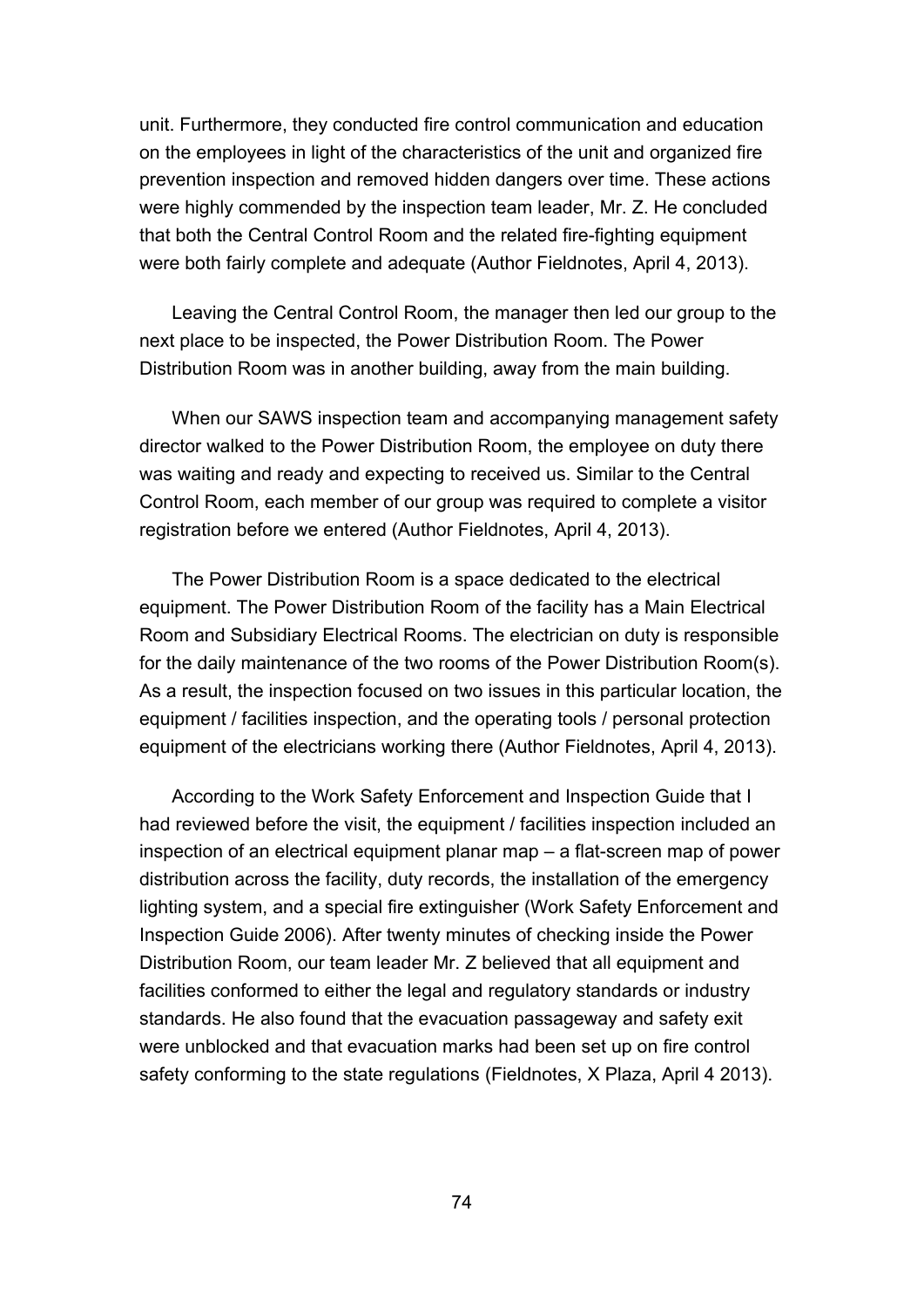As for the protection of the electrician's work safety, the state stipulates that all electricians must hold relevant certificates and make duty records (Work Safety Enforcement and Inspection Guide 2006). They are required to wear protective equipment. This protective equipment must conform to the state standards or the industry standard, and must be checked regularly.

The employee on duty told us that there were eleven electricians in total employed by the facility. Each of them held electrician licenses. Each of these licenses were kept on file by the company, not on the person of the individual electrician, in violation of the regulation. They also reported they maintained a good record on working shifts. Mr. Z agreed with those measures, but he also pointed out that according to the law, electricians must have the electrician license on their person at all work times. This was one violation of the law that was identified during our visit. Mr. Z asked the manager for a correction, but he did not record this violation since he did not consider that it was serious enough to warrant a legal citation (Author Fieldnotes, April 4, 2013).

Next, we checked the protective equipment of the electrician that included the electrician's insulated boots, gloves and safety helmets. Mr. Z said the quality of this equipment conformed to either the state legal standards or the industry standards (Author Fieldnotes, April 4, 2013). The reference to both the government legal standards and industry standards during the inspection had happened more than once. I noted this observation for later reflection.

Finally, Mr. Z checked the fire control facilities and devices. The employee on duty said that the company organized regular inspection and maintenance to ensure effective condition of fire control facilities and devices. Mr. Z was very satisfied with the inspection of the Power Distribution Room.

We left the Power Distribution Room and returned to the main building. The last inspection location on this visit was a large gathering facility where large public crowds would gather. Two of the people responsible for this area met us at the front gate. This area was not open to the public because there were professional actors and actresses rehearsing inside. Mr. Z described the purpose of this visit to the people at the gate and the aims and objectives of the inspection to the persons in charge. After that, they gave us permission and we were allowed to enter the area (Author Fieldnotes, April 4, 2013).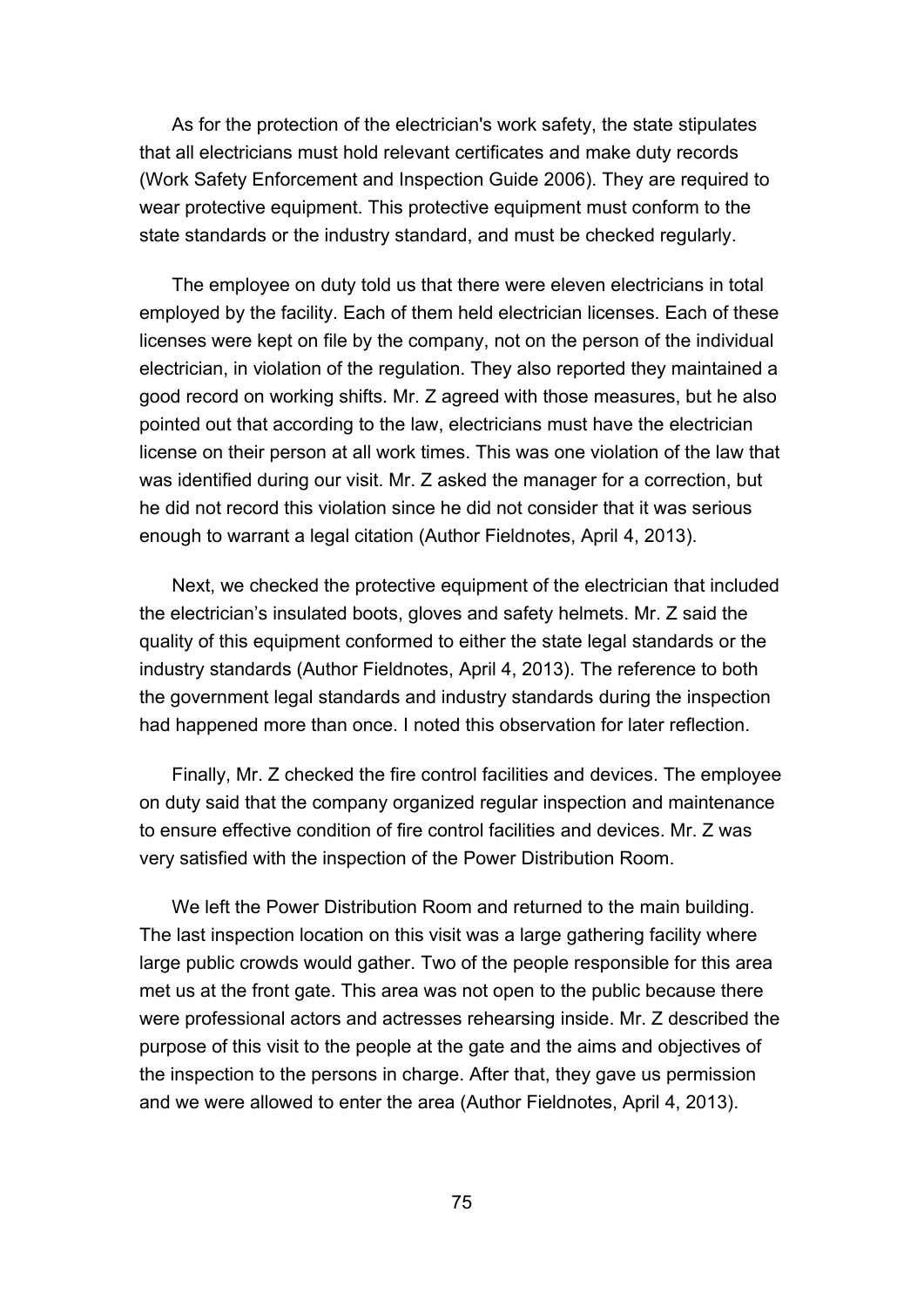This part of the facility was one typical example of a large assembly and occupancy location defined in the Enforcement and Inspection Guide. Here, the crucial check objectives were the evacuation areas and the safety signs. More specifically, the check objectives included inspecting the evacuation passageway, safety exit, emergency lighting, emergency exit signs, the evacuation signs, indication signs, and signs prohibiting entrance (Work Safety Enforcement and Inspection Guide 2006).

Mr. Z first checked the evacuation passageway and evacuation signage. The evacuation passageway was unblocked and led to an emergency door. After that, we went to the safety door and emergency exit sign. According to the state standards, a safety door width should be not less than 1.4 meters (Work Safety Enforcement and Inspection Guide 2006). It should be open to the evacuation direction. The safety door should be unblocked, it was forbidden to install a curtain or any other obstructions near the safety door. During the business hours, safety doors cannot be locked or blocked. After checking the safety door of this theatre, we found that it conformed to the said standards. All signs were clearly visible and observably so (Author Fieldnotes, April 4, 2013).

The next inspection check objective was the emergency lighting system in the facility. The state regulations stipulate that evacuation passageways should install emergency lighting in order to ensure the use of emergency lighting, and it should usually be operating properly (Work Safety Enforcement and Inspection Guide 2006). Mr. Z checked the running of the emergency lighting device system. Everything was said to be operating in proper order.

The field inspection work by the team was coming to an overall quick conclusion. The safety manager and the SAWS team returned to the front of the facility and were seated in the coffee shop once again where we had started our day. People who were in charge of the large assembly occupancy area and the Central Control Room came to the cafe and were seated with us altogether as a group. The management offered us some tea and everyone drank some tea. The tea was very good quality and a very expensive tea. All the management system codes and contingency plans were on the table. One of the other labour inspectors who spent their time reviewing these documents while we moved around the facility had finished checking all the documents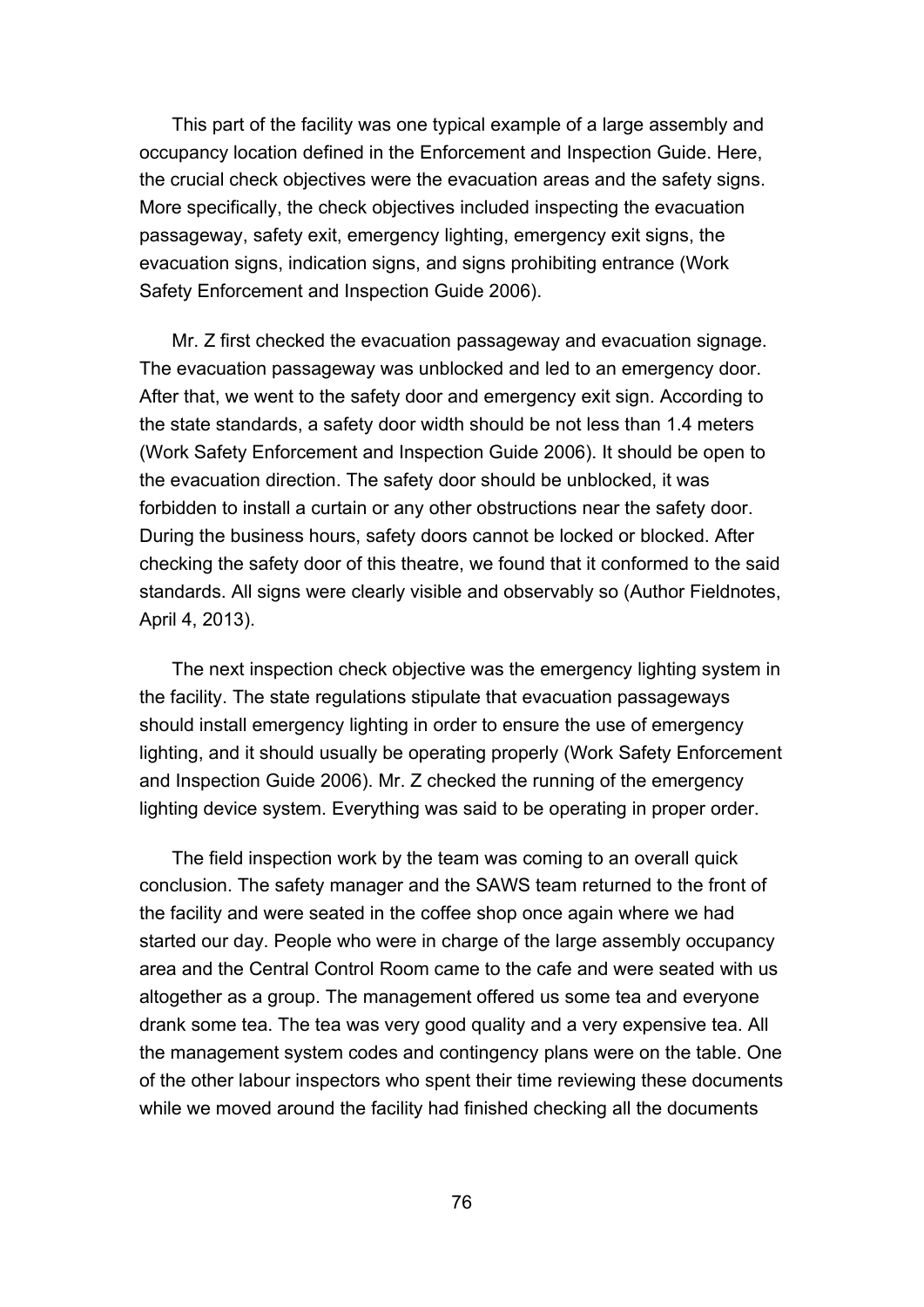and was describing the results and the findings (Author Fieldnotes, April 4 2013).

The facility "Management System Assembly" was the main management system of the establishment. It included two parts. The first part was the public management system and the second part was the post responsibilities and work procedures. The first part consisted of an employee handbook, the personnel management system, the work attendance checking system, the rewards and disciplinary system, the salary and welfare management system, and the production safety management system. The labour inspection focused on the production safety management system. This section included the supervision and administration of production safety, emergency rescue, investigation and handling of production safety accidents, and firefighting management. The individual labour inspector responsible for evaluating these documents considered that this management system assembly was very complete and detailed. It included and described various key positions, and it was comprehensive and reasonable. She suggested that the fire fighting management section should be separate and bound in a volume. As in regards to the assembly occupancy issue, fire prevention was the key issue that related to each employee's safety, it was also the important inspection objective that had been identified previously at the district level of the labour inspectorate (Author Fieldnotes, April 4 2013).

## **4.3 Wrapping up the inspection**

All of the inspection processes had finished, and Mr. Z summarized the results of the whole inspection. He believed facility's "Management System Assembly" plan was excellent, giving his evaluation of the documents that he had not been able to review since he was busy going around the facility. The company just needed to separate the fire fighting management section from this assembly and bind it in a volume. He believed that the Central Control Room was perfect. All equipment was operating properly so that it was easy to make a judgment on accidents and then fixed in time. Mr. Z said that all equipment and facilities conformed to the state standards or to the industry standards. The quality of personal protective equipment of the electricians that included insulated boots, gloves and safety helmets, all conformed to either the state standards or industry standards. However, he indicated that all electricians must have an electrician license on the person at all work times.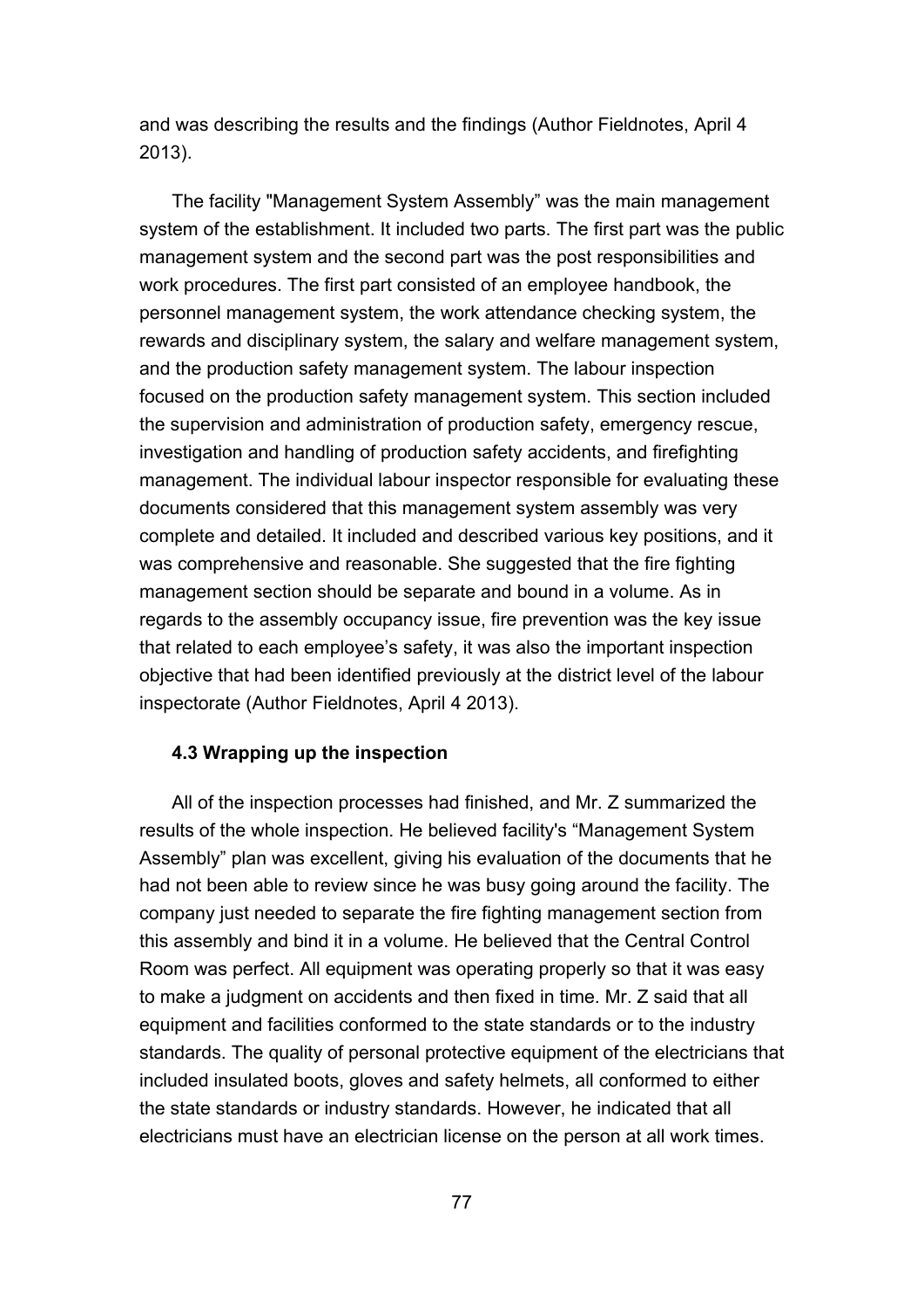The evacuation passageway of the main assembly area was found unblocked and safety signs were clearly visible (Author Fieldnotes, April 4, 2013).

According to Article 59 of the Production Safety Law of the PRC, "The supervision and inspection personnel of production safety shall make written records of the time and place of the inspection, what the inspection is about, the problems discovered and how they are dealt with, and affix their signatures of the inspectors and person-in-charge of the inspected entity." The "written records" noted here mean the "on-site inspection record" (Production Safety Law of the PRC, Article 59). The report template is indicated in Photo 3. It included the name of the unit being inspected, address, juridical person, position, inspection place, inspection time, inspection result, name of SAWS labour inspector, etc. One of the labour inspectors finished this record. He detailed the inspection process and the problems they had found.

A complete on-site inspection record should also include the illegal acts and potential safety hazards checks, a deadline for rectification measures of illegal acts, and the results of compulsory measures for illegal acts (Work Safety Enforcement and Inspection Guide 2006). The employer did not receive any violations or were any potential safety hazards identified, and the labour inspector did not complete this section. The on-site inspection record was signed by the labour inspector and the person in charge of the unit being inspected. This was our labour inspection team leader Mr. Z and the facility safety manager, respectively (Author Fieldnotes, April 4, 2013).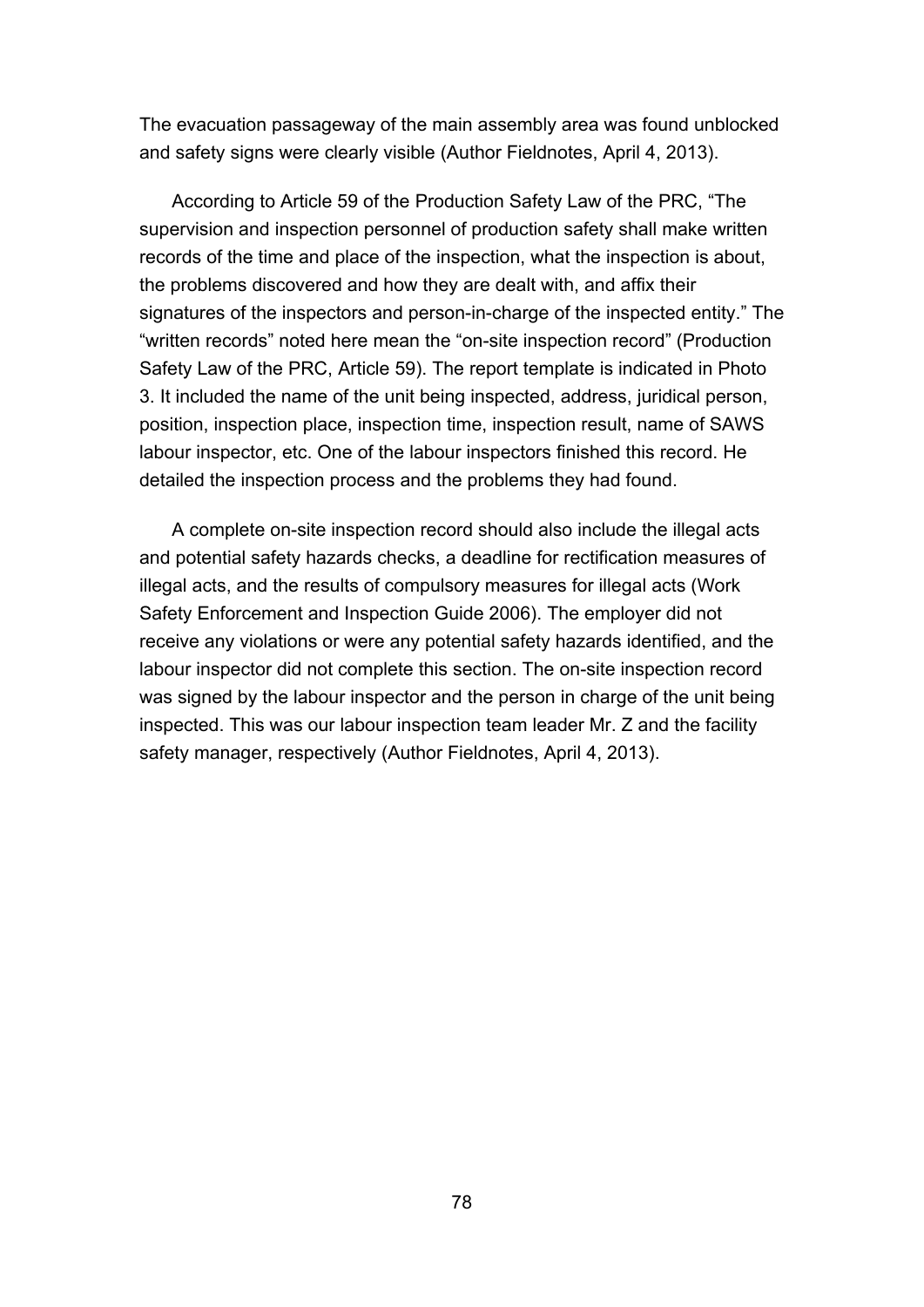| 安全生产行政执法文书                  |                             |
|-----------------------------|-----------------------------|
| 现场检查记录                      |                             |
| 被检查单位:                      |                             |
| 地址                          |                             |
|                             |                             |
| 检查场所:                       |                             |
| 检查时间: 华月 日 时 分至 月 日 时 分     |                             |
| 我们是 安全生产监督管理局执法人员 、 、 、     | Photo 3                     |
| 证件号码为 3 这是我们的证件 (出赤证件), 现做油 |                             |
| 对你单位进行现场检查、请予以配合。           |                             |
| 检查情况:                       | The template of the on-site |
|                             |                             |
|                             | labour inspection record    |
|                             |                             |
|                             |                             |
|                             | Work Safety Enforcement and |
|                             | Inspection Guide 2006: 45   |
|                             |                             |
|                             |                             |
|                             |                             |
|                             |                             |
| 检查人员(签名):                   |                             |
|                             |                             |
| 被检查单位现场负责人(签名):             |                             |
| 年 月 日                       |                             |
| 共页第页                        |                             |

Mr. Z gave the safety manager a "Notice of Production Safety" which was promulgated by the Administration of Work Safety local office. This notice referred to conformity to a "Star Grade" establishment on a safety production management requirement and the "Production Safety Law of the PRC". It stipulated safety production standards and work safety standards for these types of facilities at the district level. This included the guarantee of production safety and business operation entities, and the rights and obligations of the employees. This requirement had been enacted for the purpose of strengthening the supervision and administration of production safety, preventing and reducing safety accidents, defending the worker safety (Author Fieldnotes, April 4, 2013). The manager signed this at the end of this notice.

At eleven o'clock, we finished the day's field inspection. The complete inspection took a little over one hour. We shook hands before saying goodbye.

## **4.4 Reflections from my first-hand experience**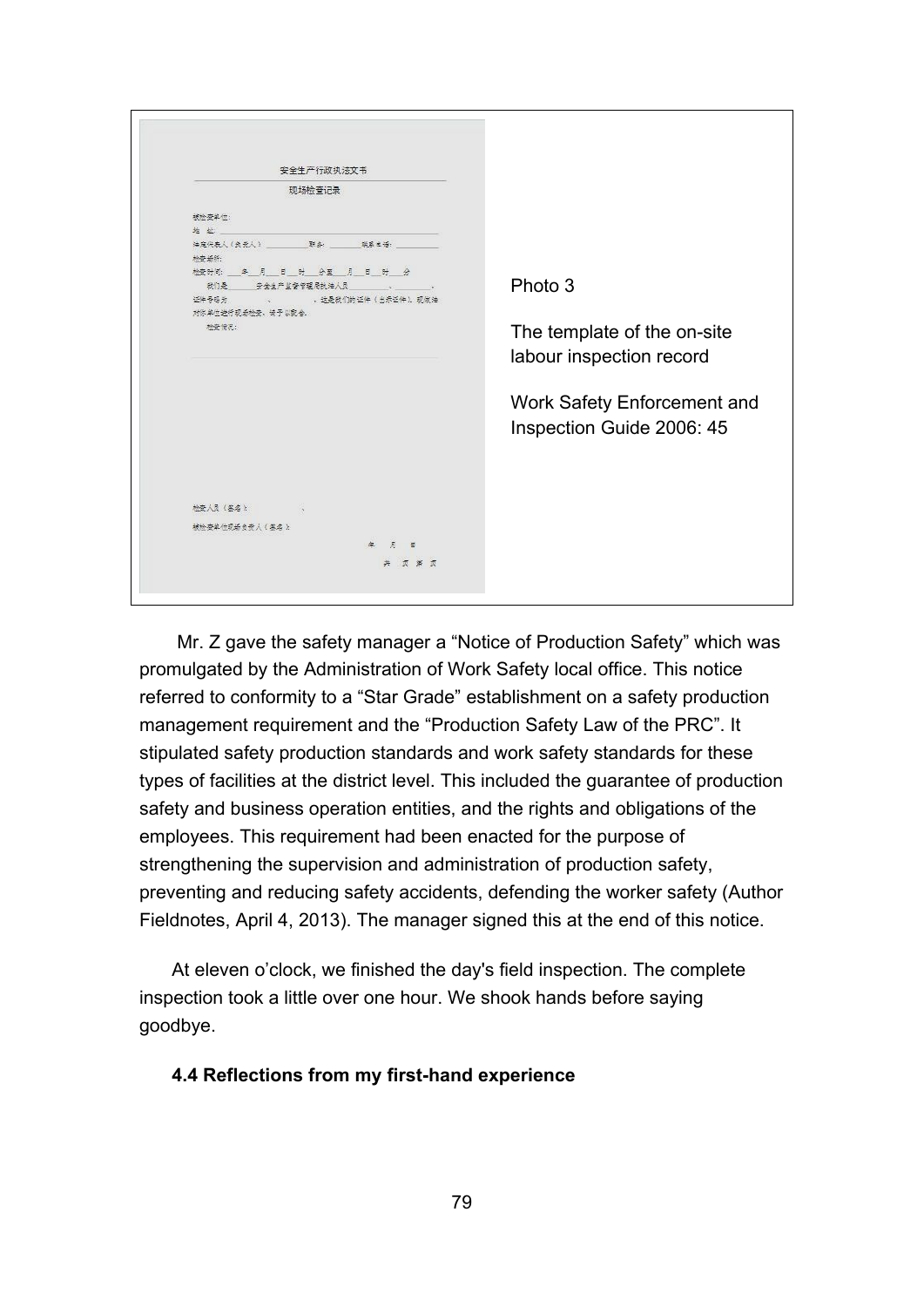Although the simple act of accompanying a single team of Beijing-area occupational safety and health inspectors to one work-site on their daily routine is in many ways very limited, there are notable issues that this experience raises and helps to clarify for me. This visit helped contextualize my interviews with the other labour inspectors. I conclude with a series of my personal reflections on this brief experience in an attempt to draw some contextual lessons before moving on to the next chapter where I will discuss the results of my interviews with each labour inspector from this local SAWS inspection office.

My first observation relates to the hard law - soft law debate in labour standards enforcement. Typically, labour inspection is considered one of the main instruments of hard law standards enforcement. In the past, I always assumed the labour inspection process was tediously long and insipid, that labour inspectors were extremely strict with the entities being inspected and applied the law in an onerous way at the enterprise level. This is the most common understanding of labour inspection in a command control framework.

Although my experience with this labour inspection team was very short, this experience changed my point of view. Although the SAWS inspectors were wearing the same uniforms as the police force, each inspector's demeanour was very friendly and patient with the employer, almost deferential, which was intended to humanize the inspection system and the inspectors as the government advocates charged with enforcing the law. In conclusion, I tend to have a different view than the hard law opinion of labour inspection. Labour inspection may or may not be a hard law command and control type legal mechanism. The social relations were very deferential to the employer, besides notifying the management about when the inspection was to occur. This deference was an important observation for me.

This deference carried over into how the SAWS inspectors cited either government laws or industry standards in the course of their inspection. The labour inspectors often indicated that compliance with either the state legal standards or the private industry standards were adequate. This indicates to me that there is a significant range of labour standards that street-level labour inspectors can cite in the course of an inspection. Indeed, in order to make an intelligent determination, the inspector must have knowledge of both the legal and industry standards. This gives the labour inspector more latitude to justify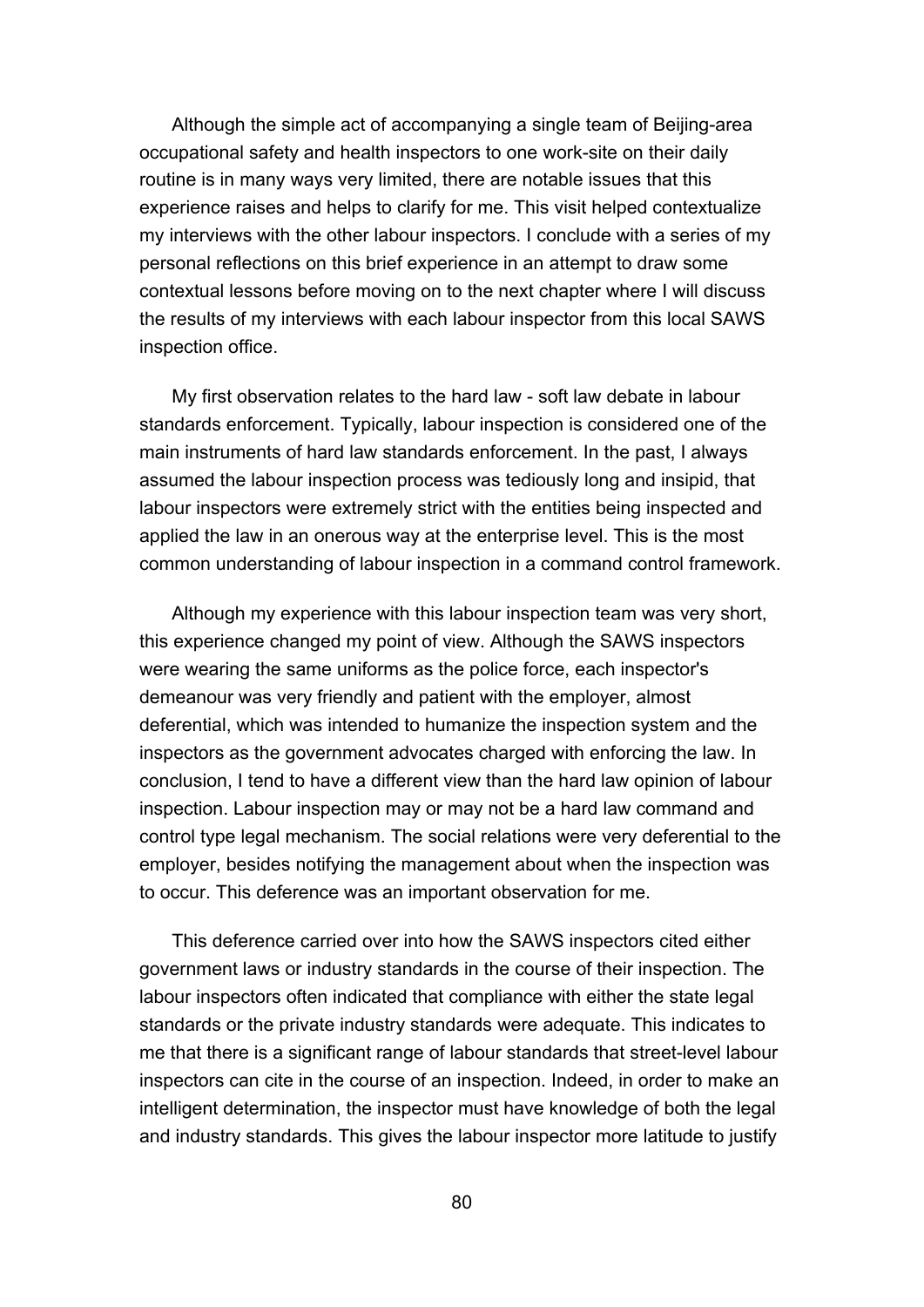intervening in the workplace as the industry standards offer them another body of standards to cite at the workplace level. However, the diversity of standards available for the inspectors could ultimately reduce their authority as agents of law enforcement, since it is adequate that employers can conform to either the legal standards or industry standards. If either of these standards is adequate to apply, leaving less room for the labour inspector to independently determine policy at the street-level since employers can argue that they are in compliance with either one or the other set of standards.

What also might be happening is that the inspectors are using the range of standards to give them discretion to not rock the boat and enforce the legal standards, possibly permitting inspector deference even further. Thus this would mean discretion is being affected in a way to allow legal standards not to be enforced in a hard law way, as evidenced by the way the inspection team handled the electricians not having individual licences on their person, actions that were illegal but were not cited by the SAWS inspection team.

I was very surprised that the establishment we visited had such a thick production safety management assembly document concerning production safety and occupational safety and health. The OSH section of the assembly area was not separate from other parts but this section and is relatively detailed. It seems that the facility has established a complete system of documentation and responsibility for production safety. As for the electrician, who is a special operation staff member, they are provided with personal protective equipment that meets national standards or industrial standards.

There was no illegal act that was ultimately cited by the labour inspectors, as a result, this team did not have any administrative penalty levied against them under the safety law. This decision itself could be interpreted as a demonstration of labour inspector discretion at the worksite level.

According to the Work Safety Enforcement and Inspection Guide, occupational health inspection was one part of the inspection work (Work Safety and Inspection Guide 2006). However, after being on-the-job with these front-line labour inspectors, I found that work safety and work health are treated as two very separate issues. The daily work of these labour inspectors involves a considerable focus on work safety inspection rather than on work health inspection. This phenomenon could be seen from both their "Work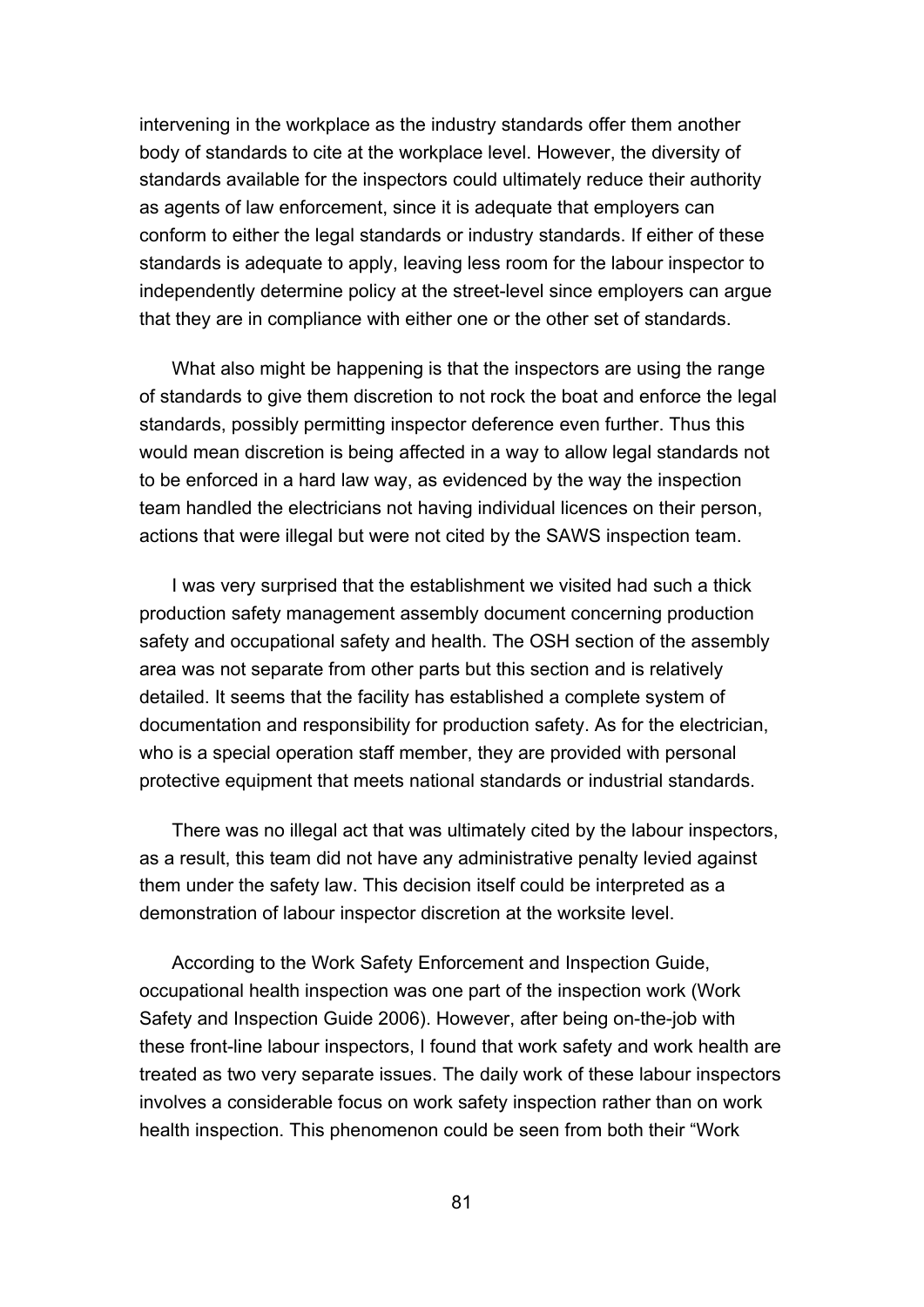Safety Enforcement and Inspection Guide" or the on-site inspection that I observed. The Health Bureau at the district level is the public entity responsible for occupational health inspection, and joint teams are rare.

A question that comes to my mind was whether some of the on-site inspection processes were planned, formalistic or even done in vain. At the beginning, Mr. Z raised a couple of questions about training issues. The manager mentioned that all training content, personnel, dates, and locations have been recorded. This issue was terminated by such a question-andanswer format. However, how does one really make sure that employees master work safety knowledge? This was not clear to me. I considered that a better and simple way was to ask a random employee about this knowledge, but this did not happen in the labour inspection. The team was being escorted around the facility by the safety director and the department managers who were responsible for each area. There was no confidential dialog with workers.

Another interesting point raised by this experience is that there was some overlap between worker health and safety issues and basic public safety. The nature of the work location meant there was overlap between what constituted worker safety and the public safety. This may or may not be wise, but the safety and health inspection team did not appear to necessarily distinguish between these two dimensions themselves. I left wondering if a specialized focus on only one of these areas was needed to do a more effective job at it.

In conclusion, this experience, however brief or even possibly artificial given the effect of my presence on the labour inspection itself, was valuable to help me to understand the general process of SAWS labour inspection and the review of the safety production management system within this local safety and health district. Such information helps give me a more in-depth understanding of occupational safety and health and helps me contextualize the rest of my findings. In concluding this chapter, however, I can summarize that I observed that there were key factors that appeared to influence the discretion of labour inspectors on-the-job. These included the divergence of standards through which enforcement was to occur allowing the inspectors the discretion to find the employer to be in conformity with a range of different safety standards, the separation of occupational safety and occupational health labour inspection, a general deference and conviviality between the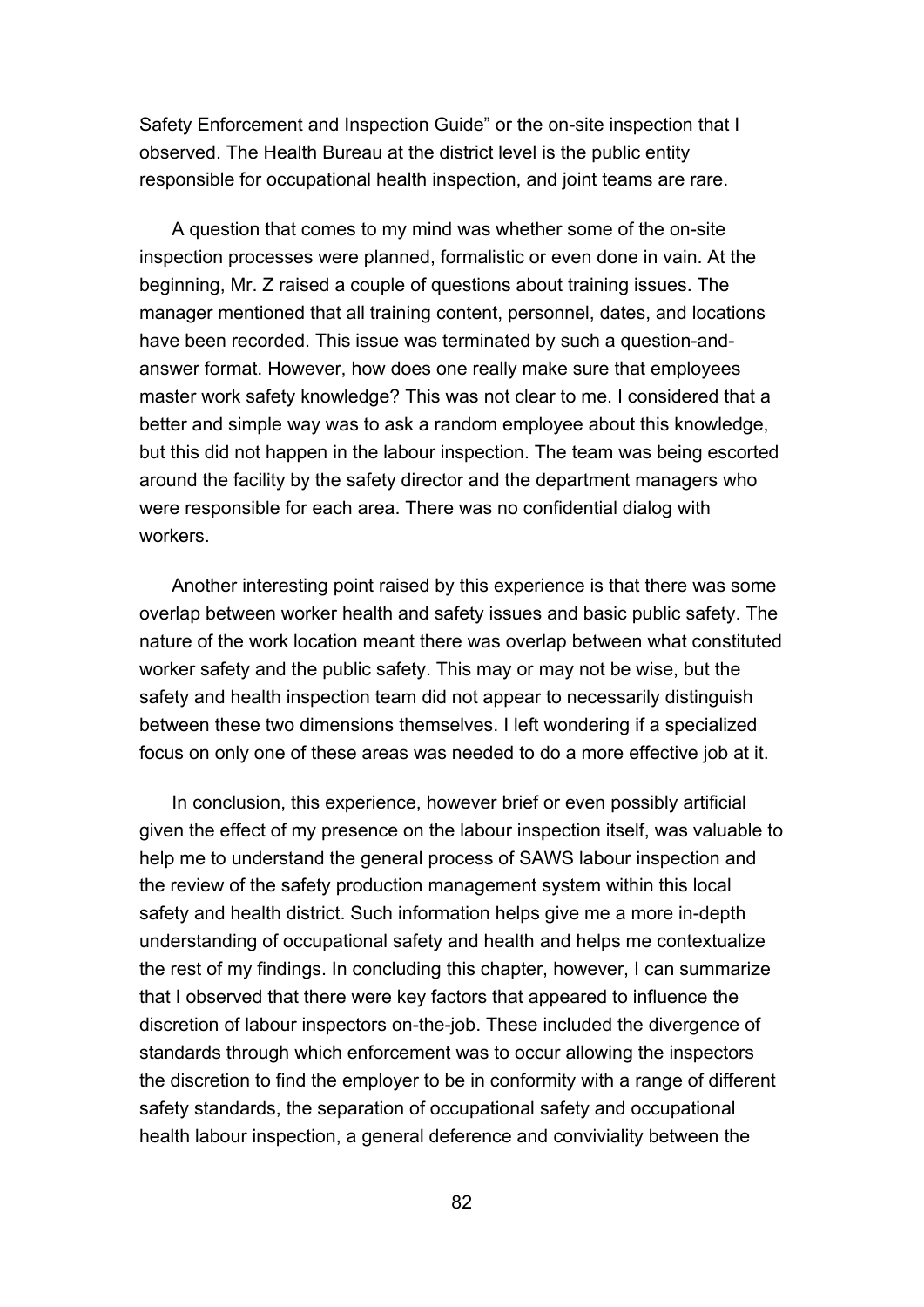inspection team and the worksite management, and general labour inspector discretion regarding when to cite employers when violations were observed.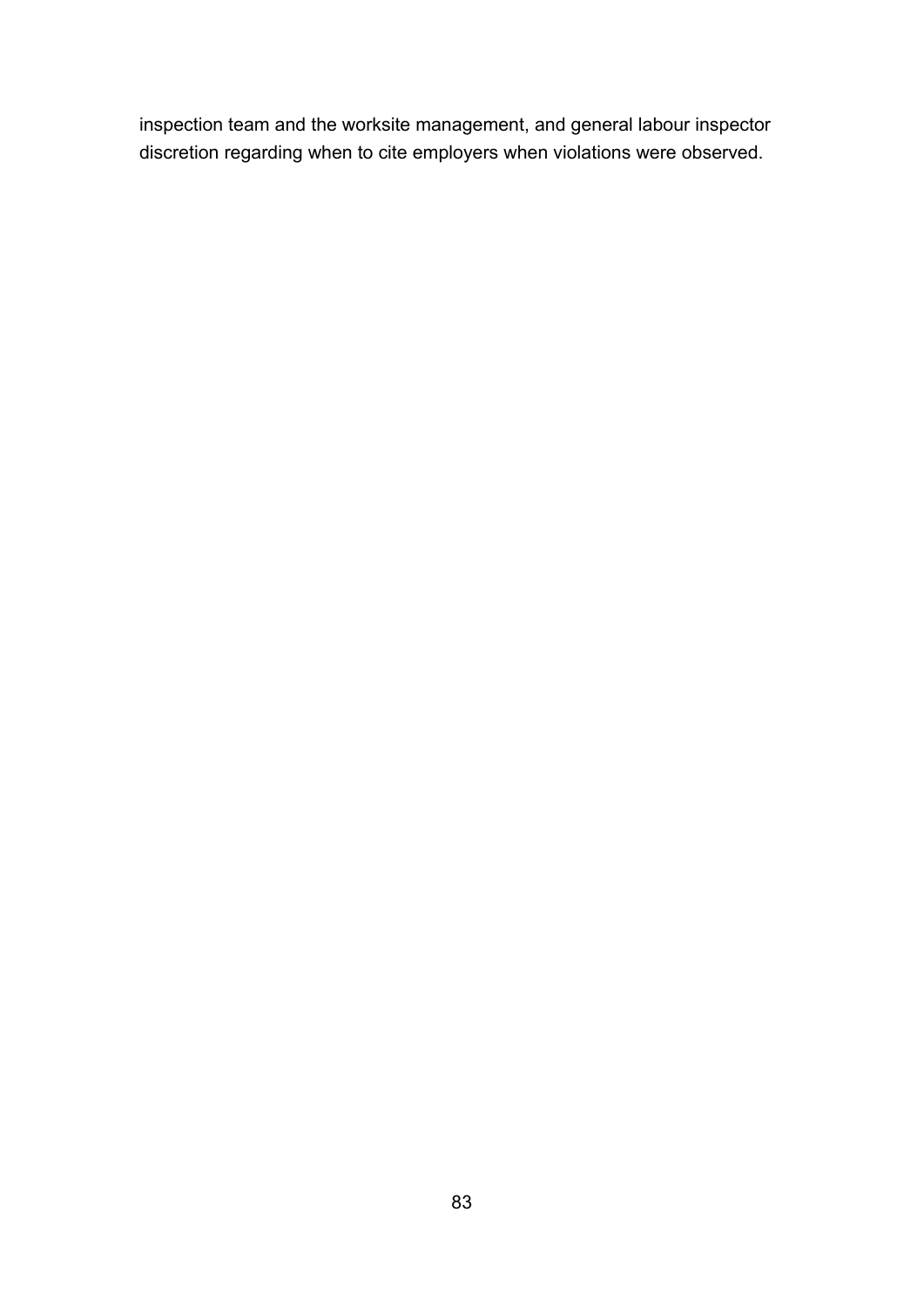# **Chapter 5**

## **Data analysis:**

## **In-depth interviews with labour inspectors**

This chapter describes the analysis of the other sources of collected data, documents and their analysis and in-depth interviews with labour inspectors. This chapter also includes a discussion of my research findings in relation to my five working research hypothesis as posited in an earlier chapter. The qualitative data analysis employed here is descriptive and entails a focus on answering my research questions and testing hypotheses with the available evidence. I will attempt to accomplish this task in this chapter.

#### **5.1 Debating discretion in front-line inspection work**

The overarching research question guiding this project is: What is the nature and latitude of a Chinese labour inspector's discretion in the administration of work safety? There are two sub-questions. First, what are the factors that will influence a labour inspector's discretion? Second, what difficulties, challenges and problems do street level public servants meet when enforcing the law of work safety and health? Answers to these questions are formulated on the basis of 12 in-depth-interviews with front-line labour inspectors in one local SAWS office located in the Beijing area and a systematic study of documents acquired from SAWS and the inspectors.

The idea that street-level bureaucrats are policy makers has been well established in the academic literature. There is still considerable debate over whether discretion is, however, positive or negative. Applying this question to labour inspection connects to broader debates about the proper role for the labour inspection service. These debates range from seeing inspection as a more a consultative service versus a hard law command and control function.

Understanding whether labour inspector discretion is negative or positive for labour standards enforcement is not an easy task. I observed and heard about both labour inspector discretion and lack of discretion shaping the work of the local SAWS officials. What is needed, therefore, is a close look at the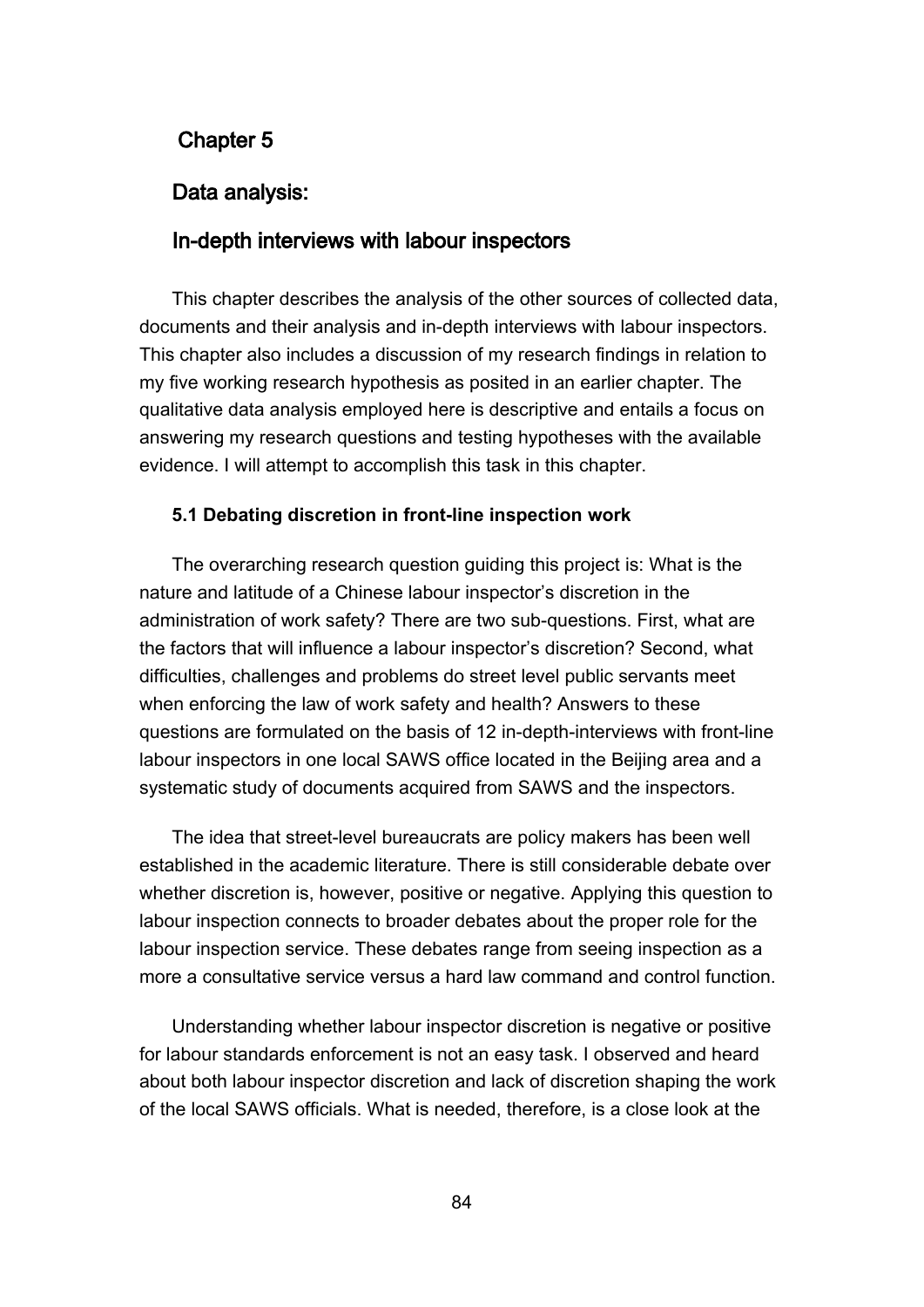issue of how discretion plays out across a range of issues. Walking through my hypothesis one-by-one in light of the evidence collected helps in this task.

One further complicating aspect of studying discretion is the problem of reaching the goals and objectives set out in policy. Lipsky did describe various conflicts that can occur within a bureaucratic system. One of these conflicts is that sometimes managers and street-level bureaucrats do not agree on either the organization's goals or the objectives (Wright 2003). Having substantial discretion, street-level bureaucrats could also be shirking policy (Zinck 2009), as street-level workers "perceive their interests as separate from managers' interests, and they will seek to secure these interests" (Lipsky 1980). In these views, discretion is considered negative to realizing policy implementation.

Another negative view of discretion from the academic literature is unjust treatment to clients. Since the major responsibility of street-level bureaucrats is to provide governmental services to clients, their acts will have a direct impact on the client's life. However, limited resources will lead to the question of quality of services (Wright 2003). "Street-level bureaucrats are not elected officials, and the democratic legitimacy of them taking independent, own decisions is therefore questionable" argue Tummers and Bekkers (2012). As a result, these authors underlie how distributing fair treatment to clients might not be guaranteed when a front-line public service worker holds discretion.

On the other side of this general debate about discretion, the literature more directly focused on labour inspection, while not expressly responding to Lipsky and the literature on street-level labour inspection, nonetheless argues that labour discretion inspection is, in contrast, a positive force. These writers emphasize that more discretion by inspectors could have positive effects.

Piore and Schrank compared the labour inspection system between Europe and Latin America. They stated, "the advantage of the Franco-Latin model is the flexibility of the regulatory structure and the ability to adjust its impact to the peculiarities of particular enterprises and the broader socioeconomic environment" (2008). This flexibility stems from the discretion of the front-line inspectors. This view is also supported by Pires when he discusses the positive relationship between labour inspection and social and economic development (Piore and Schrank 2008: 8).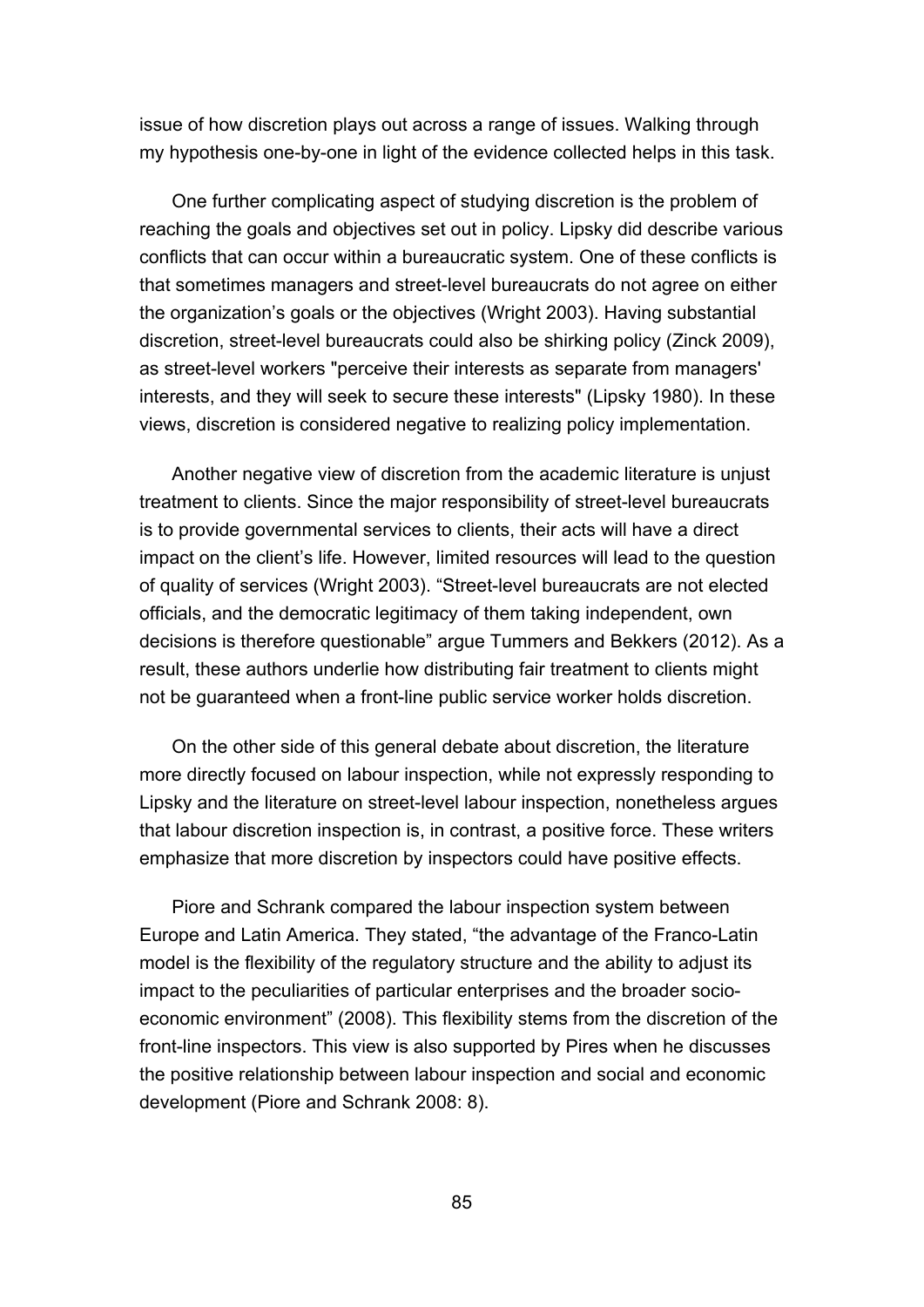Furthermore, Tummers and Bekkers conversely conclude two potential positive effects of discretion, the first is enhanced client meaningfulness for clients and the second one is more willingness to implement the policy (Tummers and Bekkers 2012). In the case of labour inspection, in light of my walk-around with the SAWS labour inspection team reported in the previous chapter, one important caveat to this debate, however, must be raising the question, "Who is the client?" If the client is the employer, this might lead one to one view of the value of discretion. If the client is the worker, this might lead one to another view of the value of discretion.

There are still other scholars that remain neutral in the debate about whether front-line discretion is negative or positive. They state that discretion has both positive and negative aspects, which means "evaluation of the behaviour of street-level bureaucrats needs to be done on a case-by-case basis" and Evans and Harris noted that "increasing the number of rules and regulations that are placed on street level bureaucrats does not mean that there will be greater control over their actions and decisions" (Zinck 2009).

Accordingly, it seems that street-level bureaucracy discretion might have both positive and negative effects, and that any effects need to be considered on a case-by-case basis. Taking this more focused and nuanced debate on front-line worker discretion as my jumping-off point, I now turn to review each of my working hypotheses and identify the nuances of discretion in my case.

## **5.2 Collected evidence in light of my working hypotheses**

SAWS labour inspectors work at the basic, local level office of what is a comprehensive, nationwide public administration bureaucracy. Each day, tasks are designated by their supervisors and labour inspectors must consult these tasks and later report his or her inspection results. These tasks imply a strong subordinate characteristic to the work. To avoid any unjust treatment or corruption, and to achieve the organizational goal, labour inspectors are restricted by various rules and regulations and policies. Despite these forms of control, however, we cannot come to the conclusion that there is no inspector discretion. This point of view is based on the theory that front-line discretion is inevitable (Tummers and Bekkers 2012). On site inspection work requires labour inspectors to make decisions in a short period of time without superior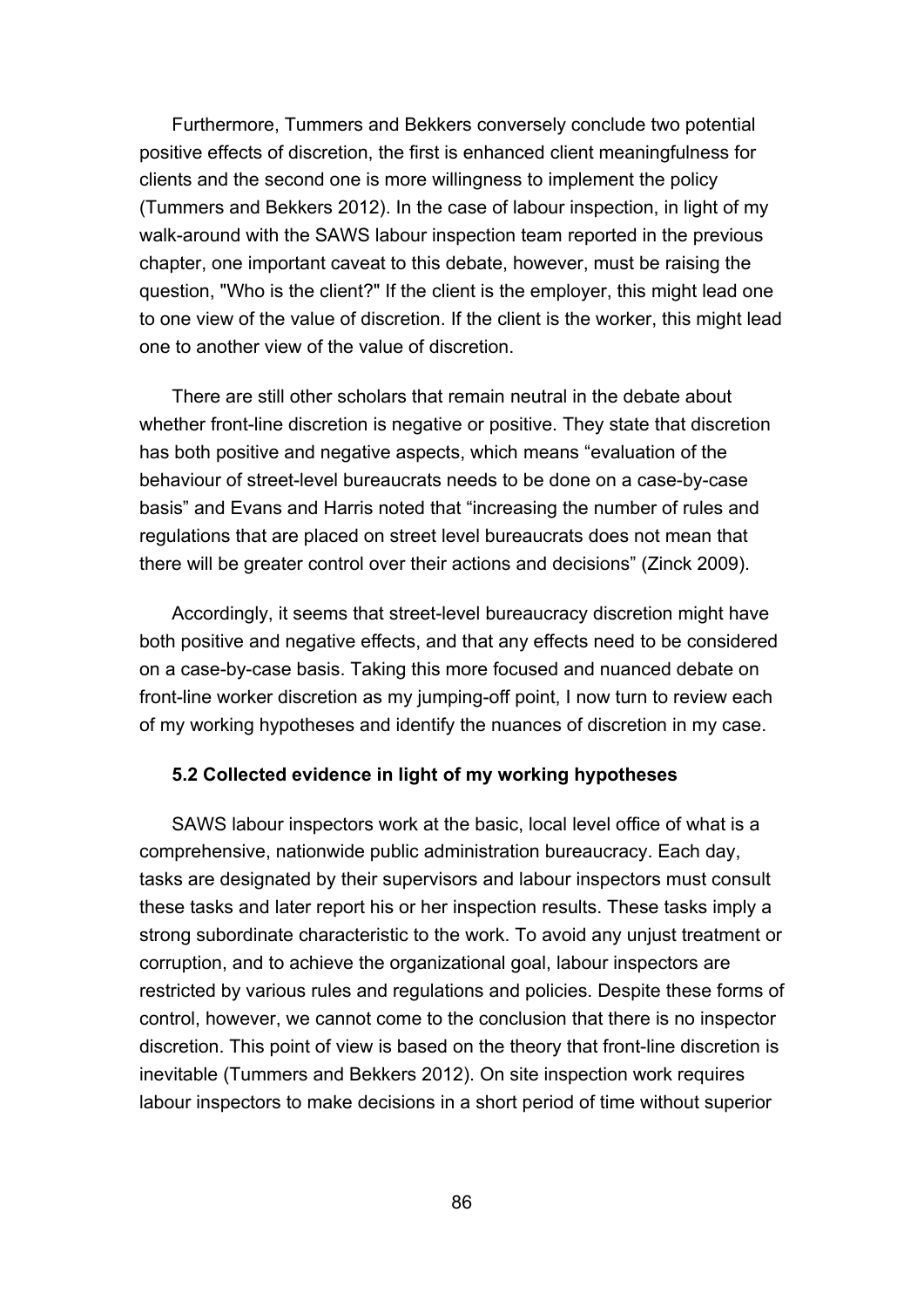guidance. It is impossible for front-line inspector to enforce all the rules across divergent settings and hence discretion exists (Tummers and Bekkers 2012).

The Chinese SAWS context is a case in point on this issue. I will now restate each of my working hypotheses and explore the question further in light of the interview and documentary evidence.

Bureaucratic decision-making in general takes place under conditions of limited time and information. Decision makers typically are constrained by the costs of obtaining information relative to their resources. Street-level labour inspectors are no different. My first hypothesis focused on this phenomenon and explores whether inadequate resources influenced inspector discretion.

The second hypothesis related to the Chinese workforce, especially migratory workers who bear tough jobs and shabby accommodations and always are the victims of accidents. I asked how these relations affected their work as labour inspectors and how they responded to these dynamics.

The third working hypothesis tried to establish the relationship between labour inspector discretion and any legal lacunae. Until recently, China did not enact a real occupational safety and health law and national policy and labour inspectors subsequently felt there were no laws and policy to fall back upon.

My fourth hypothesis focused on performance measurements of human resource management of the labour inspectors themselves. Literature has suggested that the job performance of street-level bureaucracy is extremely difficult to measure (Lipsky 2010). The indicators under this hypothesis were training, performance measurement, their discipline and any reward system. According to the nature of my semi-structured interviews, there were bound to be some other factors affecting discretion that I explored during the process of interviewing. My last hypothesis was designed to focus on these factors.

Interview notes, field notes, and documentary evidence are my source of data here. Nearly all interviews were conducted in an open and friendly atmosphere. Labour inspectors gave me their cellphone numbers, and as a result I could contact each subject directly when having questions or for any follow-up questions. I conducted a total of 12 interviews with labour inspectors for this study. The average length of the interviews was between 30 and 45 minutes with three follow-up telephone interviews that averaged 30 minutes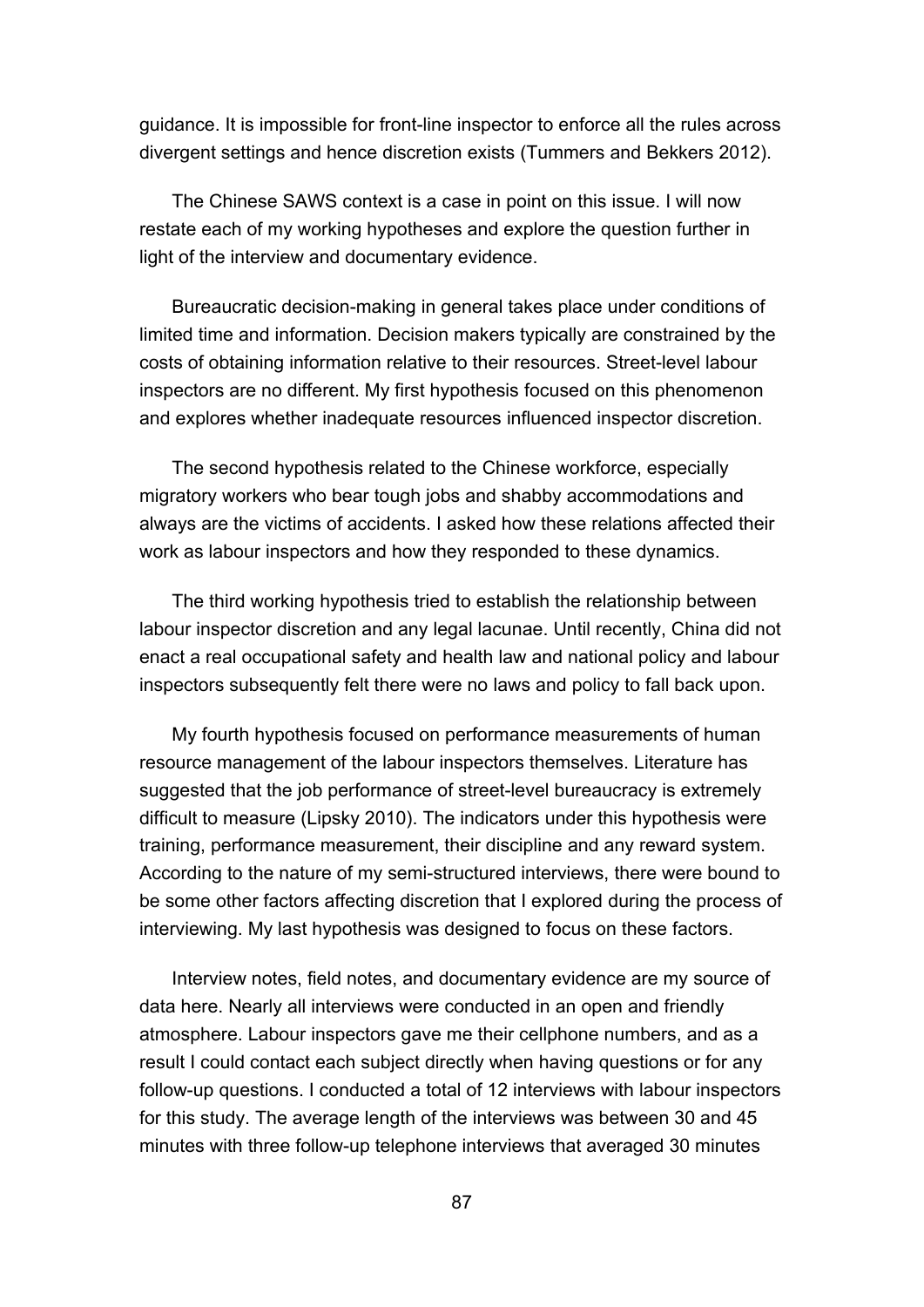each. The following is my analysis of these interviews and the documentary evidence as it relates to each hypothesis.

# H1: Labour inspector discretion is affected because inspectors do not have adequate resources to do their job.

The first challenge of front-line inspection as discussed in the literature review was limited resources. The indicators under this working hypothesis as I designed and described in the methodology chapter were tools needed to perform the job, out-of pocket expenses that labour inspectors have and the average ratio of workers to labour inspector.

All respondents responded that they were provided with cameras or audio recorders or other specific monitoring equipment when necessary to perform their job functions. While in the office, each labour inspector had a desktop computer. Printers, fax machines and scanners were in the common room. Furthermore, to ensure their own safety, labour inspectors were also equipped with special individual protection tools, for instance, protective clothing, safety helmets, etc., and theses tools were regularly updated. This is consistent with what I have found in my experience on-the-job with a labour inspection team. Most of the labour inspectors interviewed reported to me that they found the material resources to be adequate to perform the job.

All respondents reported that they assumed no out-of-pocket expenses. They pointed out that although they assumed no travel expenses, each one was equipped with a bicycle or an electric bicycle. Thus the out-of-pocket expenses claim did not have any impact on labour inspector discretion. The SAWS district is located in the Beijing area. It is modest in size and public transportation is convenient, people are able to get to their destination easily. Sometime bicycle or electric bicycles are the best choice during the traffic jams (Labour Inspector Interview No. 1, Labour Inspector Interview No. 7, February 16, 2013).

Although the interviews with individual labour inspectors found that the material resources were reported as adequate to do the job, the documentary evidence provides a more complex picture. The literature provides evidence that the lack of resources is extremely severe in China. According to the district bureau of statistics, up to the end of 2011, the number of employed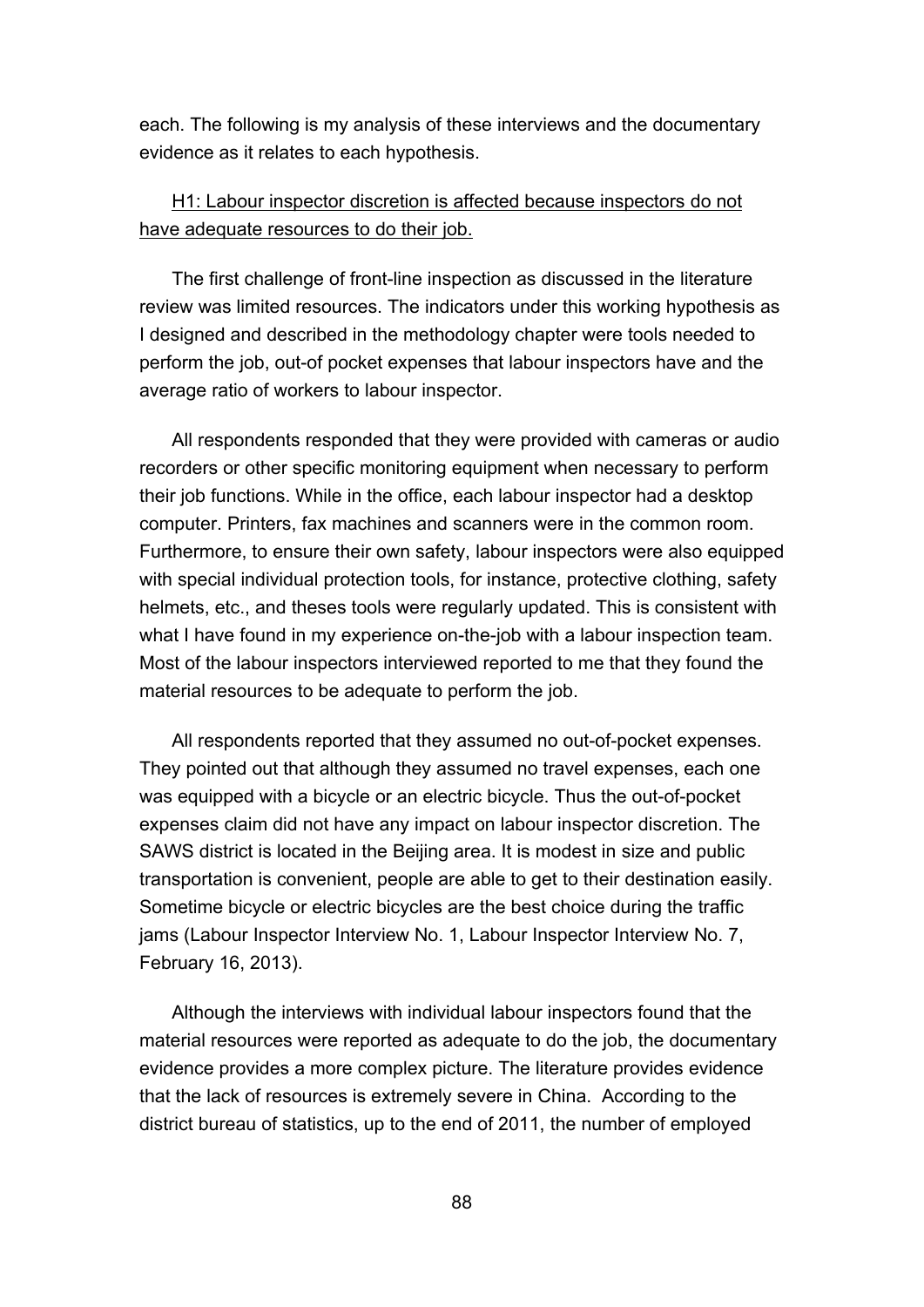persons was between 500,000 and 600,000 (Statistics 2011). In stark contrast, the one respondent from the personnel department told me that there were only 18 front-line labour inspectors in this district level administration of work safety (Labour Inspector Interview No. 8, February 16, 2013). This manpower to client ratio, as indicated in the literature on front-line work, is one of the particularly salient examples of organizational resource scarcity (Lipsky 2010).

In this district the inspector to worker ratio was therefore one inspector to little more than every 30,000 workers. Common sense would indicate that there must be a sufficient number of people working to provide services with a relatively low degree of stress, consistent with expectations of provision. If the manpower / client ratio is extremely low, in our case, the labour inspector has to make decisions in a very short span of time. The inadequacy of resources contributed to what Lipsky called the "improvisational" ways in which the law enforcement can be carried out (Lipsky 2010).

Although there were direct material resources available to each individual labour inspector in adequate supply and quality, systemically there were signs of resource scarcity through the staffing levels of the SAWS office. During the face-to-face interviews, more than one inspector complained about the burden of overtime work (Labour Inspector Interview No. 1, Labour Inspector Interview No. 8, 16 February 2013). One of the labour inspectors told me his work schedule on that day:

Before arriving at 10 o'clock, we had just finished a daily meeting. After the on-site inspection work, we would go back to the administration to sum up the morning's work. In the afternoon, we also had several on-site inspection works (Labour Inspector Interview No. 10, April 4 2013).

As a result, such a huge enterprise like the inspection I observed had to be condensed into only one hour as outlined and discussed in the previous chapter. The labour inspectors had to use their discretionary power and make their decisions quickly within a short time window.

Clearly, the issue of resource scarcity of Chinese labour inspection thus appears to be a problem, but this issue is not material resource scarcity related to the tools and equipment needed to do the job on a routine basis.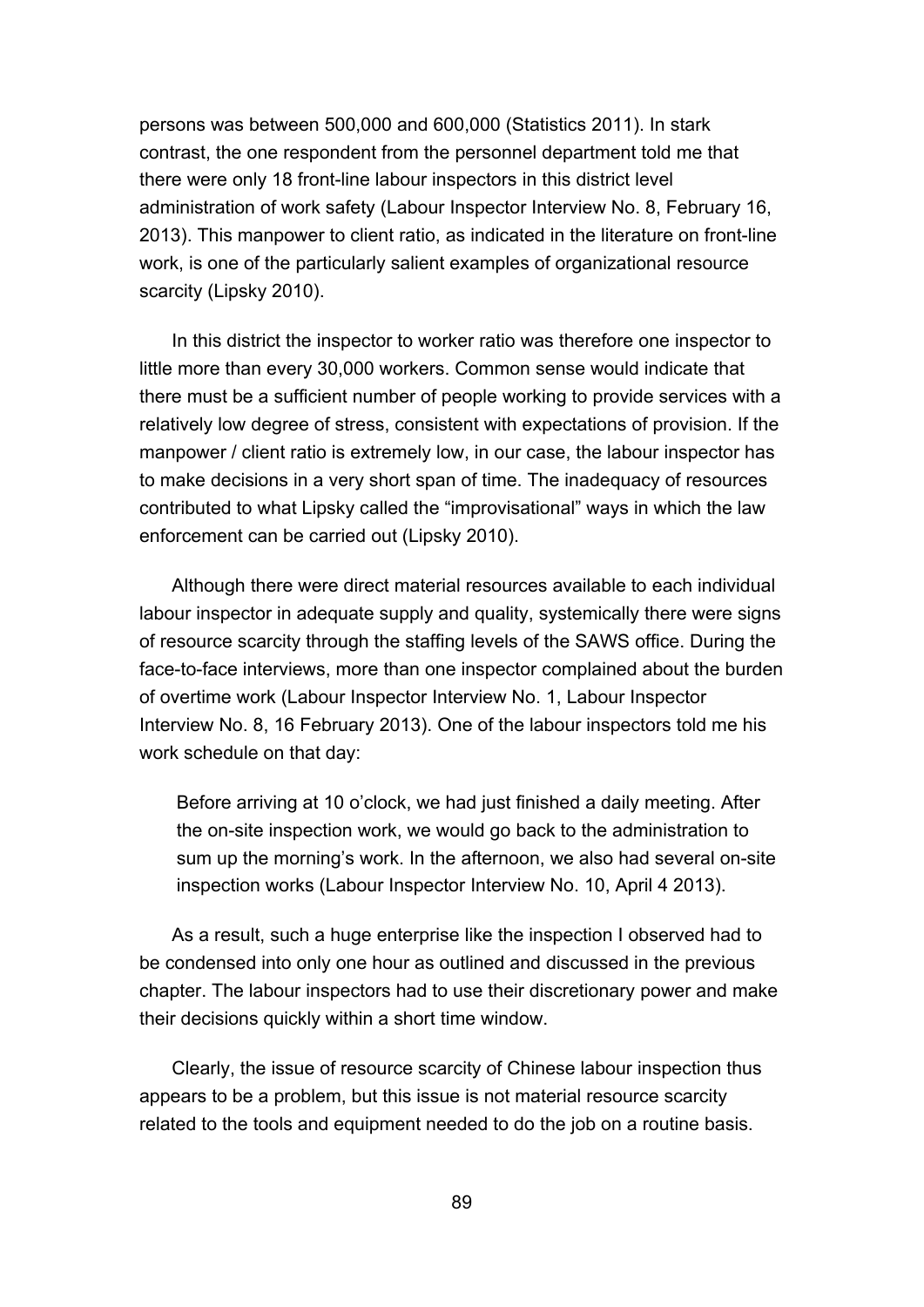Instead, this scarcity comes through short staffing of the public servants. This is similar to findings elsewhere in the literature on street-level bureaucracy. The average number of labour inspectors per workers in this district remains on the high end internationally. In fact, according to obligations under ILO standards, specifically ILO Convention No. 81 on Labour Inspection, the most industrialized countries must maintain an inspector-to-worker ratio of one inspector to every 10,000 workers. It would appear that this lack of staffing in SAWS is an important factor limiting the discretion of the front-line inspector. Given China's status as an industrialized country according to some of the latest international statistics cited in the opening chapters, in effect SAWS would need to triple the number of front-line labour inspectors in this office to be in compliance with the basic international convention on labour inspection.

# H2: Labour inspector discretion is affected because China's workforce is too migratory or precarious to assist inspectors in enforcing the law.

The second major theme that emerged from the data surrounds the use of migrant workers and dispatched workers and their impact on the discretion of labour inspectors. The district I visited had a resident population of over 90 million with a migrant population between 20 and 25 million (Statistics 2011). When the inspectors were asked about any considerations which they made and took into account when facing worksites with a high percentage of rural migrant workers and dispatched workers, all respondents considered that there were no special laws or regulations giving special attention to these kinds of workers (Labour Inspector Interview No. 1, Labour Inspector Interview No. 7, February 16, 2013).

Being on the lowest rung of the social ladder, migrant workers can usually only find poorly paid and arduous jobs in coal mines, on construction sites, or in factories. Most victims of work-related accidents are migrant workers (Xin 2013). Coal mining, construction and manufacturing are among the highest risk jobs (Fitzgerald et al. 2013). In view of these situations above, although there are no special treatments or special inspection contents for rural migrant workers or dispatched worker, the Enforcement and Inspection Guide has one special section for strategies related to high-risk industry inspections. These industries are hazardous chemicals enterprises, coal mines, firework factories, and construction enterprises where the migrant population is often larger than the other industries. For instance, in the case of construction enterprises,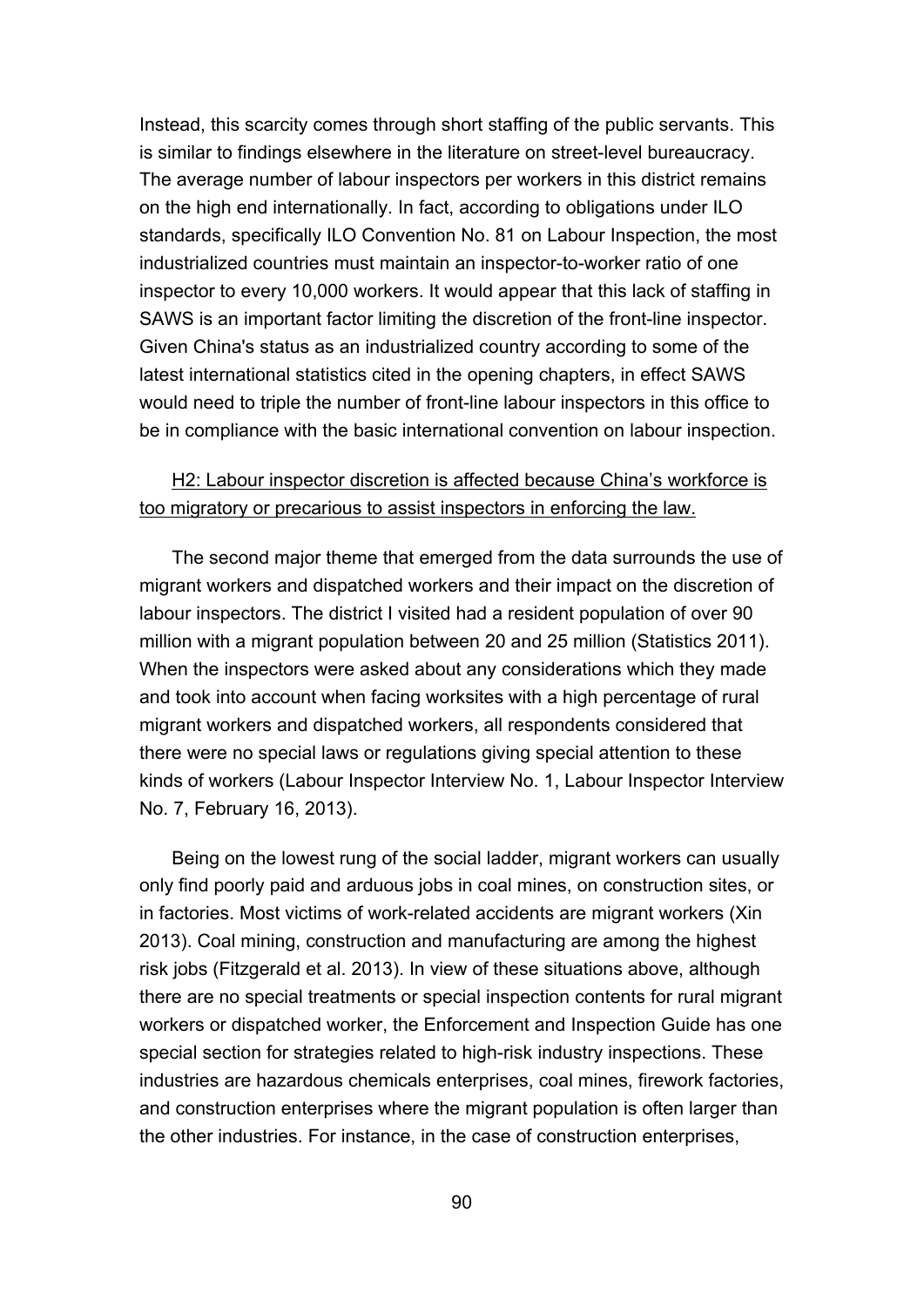there are specific inspection processes at key points. The inspection contents include two parts: Safety management inspections and field inspections (Work Safety and Inspection Guide 2006). The former means the inspection of enterprise's regulations and rules, safety documents, such as the holding of a safety production license. The latter means the inspection of some key areas, such as lift shafts and other dangerous areas. For other high-risk industries, there were more detailed programmed labour inspection standards. As a result of these focused efforts where precarious workers worked, these efforts were cited as mitigating any problems faced by a precarious workforce.

Labour inspector discretion was however affected in an indirect way by the influence of migrant and dispatched workers. As one respondent said: "High risk industry where migrant workers cover such a large population will have more detailed inspection contents" (Labour Inspector Interview No. 7, February 16, 2013). The more dangerous the industry is, the more detailed inspection contents there would be. The district government encouraged law enforcement personnel to correctly apply the current laws, administrative regulations, and department rules, in order to narrow discretionary powers and address the issues raised by migrant and dispatched workers. As a result of these specially targeted inspection programs, discretion was thus cited as being narrowed as more specific enforcement programs controlled their action. In the industries where these targeted enforcement programs did not exist and similar workforce demographics were found, however, the challenging nature of a precarious clientele was reported. Thus there was a difference in and outside of these industries where special enforcement programs were found, but most of the respondents focused on the affects of the special programs.

# H3: Labour inspector discretion is limited because of undeveloped or undefined law with weak sanctions.

The problem with the legal lacunae is mentioned in several studies and literature sources related to front-line public service work (Liu 2006; Zhang, Zhang et al. 2010). Most of the respondents interviewed for this study confirmed this phenomenon.

Cásale and Sivananthiran (2010) state that: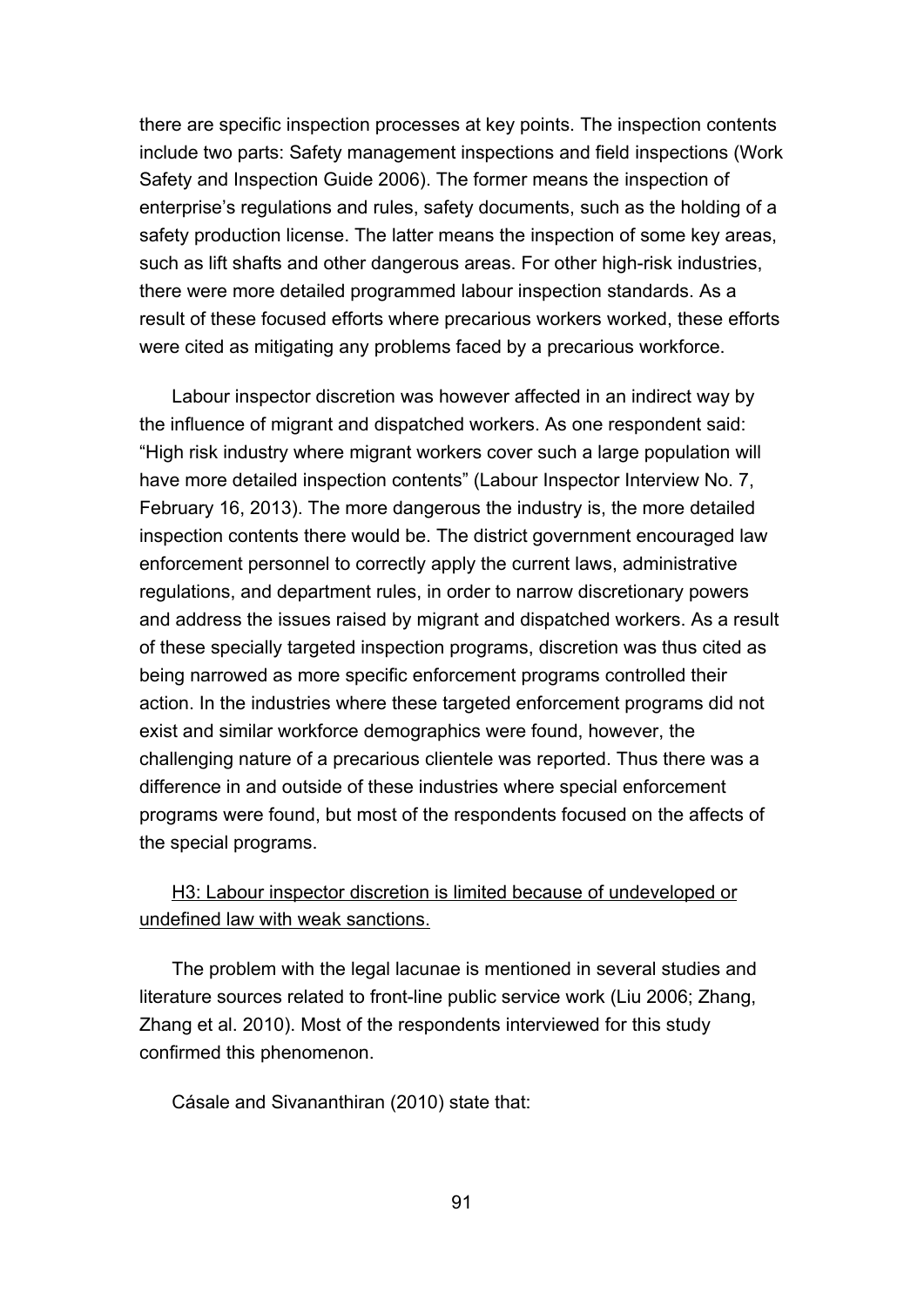The goal of labour law is to ensure that no employer will be allowed to impose and no worker will be obliged to accept conditions of work which fall below what is considered a decent threshold in a given society, at a given time. Thus, labour law is not just a means to regulate the exchange between labour and capital, in the way that civil and commercial law do with respect to civil and commercial exchanges; rather, it is a means to put into practice the ILO's Decent Work Agenda (Casale and Sivananthiran 2010).

The influence of the current labour laws on labour inspector discretion could be reflected in two extremes: Too detailed legal provisions that serve to limit labour inspector discretion, and on the other hand, labour inspectors cannot use this discretion power because there is no law they could fall back upon.

According to the Work Safety Enforcement and Inspection Guide, the preparation before inspection comprises six steps: Understand the entities being inspected, identification and training of the labour inspector, consult all related laws and regulations, prepare an inspection syllabus and inspection sheet, prepare the equipment and materials, and divide the labour inspectors. The second part of the whole inspection process is on-site inspection work. The last part is the handling of the inspection result where labour inspector discretion plays a crucial role (Work Safety Enforcement and Inspection Guide 2006, Chapter 3). It means that labour inspectors have the power to decide whether to give a lighter or mitigated punishment or a heavier punishment. It is the discretion of the inspector within the scope of administrative penalty.

In fact, each of the labour inspector's acts was cited as restricted by strict legal standards. This restraint could be reflected from the whole process of inspection work and two types of administrative penalty procedures: Summary procedure and ordinary procedure. Summary procedure applies to where "If the facts about a violation of law are well-attested and there are legal basis and if, the citizen involved is to be fined not more than 50 yuan or the legal person or other organization involved is to be fined not more than 1,000 yuan or a disciplinary warning is to be given", such administrative penalty may be decided on the spot by a labour inspector (Law of the People's Republic of China on Administrative Penalty, Article 33). Except the summary procedure above, where the administrative punishment may be given on the spot, the administrative organ, finding that administrative punishment shall according to law be inflicted on a citizen, legal person or other organization for their acts,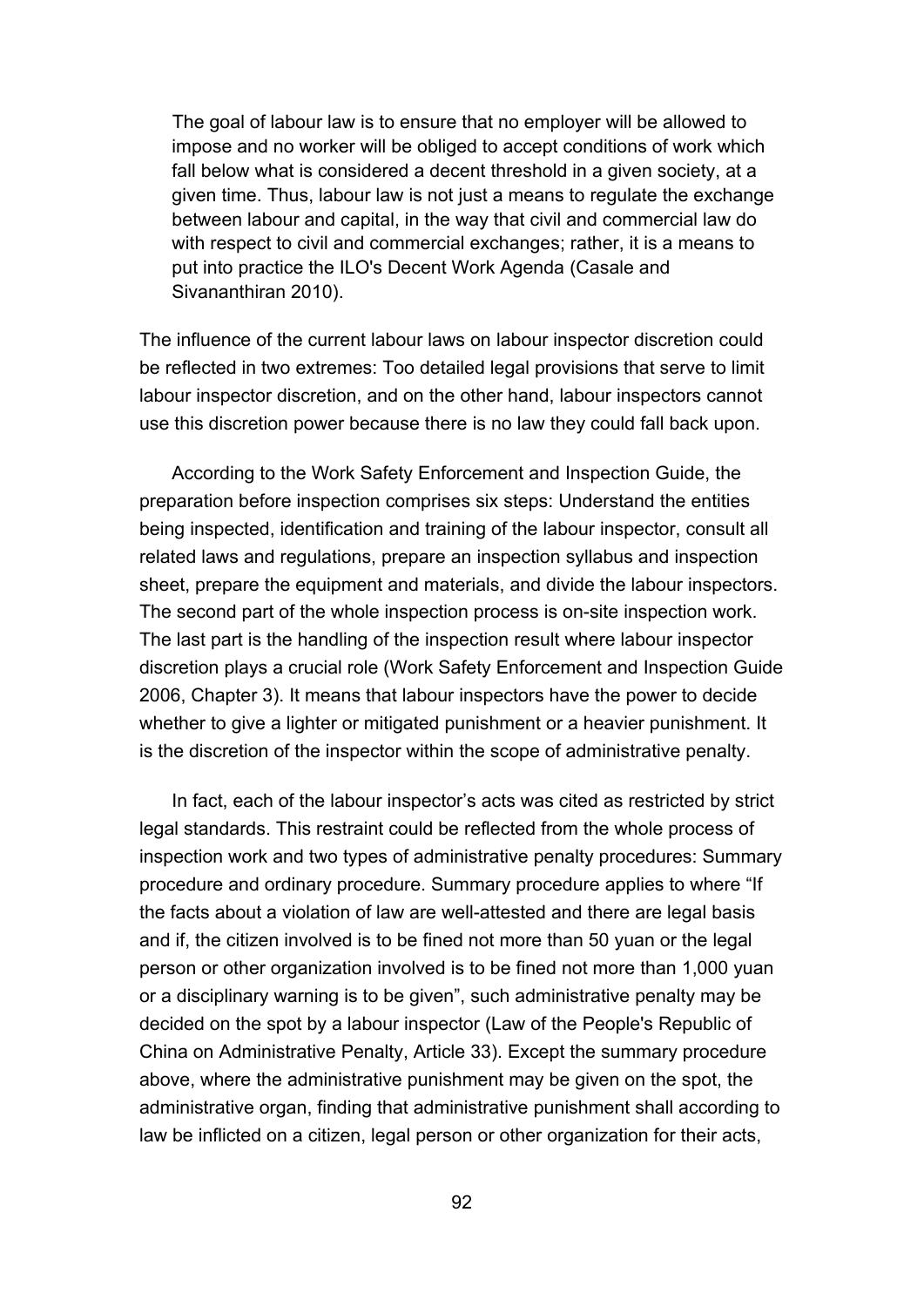must conduct an overall, objective, fair and just investigation, collect relevant evidence, or may conduct, when necessary, an inspection according to law or regulations. No less than two inspectors shall be present on the scene when the administrative organ conducts an investigation or an inspection. The administrative organ before making a decision on the administrative punishment such as ordering to stop production and business, withdrawing the permit or license, or large sum of fine, shall advise the party of the right to a hearing (Law of the People's Republic of China on Administrative Penalty, Article 36 and Article 37). These laws dealing with rights to appeal the citation were cited as impacting the work of the front-line labour inspectors.

Furthermore, in order to avoid what it calls unjust punishment, the Beijing Administration of Work Safety has issued "Work Safety Administrative Penalty Discretion Standards" (Work Safety and Inspection Guide 2006). This regulation has summarized the foundation of punishment and has refined the amount of fines which means for which kind of illegal acts shall be imposed for the maximum amount of the fines or the minimum amount of the fines. These regulations further restrict the discretion of the labour inspectors actions.

For instance, according to the Production Safety Law, "The production and business operation entities shall offer education and training programs to the employees thereof regarding production safety so as to ensure that the employees have the necessary knowledge of production safety, know the relevant regulations and rules for safe production and the rules for safe operation, and master the skills for safe operation for their own positions." It also states "Where any production and business operation entities employs any new technique, new technology, new material or new equipment, it must know and have good understanding of the safety and technical feature thereof, take effective measures for safety production and give special education and training programs to the employees concerned about production safety" (Production Safety Law of the People's Republic of China, Article 4). The penalty is that "the production and business operation entity shall be ordered to make amends within a prescribed time period. If it fails to make amends in the prescribed time period, it shall be ordered to suspend production or business for rectifications, and may be fined not more than 20,000 yuan or about \$3,000 (Work Safety Administrative Penalty Discretion Standards, 10).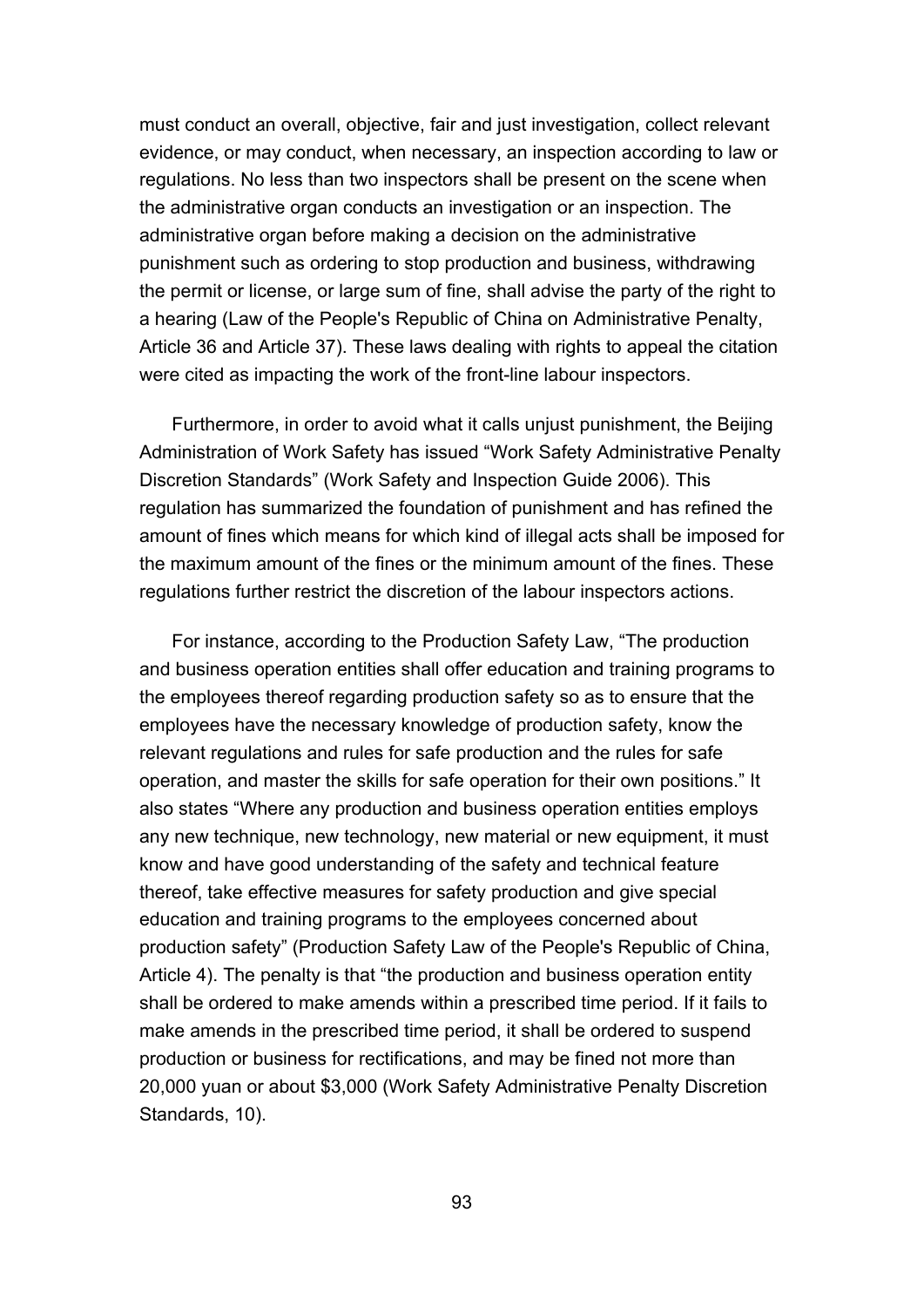These detailed regulations detailing when to levy fines and the amount of these fines were cited by several inspectors who indicated to me that they had limited discretion or even no discretion in power on this point. Each project has a stringent inspection method and content, and at the same time, each has a detailed administrative penalty the regulation has to obey. Considering this evidence in light of the low inspector to worker ration cited above, these regulations effectively served to limit the labour inspectors from making major citations or production closures without appeal in order to send a message to hazardous firms as a basic action that might mitigate their low staffing levels.

Ironically, the local district government is trying to establish a complete legislation system and is in the process of regularizing the enforcement of the administrative law on production safety in order to encourage law enforcement personnel to correctly apply production safety laws, administrative regulations and to narrow their discretionary powers. All front line inspectors interviewed for this project, however, felt that despite this body of laws and rules and the local reform effort, sometimes there were no laws to fall back on in their work. One respondent took an example of an "exit passageway" (Labour Inspector Interview No. 7, February 16, 2013). The law obligates that exit passageways should be kept clear, and should not be piling up debris. However, there are no penalties. Does this mean that if there are any enterprises in violation of this law, there is no punitive measure? Another labour inspector interviewed felt that the law prescribed in detail the correct behaviours required of each enterprise, but there were few provisions for effective penalties the inspectors could use related to when the employer's behaviour was deemed hazardous.

One of the reasons of this phenomenon is the lacunae of the current work safety laws regime. The most important law concerning occupational safety and health is the Safety Production Law (Pringle and Frost 2003). All of the respondents interviewed stated that this law was the essential one when they were performing their labour inspection work. Enacted in 2002, the Safety Production Law stipulates "Fourteen (14) basic systems and/or measures concerning occupational safety and health. These basic systems are limited to the prevention of production accidents at the enterprise level (Pringle and Frost 2003)." The important stipulations state that:

A production unit must meet all the relevant laws, regulations, and industry-specific laws (such as the Coal Safety Law) otherwise it may not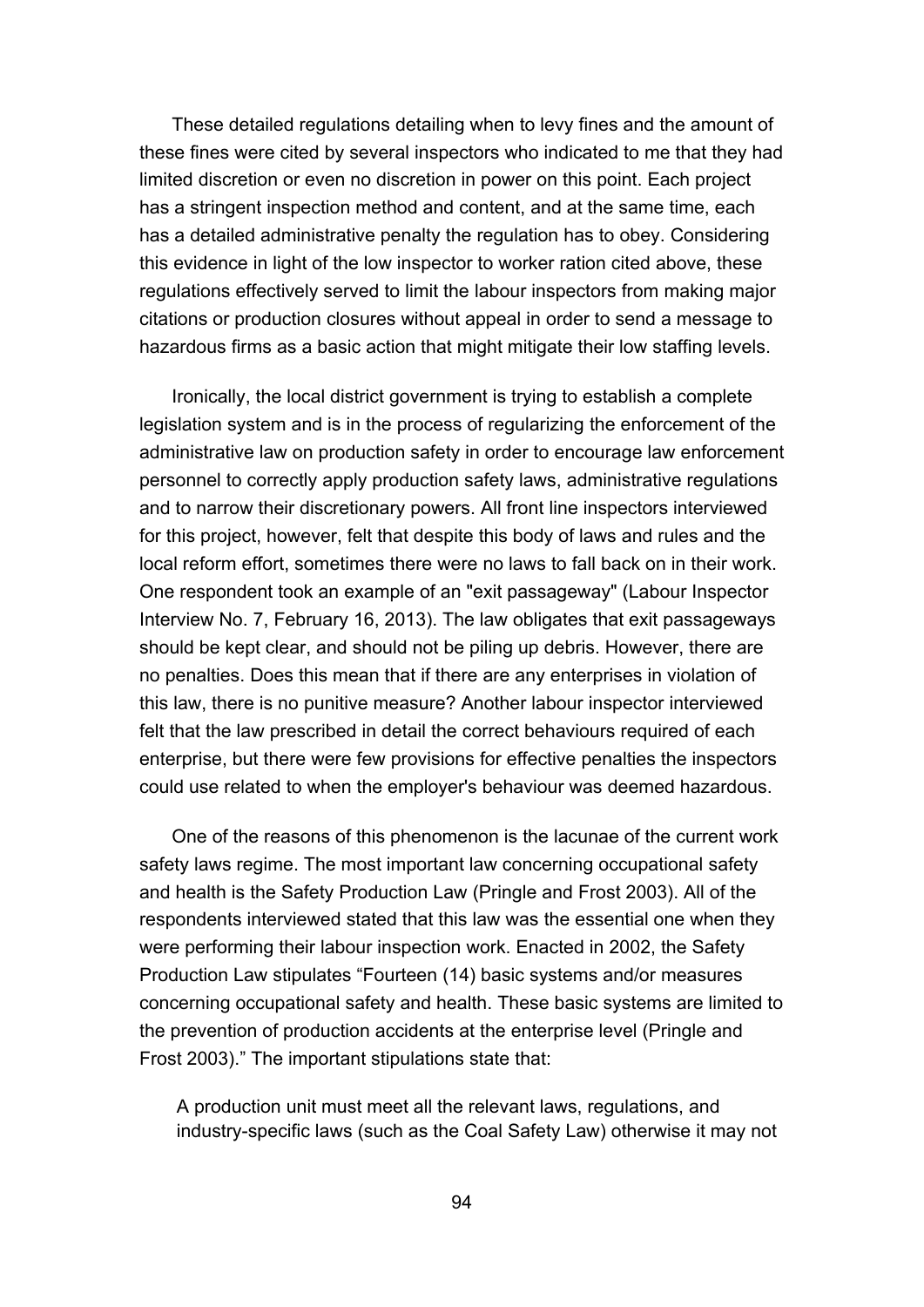undertake production activities. An enterprise must appoint an individual who is responsible for all aspects of safety. An enterprise must implement a system of education, training, and assessment of the safety knowledge of the OHS directors (that is, personnel with overall responsibility), OHS managers, and workers. Enterprises must implement a system of three simultaneous OHS measures at all stages of all projects; that is, OHS measures should be evident at the planning stage, during construction (of the plant), and when production is under way. Production units must register exceptionally dangerous hazards with the local safety inspectorate. Enterprises must implement a safety management system specifically addressing workplaces where explosives, working at height, and other dangers are involved (Pringle and Frost 2003).

However, it was noted that the present law mainly focuses on production safety. "Safety production" is defined as "to prevent and reduce risk factors in the production process and to defend the safety of production." Meanwhile, according to a major OSH glossary "Occupational safety and health is an area concerned with protecting the [safety,](http://en.wikipedia.org/wiki/Safety) [health](http://en.wikipedia.org/wiki/Health) and [welfare](http://en.wikipedia.org/wiki/Quality_of_life) of people engaged in [work](http://en.wikipedia.org/wiki/Employment) [or](http://en.wikipedia.org/wiki/Employment) [employment](http://en.wikipedia.org/wiki/Employment)" (OSH Glossary 2008). The goals of occupational safety and health programs are "fostering a safe and healthy work environment" and "safety production" and OSH are two interrelated concepts of different areas. The former is "production-oriented" pursuing production safety; the latter is "people-oriented" focused on employee safety.

In addition, according to the Work Safety Enforcement and Inspection Guide, occupational health is also one of the inspection objectives. However, the Production Safety Law doesn't have any articles concerning occupational health. That is because occupational safety and occupational health are two distinct terms. Occupational health was, until recently, under the responsibility of the Ministry of Health. "By decision of the State Council, SAWS established an OH Department in 2008. Under the *Interim Rules on the Administration of OH in Workplaces* issued in 2009, SAWS duties in OH inspection were determined and now cover a wide range" (Arrigo et al. 2011).

The Code of Occupational Disease Prevention of PRC applies to the occupational disease prevention activities within the territory of PRC, yet the Safety Production Law is limited to the prevention of production accidents. The Law of the Peoples Republic of China on Safety in Mines is formulated for the purpose of ensuring safety in production in mines, preventing accidents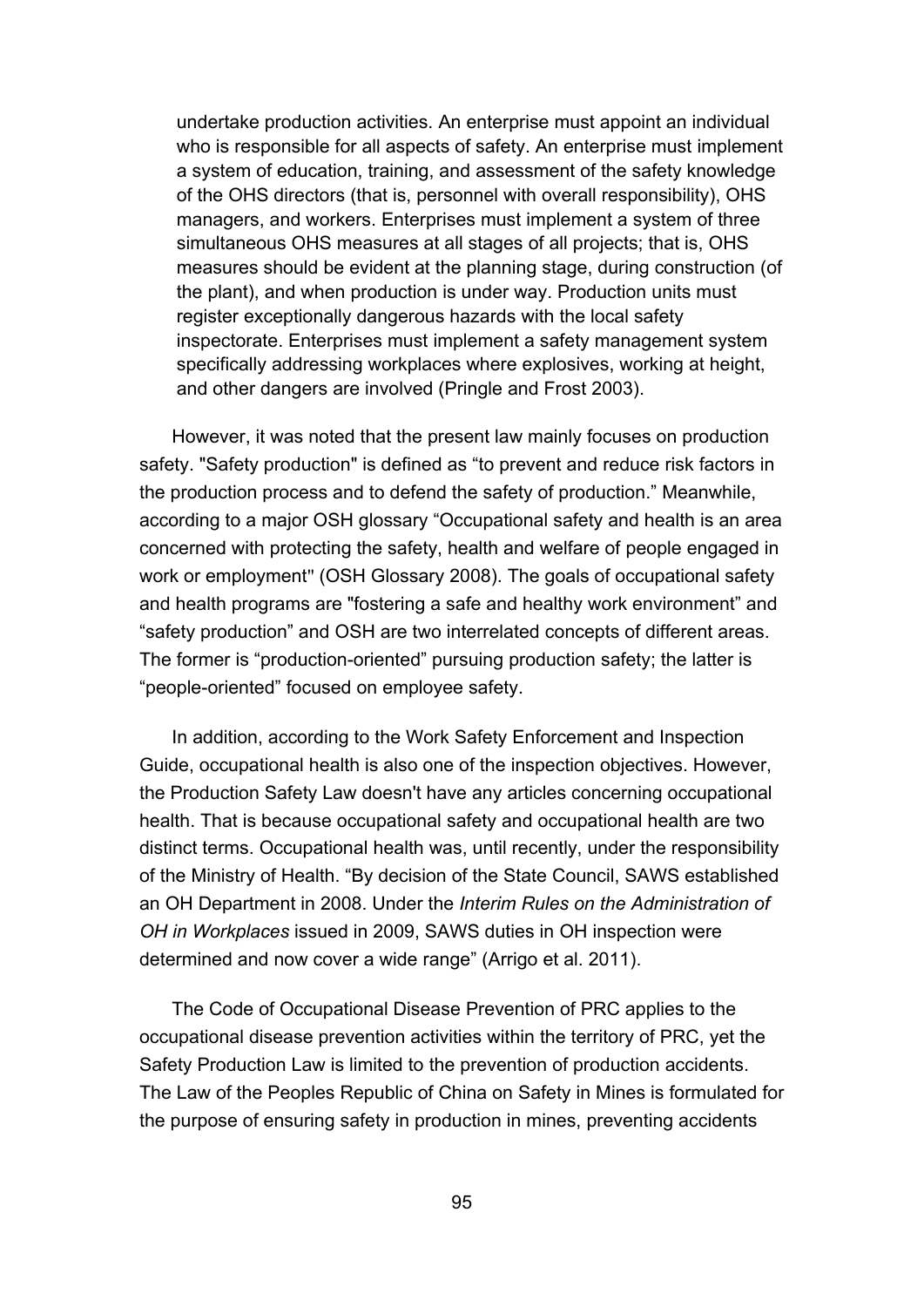and protecting personal safety of workers and staff at mines and promoting the development of mining industry, and the Fire Control Law of the People's Republic of China is formulated in the purpose of preventing fire and reducing fire damage, safeguarding citizen's personal security, public property and civil assets, upholding public security and ensuring the smooth construction of the socialist modernization.

Each law focuses on one aspect of occupational safety and health. As a result, the important issue of legal coherency cannot always be guaranteed. As one labour inspector mentioned, both the local fire brigade department and the administration of work safety are responsible for the fire control and each of them has their own standards. However, he usually found that sometimes these standards are not at all mutually compatible or these standards focus on different aspects (Labour Inspector Interview No. 4, February 16, 2013). The entities being inspected may meet the requirements of the Fire Brigade Department but at the same time, they may be against the standards made by the Work Safety Administration. Sometimes the labour inspector is at his wits' end when facing such problems of multiple standards in their enforcement efforts. In this context, the lacuna of the law is neither too lax nor too stringent a framework of norms, but rather a multiple complex of norms said to regulate the same activity. Inspector discretion is affected by divergent standardization and this complex of regulatory norms that speak differently to the same issue. This is only made more complex when introducing industry standards to the mix as was the case with the SAWS inspection team I joined on a site visit.

The legal lacunae of work safety law was also found in the insufficient penalty measures described in the interviews and the documentary evidence. The Enforcement and Inspection Guide stipulates numerous standards on safety production. Take the example of "exit passageway" once again. The manual has one section named the Special Content of Safety Production Inspection. This section, as the on-the-ground guide for labour inspectors, attempts to synthesize the multiple legal frameworks that apply into a single cohesive inspection guidance document. It therefore comprises the hazardous chemicals inspection, Coal Mines inspection, fireworks production inspection, construction unit inspection, assembly occupancies inspection, etc. Each special inspection stipulates, "exit passageways should be kept clear, and should not be piling up debris" (Work Safety Enforcement and Inspection Guide 2006). However, there is no administrative penalty. Labour inspectors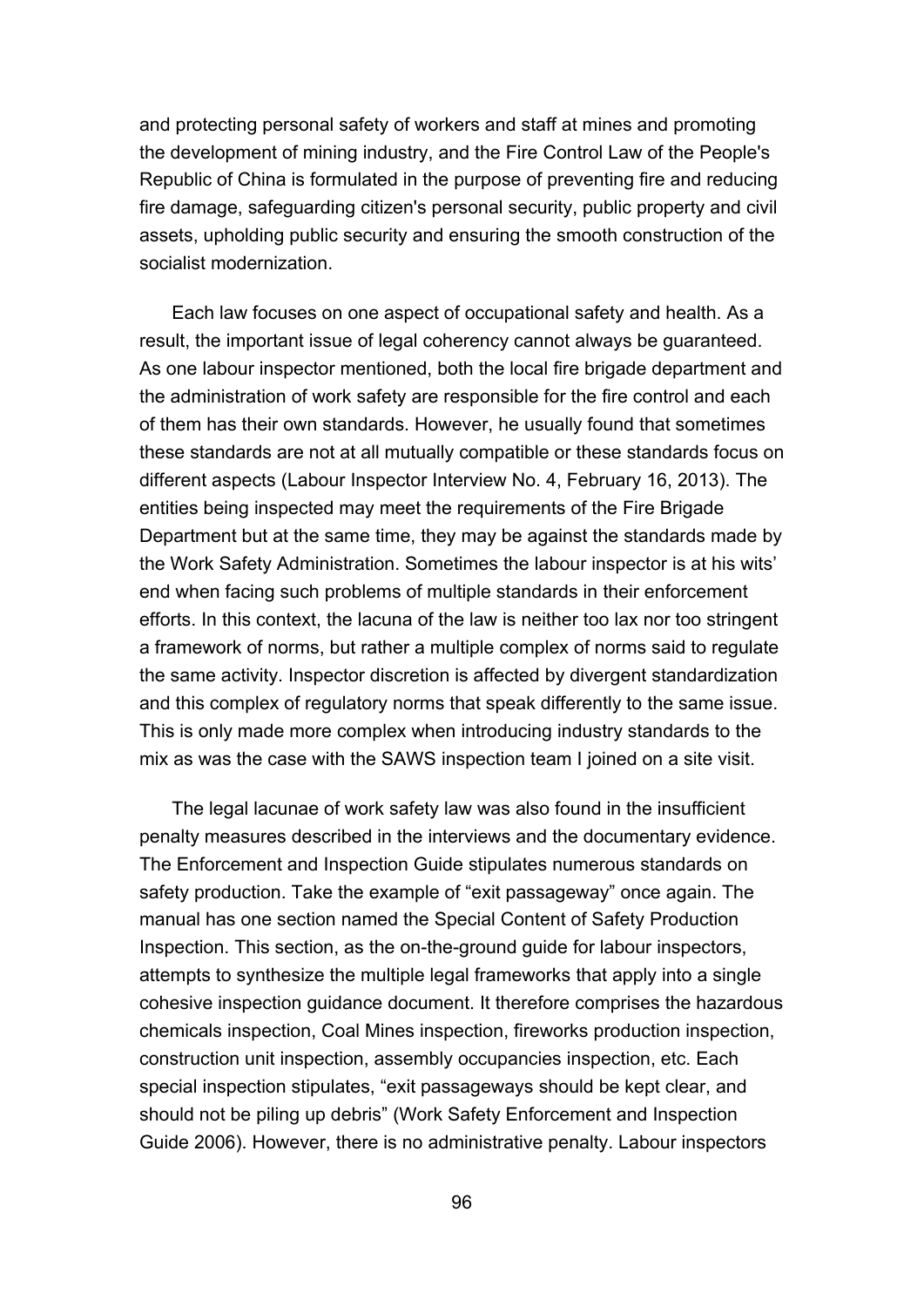have no punishment measures where the entities violate this standard regarding the exit passageway. Thus there is a multitude of standards and even when they do say the same thing, again, the penalties are lacking.

# H4: Labour inspector discretion is limited because labour inspectors are too focused on narrow performance evaluation metrics.

This fourth hypothesis refers to professional training, performance measurement, human resource management, and the discipline and reward system issues. The Department of Legal Publicity inside the local work safety administration is responsible for the training of labour inspectors. Training includes the interpretation of the work guidelines and the latest laws, policies, regulations, field investigation, etc. (Author Fieldnotes, February 16, 2013).

According to a survey of one city in China, fewer than 30% of the labour inspectors when hired had any inspection related work experience (Liu 2006). This district administration is in the same tight place. One respondent from the local human resources department gave me a brief demographic description of the current front-line labour inspectors. The average age was 30 years old, each of them has a bachelor degree or above. The average length of working experience was one or two years. Their track record included village officials, a demobilized soldier, and a former police officer. Some level of professional experience may be required before they are hired. For instance, the candidate with a bachelor degree of safety and environmental engineering will be given a top priority, but this requirement is not fixed and it might not meet the office's practical needs at a particular time of hiring, so there is freedom to hire outside of these rules (Labour Inspector Interview No. 2, February 16, 2013).

Labour inspectors have face-to-face encounters with different clients and have to deal with a large number of complex cases, and thus make decisions in a short span of time. This knowledge and skill cannot be obtained through training, even when part of this ability is attributable to the nature of their job.

Lipsky defined this phenomenon as a lack of personal resources (2010). He believed that street-level bureaucrats might lack the personal resources they need in conducting their work. They may be untrained or inexperienced, lacking tacit on-the-job knowledge that comes with a longer tenure. New labour inspectors are normally untrained in interaction with their clients.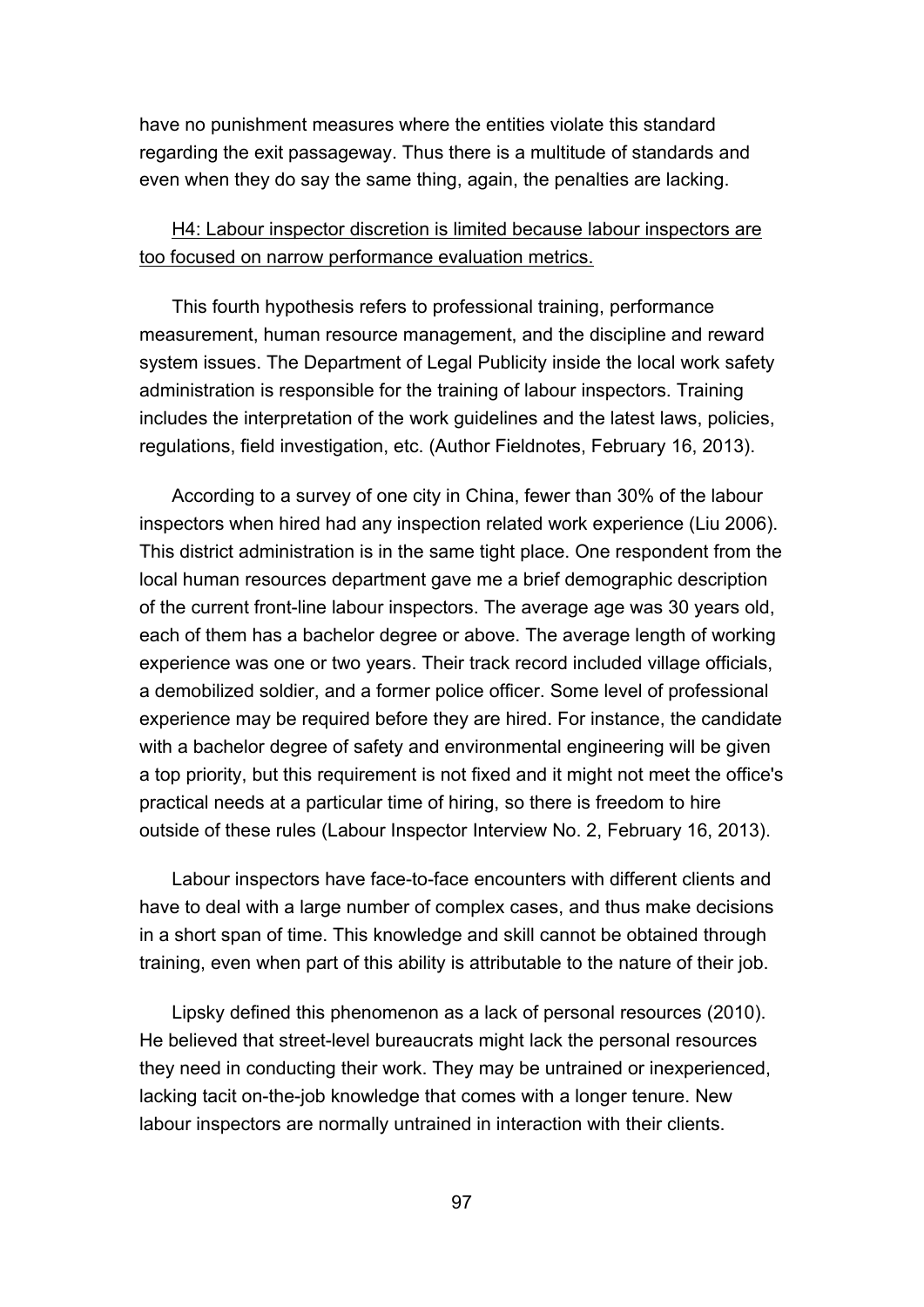Inadequate personal resources directly influenced the labour inspector's discretion. He may be confused about how to identify the nature of the facts, the seriousness of the circumstances and confused about how to take the necessary measures to improve the situation with their enforcement power.

For example, according to Article 44 of Measures on Administrative Penalties Against Illegal Acts Concerning Work Safety, "the production and business operation entities reject or obstruct the supervision and inspection personnel shall be imposed upon a fine of not less that 10,000 yuan but not more than 30,000 yuan or a warning" (Measures on Administrative Penalties against Illegal Acts Concerning Work Safety, Article 44). However, how to define "obstruct" is a question for front-line labour inspectors to define on their own accord on the ground. Also, it is easy to define when "the circumstances are serious" but "relatively minor circumstances" are harder to define in the current labour laws. However, there is no standard to identify the seriousness of the circumstances so this in turn affects labour inspector discretion.

Finally, according to Article 51 on Measures on Administrative Penalties Against Illegal Acts Concerning Work Safety, it says

In case of failure by the party to execute the decision on administrative punishment within the prescribed time limit, the administrative organ making the decision on the punishment may take the following measures: In case of failure to pay the fine in time, an additional fine shall be imposed amounting to three per cent of the original fine on a daily rate basis; in accordance with law, the sealed up or seized property can be put to auction to pay, or appropriation of the frozen bank deposit can be made for payment of, the fine; or apply to the people's court for enforcement" (Measures on Administrative Penalties against Illegal Acts Concerning Work Safety, Article 51).

The labour inspector clearly has the authority to choose the measures. The inadequate interpersonal resources, as defined by Lipsky and suggested by a number of labour inspectors interviewed for this study, are a more striking weakness since the laws do permit a degree of strong action.

Another indicator under this hypothesis is performance measurement. Goal ambiguity, intrinsic to street-level bureaucracies, affects performance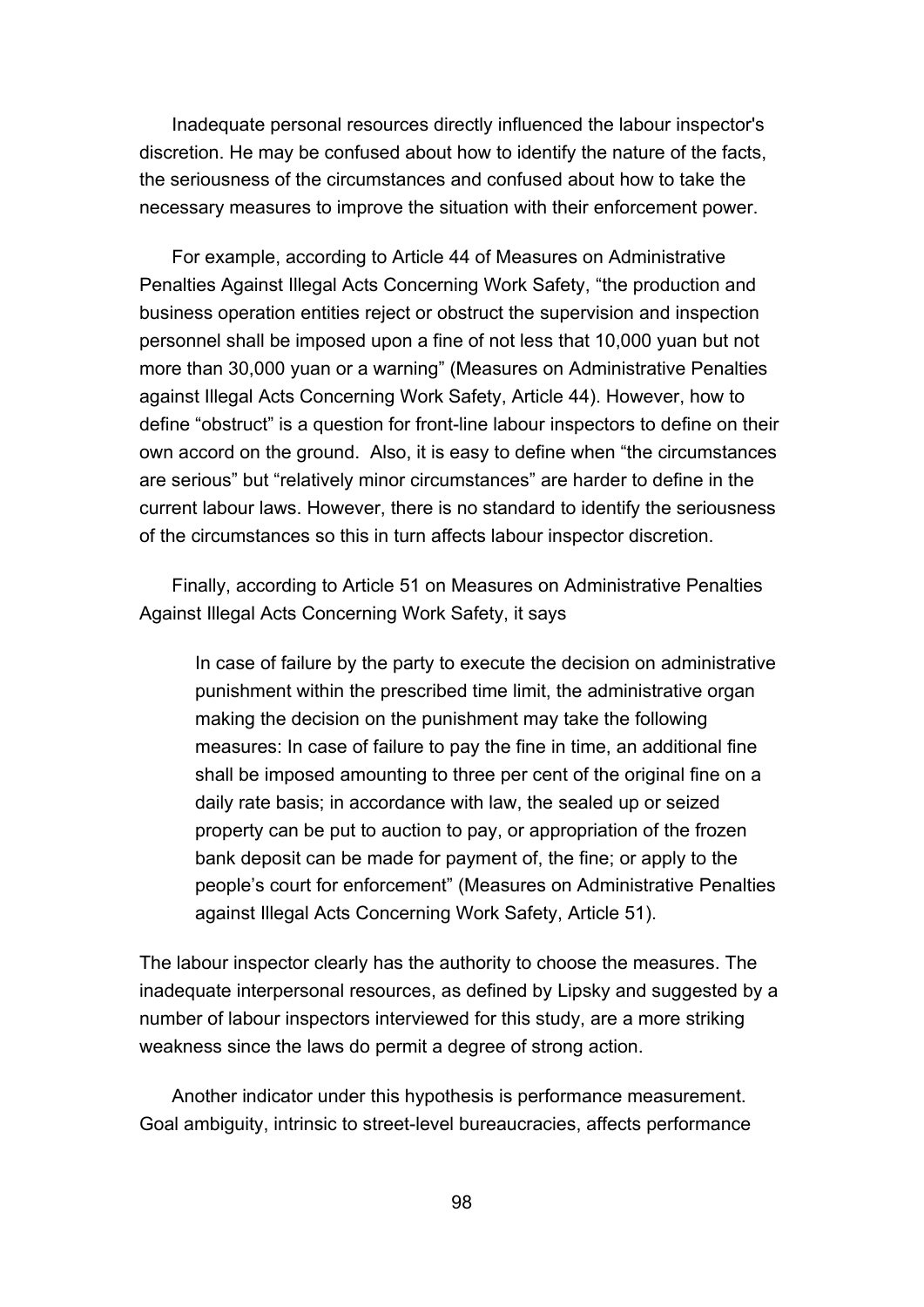measurement. At the same time, there are too many variables to take into account to make evaluation realistic (Lipsky 2010). The respondent from the human resources department gave me an unequivocal answer; the front-line inspectors considered that there was no definite performance measurement system. Each day, they had some fixed inspection tasks; these tasks may be assigned by a superior or a tip-off they receive from the public. There was no minimum monthly amount of fines or the number of illegal units that needed to be visited. The violation identification and the amount of fines were strictly to be in accordance with relevant laws and regulations, which themselves had a degree of uncertainty and latitude (Author Fieldnotes, February 16, 2013).

The same situation applies to the discipline and reward system of the labour inspectors. One interview respondent answered that there is hardly any reward or discipline measures available in this Work Safety Administration as the performance of front line labour inspectors was very difficult to measure (Labour Inspection Interview No. 2, February 16, 2013). These responses are consistent with the general literature on evaluating front-line service work.

According to the Civil Servant Law in 2006, the law essentially regulating the employment of labour inspectors,

The levels of leading posts are classified into chiefs at the state level, deputies at the state level, chiefs at the provincial and ministerial level, deputies at the provincial and ministerial level, chiefs at the department and bureau level, deputies at the department and bureau level, chiefs at the county and section level, deputies at the county and section

level, chiefs at the township and sub-division level and deputies at the township and sub-division level (Civil Servant Law of the People's Republic of China, Article 16).

The non-leading posts in comprehensive administration shall be inspectors, deputy inspectors, researchers, deputy researchers, division directors, deputy division director, division personnel and clerks. Front-line labour inspector is at this very basic level: Division personnel and clerks (Interim Regulation on the Appointment, Dismissal, Promotion, and Demotion of Civil Servants, Article 19). Candidates to be promoted from this post to a higher post of deputy division director generally must have worked at the division personnel and clerks post for at least three years (Author Fieldnotes, February 16, 2013).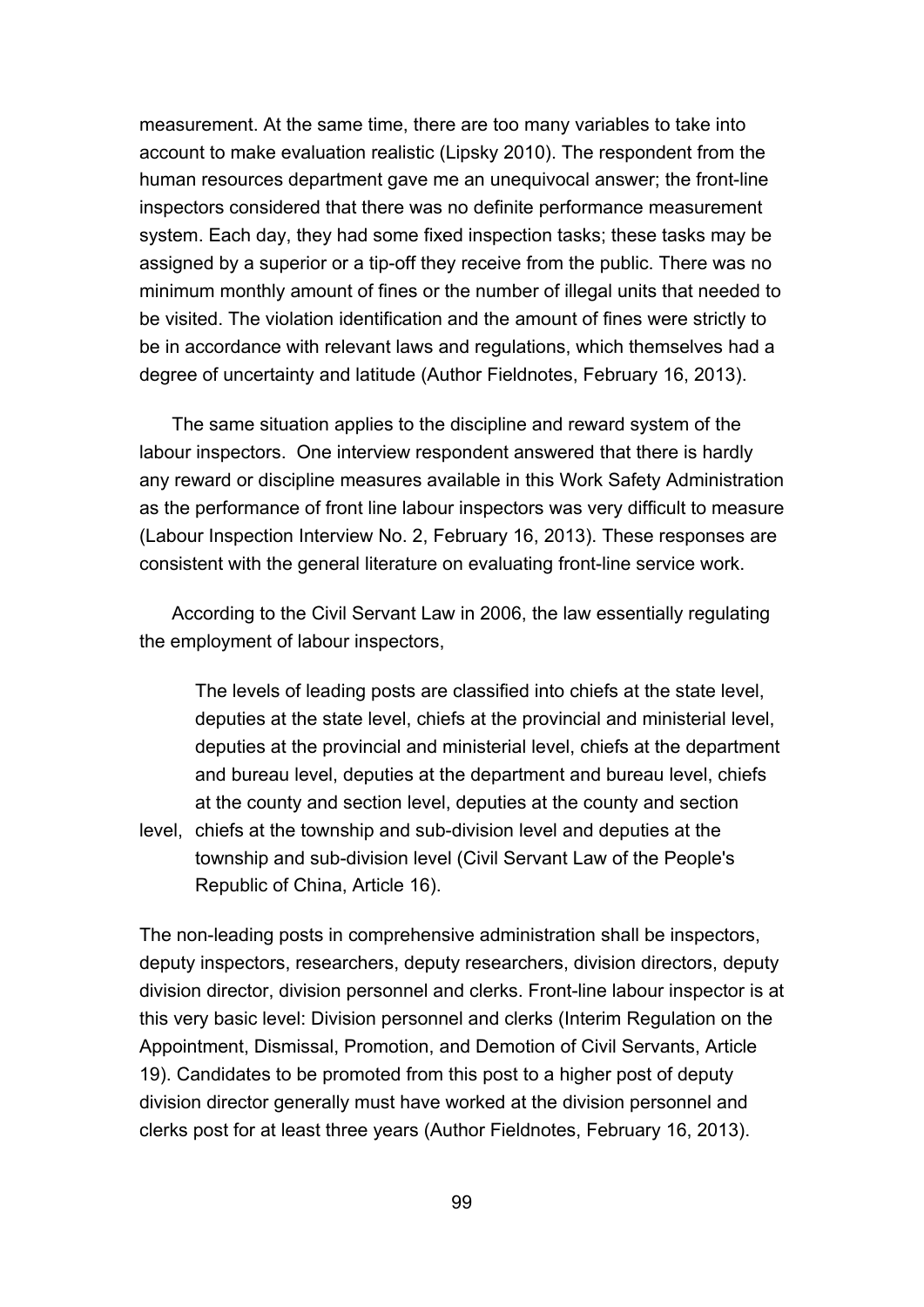Besides these basic requirements, promotion includes a democratic recommendation of the party committee at the same level or by the higherlevel organization or personnel department. This includes interviews with a number of leading officials in his or her own department, examinations, etc. (Author Fieldnotes, February 16, 2013). Complicating this is that civil servants are not necessarily required to be members of the Party. In fact, most of the rank and file civil servants do not hold a party membership (Author Fieldnotes, 16 February 2013). However, one labour inspector that I interviewed stated that a party membership was also an important factor of promotion (Labour Inspector Interview No. 5, February 16, 2013). This means that there is a degree of real political involvement in the promotion of labour inspectors beyond the standard workplace politics often faced in a bureaucratic setting.

It can be concluded, then, that three years of service, a recommendation from the party, interviews, and exams comprise the requirements of promotion, and a party membership is an important factor. It is thus very difficult to link the promotion to work performance given this setup. As one respondent said "Each inspector's work capacity is almost the same. One labour inspector may have the support of the relevant leader if they have coordination ability and organizational capacity." The so-called capacity here means, to some extent, to solve the problems with one's interpersonal relationships on their own accord. As noted above, however, the issue of "coherency" cannot always be guaranteed. As one labour inspector interviewed mentioned:

The entities being inspected meet the requirements of the Fire Brigade Department but at the same time they may be against the standards made by the our Work Safety Administration. However, if I know someone working in the Fire Brigade Department, I could contact him directly, he could bring pressure to bear upon the entities or we could make a joint team. The problem will be solved and that is my exclusive ability (Labour Inspector Interview No. 5, February 16, 2013).

Here the relevant leaders focus on this problem-solving ability buttressed by an inspector's interpersonal relations and connections.

Accordingly, a performance measurement, discipline and reward system would thus not affect labour inspector discretion in a direct way since none of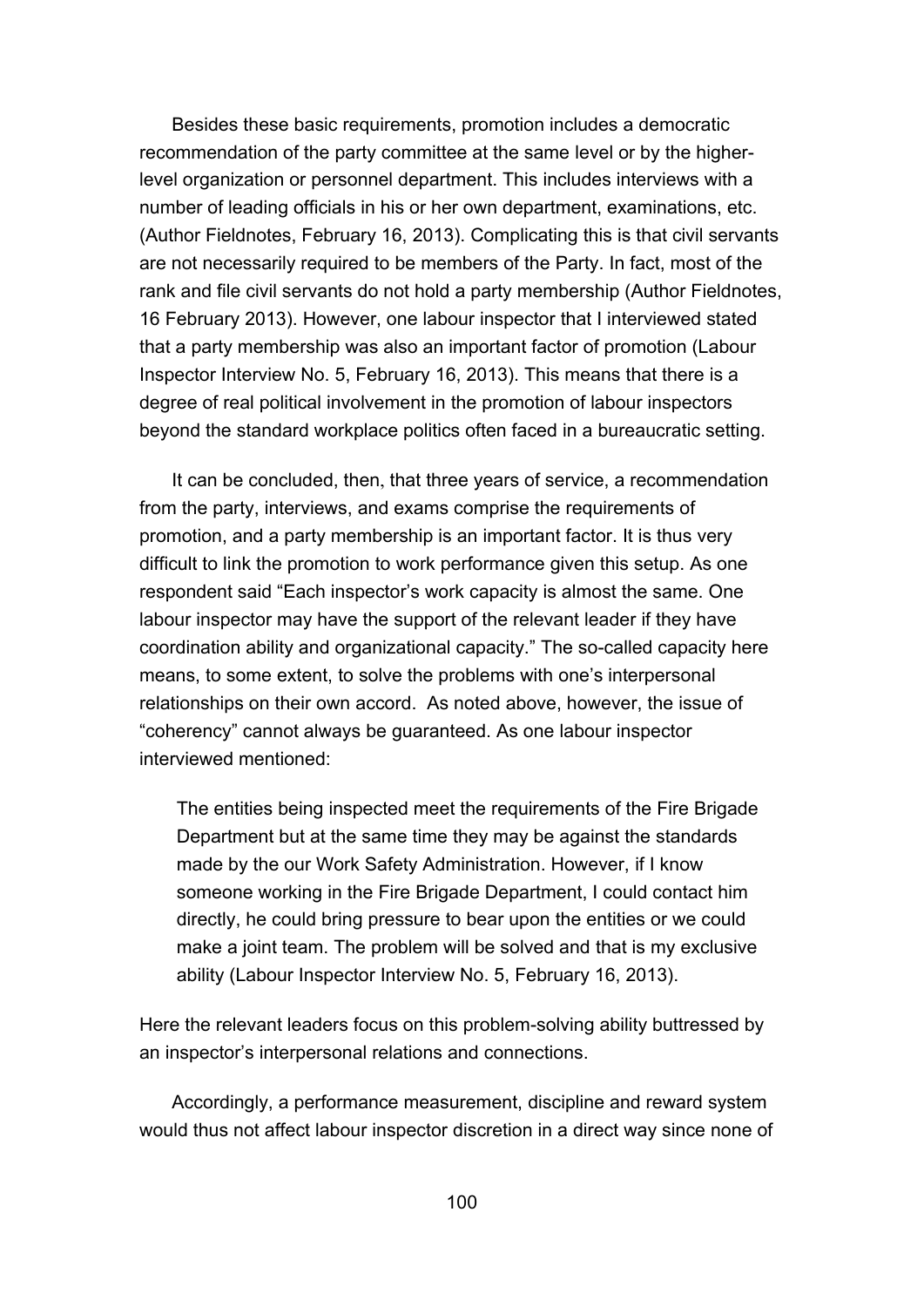these systems existed effectively. Furthermore, the existing promotion system is unrelated with either performance measurement or the discipline and reward system. The result of the absence of a performance measurement system may, however, influence the discretion of labour inspectors in other ways. For example, not having standard systems for evaluating performance could allow de facto unwritten norms to develop in lieu of an overt process which in turn could influence labour inspector decision-making. Evidence on this point from interviews and documentary evidence was not clear, however, yet the informalities of the formal promotion system described above was cited as being an important factor considered in how inspectors do their work.

# H5: Labour inspector discretion is limited because of other factors not considered previously.

A semi-structured interview combines a pre-determined set of open questions with the opportunity for the interviewer to explore particular themes or responses further. This was especially the case for the last part of my interview that did not limit respondents to answering a set of pre-determined questions. The results showed some other key factors cited as affecting either directly or indirectly a labour inspector's discretion and decision-making power. I have identified three factors from the interviews to highlight in this category.

First, the labour inspectors interviewed for this study considered the lack of administrative enforcement power to be a serious problem. The weak enforcement power framework overall within which they must work makes their jobs a very difficult task. As one inspector said:

I could not communicate directly with the enterprise legal person or the responsible person able to change the situation. Worse still, the responsible person would produce various excuses to avoid meeting with the labour inspectors. What can I do then? Nothing else (Labour Inspector Interview No. 5, February 16, 2013).

This evasion and the lack of administrative enforcement power to really get at the issue of concern and confront the decision-makers was cited by labour inspectors as having a negative influence on the rectification and reform of the enterprise and application of real safety and health protections.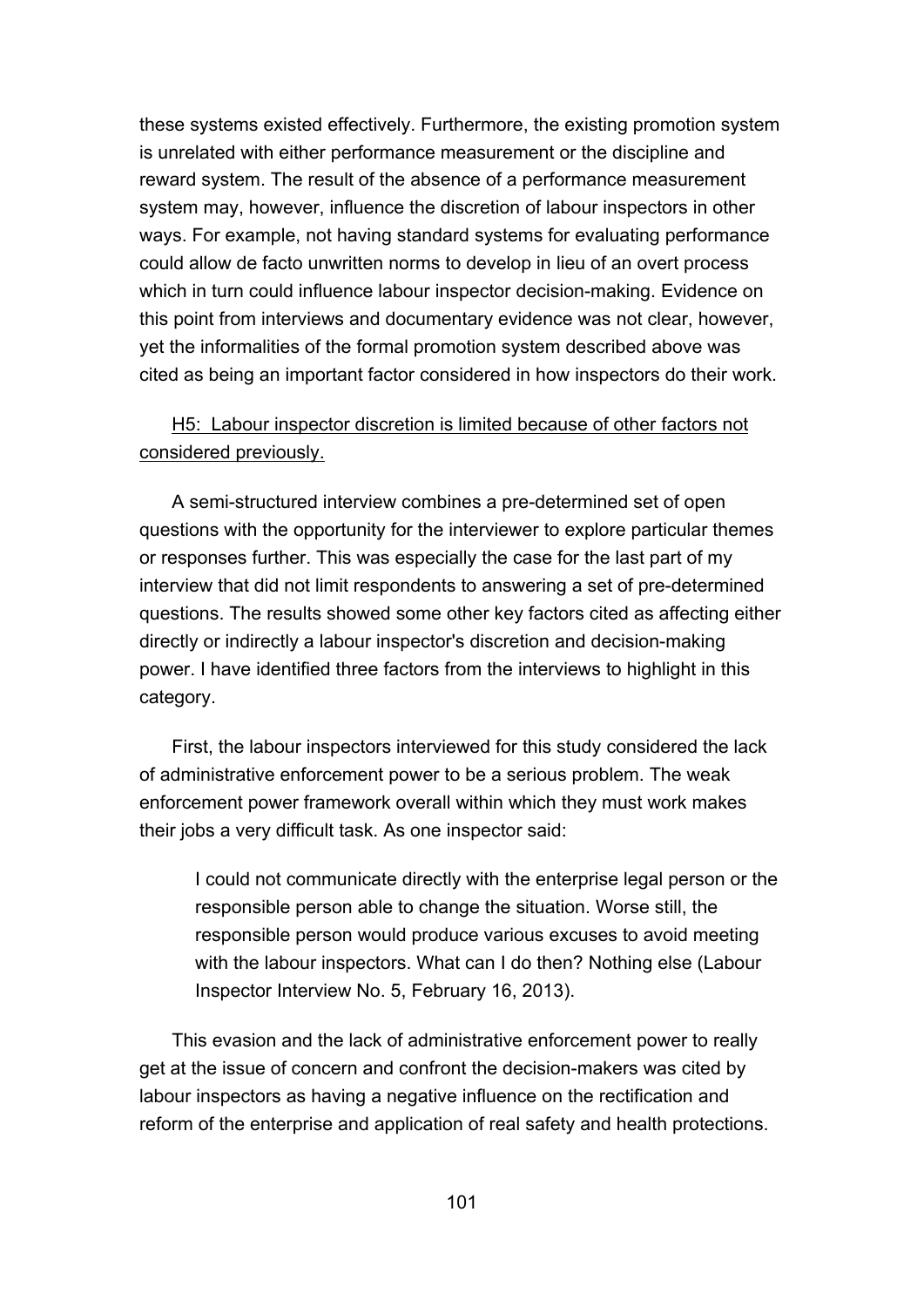Unlike police or customs agents, the labour inspector does not have the same administrative enforcement recognition or power. There are four exclusive rights provided by law to the labour inspector. The first of these is inspection powers, which means a labour inspector may make inspections at the production level and business operation entities, gather relevant materials, and inquire relevant entities and persons. Second is the administrative enforcement power, which means that a labour inspector shall order the problems to be eliminated without delay, if it finds any potential hazard in its inspections. If safety cannot be guaranteed before a serious potential accident is eliminated or in the process of elimination, it shall order the employees at work to leave the dangerous areas, and order that the business operation or production or use be suspended or terminated. Third is administrative penalties power, which means a labour inspector shall make decisions of administrative penalties according to the laws and regulations. Fourth is the power to seal up or detain, which means a labour inspector may seal up or detain the facilities, equipment and apparatuses that are believed as not meeting the national or industrial standards for guaranteeing safety (Measures on Administrative Penalties against Illegal Acts of Work Safety 2010).

Compared with police or other administrative organs, these powers are extremely weak. The Administrative Coercion Law of the PRC has stipulated five types of administrative coercive measures. They are restricting the personal freedom of a citizen, seizing premises, facilities or properties, impounding properties, freezing deposits or remittances and other administrative coercive measures (Administrative Coercion Law of the People's Republic of China, Article 9). As a result, a person who refuses to accept a summons without justifiable reasons or evades a summons may compulsorily be summoned. This article may solve directly the problem that one respondent described during the interview where the responsible person evades and makes various excuses to avoid being inspected (Labour Inspector Interview No. 9, February 16, 2013).

The Production Safety Law states that the departments responsible for the supervision and administration of production safety altogether, in their supervision and administration activities, cooperate with each other by way of joint inspections. However, no article stipulates the punishment measures if the entities violate the current law. Labour inspectors could not process their work if they cannot meet the responsible person. In addition, the power of seal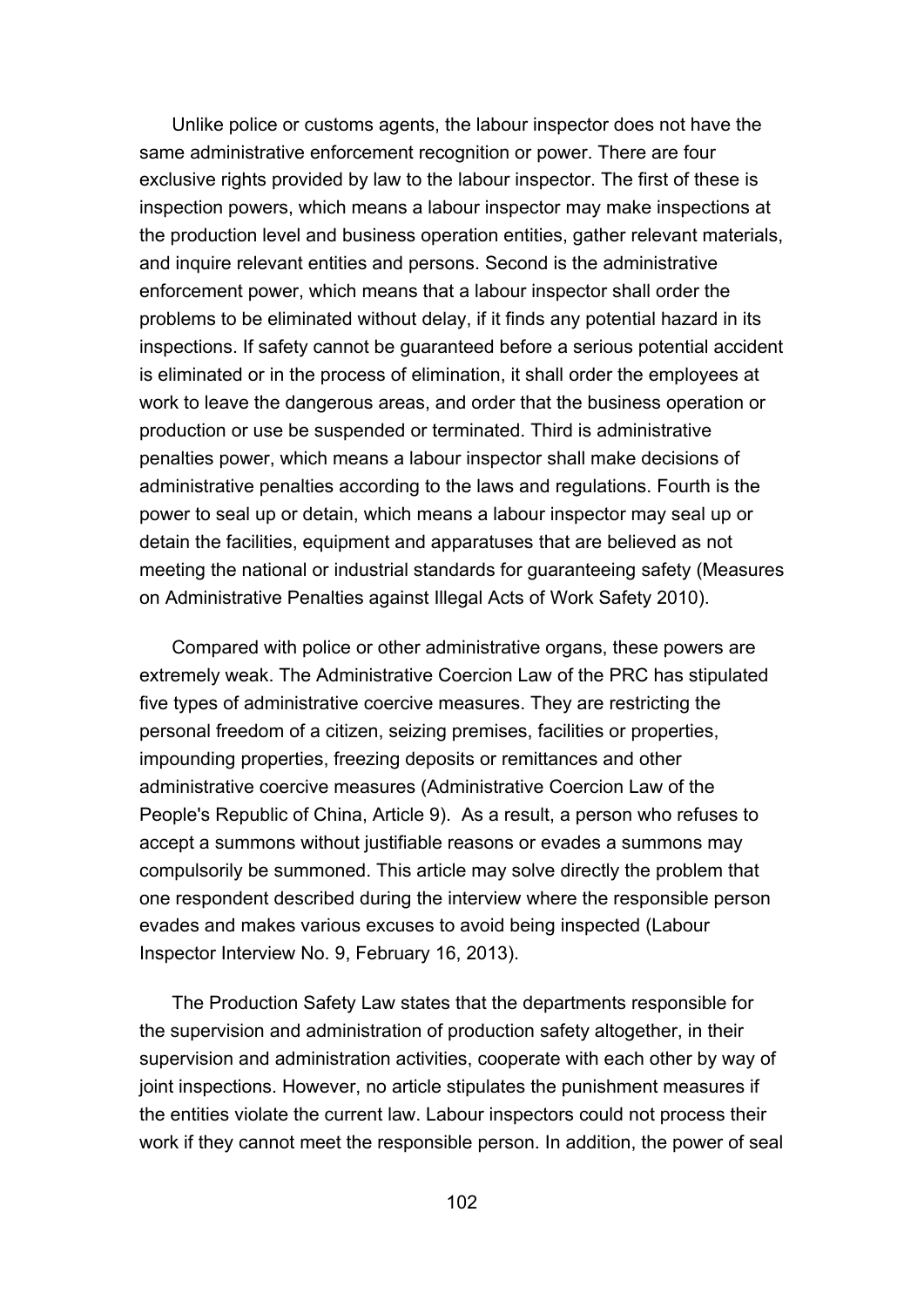up or detain also has limitations. Labour inspectors shall seal up or detain the facilities, equipment and apparatuses, rather than the whole production operation place, as would be the power with other public agent inspectors.

A second indicator described in the interviews under this general open hypothesis is current politics. One respondent believed that their inspection work was influenced by politics (Labour Inspector Interview No. 5, February 16, 2013). For instance, during the National People's Congress and Chinese People's Political Consultative Conference, the entities close to the representatives would have more detailed inspections. June is the month of safety production, and during this time the labour inspection work will be more detailed and strict (Author Fieldnotes, February 16, 2013 and April 4, 2013).

On the other hand, if the entities being inspected indeed have difficulties, such as some family reasons and they have a good attitude or the violation is not serious, the labour inspectors shall give a lighter or mitigated punishment (Labour Inspector Interview No. 5, Labour Inspection Interview No. 6, February 16, 2013). However, whoever has repeatedly committed illegal acts or has a bad attitude shall be given a heavier punishment within legal limits.

Overall, a review of the evidence from the interviews and documents show that the discretion of front-line labour inspectors is a very complex relationship that cannot be reduced down to being either a negative or a positive factor in labour standards enforcement. I will attempt to pull together and summarize this evidence further and draw a few conclusions for front line labour inspection work in the Chinese context in the concluding chapter.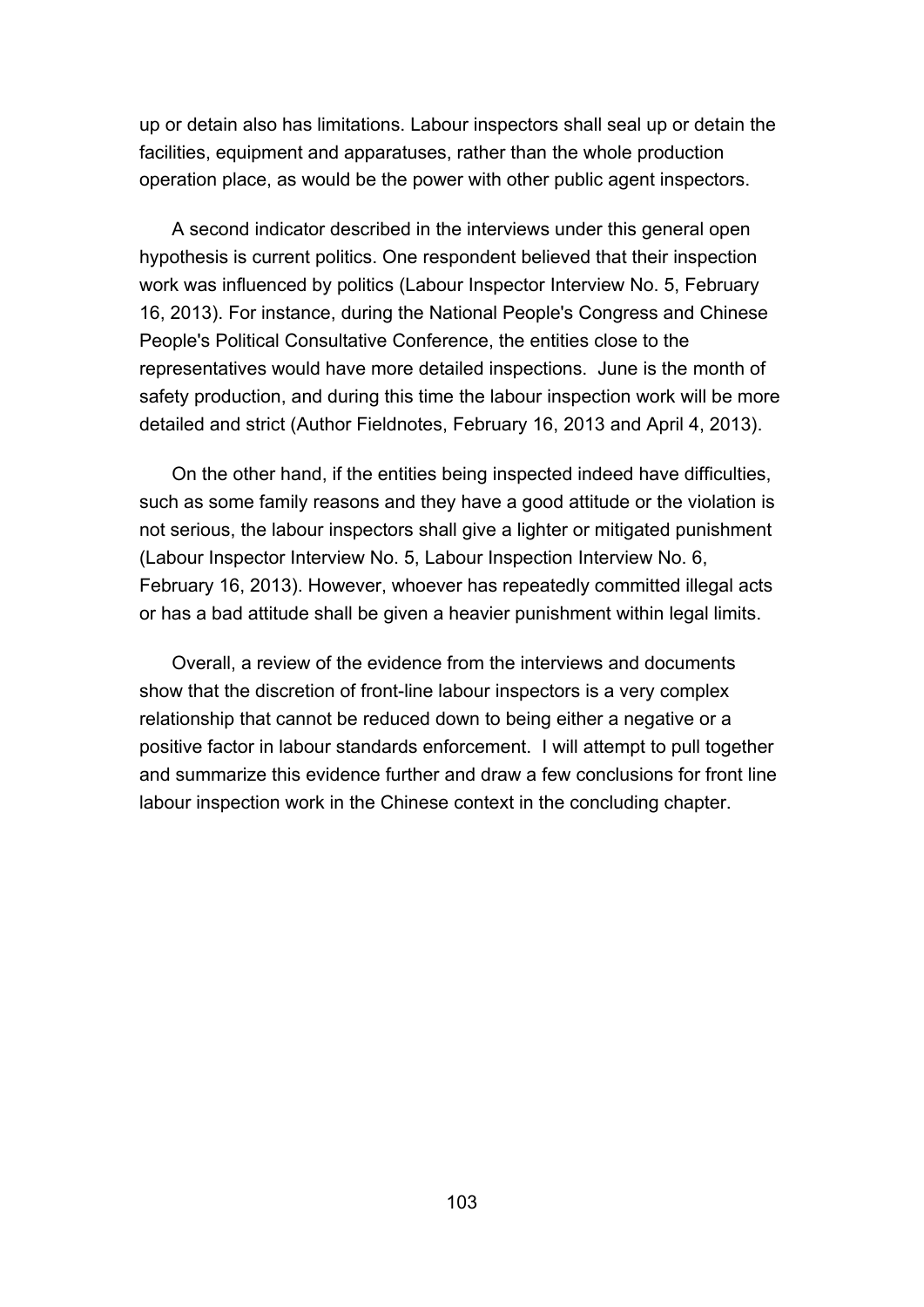# **Chapter 6:**

## **Summary and conclusion**

This final chapter presents the research thesis objectives and attempts to summarize the results, returning to the overall research question on the nature of labour inspector discretion posited in earlier chapters based on the evidence collected. I also place an emphasis on the overall contributions that this research work has attempted to make. At the end I attempt to draw out some key prospective points for developing future research on the topic of studying the discretion of front line labour inspectors enforcing worker rights.

#### **6.1 Review of the research objectives**

Nowadays, more than 80 percent of the Fortune 500 companies have entered the Chinese market. "China has become one of the world' s largest FDI recipients. More and more labour-intensive products, labeled 'Made in China' have appeared on the international market, making China likely to become a de facto world factory in the foreseeable future" (Yang 2006).

However, China is often questioned by the ability to protect the interests of the Chinese working class. To improve this situation, China has ratified 25 international labour conventions of which 22 remain in force (ILO 2012). The problem China faces is the problem of enforcing the law in practice.

A fundamental area for study in Chinese labour relations scholarship is the workings of the street-level bureaucracy in labour administration and labour inspection. Labour inspectors are one typical example of street-level bureaucracy and are critical in the world of regulating labour and employment relations to achieve decent work and protect the human rights of workers.

Lipsky has stated that street-level bureaucracies are the policy makers (Lipsky 2010). My research aims in this thesis has been to synthesize this literature with labour standards enforcement and to explore the nature and latitude of a Chinese labour inspector's discretion in the administration of work safety. Some of my sub-questions included examining the factors which will influence labour inspector's discretion and the difficulties, challenges and problems street level public servants in this Chinese context meet when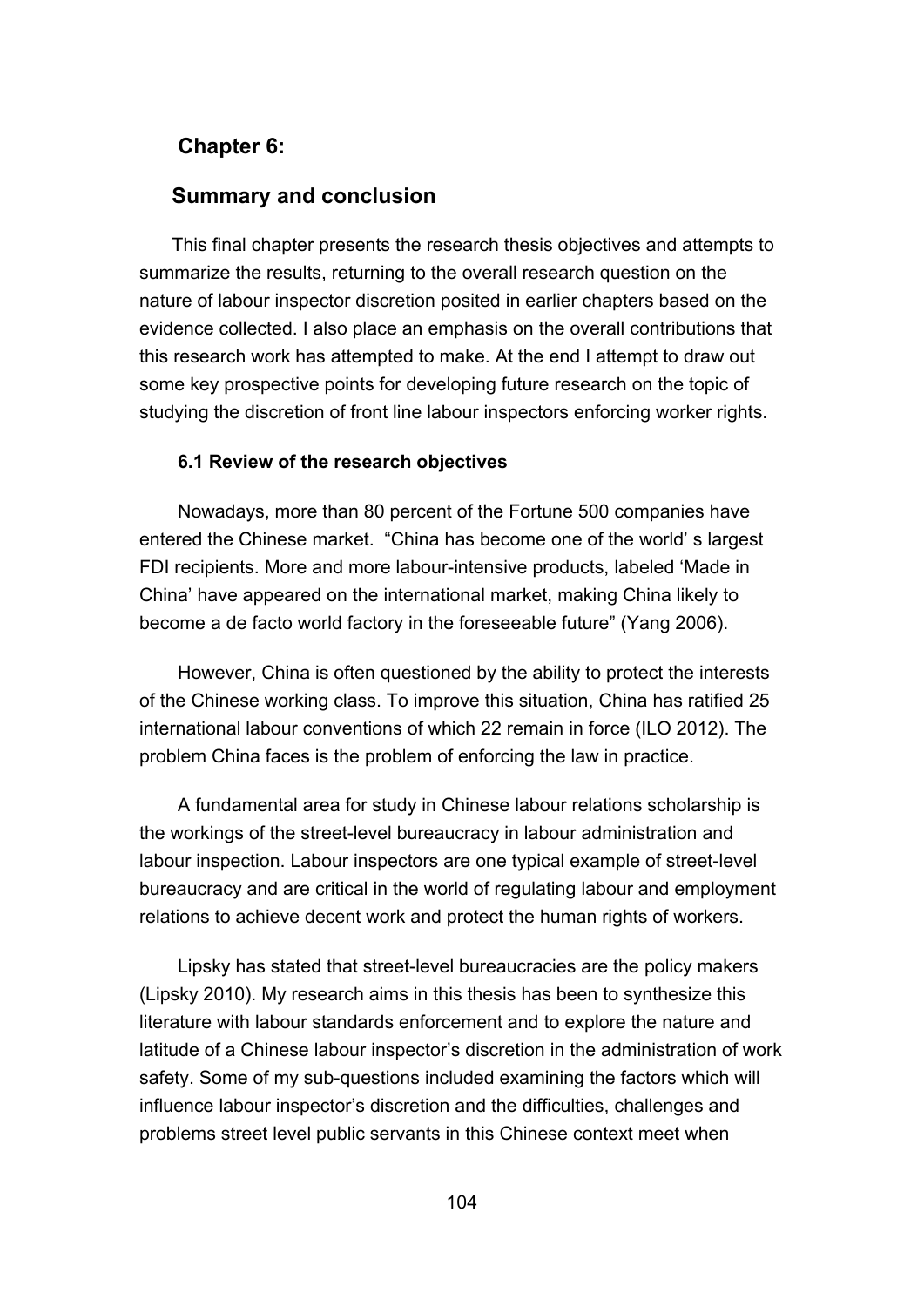enforcing the law of work safety and health in attempt to conform national policy to basic international standards on occupational safety and health.

#### **6.2 Review of the research work**

The main data collection method is the semi-structured interviews, a very flexible technique for small-scale research that can provide reliable, comparable and qualitative data (Drever 1995). Fieldnotes and documentary evidence were also chosen as part of my data collection methods. Based on Lipsky's theory of street-level bureaucracy, I posited five focused working hypothesises which helped me focus to answer the research question on the nature of the discretion of the Chinese front line labour inspection service.

This project examined one district-level governmental institution in the Beijing area, an undisclosed local SAWS office. This work safety administration was chosen because of its important situation in Beijing and because of my personal relationship where site access could be guaranteed. Data collection occurred between February and April of 2013. I went to the district level work safety administration in Beijing and made the face-to-face interviews. These interviews are my first data sources and I also collected 20 additional pages of field notes that include my views about the interviews. They provide me rich information of what was happening during my research periods. Across all my field notes, this work is detailed as my experiences, values, and personal insights that resulted from my whole research process. I also followed a small group of labour inspectors to complete their field labour inspection work on the site of one workplace. This experience provided me direct perception and feelings of the inspectors' daily work that enriched my insights. All the data were analyzed in light of my five working hypothesis.

### **6.3 Summary of working hypothesis in light of the findings**

The first hypothesis is that labour inspector discretion is affected because inspectors do not have adequate resources to do their job. The inadequate resource of Chinese labour inspection appears to be a problem, but this issue is not material resource scarcity related to the first indicators under this hypothesis such as tools and equipment needed to perform the job. Rather this scarcity comes through short staffing levels of the public servants. This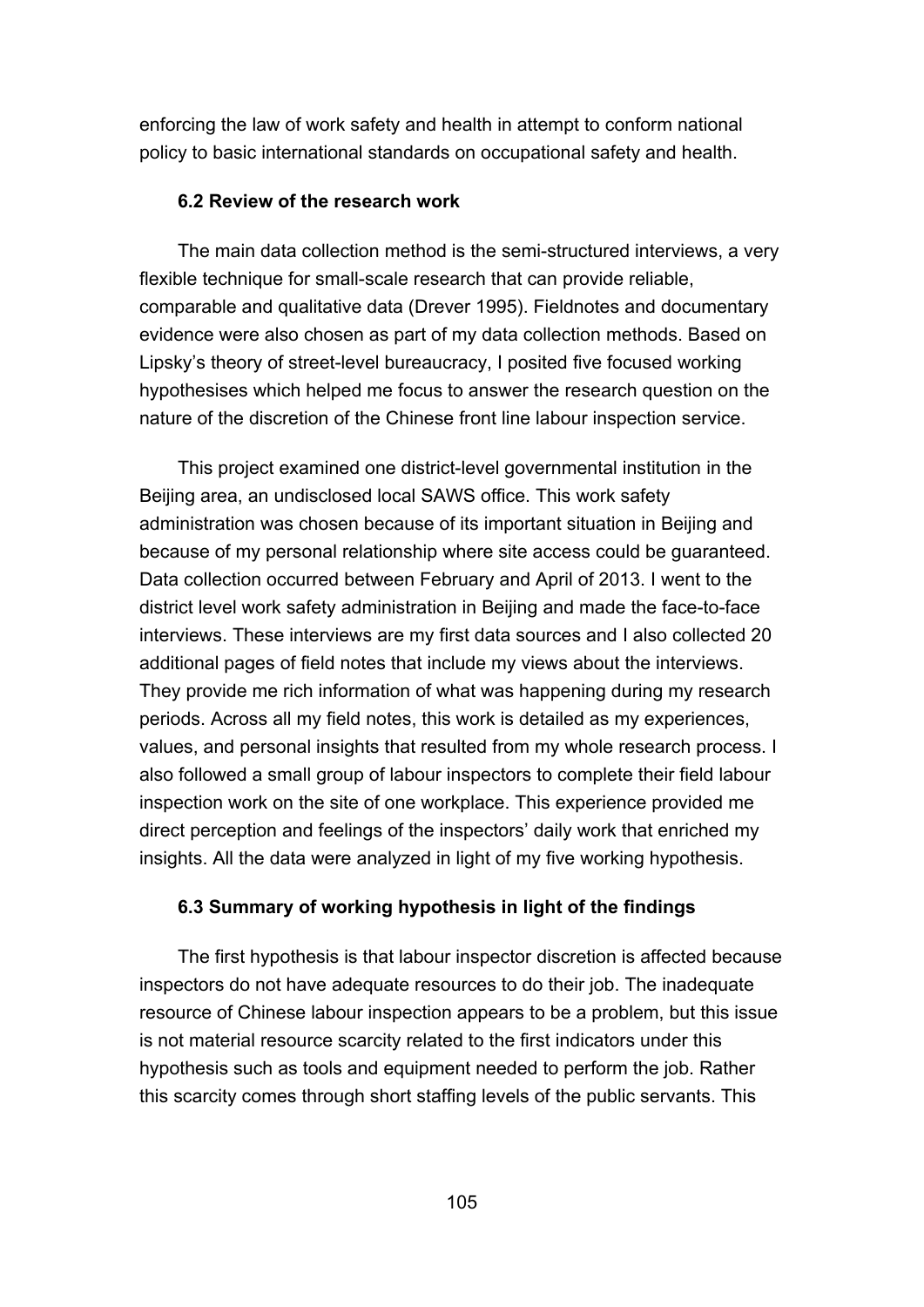kind of inadequate resources influences labour inspector discretion being as how front-line labour inspectors have to make decisions in a short time.

My second hypothesis was that labour inspector discretion is affected because the Chinese workforce is too migratory or precarious to assist inspectors enforcing the law. Although the Guide has one section for high-risk industry inspections, there appeared no significant relationship between work force and labour inspector discretion that I observed during this study. It has a more indirect influence and targeted inspection programs mitigate this factor.

The third hypothesis is labour inspector discretion is affected because of undeveloped or undefined laws with weak sanctions. Two aspects of the legal framework worked together to influence labour inspector discretion. On the one hand, too detailed legal provisions served to limit the labour inspector's discretion. On the other hand, labour inspectors often had limitations on their discretionary power because there was no solid law to fall back on. What was observed was a mix of either too vague, restrictive, or complex legal frames.

Another important observation on this point is that labour inspector discretion was affected by conflicting or divergent standard regimes both across legal standards but also through citing private industry standards.

The fourth hypothesis is that labour inspector discretion was affected because labour inspectors are too focused on narrow performance evaluation metrics. This hypothesis refers to the human resources issue. The content of human resources is diverse, based on Lipsky's theory, three indicators were chosen. A labour inspector may be undertrained or inexperienced. Lipsky defined this phenomenon as a lack of personal resources (Lipsky 2010) that will influence directly labour inspector discretion. My research work finds this point of view evident. As for performance measurement and the discipline and reward system of the labour inspectors, evidence showed there was no direct relationship between these two indicators and labour inspector discretion. What was indicated was a bureaucratic civil servant system that prioritized personal relations versus any performance metrics related to effectiveness.

The last hypothesis was a more general one. Labour inspector discretion is affected because of other factors not considered previously. The themes that were raised in the interviews included the failures of the administrative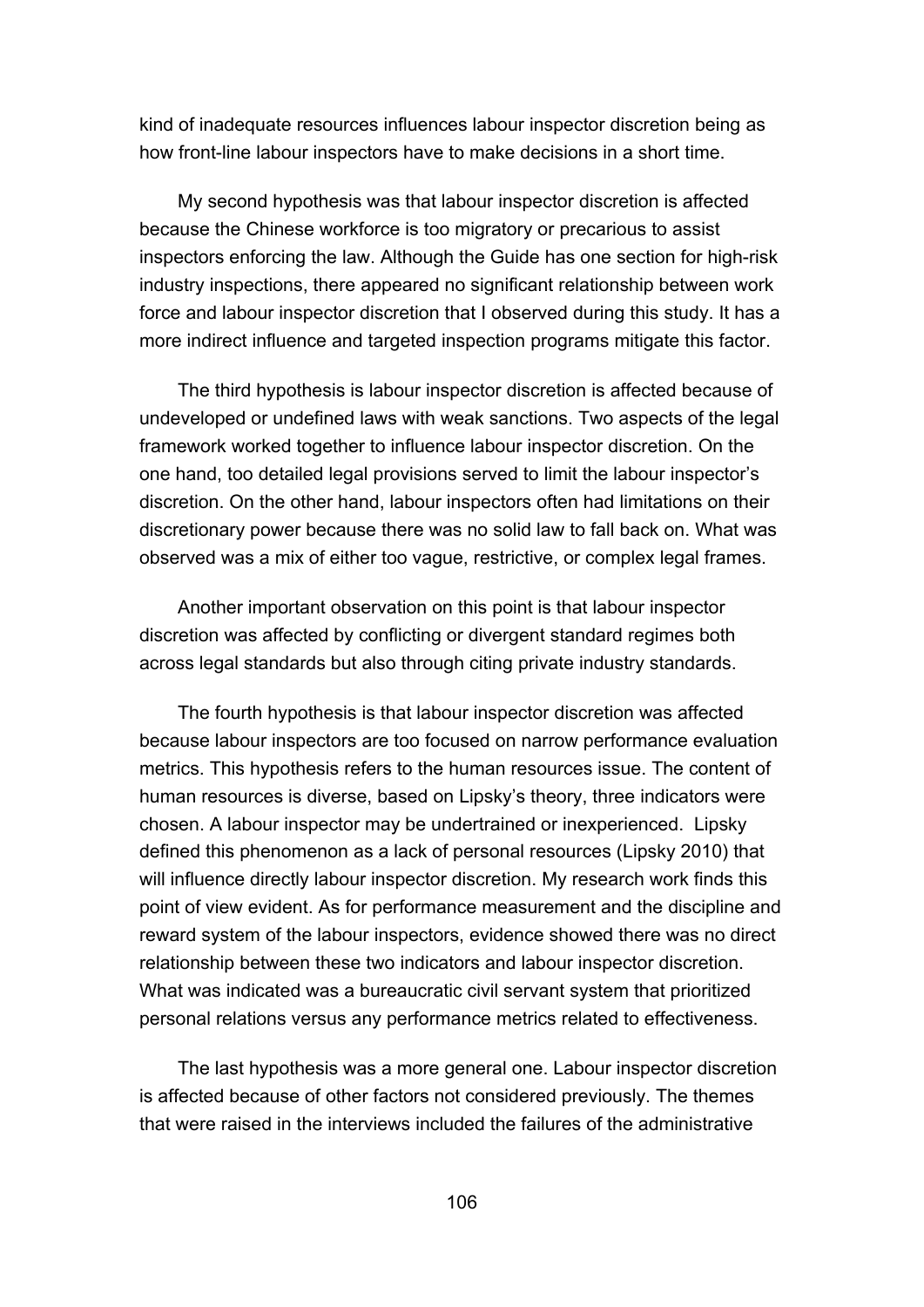enforcement power framework itself and the current politics. The respondents' own particular skill level was also cited. The first two of these limited a labour inspector's discretion overall and challenged their enforcement. The last one had a direct influence on discretion as an inspector's experience or training made good judgments possible quickly rather than restricting their discretion.

### **6.4 The nature of the discretion of labour inspectors in China**

Little attention has been paid to the discretion and influence of labour inspectors as street-level bureaucrats, especially in the Chinese scholastic circles related to the labour sciences. My study contributes to the literature by exploring the nature and latitude of a Chinese labour inspector's discretion in the administration of work safety and works to provide a framework for the integration of the study of street-level officials with labour inspection services.

What is the nature and latitude of a Chinese labour inspector's discretion? This was my basic research question in this research project. The evidence I collected for this project shows that the discretion of labour inspectors is a more complex issue that the literature would like to indicate the issue to be. It seems that SAWS has enacted numerous regulations and rules that do define the latitude and scope of labour inspector's discretionary power to reduce the negative effect of discretion on standards enforcement. However, the labour inspectors I spoke with did have a certain degree of discretion behind these hard laws and regulations. Despite the negative effects view of discretion, it is clear that discretion cannot be eliminated in labour inspection work given the complex variety of social settings a labour inspector interfaces with everyday.

On a basic level, staffing ratios clearly limit inspector discretion. As the government might adjust their budgets to hire adequate inspectors, this would seem to contribute to positive discretion and in turn effective law enforcement. On this point the basic metrics used by the international community in their evaluation of labour inspection adequacy would appear to be valuable metrics. Likewise, targeted inspection programs for hazardous industries may help counteract weaknesses from a migratory or transient workforce.

A qualitative understanding of the mix of detailed labour standards and where labour standards should not be silent is needed to effectively leverage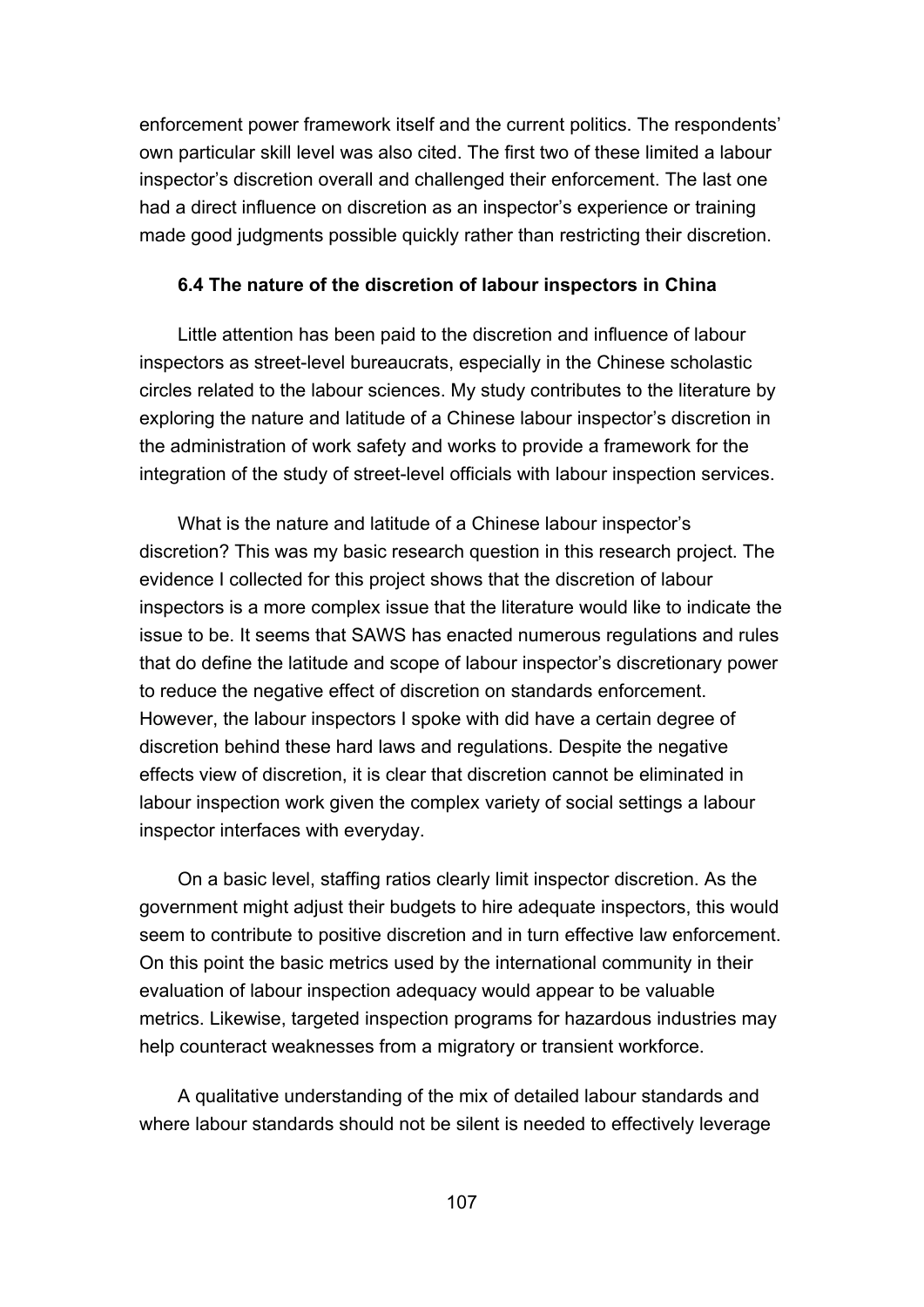labour inspection to make it work for implementing safety and health in practice on the ground. Because of the centralisation and control of trade unions in China, labour inspection effectiveness is a very important issue for labour standards enforcement. The complex overlapping variety of standards appears to limit inspector discretion through confusion. Basic lack of strong enforcement penalties on some issues also restricted discretion in a negative way for labour standards enforcement. Given the variety of overlapping norms available to inspectors, it might appear that discretion would be larger due to the variety of ways inspectors could act. More so, however, this complexity was described as just creating confusion and inspectors needed to find ways around these conflicting standards by communicating on an individual level.

On the human resources management issue, evidence showed that training was not always applicable to all situations but that the tacit on-the-job experience is more valuable in some cases. As a result, one could infer that labour inspector job tenure/length of experience could be considered a factor that contributes to positive discretion. At the same time, there does not appear to be any clear line of connection between a performance evaluation system and effective discretion from this study. Furthermore, it is not clear what a good performance evaluation system could be for labour inspectors given the unique nature of their work and the social context. What did appear to be happening was that the basic evaluation system for promotion was acting as the de facto performance evaluation system. This system affected discretion by placing higher importance on managing interpersonal situations on an individual level through social connections and at times party membership.

Current politics influenced labour inspection work, encouraging the work to be more detailed and strict based on politically expedient external needs. However, the weak legal power framework of labour inspection overall in comparison to other forms of state power limited labour inspector discretion in an unfavourable way for implementing national safety and health standards.

As with all qualitative research, the main limitation of my thesis is the problem of generalization. Convenience sampling was presented and used in this study as an ideal way to closely analyse the labour inspector's view in one local office of the SAWS administration in the Beijing area. Beijing may not be able to represent the whole country, including regions of the country with large-scale industrial factories that are producing products traded around the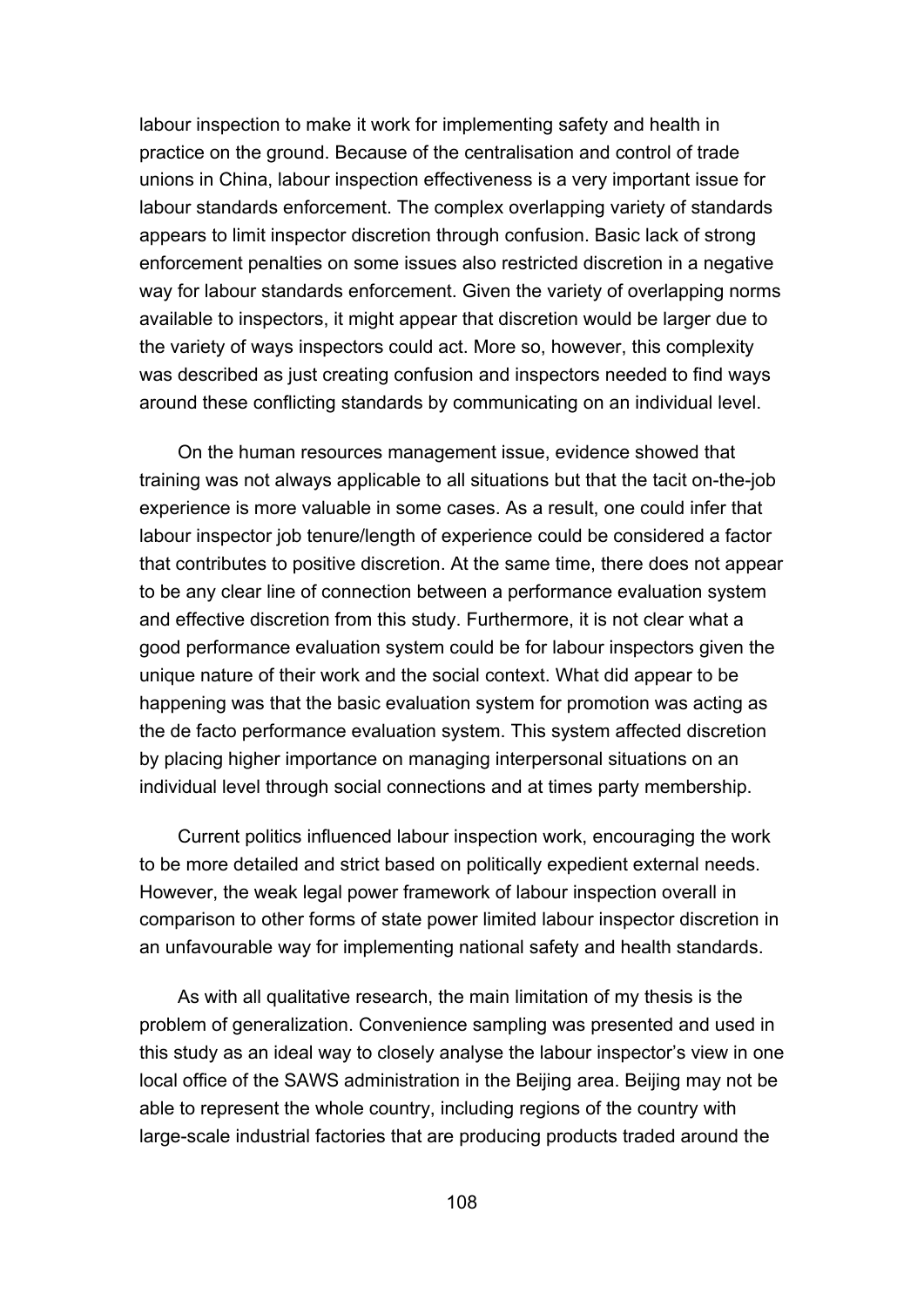world. The disparity of regional development is a fundamental characteristic of China's national situation. Nevertheless, a qualitative study does allow for the exploration of issues in an in-depth way not possible using other methods.

One important contribution this thesis has made is the development of a framework for studying the influences of labour inspector discretion. One of the issues that arose in this study was how to define the relationship between labour inspector discretion and effective labour standards enforcement of the kind that is of concern to the international community. This critical relationship remains to be researched. What was observed in this qualitative study is how labour inspector discretion may be affected by factors to either restrict effective enforcement or promote enforcement. If this study were expanded and elaborated, a more detailed consideration of different factors would need to be made to determine which factors promote discretion and contribute to effective enforcement as well as restrict effective enforcement. Likewise, a more detailed consideration of factors would also be needed to determine which factors limit discretion in ways that likewise both contribute and detract from the effective enforcement of labour standards on safety and health.

What we are left with on the question of the nature of labour inspector discretion in the Chinese context is that discretion is influenced by factors that cause discretion to be limited and expanded, but that both of these results appear to either serve to support effective protection or conversely reduce worker protection. Thus the nature of discretion in the effective protection of workers by labour inspectors is a complex question that is issue-dependent.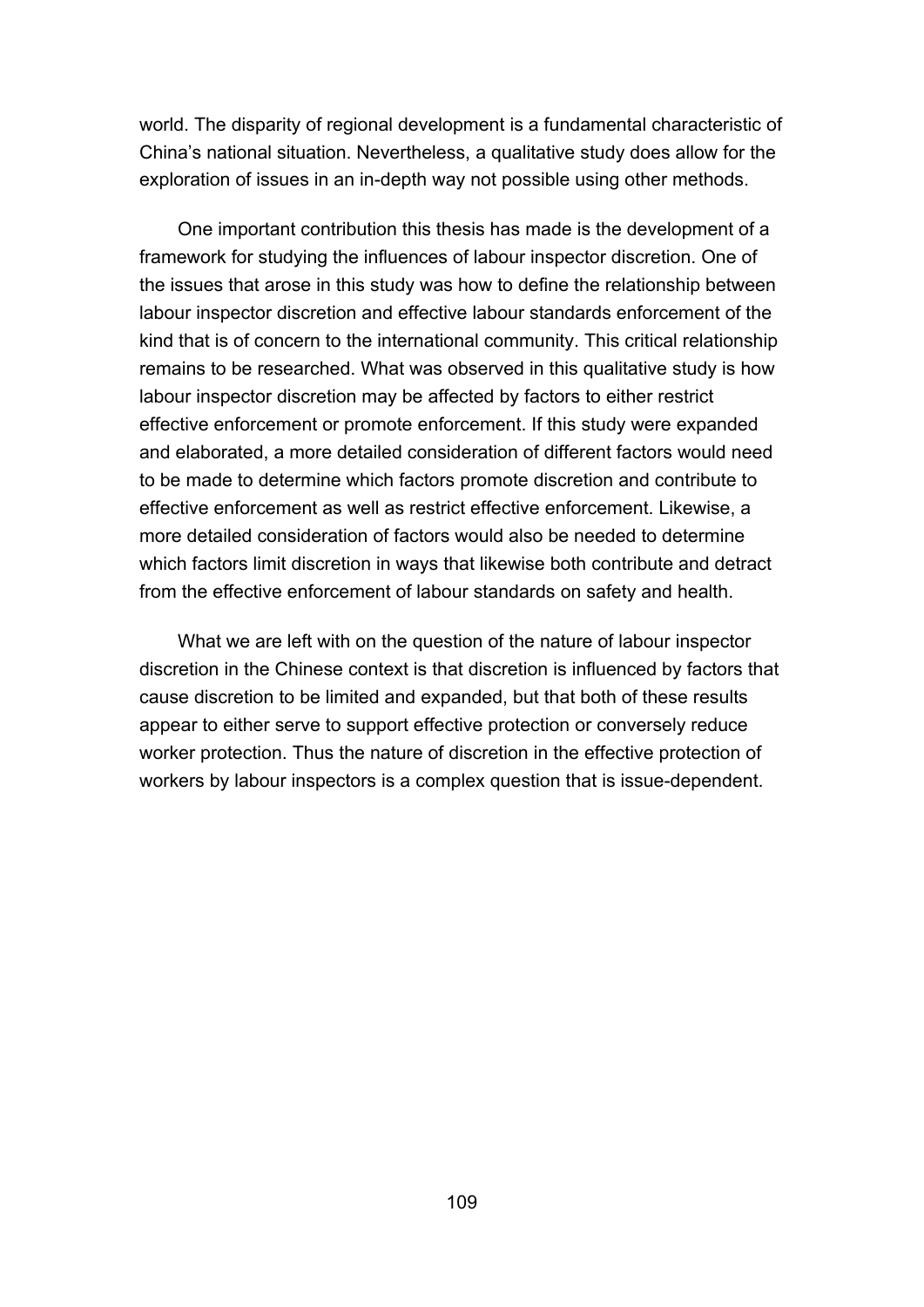## **Appendix A**

#### **SAWS Inspector Interview Guide / Questionnaire**

- 1) Please introduce yourself (age, work experience, responsibilities, etc.).
- 2) How many SAWS labour inspectors are there in this administration?
- 3) How many labour inspectors are in your team?
- 4) What are the recruitment criteria of SAWS labour inspectors?
- 5) Is the object of inspection typically notified before each inspection?
- 6) Describe your work process to me in detail.
- 7) What tools do you need to accomplish your job? How are you provided with these tools and are they sufficient? For example, cameras, voice recorders, transportation costs, etc.
- 8) Do you think these tools are enough to perform the job? If not, what are the necessary tools that you need?
- 9) Do you pay any out-of-pocket expenses?
- 10) How long you work everyday? Do you often work overtime? How does this affect your work?
- 11) How many inspection objects do you inspect every day?
- 12) Do you take any special treatments with migratory or dispatched workers? What are they?
- 13) As for high-risk industries, are there any special inspection contents?
- 14) What are the contents of your professional training? Is it adequate?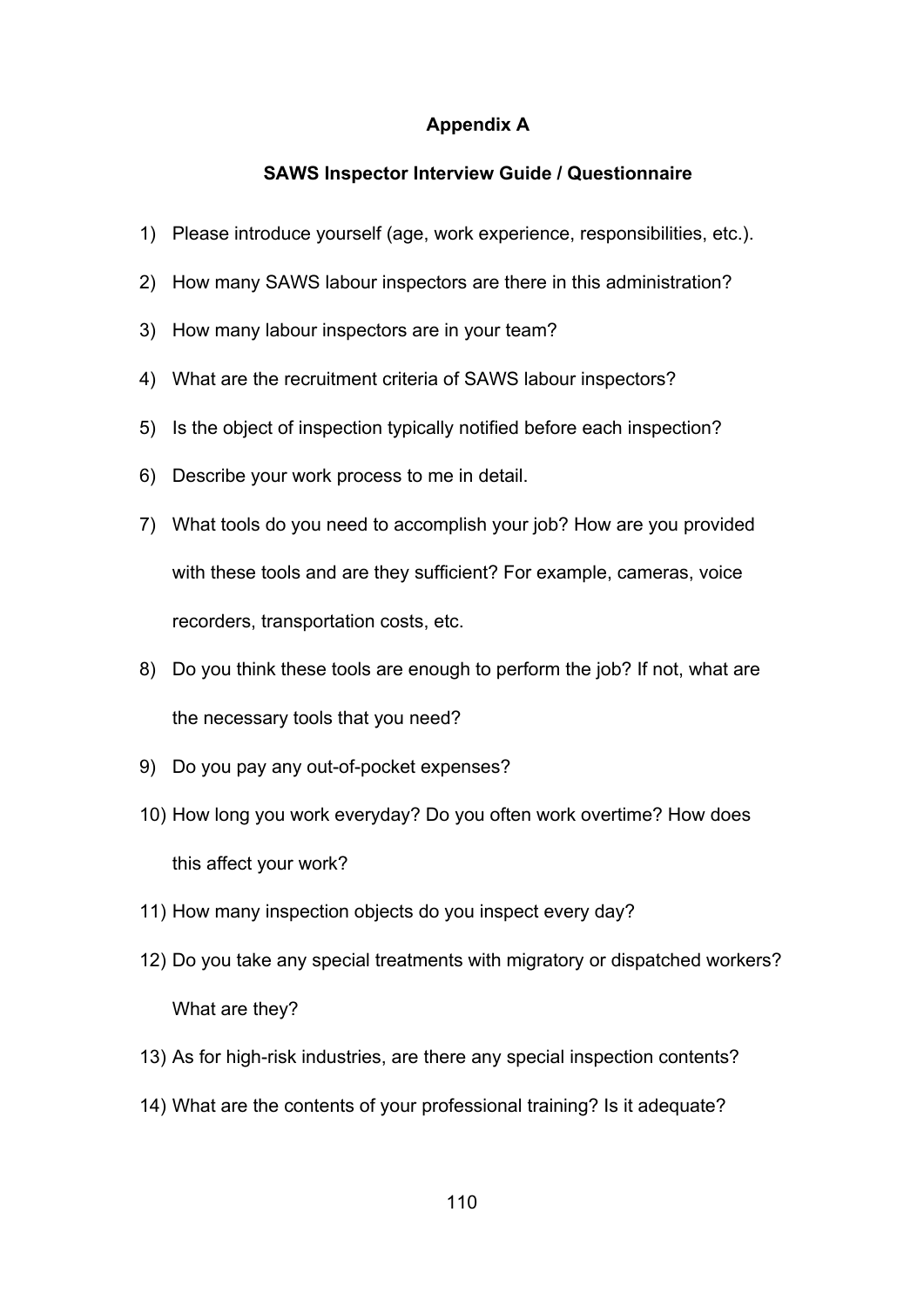- 15) After training, is there any assessment or exam? What is it&
- 16) What are the performance measurements in your job?
- 17) Is there an amount of fines that you have to achieve every month?
- 18) What are the requirements to be promoted in your job?
- 19) Do you have any merit bonuses or similar allowances?
- 20) What is the most important factor in promotion? How is it done?
- 21) Are there any problems in the law that you have found when working?
- 22) What will you do if the entities refuse to be inspected? What do you do?
- 23) What are your suggestions of reforming the current safety laws?
- 24) Is there any industry or sector that you will give priority to when performing work? Why? How?
- 25) Is there any collaboration with other government institutions? For example, the administration of occupational health or administration in other district? How does this happen?
- 26) Describe one of your memorable inspection experiences. Can you describe explain how you made your decisions?
- 27) Is there any other information you would like me know about your job?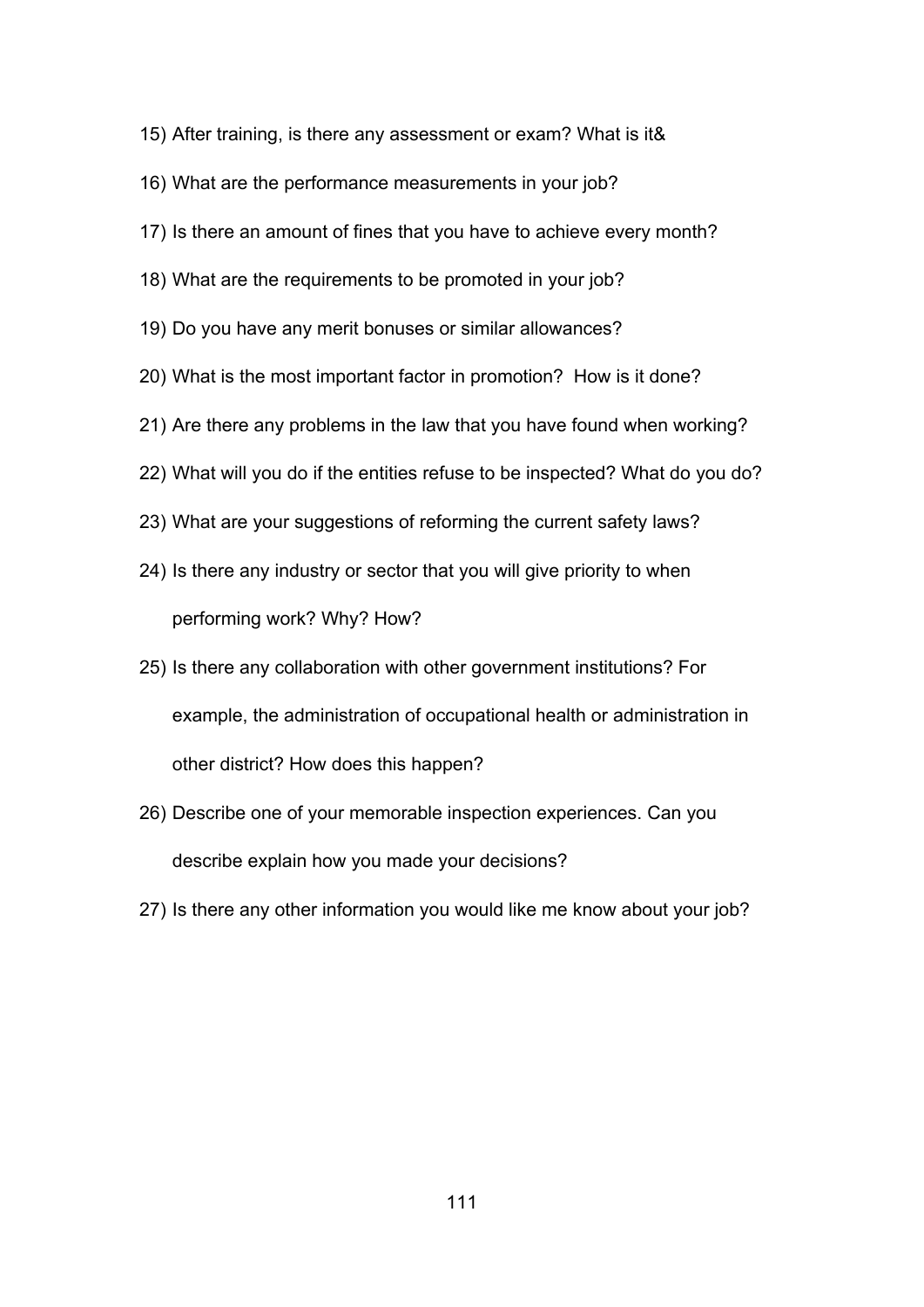Bibliography

Aden, N., et al. (2010). *How Can China Lighten Up? Urbanization, Industrialization and Energy Demand Scenarios.* Berkeley, California, 41.

Administrative Coercion Law of the People's Republic of China (2011).

Administraion of Work Safety (2010). *Work Safety Administrative Penalty Discretion Standards*. Beijing, China, China Coal Industry Publishing House.

Ali, M. A. (2005). *Globalization and industrial relations of China, India, and South Korea: an argument for divergence*. Schmidt Labour Research Center Seminar Paper Series.

Arrigo, G., et al. (2011). *A Guide to Selected Labour Inspection Systems (with special reference to OSH).* Geneva: International Labour Organization.

Author Field Notes. Dated April 4, 2013. Beijing.

Author Interview Notes, Interviews with Labour Inspectors. February 16, 2013. Beijing.

Barboza, D. (2006). "China drafts law to boost unions and end abuse." *New York Times*, October 13.

Barnett, A. D. (1981). "China's Economy in Global Perspective." *The China Quarterly, 8*7:1-6.

Barry, C. and S. G. Reddy (2006). "International Trade and Labour Standards: A Proposal for Linkage." *Cornell International Law Journal*, 39: 546-565.

Beers, C. V. (1998). "Labour standards and trade flows of OECD countries." *World Economy*, 21(1): 57-78.

Casale, G. and A. Sivananthiran (2010). The Fundamentals of Labour Administration. Geneva: International Labour Organization.

Chan, A. (2001). *China's Workers Under Assault: The Exploitation of Labour in a Globalizing Economy*. M.E. Sharpe, Inc. East Gate Books.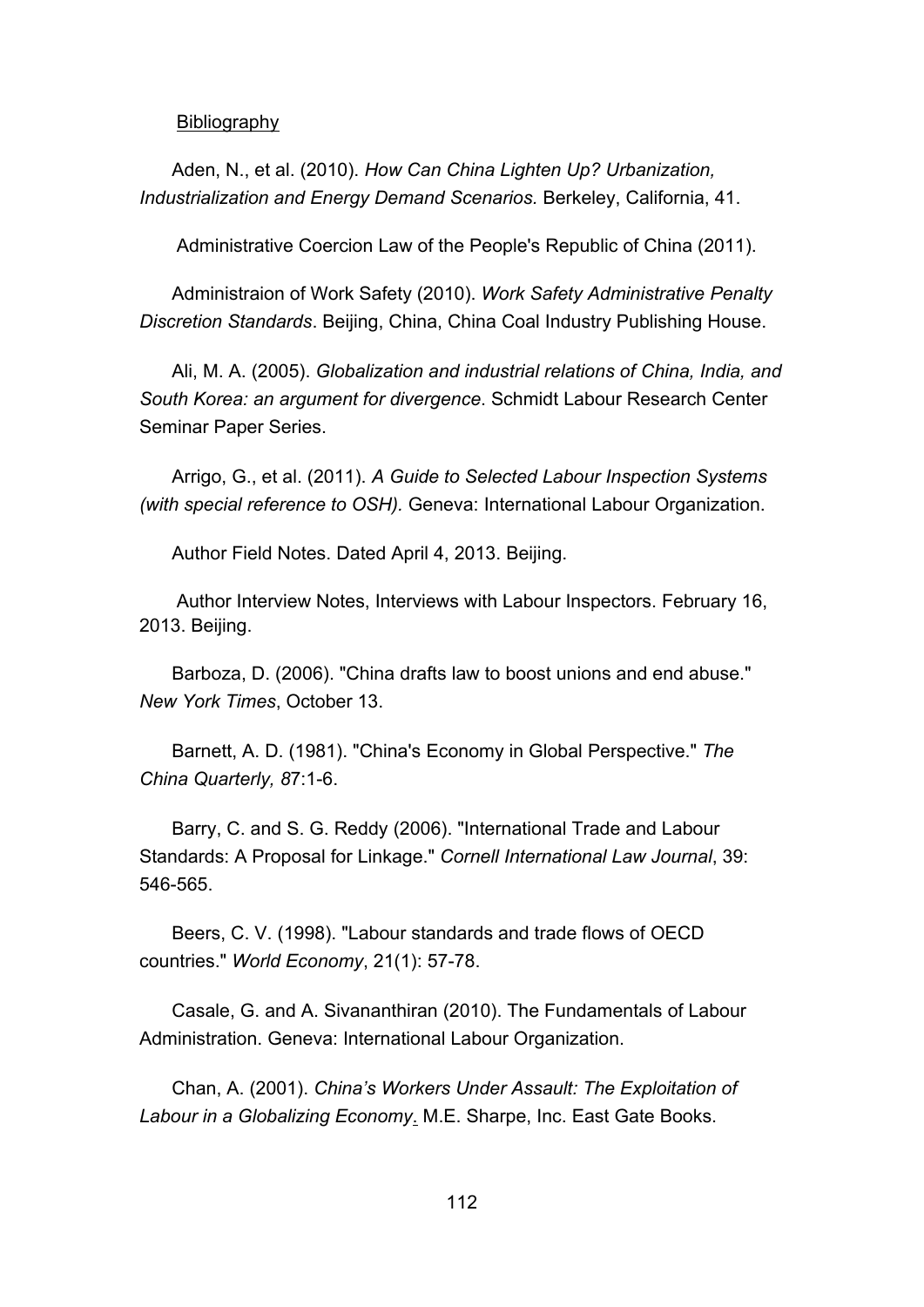Chan, Chak Kwan, King Lun Ngok and David Phillips (2008). *Social Policy in China: Development and Well-Being*. The Policy Press.

Chan, K. W., et al. (1999). "Hukou and Non-Hukou Migrations in China: Comparisons and Contrasts." *International Journal of Population Geography*, 5(6): 425-448.

Zhu, et al. (2004). *Guoji laogong zuzhi yu zhiye anquan weisheng (Internatonal Labour Organization and Occupational Safety and Health)*, China Human Resources and Social Security Publishing Group.

Chen, H., et al. (2013). "Focusing on coal miners' occupational disease issues: A comparative analysis between China and the United States." *Safety Science*, 51(1): 217-222.

Christiani, D. C., et al. (2002). "Occupational Health in China." *Occupational Medicine* (Philadelphia), 17(3): 355.

Civil Servant Law of the People's Republic of China (2005).

Clarke, S., et al. (2004). "Collective Consultation and Industrial Relations in China." *British Journal of Industrial Relations*, 42(2): 235–254.

Committee of National Mine Safety (2008). *Zhiye weisheng shuyu (OSH glossary)*. Beijing, China, National Standardization Press.

Cooney, S. (2006). "Making Chinese Labour Law Work: The Prospects for Regulatory Innovation in the People's Republic of China." *Fordham International Law Journal* 30(4): 1050.

Cooney, S. (2007). "Chinese Labour Law, Compliance and Flaws in Implementing Institutions." *Journal of Industrial Relations*, 49: 673-686.

Cooney, S., et al. (2007). "China's New Labour Contract Law: Responding to the Growing Complexity of Labour Relations in the PRC." *University of NSW Law*, 30(3): 788-803.

Deloach, S. B., et al. (2006). "Power Politics and International Labour Standards." *International Advances in Economic Research*, 12(1): 51-56.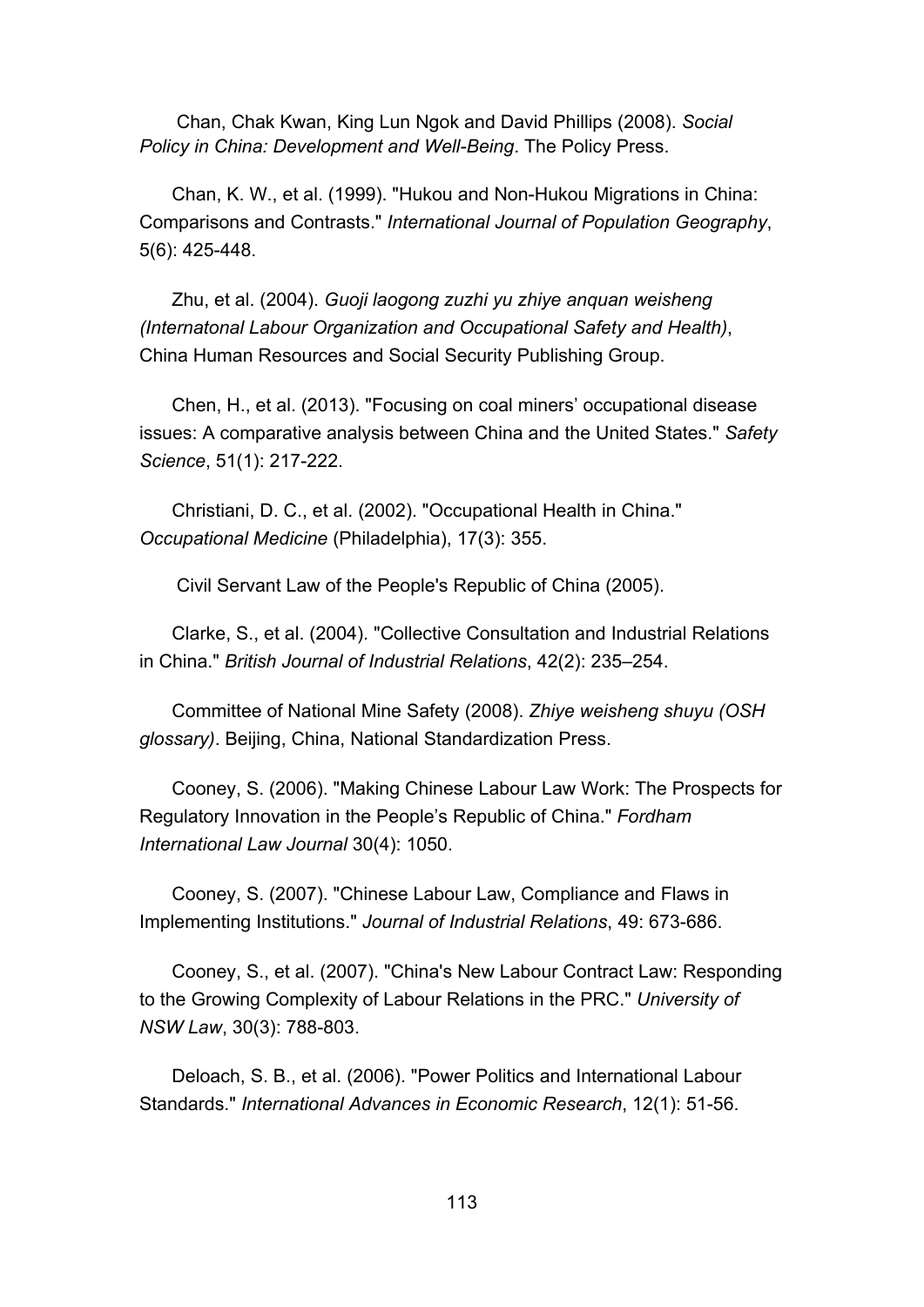Ding, D. Z., et al. (2000). "The End of the "Iron Rice-Bowl": Whither Chinese Human Resource Management?" *International Journal of Human Resource Management*, 11(2): 217-236.

Drever, Eric (1995). *Using Semi-Structured Interviews in Small-Scale Research: A Teacher's Guide*. Cataloged in the ERIC Database.

Duner, A. and M. Nordstrom (2006). "The Discretion and Power of Street-Level Bureaucrats: An example from Swedish municipal eldercare." *European Journal of Social Work*, 9(4): 425-444.

Economist (2010). "The rising power of the Chinese worker". *The Economist*. London, United Kingdom. July 29 2010. Access online at http://www.economist.com/node/16693333.

Editorial Board of Work Safety Enforcement and Inspection (2006). *Anquan shengchan zhifa jiancha gongzuo zhinan (Work Safety Enforcement and Inspection Guide)*. Beijing: China Worker Publishing House.

Elliott, K. A. and R. B. Freeman (2003). Can Labour Standards Improve Under Globalization? Washington: Institute for International Economics.

Emerson, R. M., et al. (1995). *Writing Ethnographic Fieldnotes*, Chicago: University of Chicago Press.

Fang, C. (2003). *Migration and Socio-economic Insecurity: Patterns, Processes and Policies*, Geneva: International Labour Organization.

Fang, C. (2007). "Rural Urban Income Gap and Critical Point of Institutional Change." *Economic Change and Restructuring*, 40(1-2): 189-206.

Flanagan, R. J. (2003). "Labour standards and international competitive advantage." *International Labour Standards: Globalization, Trade, and Public Policy*. Stanford, California: Stanford University Oress: 15-60.

Fitzgerald, Simon, Xin Chen, Hui Qu, et al. (2013). "Occupational Injury Among Migrant Workers in China: A Systematic Review." *Injury prevention*. Access online at http://injuryprevention.bmj.com/content/early/2013/05/23/injuryprev-2012-

040578.full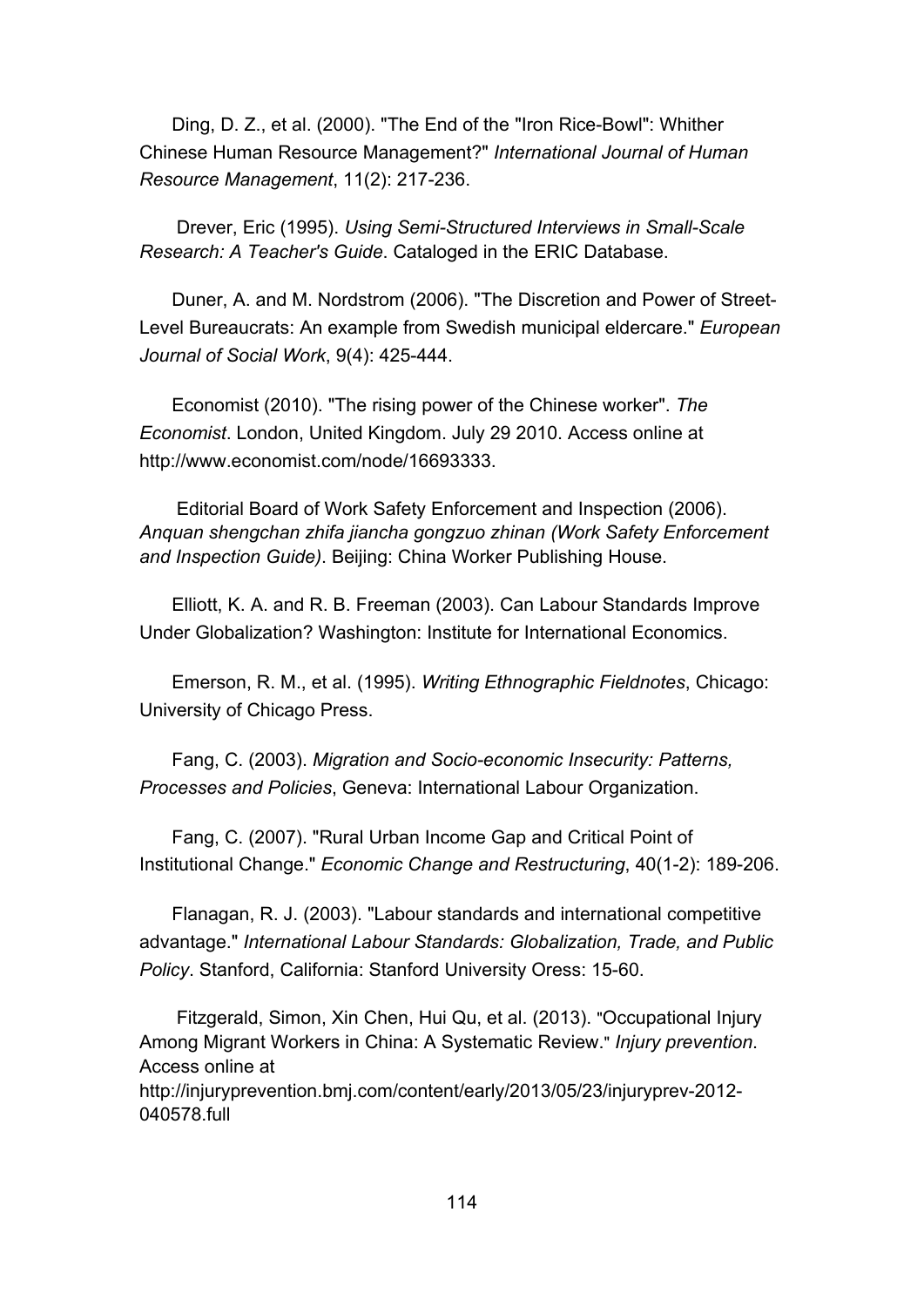Frenkel, S. J. (2001). "Globalization, Athletic Footwear Commodity Chains and Employment Relations in China." *Organization Studies,* 22(4): 531-562.

Granger, C. and J.-M. Siroen (2006). "Core Labour Standards in Trade Agreements: From Multilateralism to Bilateralism." *Journal of World Trade*, 40(5): 813-836.

Gross, J., ed. (2003). *Workers' Rights as Human Rights*. Ithaca, New York: Cornell University Press.

Guide for Inspectors of the Work Safety Administration (2006). *Anquan shengchan zhifa jiancha gongzuo zhinan (Work Safety Enforcement and Inspection Guide)*. Beijing: China Worker Publishing House.

He, X. and L. Song (2011). "Basic Characteristics of Work Safety in China." *Procedia Engineering*, 26: 1–9.

Hensman, R. (2011). *Workers, Unions, and Global Capitalism: Lessons from India*, New York: Columbia University Press.

Humphrey, J. (1973). "The International Law of Human Rights in the Middle Twentieth Century." *International Law Association Journal*, No. 75.

ILO (1998). *ILO Declaration on Fundamental Principles and Rights at Work*, Adopted by the 86th International Labour Conference at Geneva.

ILO (2009). *ILO standards on occupational safety and health: Promoting a safe and healthy working environment*. International Labour Conference 98th Session, 2009. Geneva, International Labour Organization.

ILO (2009). *General Survey on the Occupational Safety and Health Conventions. Report III*, International Labour Conference, 98th Session, Geneva.

ILO (2011). *Introductory Report to the World Congress on Safety and Health at Work*, Istanbul, Turkey. International Labour Organization.

ILOLEX (2012). *Ratifications of fundamental Conventions by country.* Available online at www.ilo.org/normlex/en/.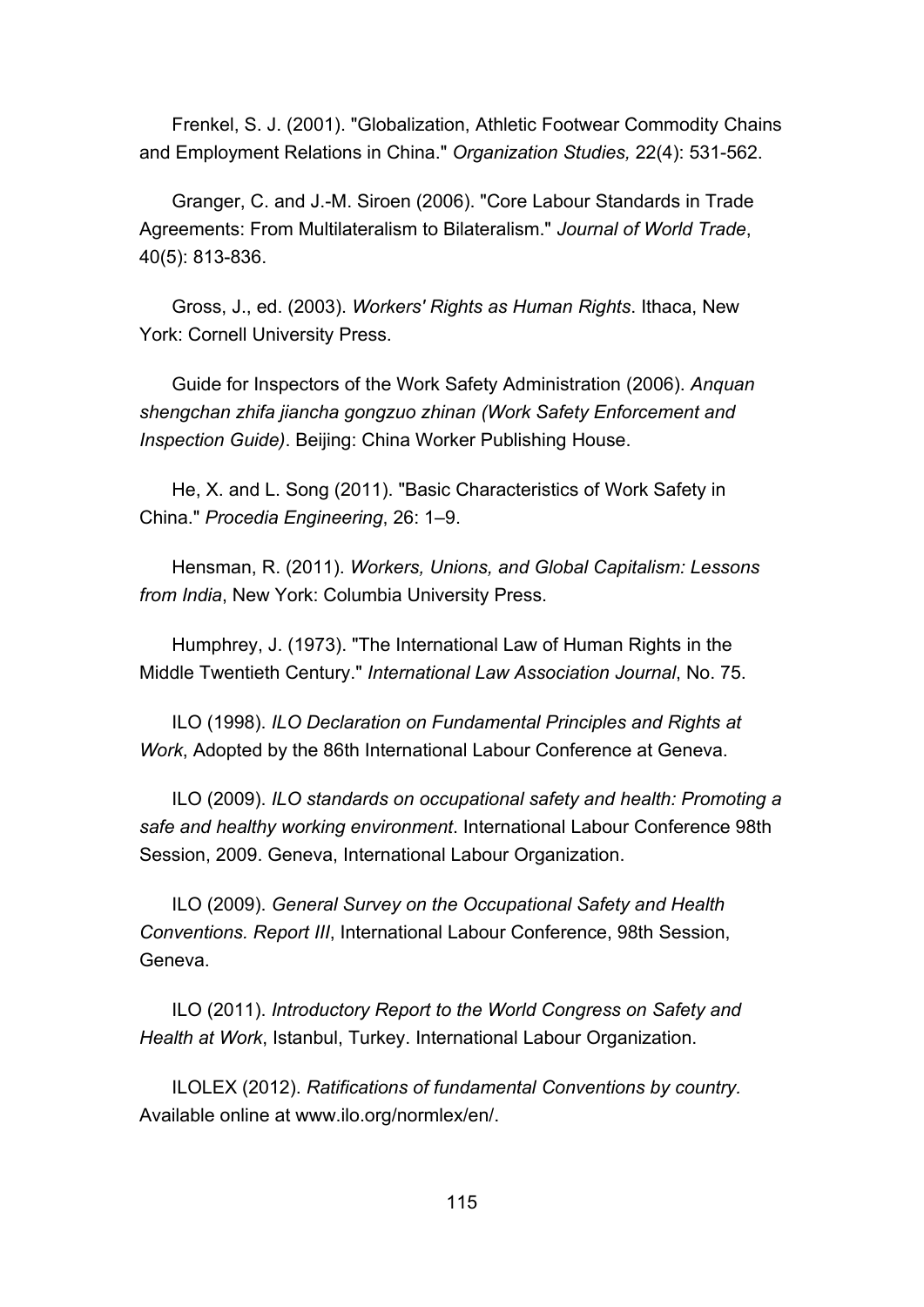IMF (2011). *World Economic Outlook Database*. Available at: http://www.imf.org/external/pubs/ft/weo/2013/01/weodata/index.aspx

Interim Regulation on the Appointment, Dismissal, Promotion, and Demotion of Civil Servants (Trial) (Gongwuyuan zhiwu renmian yu zhiwu shengjiang guiding (shixing)). February 29, 2008. Beijing, China.

Ke, C. (2011). "The impact of China industrialization on higher education based on investigation to reality in Inner Mongolia. " Access online at http://ieeexplore.ieee.org/xpl/articleDetails.jsp?reload=true&arnumber=599806

Kent, A. (1998). "China, International Organizations and Regimes: The ILO as a Case Study in Organizational Learning." *Pacific Affairs*, 60(4): 517- 532.

Krugman, P. (1997). "What Should Trade Negotiators Negotiate about?" *Journal of Economic Literature*, 35(5): 120-133.

Ladou, J. (2003). "International Occupational Health." *International Journal of Hygiene and Environmental Health*, 206(4): 303–313.

Lan, T. and J. Pickles (2011) China's New Labour Contract Law: State Regulation and Worker Rights in Global Production Networks. Working Paper No. 5. Available Online at SSRN: http://ssrn.com/abstract=1987685.

Law of the People's Republic of China on Administrative Penalties, March 17, 1996.

Lee, C. K. (2007). *Against the Law: Labour Protests in China's Rustbelt and Sunbelt*. University of California Press.

Lee, E. (1996). "Globalization and Employment: Is Anxiety Justified?" *International Labour Review*, 135: 485-498.

Leeson, J., et al. (2007). "Good for the Goose, Bad for the Gander: International Labour Standards and Comparative Development." *Journal of Labour Research*, 28(4).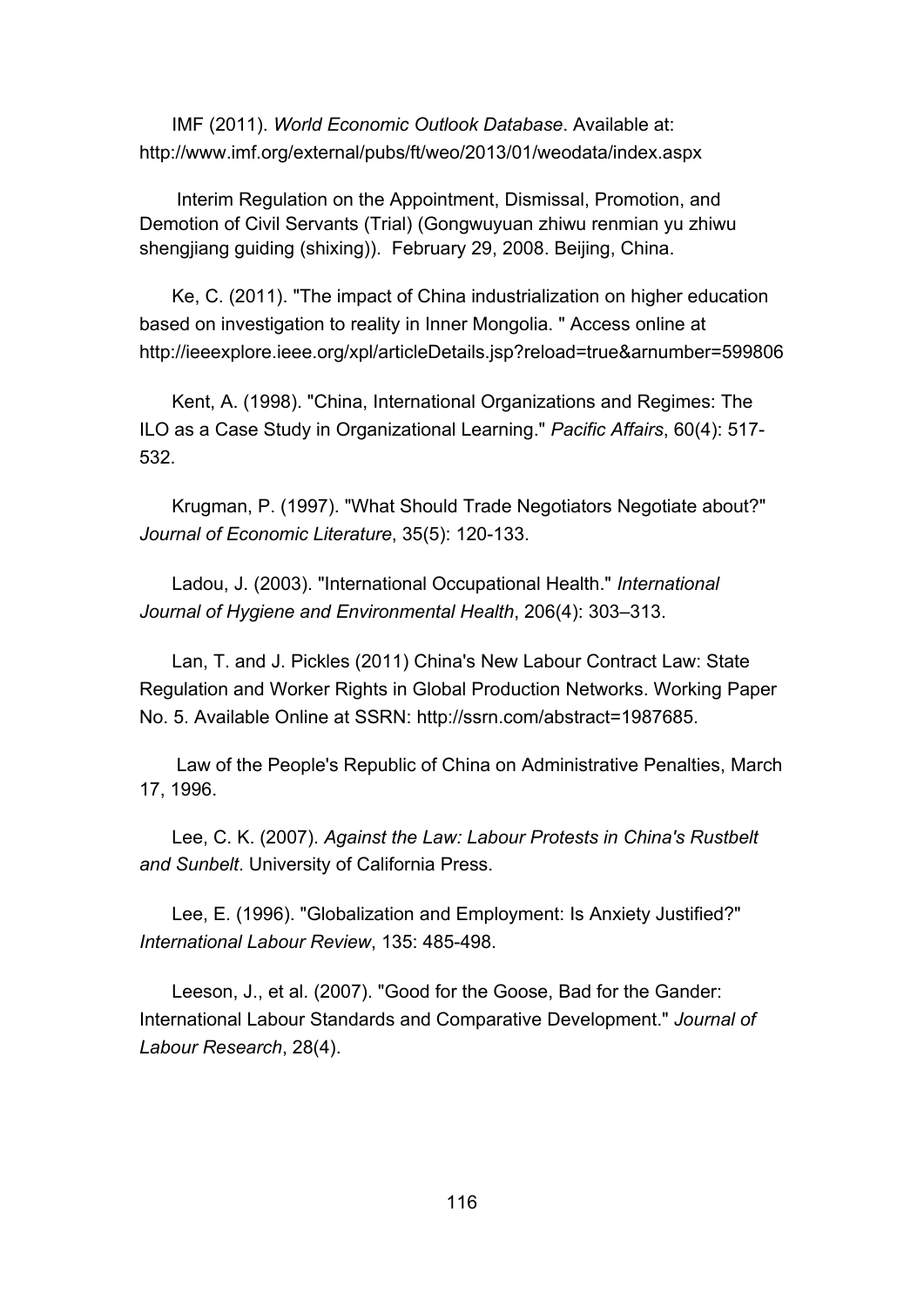Li, L. and G. Vinten (1997). "An Overview of the Experiences of Chinese Industrialization Strategies and Development." *Managerial Auditing Journal,* 12/4,5 183–191.

Lipsky, M. (1971). "Street-Level Bureaucracy and the Analysis of Urban Reform." *Urban Affairs Review*, 6(4): 391-409.

Lipsky, M. (1980, 2010). *Street-Level Bureaucracy: Dilemmas of the Individual in Public Services*, New York: Russell Sage Foundation.

Li, Lisa and Gerald Vinten (1997). An Overview of the Experiences of Chinese Industrialization Strategies and Development. *Managerial Auditing Journal*, 12/4,5 183–191.

Liu, M., et al. (2004). "Wage-related labour standards and FDI in China: some survey findings from Guangdong province." *Pacific Economic Review,* 9(3): 225-243.

Liu, Tiemin (2006). "Jiaqiang anquan shengchan jiancha duiwu nengli jianshe taolun (Strengthen the ability building of work safety inspection teams)". *Journal of Safety Science and Technology*, 2.5: 9-12.

LoBiondo-Wood, G. and J. Haber (2010). *Nursing Research: Methods and Critical Appraisal for Evidence-Based Practice*, New York: Mosby Press.

Mason, J. (2002). *Qualitative Researching*. London: SAGE Publications Limited.

Measures on Administrative Penalties against Illegal Acts Concerning Work Safety (2010). Beijing, China.

National Work Safety Administration (2010). *Work Safety Administrative Penalty Discretion Standards*. Beijing: China Coal Industry Publishing House.

Niekerk, M. P. (2009). *Principals' Influences on Teacher Professional Development for the Integration of Information and Communication Technologies in Schools*. Ph.D. Diss. Curriculum Studies. South Africa: University of Pretoria.

 Ngok, K. (2008). The Changes of Chinese Labor Policy and Labor Legislation in the Context of Market Transition, *[International](http://journals.cambridge.org/action/displayJournal?jid=ILW) [Labor](http://journals.cambridge.org/action/displayJournal?jid=ILW) [and](http://journals.cambridge.org/action/displayJournal?jid=ILW)*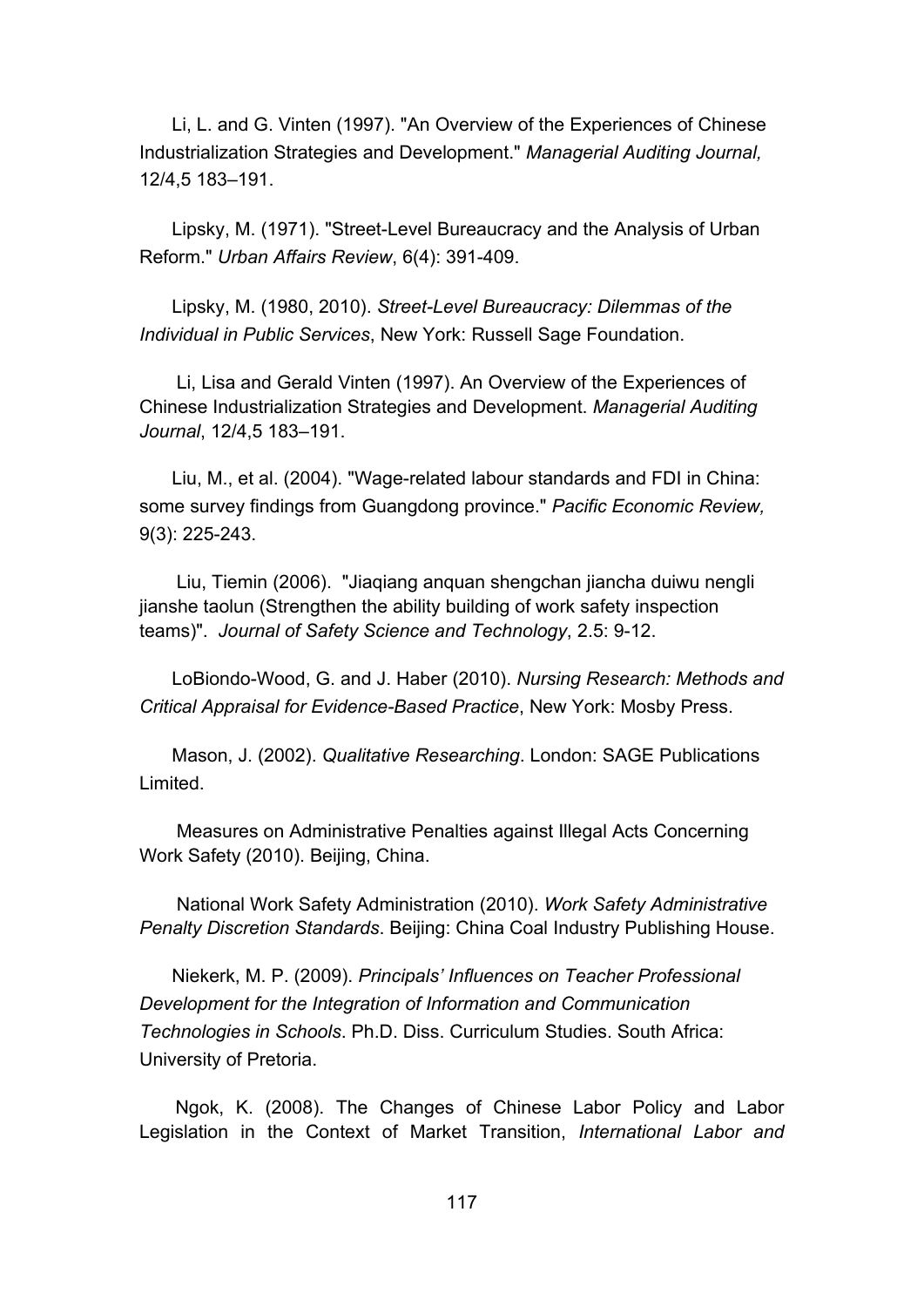*[Working](http://journals.cambridge.org/action/displayJournal?jid=ILW) [Class](http://journals.cambridge.org/action/displayJournal?jid=ILW) [History,](http://journals.cambridge.org/action/displayJournal?jid=ILW)* 73(1).

NORMLEX (2007). Direct Request CEACR adopted 2010 published for the 100th ILC session on Occupational Safety and Health Convention of 1981 (No. 155) - China (Ratification: 2007), International Labour Organization.

Patel, S. and R. Baboo (2007). "Literature Review of Corporate Accountability Frameworks: Towards a Social Observatory of MNS's in Africa," National Labour Economic Development Institute.

Peng, Y. and N. Su (2011). Shequ fuwu renyuan dui jigou jixiao kaohe xianzhuang pingjia de diaocha yanjiu (Evaluation of the Current Performance Appraisal System by Community Health Service Staff: A qualitative study). *Chinese General Practice*, 14(4).

Phakisi, M. E. (2008). *Factors affecting the implementation of the new junior secondary science curriculum in Lesotho*, Published by the Faculty of Science, University of the Witwatersrand.

Piore, M. J. and A. Schrank (2008). "Toward managed flexibility: The revival of labour inspection in the Latin world." *International Labour Review*, 147(1): 1-23.

Pringle, Tim E. and Stephen D. Frost (2003). "The Absence of Rigor and the Failure of Implementation: Occupational Health and Safety in China." *International Journal of Occupational and Environmental Health*, 9.4: 309-319.

Production Safety Law of the People's Republic of China (2002).

Shi, L. (2008). *Rural Migrant Workers in China: Scenario, Challenges and Public Policy*, Geneva: International Labour Organization.

Silverman, D. (2005). *Doing Qualitative Research*, London: SAGE Publications Limited.

Skak, M. (2005). "Economic Integration, International Capital Movements, and Labour Standards " *Labour,* 19(2): 273-301.

Sooful, P., et al. (2009). "The Maintenance and Utilisation of Government Fitted Hearing Aids." *Central European Journal of Medicine*, 4(1): 110-118.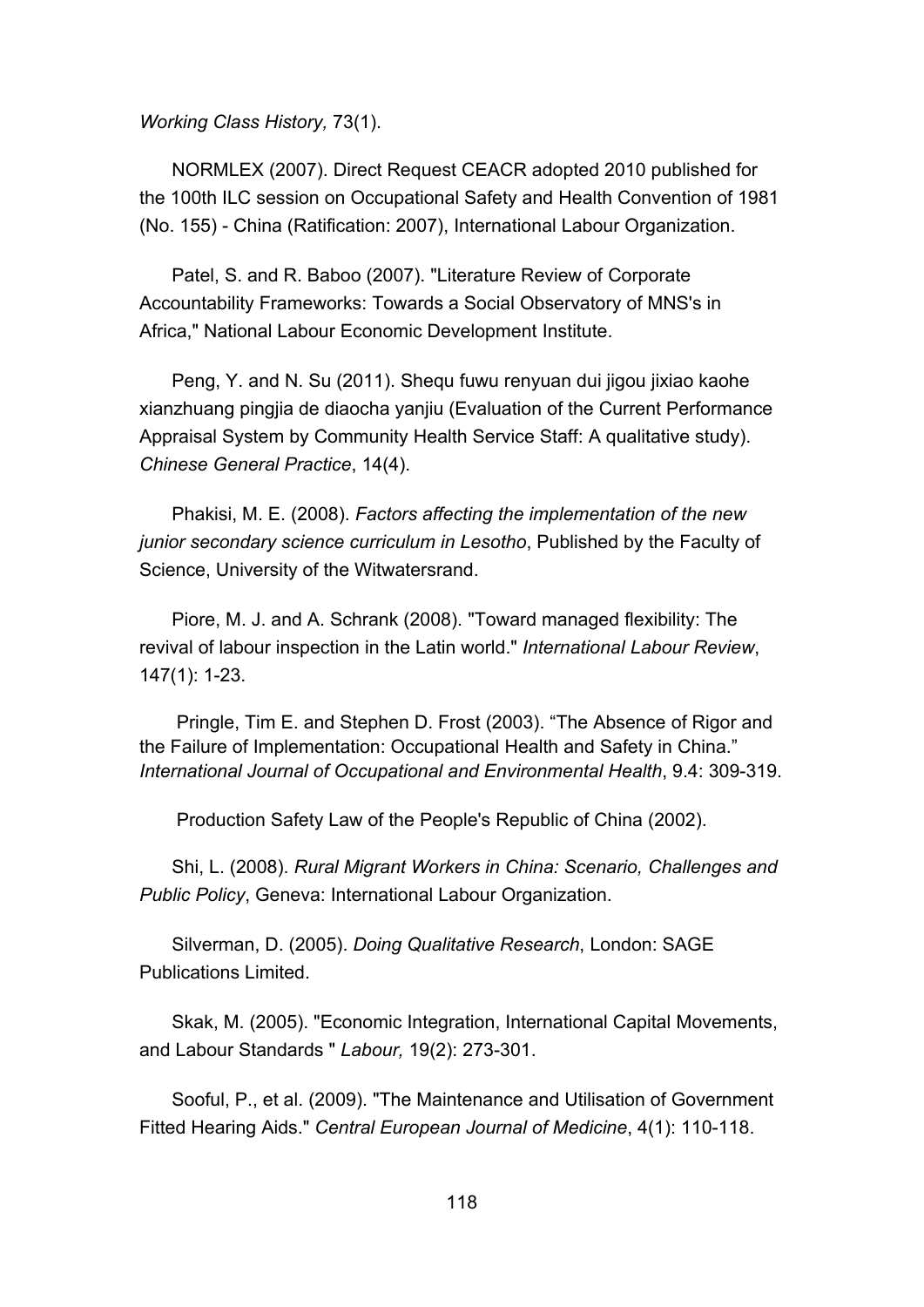Standing, G. (2008). "The ILO: An Agency for Globalization?" *Development and Change*, 39(3): 355-384.

Statistics Bureau of the Dongcheng District (2011). *Main Economic Indicators in 2010*. Beijing, China: Dongcheng District Bureau of Statistics.

Takala, J. (2002) Introductory Report: Decent Work – Safe Work, World Congress on Safety and Health at Work. Geneva: International Labour **Organization** 

Tan, S. (1998) *At the Pearl River Delta: the Relations of Women Migrants to Foreign Invested Enterprises and Local Governments*. Accessed online at www.sociology.cass.cn/english/PAPERS/P020050202556602962322.pdf

Thomas, P. Y. (2010). *Towards developing a web-based blended learning environment at the University of Botswana*, Doctor of education dissertation, University of South Africa.

Tummers, L. and V. J. J. M. Bekkers (2012). *Discretion and its effects: Analyzing the experiences of street-level bureaucrats during policy implementation*. EGPA Conference. Bergen, Norway.

Tunon, M. (2006). *Internal Labour Migration in China: Features and Responses. Beijing, China*. Accessed online at http://natlex.ilo.ch/wcmsp5/groups/public/---asia/---ro-bangkok/---ilobeijing/documents/publication/wcms\_158634.pdf

Warner, M. (1996). "Economic Reforms, Industrial Relations and Human Resources in the People's Republic of China: An Overview." *Industrial Relations Journal*, 27(3): 195-210.

Weatherley, R. and M. Lipsky (1977). "Street-level bureaucrats and institutional innovation: Implementing special-educational reform." *Harvard Educational Review*, 47: 171-197.

Winter, S. C. (2002). "Explaining street-level bureaucratic behavior in social and regulatory policies." Proceedings of the Annual Meeting of the American Political Science Association, Boston.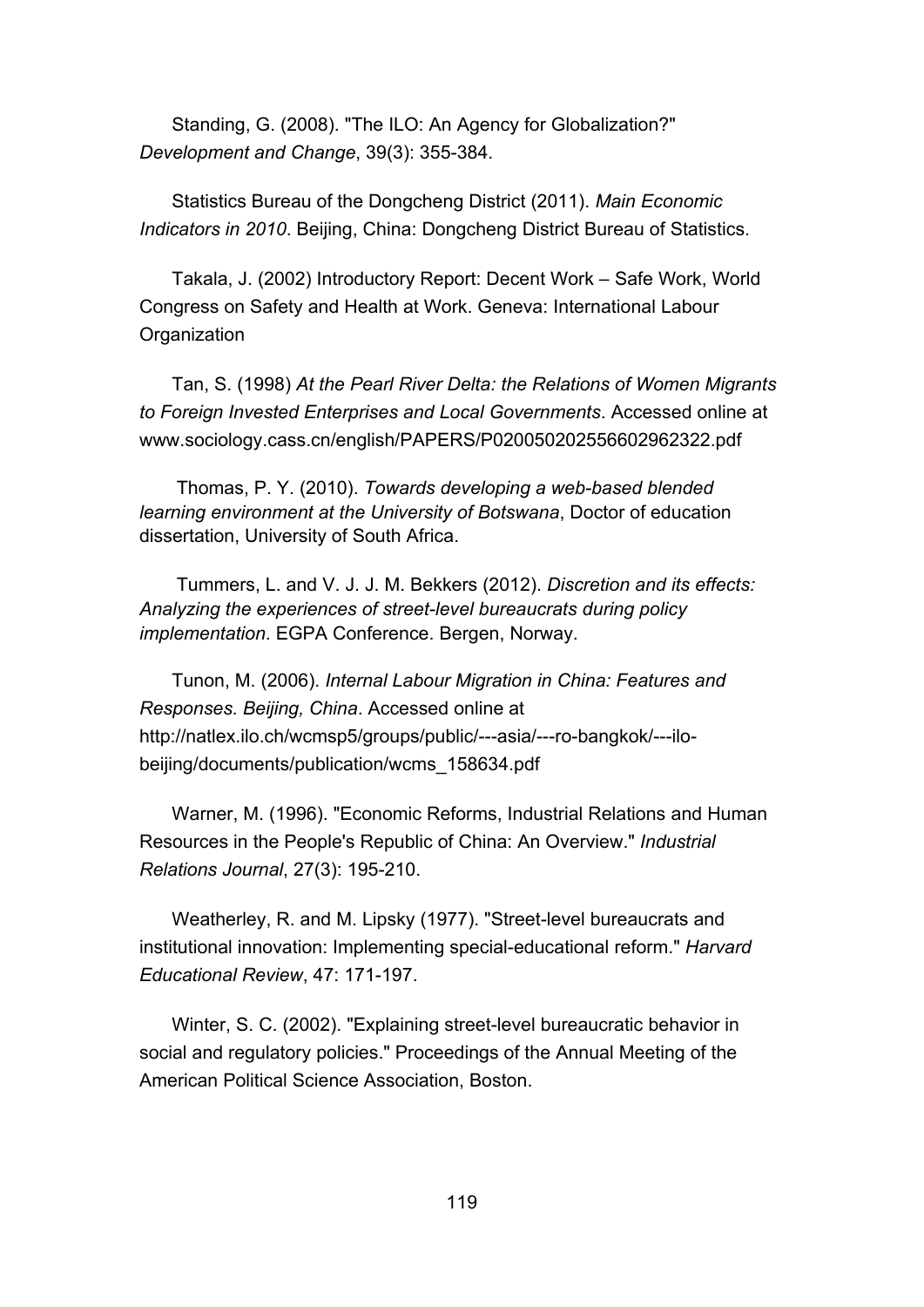Wong, K., et al. (2007). "Rural Migrant Workers in Urban China: Living a Marginalised Life." *International Journal of Social Welfare*, 16(1): 32–40.

Wu, L. and R. Wen (2006). "1949 nian yilai zhongguo gongyehua de 'qing, zhong' zhibian" (The debates on the "light and heavy" of China's industrialization since 1949)." *Economic Research Journal* 9: 39-48.

Xia, Z. (2010). Guowai laogong biaozhun wenti yanjiu de sida zhengyi (The four important debates of international labour standards). *Social Sciences Abroad*, 4: 76-82.

Xin, Chen (2013). "Wider Insurance Coverage Sought." *China Daily*. China. April 26, 2013. Accessed online at http://www.chinadaily.com.cn/china/2013-04/26/content\_16450663.htm

Yan, X. (2010). "Laowu paiqian jigou de falv guizhi yanjiu (Research on the Legal Regulation of Labour Dispatch Agencies)." *Journal of Shanxi Agricultural University* (Social Science Edition), 9(1).

Yang, Qiu. 2006. "ILO Fundamental Conventions and Chinese Labour Law: From a Comparative Perspective." *Chinese L. & Pol'y Rev*., 2:18.

Yin, R. K. (2002). *Case Study Research: Design and Methods*, London: SAGE Publications.

Yue, J. and W. Zhuang (2009). "Zhuanxing zhongde dangdai zhongguo laodong jiancha tizhi (Labour Inspection Regime in Transition in Contemporary China: An Integrated Research from the Perspective of Governance)." *Journal of Public Administration*, 2(5): 10.

Zhang, Zhifang, Meng Zhang and Sisi Xie (2010). Woguo zhiye anquan weisheng lifa yitihua zhitaolun (Integration of occupational safety and health legislation in China). *China Science and Techology Information*, 91.8: 263- 264.

Zheng, L. (2000). "*Guanyu zhongguo gongyehua he xiandaihua de sikao (Thinking about China's Modernization and Industrial Modernization)*." *China Industrial Economy*, 1: 5-9.

*Zhiye weisheng shuyu (OSH glossary)* 2008. Beijing, China: National